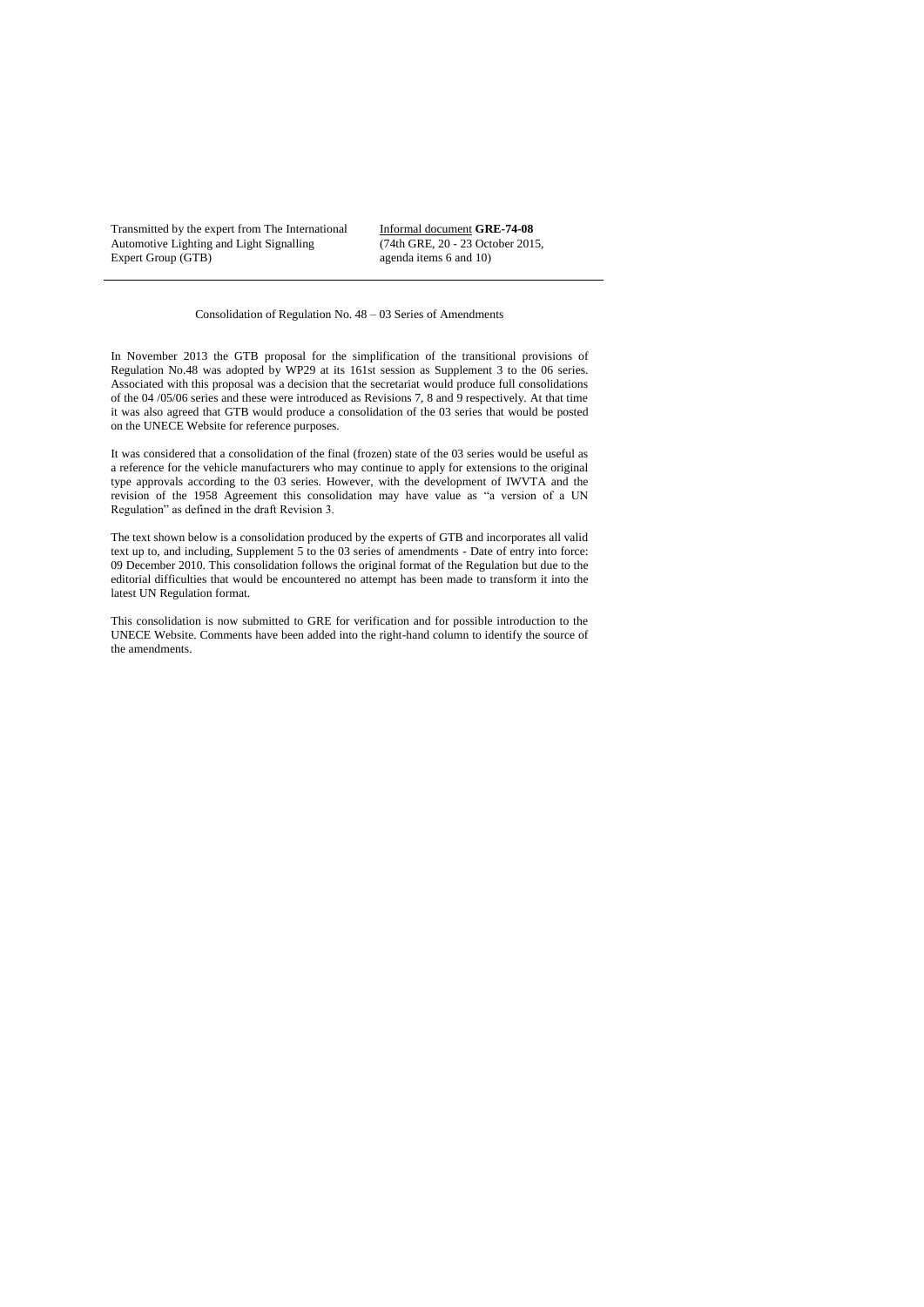E/ECE/324 E/ECE/TRANS/505  $\}$  Rev.1/Add.47/Rev. X

# **AGREEMENT**

### **CONCERNING THE ADOPTION OF UNIFORM TECHNICAL PRESCRIPTIONS FOR WHEELED VEHICLES, EQUIPMENT AND PARTS WHICH CAN BE FITTED AND/OR BE USED ON WHEELED VEHICLES AND THE CONDITIONS FOR RECIPROCAL RECOGNITION OF APPROVALS GRANTED ON THE BASIS OF THESE PRESCRIPTIONS /**

(Revision 2, including the amendments which entered into force on 16 October 1995)  $\overline{\phantom{a}}$  . The contract of  $\overline{\phantom{a}}$ 

### **Addendum 47: Regulation No. 48**

#### **Incorporating all valid text up to:**

03 series of amendments - Date of entry into force: 10 October 2006 \*\*/ Corrigendum 2 to Revision 3, subject of Depositary Notification C.N.1149.2006.TREATIES-5 dated 13 December 2006 Corrigendum 1 to Supplement 13 to the 02 series of amendments, subject of Depositary Notification C.N.1150.2006.TREATIES-5 dated 13 December 2006 Erratum to Revision 4 Supplement 1 to the 03 series of amendments - Date of entry into force: 2 February 2007 Supplement 2 to the 03 series of amendments - Date of entry into force: 12 June 2007 Corrigendum 1 to Supplement 2 to the 03 series of amendments, subject of Depositary Notification C.N.1160.2007.TREATIES-1 dated 18 January 2008 Supplement 3 to the 03 series of amendments - Date of entry into force: 12 June 2007 Erratum – Corrigendum 2 Supplement 4 to the 03 series of amendments - Date of entry into force: 11 July 2008 Revision 5 - Amendment 1 – Erratum  $\frac{1}{4}$  A dd.47/Rev. 5/Amond 1 Suppl.4 to 03 11.07.08  $\sim$  1

| $\parallel$ Add.4/Kev.3/Amend.1                                                          | $\mathbf{Supp1.4}$ to 05 | 11.07.08 |  |
|------------------------------------------------------------------------------------------|--------------------------|----------|--|
| Supplement 5 to the 03 series of amendments - Date of entry into force: 09 December 2010 |                          |          |  |
| Add.47/Rev.6/Amend.2                                                                     | Suppl.5 to $03$          | 09.12.10 |  |

#### **UNIFORM PROVISIONS CONCERNING THE APPROVAL OF VEHICLES WITH REGARD TO THE INSTALLATION OF LIGHTING AND LIGHT-SIGNALLING DEVICES**

-

**Comment [GRD1]:** These items have been added to the full text of the Revision5 that was used as a basis for this consolidation.

<sup>/</sup> Former title of the Agreement:

Agreement Concerning the Adoption of Uniform Conditions of Approval and Reciprocal Recognition of Approval for Motor Vehicle Equipment and Parts, done at Geneva on 20 March 1958.

Except for Bosnia and Herzegovina, which notified the UN Secretary-General that it disagrees with the 03 series of amendments. (Reference: C.N.810.2006.TREATIES-5 dated 4 October 2006)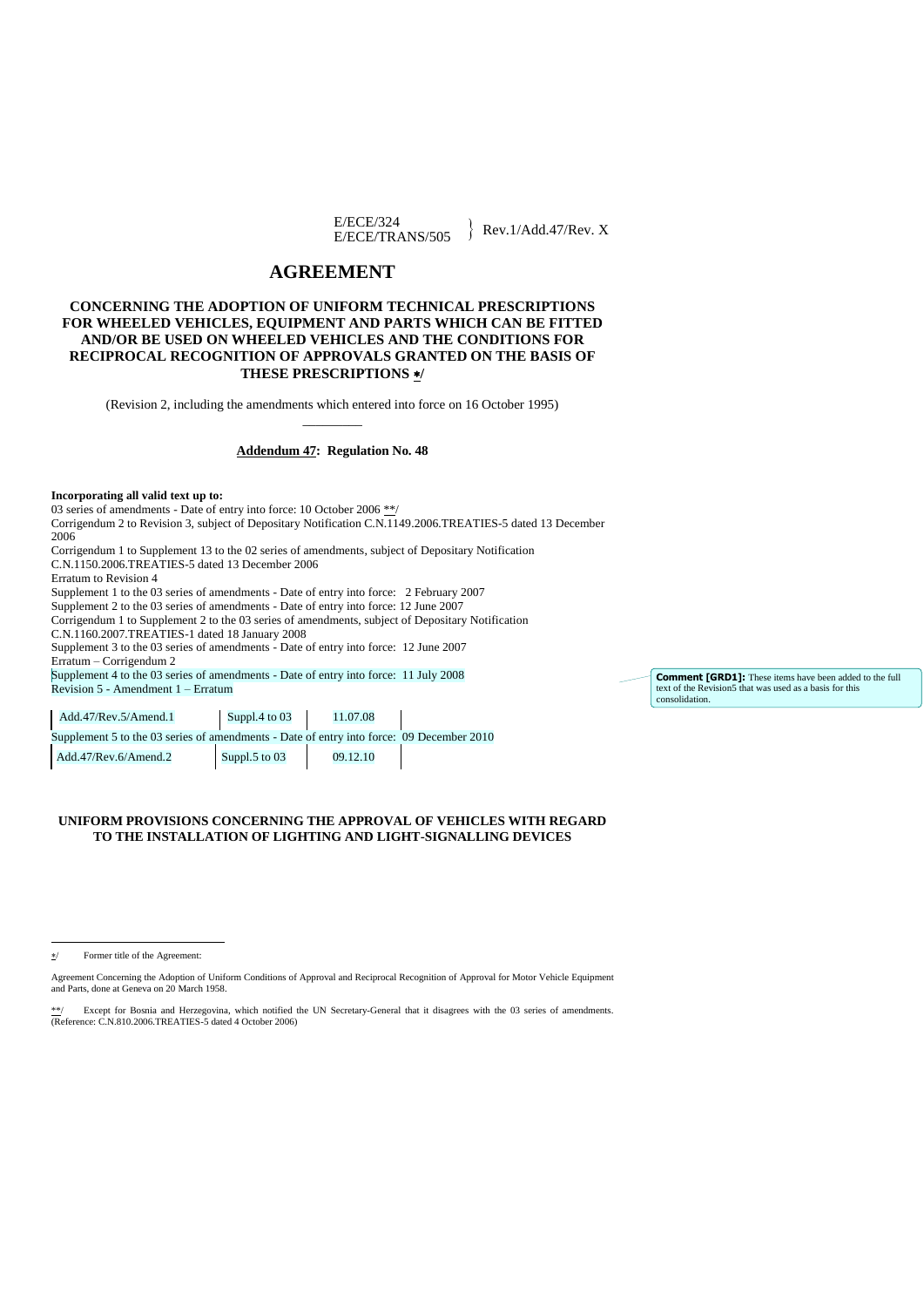# Regulation No. 48

## UNIFORM PROVISIONS CONCERNING THE APPROVAL OF VEHICLES WITH REGARD TO THE INSTALLATION OF LIGHTING AND LIGHT-SIGNALLING DEVICES

## **CONTENTS**

|                | <b>REGULATION</b><br>Page                                                                                                                                                                                                                                     |
|----------------|---------------------------------------------------------------------------------------------------------------------------------------------------------------------------------------------------------------------------------------------------------------|
| 1.             |                                                                                                                                                                                                                                                               |
| 2.             |                                                                                                                                                                                                                                                               |
| 3.             |                                                                                                                                                                                                                                                               |
| 4.             |                                                                                                                                                                                                                                                               |
| 5.             |                                                                                                                                                                                                                                                               |
| 6.             |                                                                                                                                                                                                                                                               |
| 7.             | Modifications and extensions of the approval of the vehicle type                                                                                                                                                                                              |
| 8.             |                                                                                                                                                                                                                                                               |
| 9.             |                                                                                                                                                                                                                                                               |
| 10.            |                                                                                                                                                                                                                                                               |
| 11.            | Names and addresses of the Technical Services responsible for conducting                                                                                                                                                                                      |
| 12.            |                                                                                                                                                                                                                                                               |
| <b>ANNEXES</b> |                                                                                                                                                                                                                                                               |
| Annex 1 -      | Communication concerning the approval or refusal or extension or withdrawal of<br>approval or production definitely discontinued of a vehicle type with regard to the<br>installation of lighting and light-signalling devices, pursuant to Regulation No. 48 |

Annex 2 - Arrangements of approval marks

Annex 3 - Lamp surfaces, axis and centre of reference, and angles of geometric visibility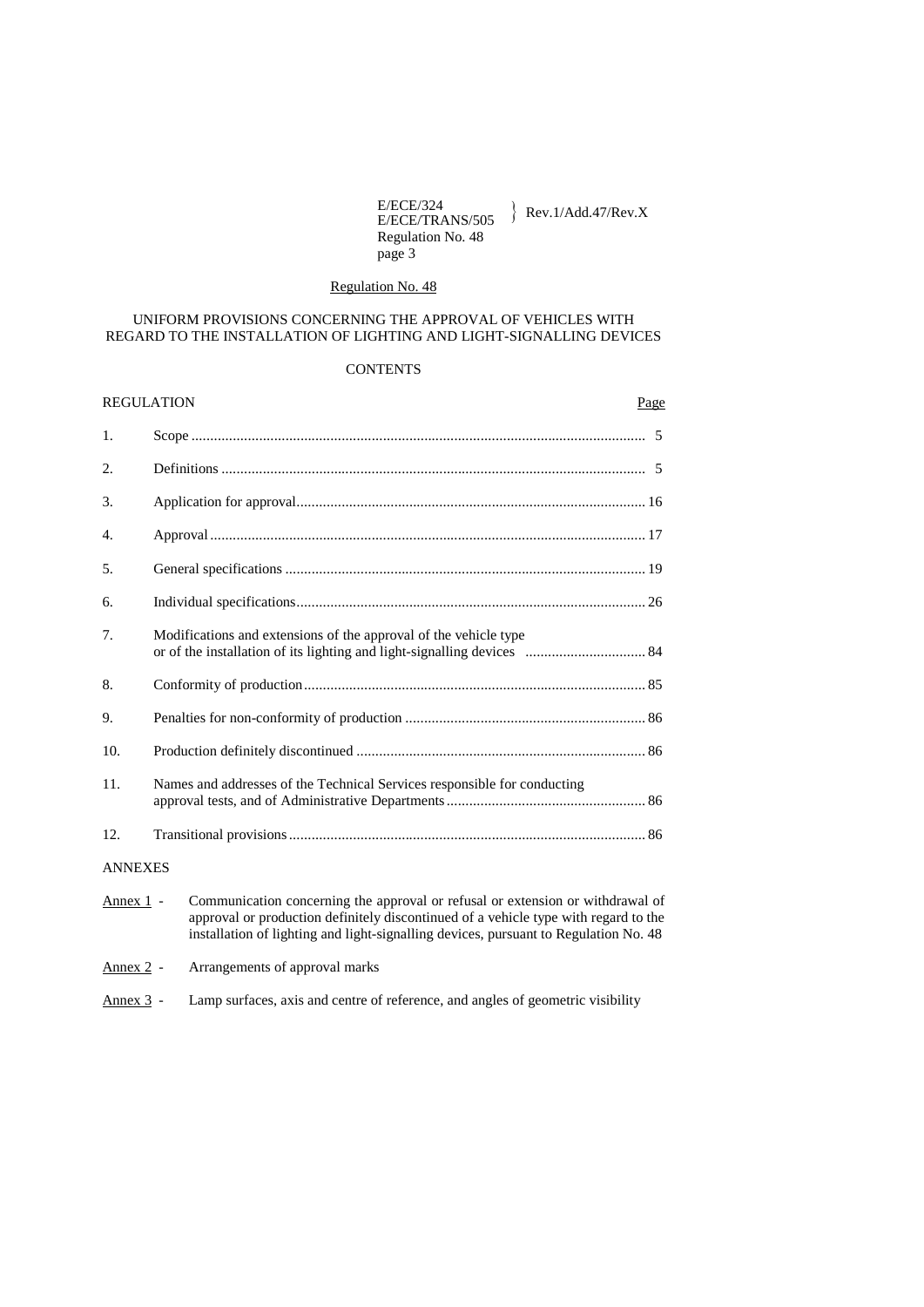#### CONTENTS (continued)

- Annex 4 Visibility of a red lamp to the front and visibility of a white lamp to the rear
- Annex 5 States of loading to be taken into consideration in determining variations in the vertical orientation of the dipped-beam headlamp
- Annex 6 Measurement of the variation of dipped-beam inclination as a function of load
- Annex 7 Indication of the stated initial adjustment referred to in paragraph 6.2.6.1.1. of this Regulation
- Annex 8 The controls for the headlamp-levelling devices referred to in paragraph 6.2.6.2.2. of this Regulation
- Annex 9 Control of conformity of production
- Annex 10 Examples of light source options.
- Annex 11 Visibility of conspicuity markings to the rear and side of a vehicle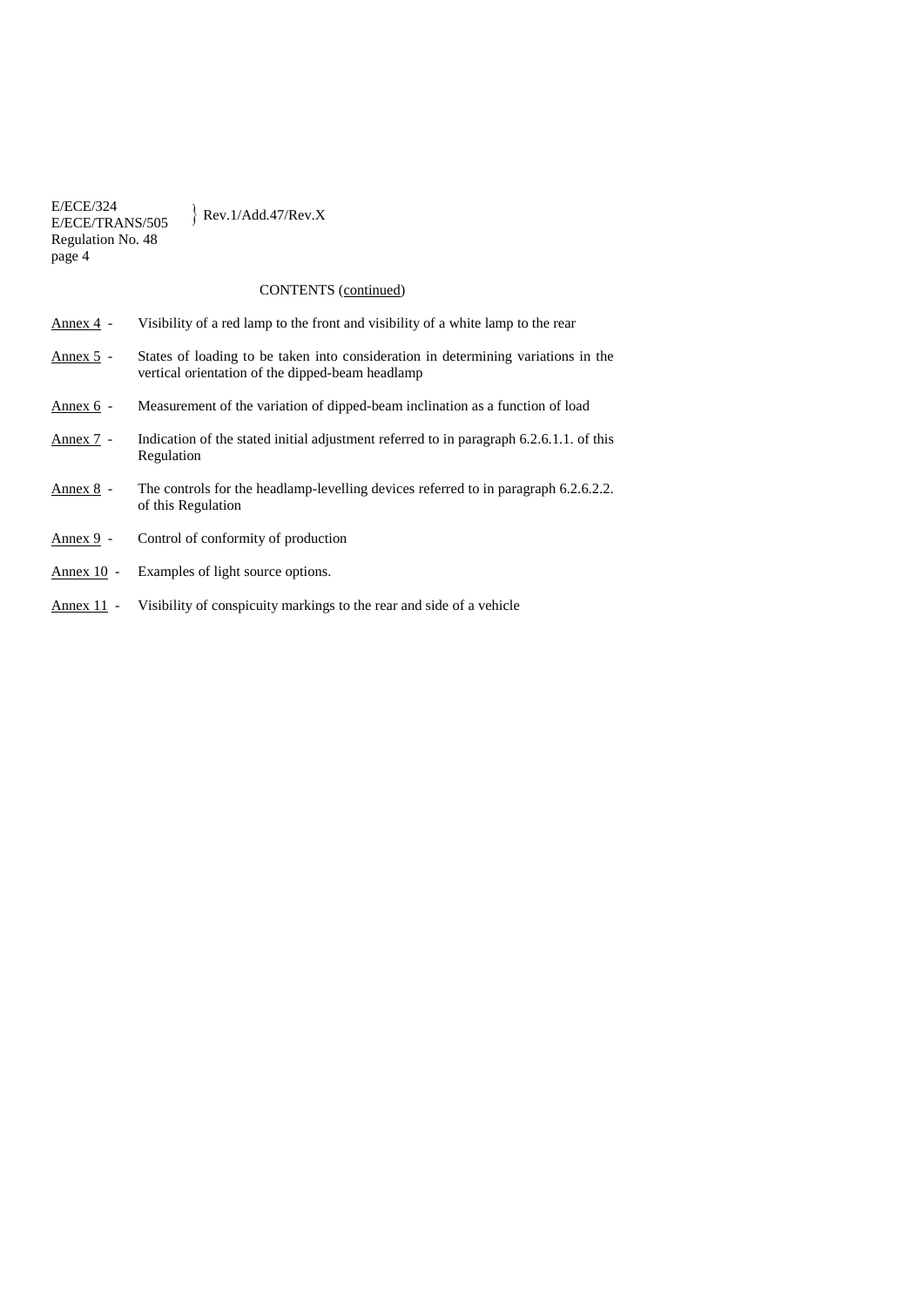## 1. SCOPE

This Regulation applies to vehicles of categories M, N, and to their trailers (category O)<sup>1</sup> with regard to the installation of lighting and light-signalling devices.

### 2. DEFINITIONS

For the purpose of this Regulation:

- 2.1. "Approval of a vehicle" means the approval of a vehicle type with regard to the number and mode of installation of the lighting and light-signalling devices;
- 2.2. "Vehicle type with regard to the installation of lighting and light-signalling devices" means vehicles which do not differ in the essential respects mentioned in paragraphs 2.2.1. to 2.2.4.

The following are likewise considered not to be "vehicles of a different type": vehicles which differ within the meaning of paragraphs 2.2.1. to 2.2.4., but not in such a way as to entail a change in the kind, number, positioning and geometric visibility of the lamps and the inclination of the dipped-beam prescribed for the vehicle type in question, and vehicles on which optional lamps are fitted or are absent:

- 2.2.1. the dimension and the external shape of the vehicle;
- 2.2.2. the number and positioning of the devices;
- 2.2.3. the headlamp-levelling system;
- 2.2.4. the suspension system.

1

- 2.3. "Transverse plane" means a vertical plane perpendicular to the median longitudinal plane of the vehicle;
- 2.4. "Unladen vehicle" means a vehicle without driver, crew, passengers and load, but with a full supply of fuel, spare wheel and the tools normally carried;

As defined in Annex 7 to the Consolidated Resolution on the Construction of Vehicles (R.E.3), (document TRANS/WP.29/78/Rev.1/Amend.2 as last amended by Amend.4).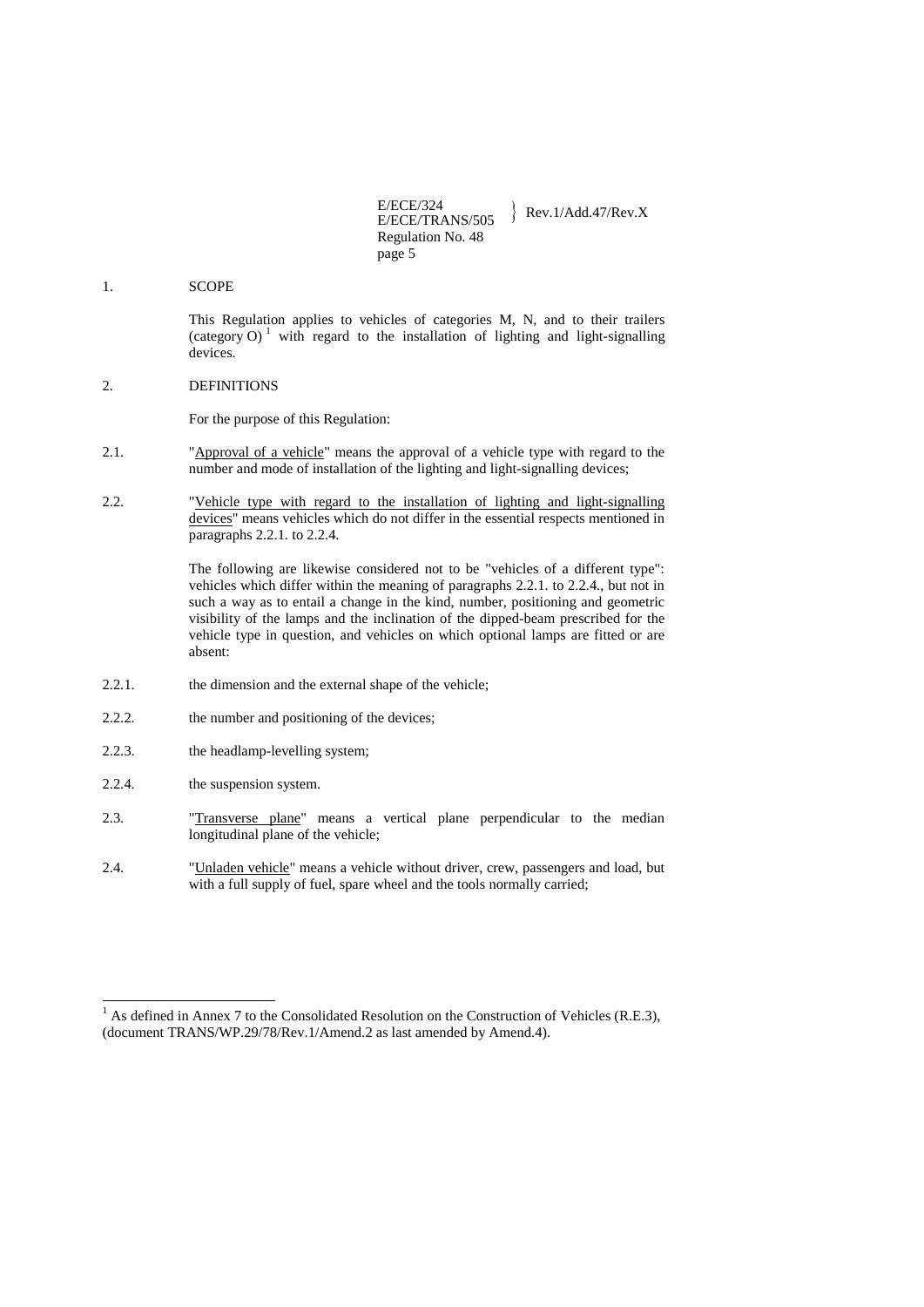- 2.5. "Laden vehicle" means a vehicle loaded to its technically permissible maximum mass, as stated by the manufacturer, who shall also fix the distribution of this mass between the axles in accordance with the method described in Annex 5;
- 2.6. "Device" means an element or an assembly of elements used to perform one or more functions;
- 2.6.1. "Lighting function" means the light emitted by a device to illuminate the road and objects in the direction of vehicle movement;
- 2.6.2. "Light-signalling function" means the light emitted or reflected by a device to give to other road users visual information on the presence, identification and/or the change of movement of the vehicle;
- 2.7. "Lamp" means a device designed to illuminate the road or to emit a light signal to other road users. Rear registration plate lamps and retro-reflectors are likewise to be regarded as lamps. For the purpose of this Regulation, light-emitting rear registration plates and the service-door-lighting system according to the provisions of Regulation No. 107 on vehicles of categories  $M_2$  and  $M_3$  are not considered as lamps;
- 2.7.1. Light source (For clarification see Annex 10):
- 2.7.1.1. "Light source" means one or more elements for visible radiation, which may be assembled with one or more transparent envelopes and with a base for mechanical and electrical connection.

A light source may also be constituted by the extreme outlet of a light-guide, as part of a distributed lighting or light-signalling system not having a built-in outer lens;

- 2.7.1.1.1. "Replaceable light source" means a light source which is designed to be inserted in and removed from the holder of its device without tool;
- 2.7.1.1.2. "Non-replaceable light source" means a light source which can only be replaced by replacement of the device to which this light source is fixed;
	- (a) in case of a light source module: a light source which can only be replaced by replacement of the light source module to which this light source is fixed;
	- (b) in case of adaptive front-lighting systems (AFS): a light source which can only be replaced by replacement of the lighting unit to which this light source is fixed;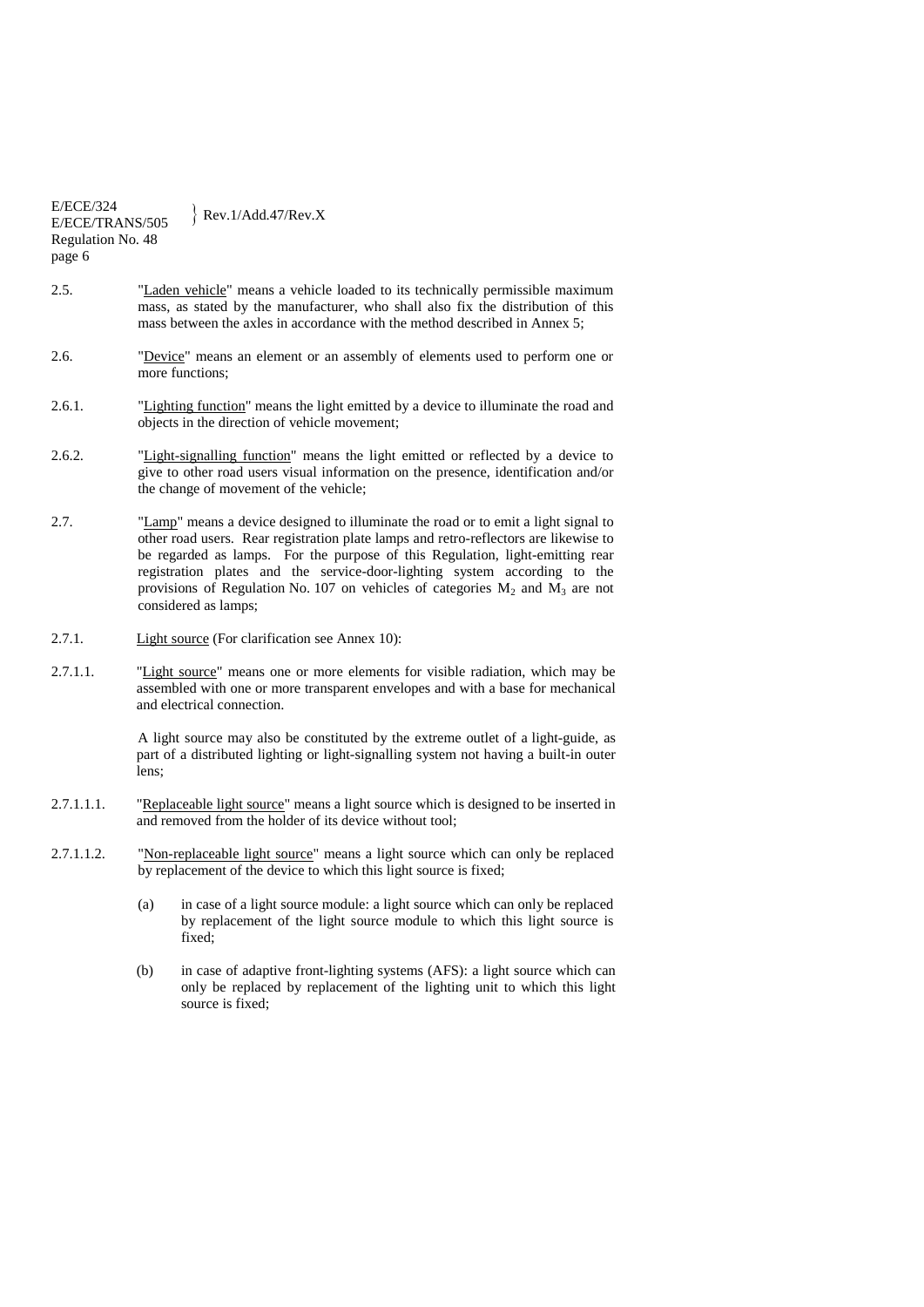- 2.7.1.1.3. "Light source module" means an optical part of a device which is specific to that device, is containing one or more non-replaceable light sources, and is only removable from its device with the use of tool(s). A light source module is so designed that regardless the use of tool(s), it is not mechanically interchangeable with any replaceable approved light source;
- 2.7.1.1.4. "Filament light source" (filament lamp) means a light source where the element for visible radiation is one or more heated filaments producing thermal radiation;
- 2.7.1.1.5. "Gas-discharge light source" means a light source where the element for visible radiation is a discharge arc producing electro-luminescence/fluorescence;
- 2.7.1.1.6. "Light-emitting diode (LED) light source" means a light source where the element for visible radiation is one or more solid state junctions producing injectionluminescence/fluorescence;"
- 2.7.1.1.7. "LED module" means a light source module containing as light sources only LEDs.
- 2.7.1.2. "Electronic light source control gear" means one or more components between supply and light source to control voltage and/or electrical current of the light source;
- 2.7.1.2.1. "Ballast" means an electronic light source control gear between supply and light source to stabilise the electrical current of a gas-discharge light source;
- 2.7.1.2.2. "Ignitor" means an electronic light source control gear to start the arc of a gasdischarge light source.
- 2.7.1.3. "Variable intensity control" means the device which automatically controls rear light signalling devices producing variable luminous intensities to assure the unvarying perception of their signals. The variable intensity control is part of the lamp, or part of the vehicle, or split between the said lamp and the vehicle.
- 2.7.2. "Equivalent lamps" means lamps having the same function and authorized in the country in which the vehicle is registered; such lamps may have different characteristics from those installed on the vehicle when it is approved on condition that they satisfy the requirements of this Regulation;
- 2.7.3. "Independent lamps" means devices having separate illuminating surfaces, <sup>2</sup> separate light sources and separate lamp bodies;

**Comment [GRD2]:** Rev.5/Amend.1

**Comment [GRD3]:** Rev.5/Amend.1

 $\frac{1}{2}$ In the case of lighting devices for the rear registration plate and the direction-indicators (categories 5 and 6), replace by "light-emitting surface" in the absence of an illuminating surface.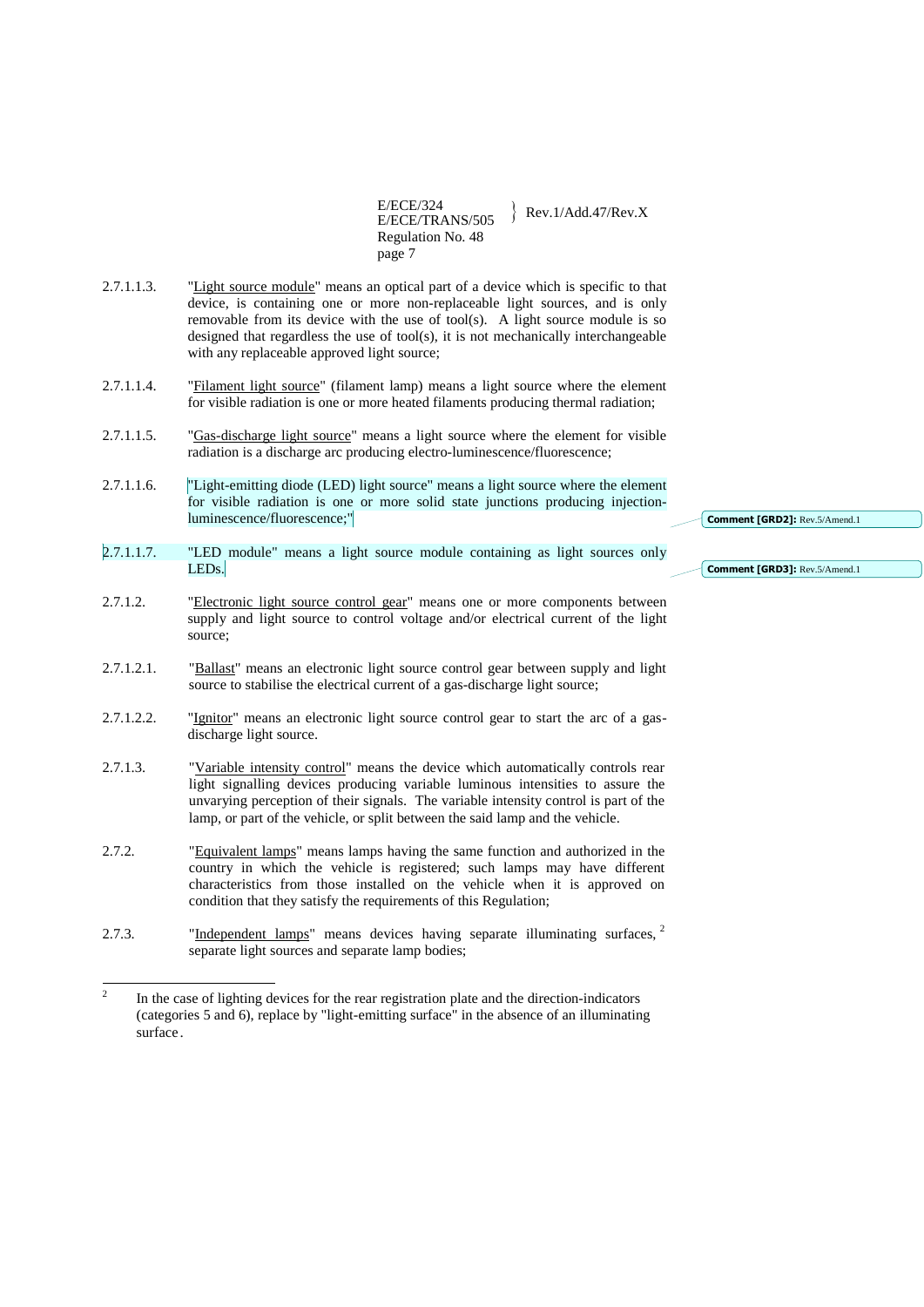- 2.7.4. "Grouped lamps" means devices having separate illuminating surfaces 2/ and separate light sources, but a common lamp body;
- 2.7.5. "Combined lamps" means devices having separate illuminating surfaces, 2/ but a common light source and a common lamp body;
- 2.7.6. "Reciprocally incorporated lamps" means devices having separate light sources or a single light source operating under different conditions (for example, optical, mechanical, electrical differences), totally or partially common illuminating surfaces and a common lamp body  $3$ .
- 2.7.7. "Single-function lamp" means a part of a device which performs a single lighting or light-signalling function;
- 2.7.8. "Concealable lamp" means a lamp capable of being partly or completely hidden when not in use. This result may be achieved by means of a movable cover, by displacement of the lamp or by any other suitable means. The term "retractable" is used more particularly to describe a concealable lamp the displacement of which enables it to be inserted within the bodywork;
- 2.7.9. "Driving beam (main-beam) headlamp" means the lamp used to illuminate the road over a long distance ahead of the vehicle;
- 2.7.10. "Passing beam (dipped-beam) headlamp" means the lamp used to illuminate the road ahead of the vehicle without causing undue dazzle or discomfort to oncoming drivers and other road-users;
- 2.7.10.1. "Principal passing beam (principal dipped beam)" means the dipped beam produced without the contribution of infrared (IR) emitter and/or additional light sources for bend lighting.
- 2.7.11. "Direction-indicator lamp" means the lamp used to indicate to other road-users that the driver intends to change direction to the right or to the left;

A direction-indicator lamp or lamps may also be used according to the provisions of Regulation No. 97;

2.7.12. "Stop lamp" means a lamp used to indicate to other road users to the rear of the vehicle that the longitudinal movement of the vehicle is intentionally retarded;

**Comment [GRD4]:** Rev.5/Amend.1

<sup>-&</sup>lt;br>3 Examples to enable a decision regarding reciprocal incorporation of lamps can be found in Annex 3, Part 7.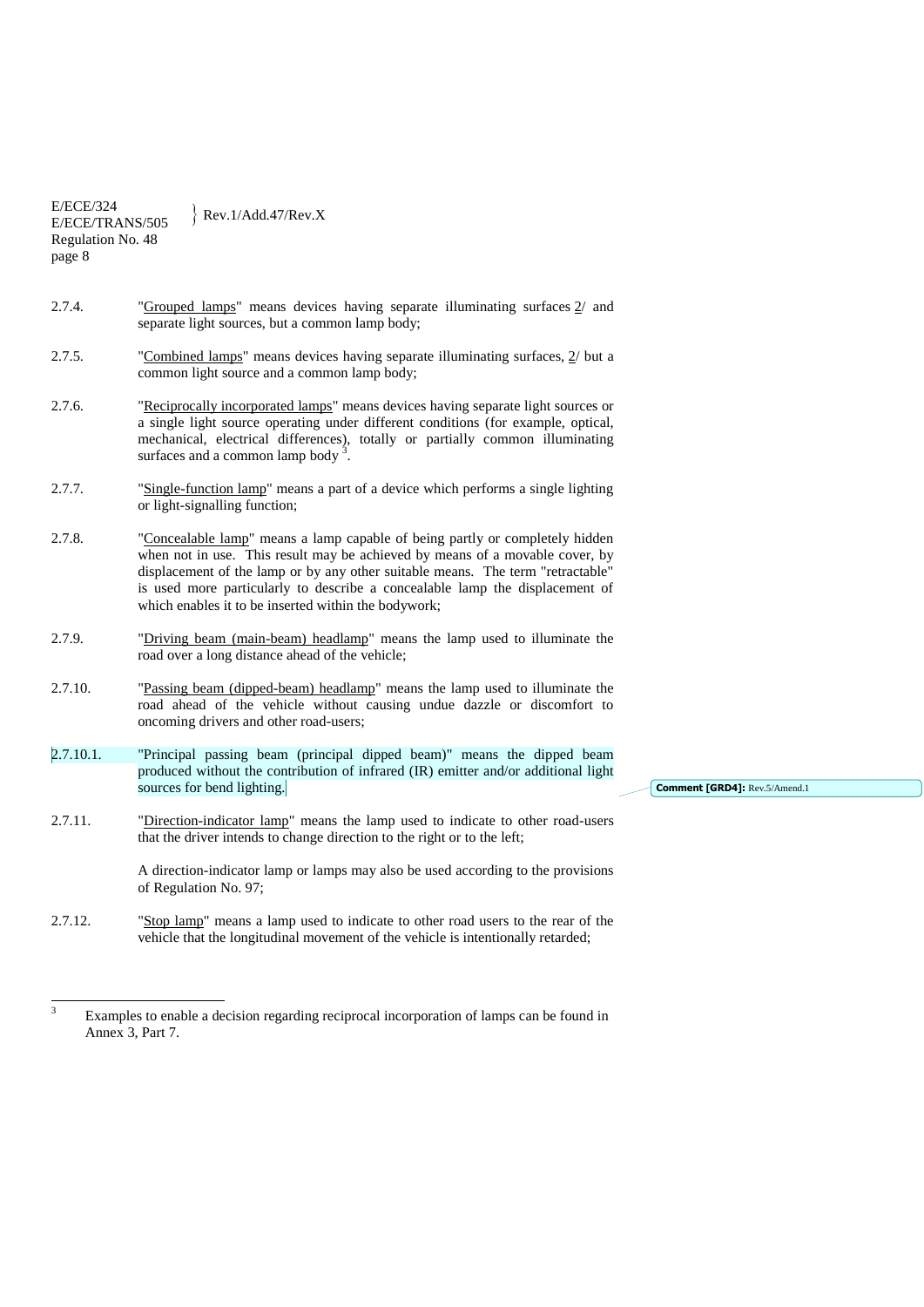- 2.7.13. "Rear-registration plate illuminating device" means the device used to illuminate the space reserved for the rear registration plate; such a device may consist of several optical components;
- 2.7.14. "Front position lamp" means the lamp used to indicate the presence and the width of the vehicle when viewed from the front;
- 2.7.15. "Rear position lamp" means the lamp used to indicate the presence and width of the vehicle when viewed from the rear;
- 2.7.16. "Retro-reflector" means a device used to indicate the presence of a vehicle by the reflection of light emanating from a light source not connected to the vehicle, the observer being situated near the source.

For the purposes of this Regulation the following are not considered as retro-reflectors:

- 2.7.16.1. retro-reflecting number plates;
- 2.7.16.2. the retro-reflecting signals mentioned in the ADR (European Agreement concerning the international carriage of dangerous goods by road);
- 2.7.16.3. other retro-reflective plates and signals which must be used to comply with national requirements for use as regards certain categories of vehicles or certain methods of operation;
- 2.7.16.4. retro-reflecting materials approved as Class D or E according to Regulation No. 104 and used for other purposes in compliance with national requirements, e.g. advertising.
- 2.7.17. "Conspicuity marking" means a device intended to increase the conspicuity of a vehicle, when viewed from the side or rear, by the reflection of light emanating from a light source not connected to the vehicle, the observer being situated near the source;
- 2.7.17.1. "Contour marking" means a conspicuity marking intended to indicate the horizontal and vertical dimensions (length, width and height) of a vehicle;
- 2.7.17.1.1. "Full contour marking" means a contour marking that indicates the outline of the vehicle by a continuous line;
- 2.7.17.1.2. "Partial contour marking" means a contour marking that indicates the horizontal dimension of the vehicle by a continuous line, and the vertical dimension by marking the upper corners.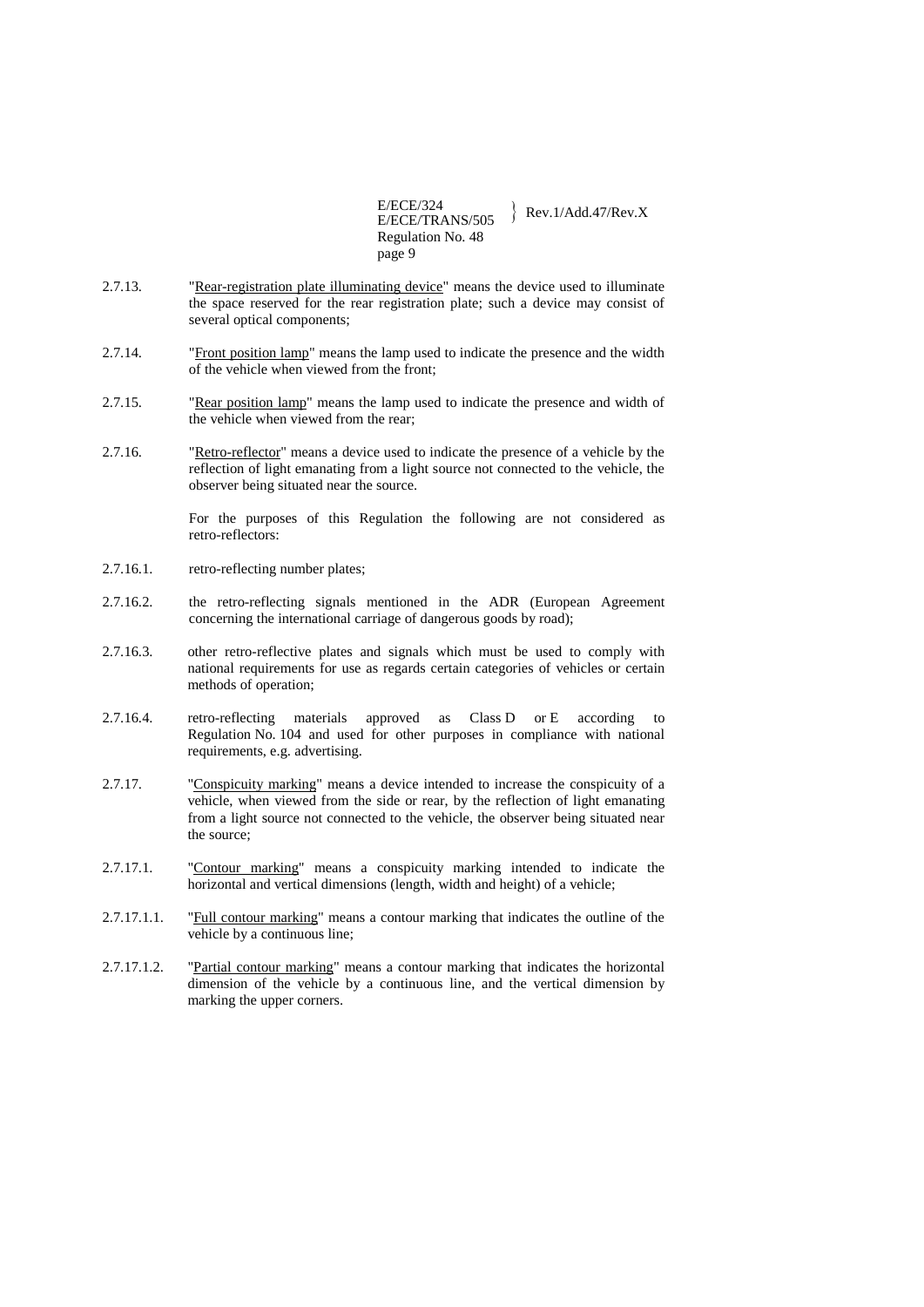- 2.7.17.2. "Line marking" means a conspicuity marking intended to indicate the horizontal dimensions (length and width) of a vehicle by a continuous line.
- 2.7.18. "Hazard warning signal" means the simultaneous operation of all of a vehicle's direction-indicator lamps to show that the vehicle temporarily constitutes a special danger to other road-users;
- 2.7.19. "Front fog lamp" means a lamp used to improve the illumination of the road ahead of the vehicle in case of fog or any similar condition of reduced visibility;
- 2.7.20. "Rear fog lamp" means a lamp used to make the vehicle more easily visible from the rear in dense fog;
- 2.7.21. "Reversing lamp" means the lamp used to illuminate the road to the rear of the vehicle and to warn other road-users that the vehicle is reversing or about to reverse;
- 2.7.22. "Parking lamp" means a lamp which is used to draw attention to the presence of a stationary vehicle in a built-up area. In such circumstances it replaces the front and rear position lamps;
- 2.7.23. "End-outline marker lamp" means the lamp fitted near to the extreme outer edge and as close as possible to the top of the vehicle and intended to indicate clearly the vehicle's overall width. This lamp is intended, for certain vehicles and trailers, to complement the vehicle's front and rear position lamps by drawing particular attention to its bulk;
- 2.7.24. "Side marker lamp" means a lamp used to indicate the presence of the vehicle when viewed from the side;
- 2.7.25. "Daytime running lamp" means a lamp facing in a forward direction used to make the vehicle more easily visible when driving during daytime<sup>4</sup>
- 2.7.26. "Cornering lamp" means a lamp used to provide supplementary illumination of that part of the road which is located near the forward corner of the vehicle at the side towards which the vehicle is going to turn;
- 2.7.27. "Objective luminous flux" means a design value of the luminous flux of a replaceable light source or light source module. It shall be achieved, within the specified tolerances, when the replaceable light source or light source module is energized by the power supply at the specified test voltage, as indicated in the data sheet of the light source or the technical specification as submitted with the light source module.;

**Comment [GRD6]:** Rev.5/Amend.1

 $\overline{4}$ National requirements may permit the use of other devices to meet this function. **Comment [GRD5]:** Rev.5/Amend.1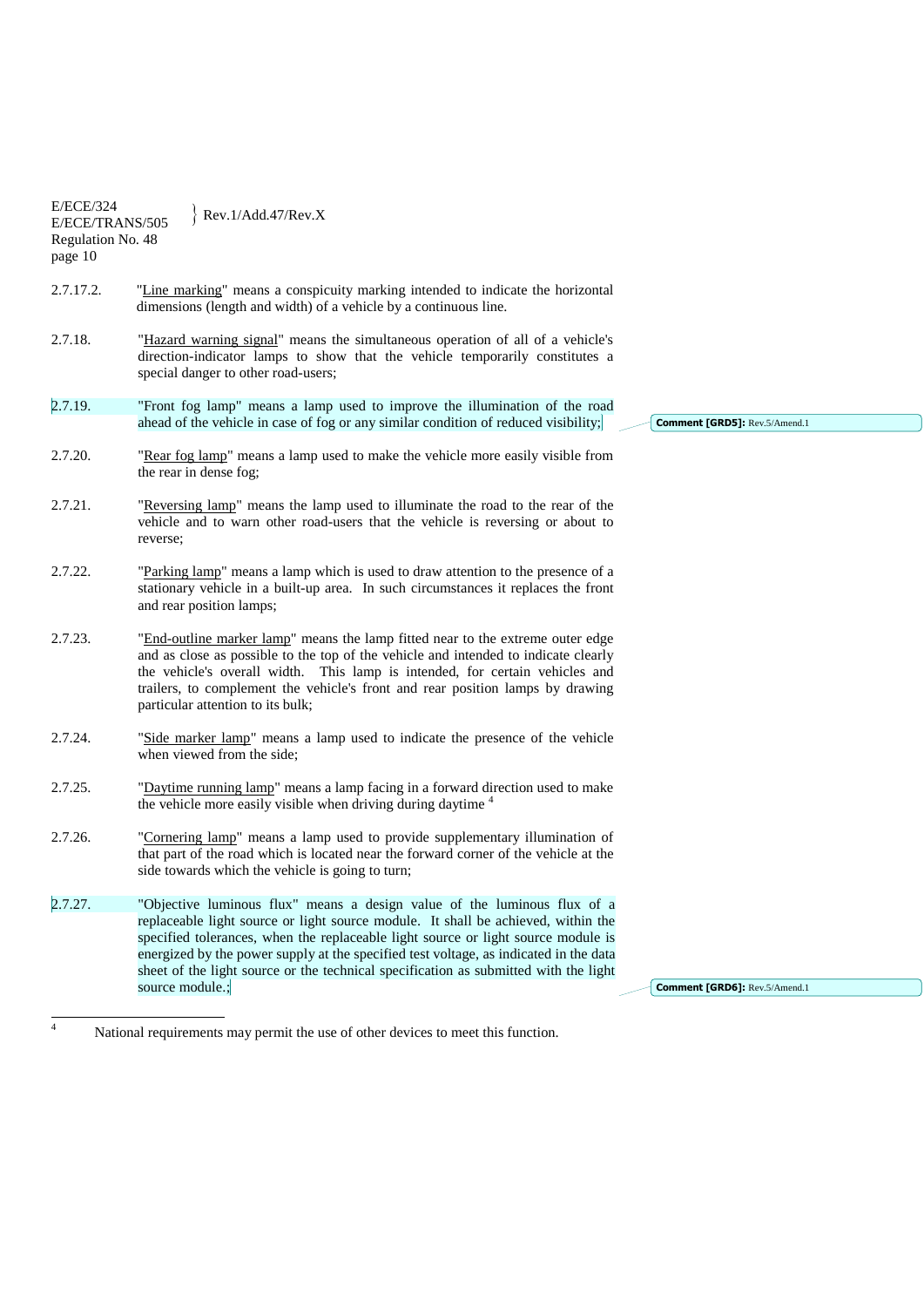- 2.7.28. "Adaptive front lighting system" (or "AFS") means a lighting device typeapproved according to Regulation No. 123, providing beams with differing characteristics for automatic adaptation to varying conditions of use of the dipped-beam (passing beam) and, if it applies, the main-beam (driving-beam);
- 2.7.28.1. "Lighting unit" means a light-emitting component designed to provide or contribute to one or more front lighting function(s) provided by the AFS;
- 2.7.28.2. "Installation unit" means an indivisible housing (lamp body) which contains one or more lighting unit(s);
- 2.7.28.3. "Lighting mode" or "mode" means a state of a front lighting function provided by the AFS, as specified by the manufacturer and intended for adaptation to specific vehicle and ambient conditions;
- 2.7.28.4. "System control" means that part(s) of the AFS receiving the AFS control signals from the vehicle and controlling the operation of the lighting units automatically;
- 2.7.28.5. "AFS control signal" (V, E, W, T) means the input to the AFS in accordance with the paragraph 6.22.7.4. of this Regulation;
- 2.7.28.6. "Neutral state" means the state of the AFS when a defined mode of the class C passing beam ("basic passing beam") or of the main beam, if any, is produced, and no AFS control signal applies.
- 2.8. "Light emitting surface" of a "lighting device", "light-signalling device" or a retro-reflector means all or part of the exterior surface of the transparent material as declared in he request for approval by the manufacturer of the device on the drawing, see Annex 3;
- 2.9. "Illuminating surface" (see Annex 3);
- 2.9.1. "Illuminating surface of a lighting device" (paragraphs 2.7.9., 2.7.10., 2.7.19., 2.7.21. and 2.7.26.) means the orthogonal projection of the full aperture of the reflector, or in the case of headlamps with an ellipsoidal reflector of the "projection lens", on a transverse plane. If the lighting device has no reflector, the definition of paragraph 2.9.2. shall be applied. If the light emitting surface of the lamp extends over part only of the full aperture of the reflector, then the projection of that part only is taken into account.

In the case of a dipped-beam headlamp, the illuminating surface is limited by the apparent trace of the cut-off on to the lens. If the reflector and lens are adjustable relative to one another, the mean adjustment should be used;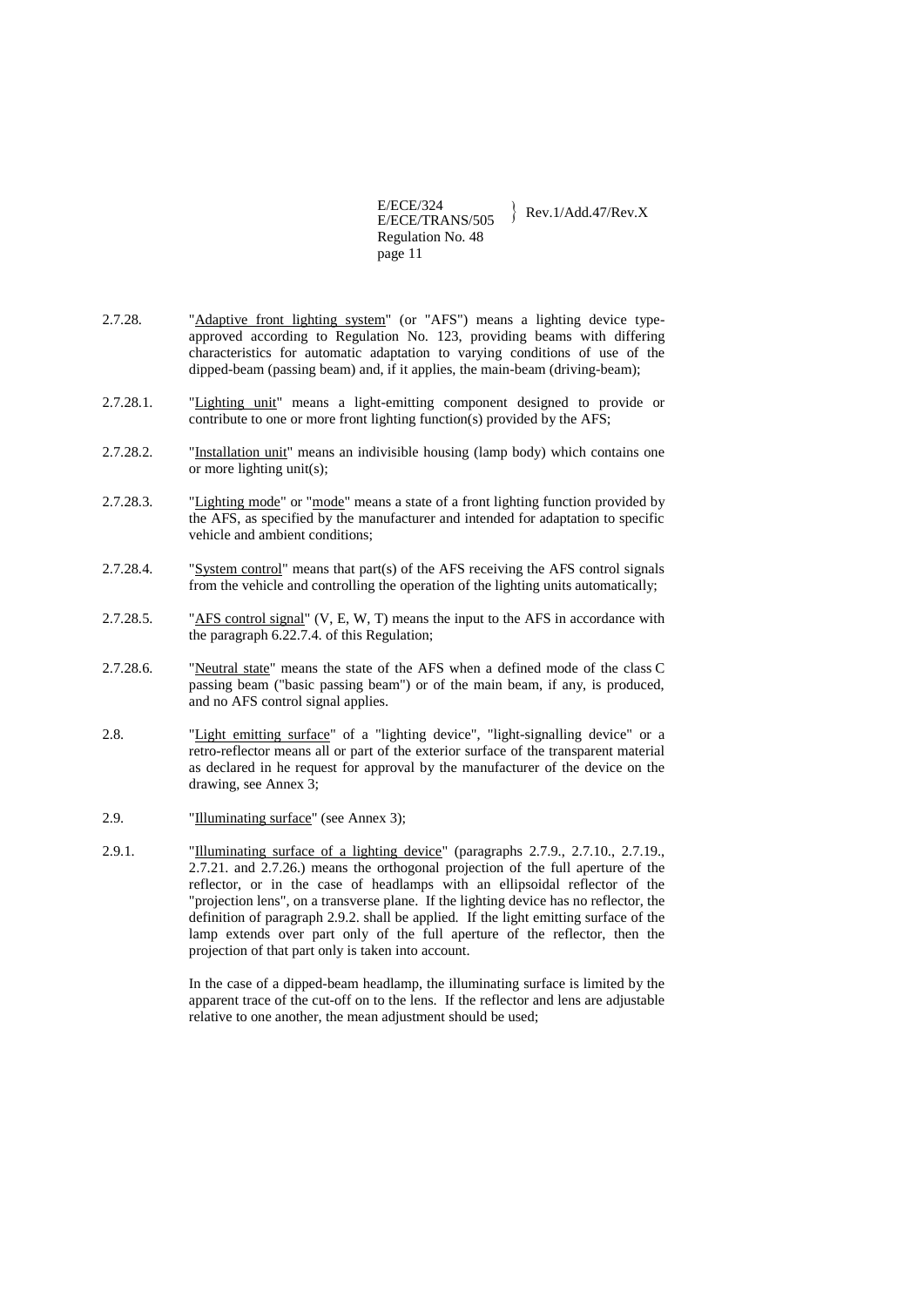In case an AFS is installed:

where a lighting function is produced by two or more simultaneously operated lighting units on a given side of the vehicle, the individual illuminating surfaces, taken together, constitute the illuminating surface to be considered (for example, in the figure of paragraph 6.22.4. below, the individual illuminating surfaces of the lighting units 8, 9 and 11, regarded together and taking into account their respective location, constitute the illuminating surface to be considered for the right hand side of the vehicle).

2.9.2. "Illuminating surface of a light-signalling device other than a retro-reflector" (paragraphs 2.7.11. to 2.7.15., 2.7.18., 2.7.20. and 2.7.22. to 2.7.25) means the orthogonal projection of the lamp in a plane perpendicular to its axis of reference and in contact with the exterior light-emitting surface of the lamp, this projection being bounded by the edges of screens situated in this plane, each allowing only 98 per cent of the total luminous intensity of the light to persist in the direction of the axis of reference.

> To determine the lower, upper and lateral limits of the illuminating surface only screens with horizontal or vertical edges shall be used to verify the distance to the extreme edges of the vehicle and the height above the ground.

> For other applications of the illuminating surface, e.g. distance between two lamps or functions, the shape of the periphery of this illuminating surface shall be used. The screens shall remain parallel, but other orientations are allowed to be used.

In the case of a light-signalling device whose illuminating surface encloses either totally or partially the illuminating surface of another function or encloses a nonlighted surface, the illuminating surface may be considered to be the light emitting surface itself.

- 2.9.3 "Illuminating surface of a retro-reflector" (paragraph 2.7.16.) means, as declared by the applicant during the component approval procedure for the retro-reflectors, the orthogonal projection of a retro-reflector in a plane perpendicular to its axis of reference and delimited by planes contiguous to the declared outermost parts of the retro-reflectors' optical system and parallel to that axis. For the purposes of determining the lower, upper and lateral edges of the device, only horizontal and vertical planes shall be considered.
- 2.10. The "apparent surface" for a defined direction of observation means, at the request of the manufacturer or his duly accredited representative, the orthogonal projection of: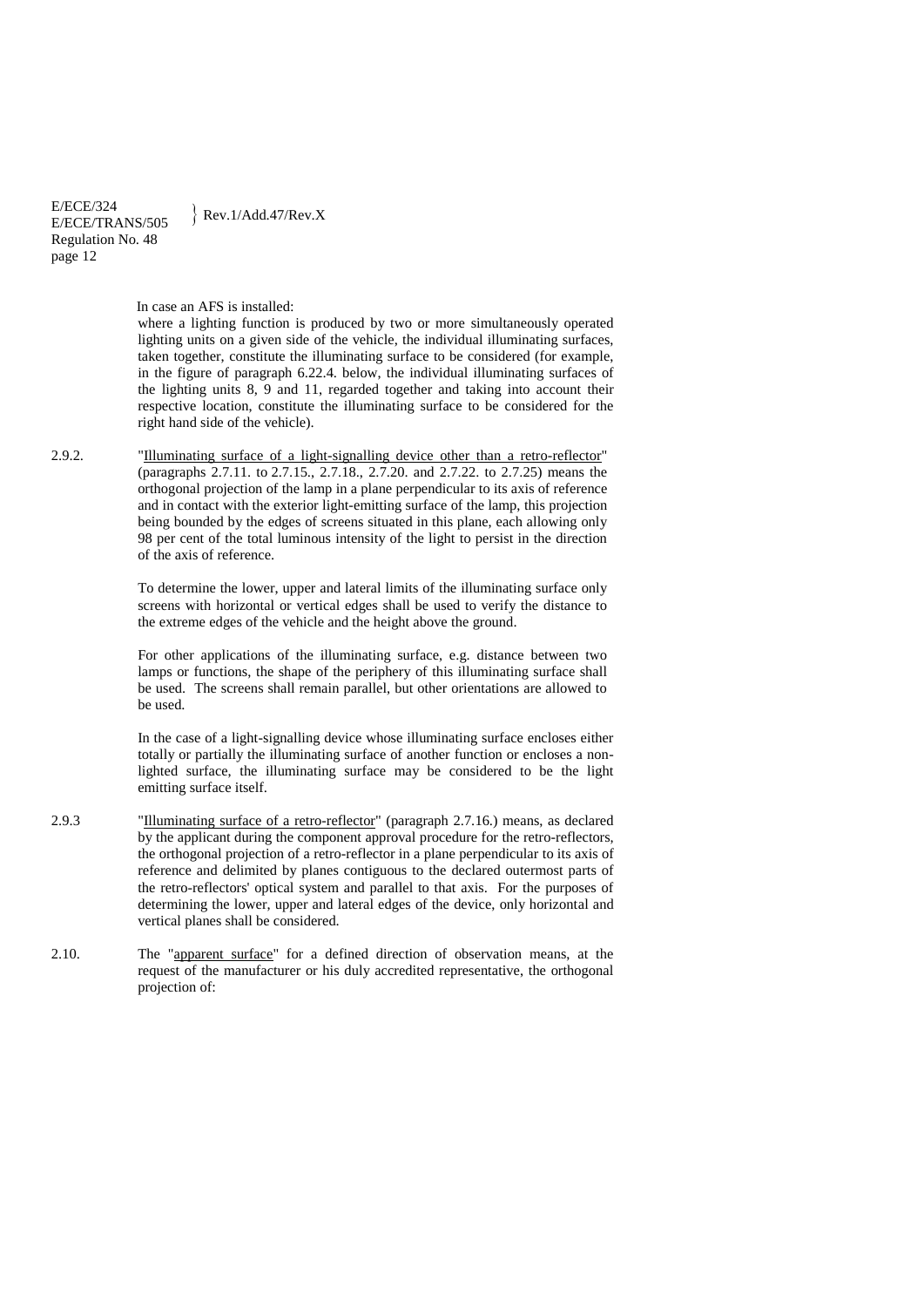```
E/ECE/324
E/ECE/TRANS/505
                    \} Rev.1/Add.47/Rev.X
Regulation No. 48
page 13
```
either the boundary of the illuminating surface projected on the exterior surface of the lens (a-b);

or the light-emitting surface (c-d);

in a plane perpendicular to the direction of observation and tangential to the most exterior point of the lens (see Annex 3 to this Regulation).

Only in the case of a light-signalling device producing variable luminous intensities, its apparent surface that may be variable as specified in paragraph 2.7.1.3. shall be considered under all conditions permitted by the variable intensity control, if applicable.

- 2.11. "Axis of reference" (or "reference axis") means the characteristic axis of the lamp determined by the manufacturer (of the lamp) for use as the direction of reference  $(H = 0^{\circ}, V = 0^{\circ})$  for angles of field for photometric measurements and for installing the lamp on the vehicle;
- 2.12. "Centre of reference" means the intersection of the axis of reference with the exterior light-emitting surface; it is specified by the manufacturer of the lamp;
- 2.13. "Angles of geometric visibility" means the angles which determine the field of the minimum solid angle in which the apparent surface of the lamp must be visible. That field of the solid angle is determined by the segments of the sphere of which the centre coincides with the centre of reference of the lamp and the equator is parallel with the ground. These segments are determined in relation to the axis of reference. The horizontal angles ß correspond to the longitude and the vertical angles  $\alpha$  to the latitude. There must be no obstacle on the inside of the angles of geometric visibility to the propagation of light from any part of the apparent surface of the lamp observed from infinity.

If measurements are taken closer to the lamp, the direction of observation must be shifted parallel to achieve the same accuracy.

On the inside of the angles of geometric visibility no account is taken of obstacles, if they were already presented when the lamp was type-approved.

If, when the lamp is installed, any part of the apparent surface of the lamp is hidden by any further parts of the vehicle, proof shall be furnished that the part of the lamp not hidden by obstacles still conforms to the photometric values prescribed for the approval of the device as an optical unit (see Annex 3 of this Regulation). Nevertheless, when the vertical angle of geometric visibility below the horizontal may be reduced to 5° (lamp at less than 750 mm above the ground) the photometric field of measurements of the installed optical unit may be reduced to 5° below the horizontal.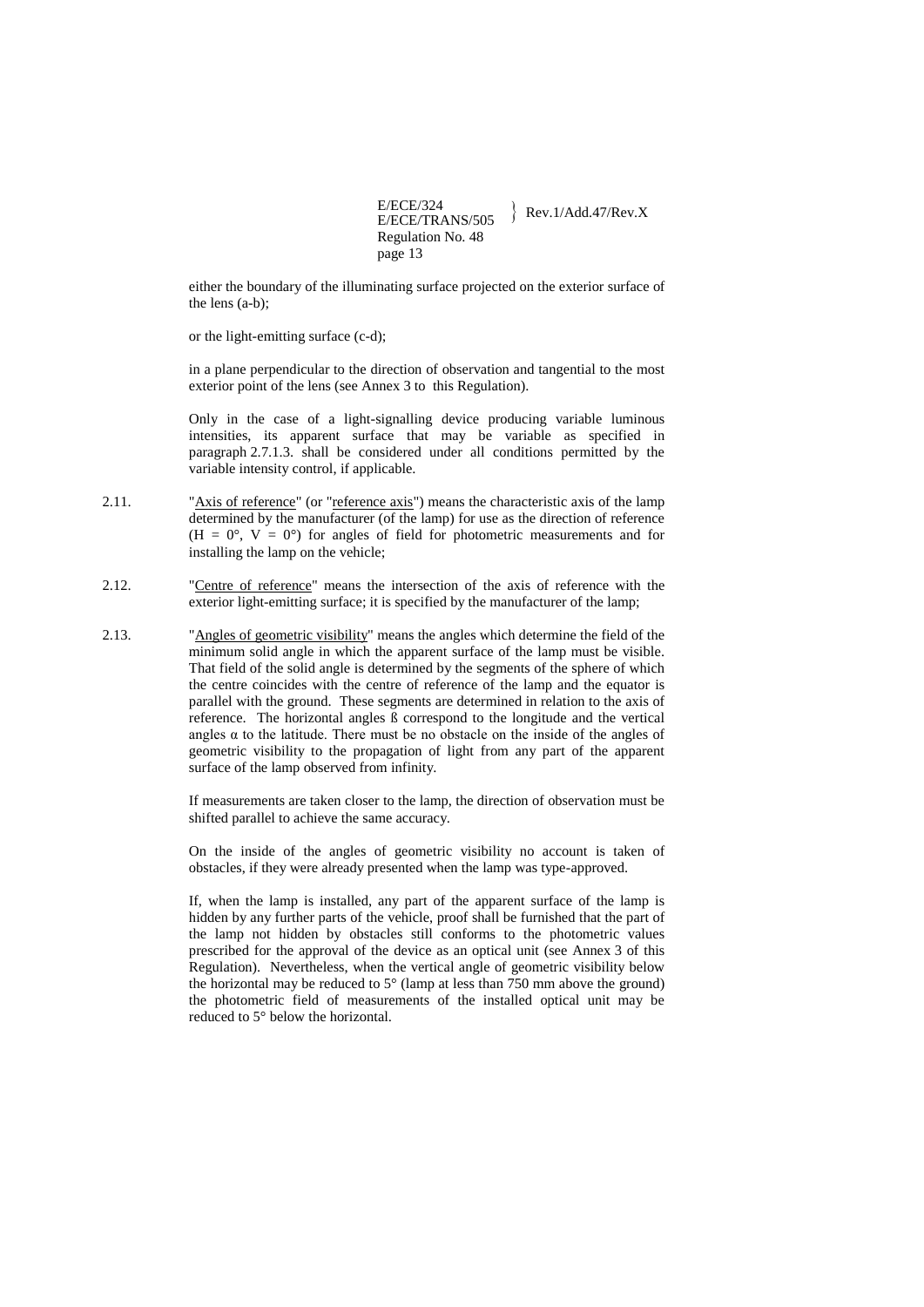- 2.14. "Extreme outer edge" on either side of the vehicle, means the plane parallel to the median longitudinal plane of the vehicle and touching its lateral outer edge, disregarding the projection:
- 2.14.1. of tyres near their point of contact with the ground, and of connections for tyre pressure gauges;
- 2.14.2. of any anti skid devices mounted on the wheels;
- 2.14.3. of devices for indirect vision;
- 2.14.4. of side direction-indicator lamps, end outline marker lamps, front and rear position lamps, parking lamps, retro reflectors and side marker lamps.
- 2.14.5. of customs seals affixed to the vehicle, and of devices for securing and protecting such seals.
- 2.14.6. of service-door lighting systems on vehicles of categories M2 and M3 as specified in paragraph 2.7.
- 2.15. "Overall width" means the distance between the two vertical planes defined in paragraph 2.14. above;
- 2.16. "Single and multiple lamps"
- 2.16.1. "A single lamp" means:
	- (a) a device or part of a device having one lighting or light-signalling function, one or more light source(s) and one apparent surface in the direction of the reference axis, which may be a continuous surface or composed of two or more distinct parts, or
	- (b) any assembly of two independent lamps, whether identical or not, having the same function, both approved as type "D" lamp and installed so that:
		- (i) the projection of their apparent surfaces in the direction of the reference axis occupies not less than 60 per cent of the smallest quadrilateral circumscribing the projections of the said apparent surfaces in the direction of the reference axis, or
			- (ii) the distance between two adjacent/tangential distinct parts does not exceed 15 mm when measured perpendicularly to the reference axis, or

**Comment [GRD7]:** Rev.5/Amend.1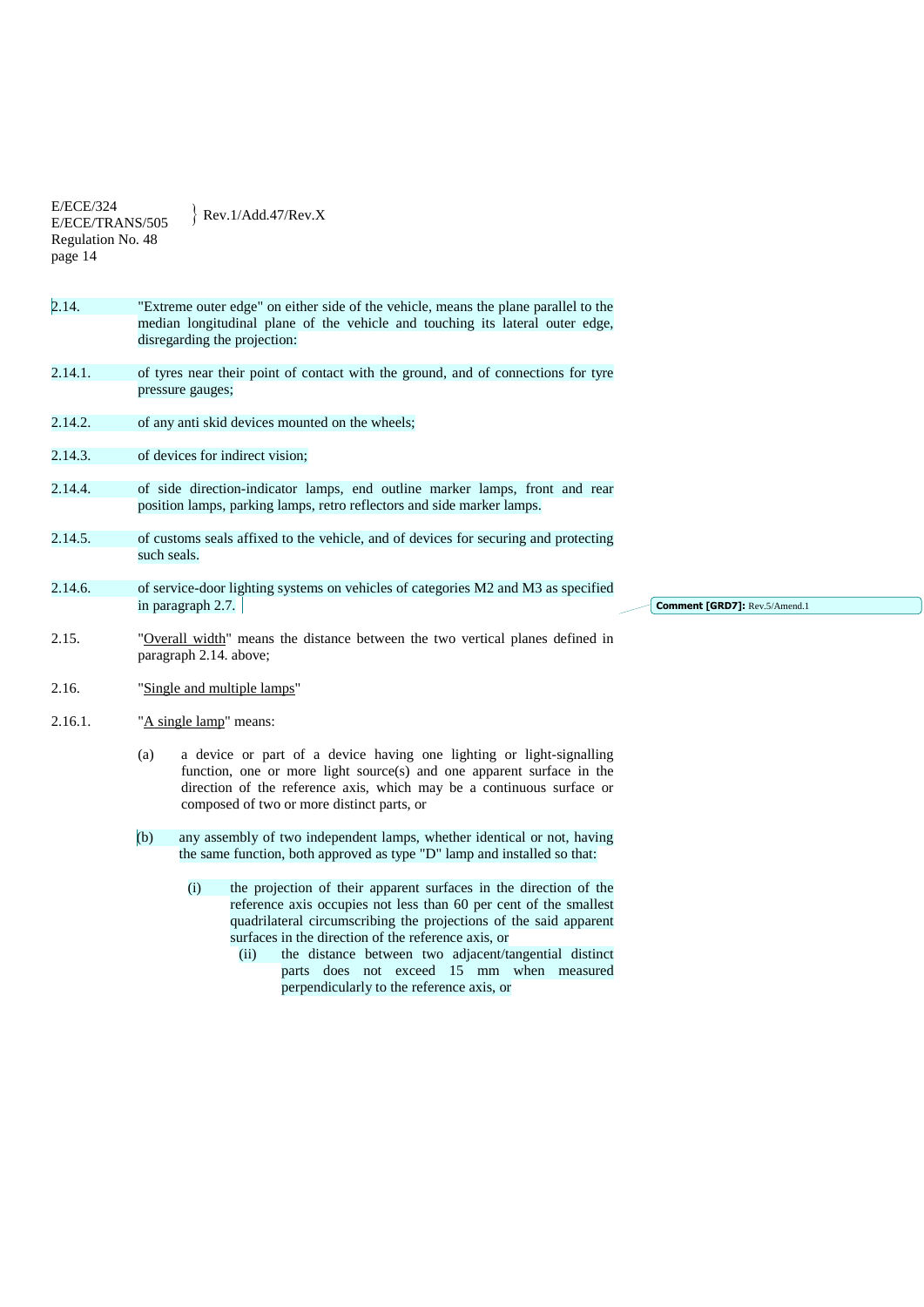- (c) any assembly of two independent retro-reflectors, whether identical or not, that have been approved separately and are installed in such a way that:
	- (i) the projection of their apparent surfaces in the direction of the reference axis occupies not less than 60 per cent of the smallest quadrilateral circumscribing the projections of the said apparent surfaces in the direction of the reference axis, or
	- (ii) the distance between two adjacent/tangential distinct parts does not exceed 15 mm when measured perpendicularly to the reference axis.
- 2.16.2. "Two lamps" or "an even number of lamps", means a single light-emitting surface in the shape of a band or strip if such band or strip is placed symmetrically in relation to the median longitudinal plane of the vehicle, extends on both sides to within at least 0.4 m of the extreme outer edge of the vehicle, and is not less than 0.8 m long; the illumination of such surface shall be provided by not less than two light sources placed as close as possible to its ends; the light-emitting surface may be constituted by a number of juxtaposed elements on condition that the projections of the several individual light-emitting surfaces on a transverse plane occupy not less than 60 per cent of the area of the smallest rectangle circumscribing the projections of the said individual light-emitting surfaces;
- 2.17. "Distance between two lamps" which face in the same direction means the shortest distance between the two apparent surfaces in the direction of the reference axis. Where the distance between the lamps clearly meets the requirements of the Regulation, the exact edges of apparent surfaces need not be determined;
- 2.18. "Operating tell-tale" means a visual or auditory signal (or any equivalent signal) indicating that a device has been switched on and is operating correctly or not;
- 2.19. "Closed-circuit tell-tale" means a visual (or any equivalent signal) indicating that a device has been switched on, but not indicating whether it is operating correctly or not;
- 2.20. "Optional lamp" means a lamp, the installation of which is left to the discretion of the manufacturer;
- 2.21. "Ground" means the surface on which the vehicle stands which should be substantially horizontal;

**Comment [GRD8]:** Rev.5/Amend.1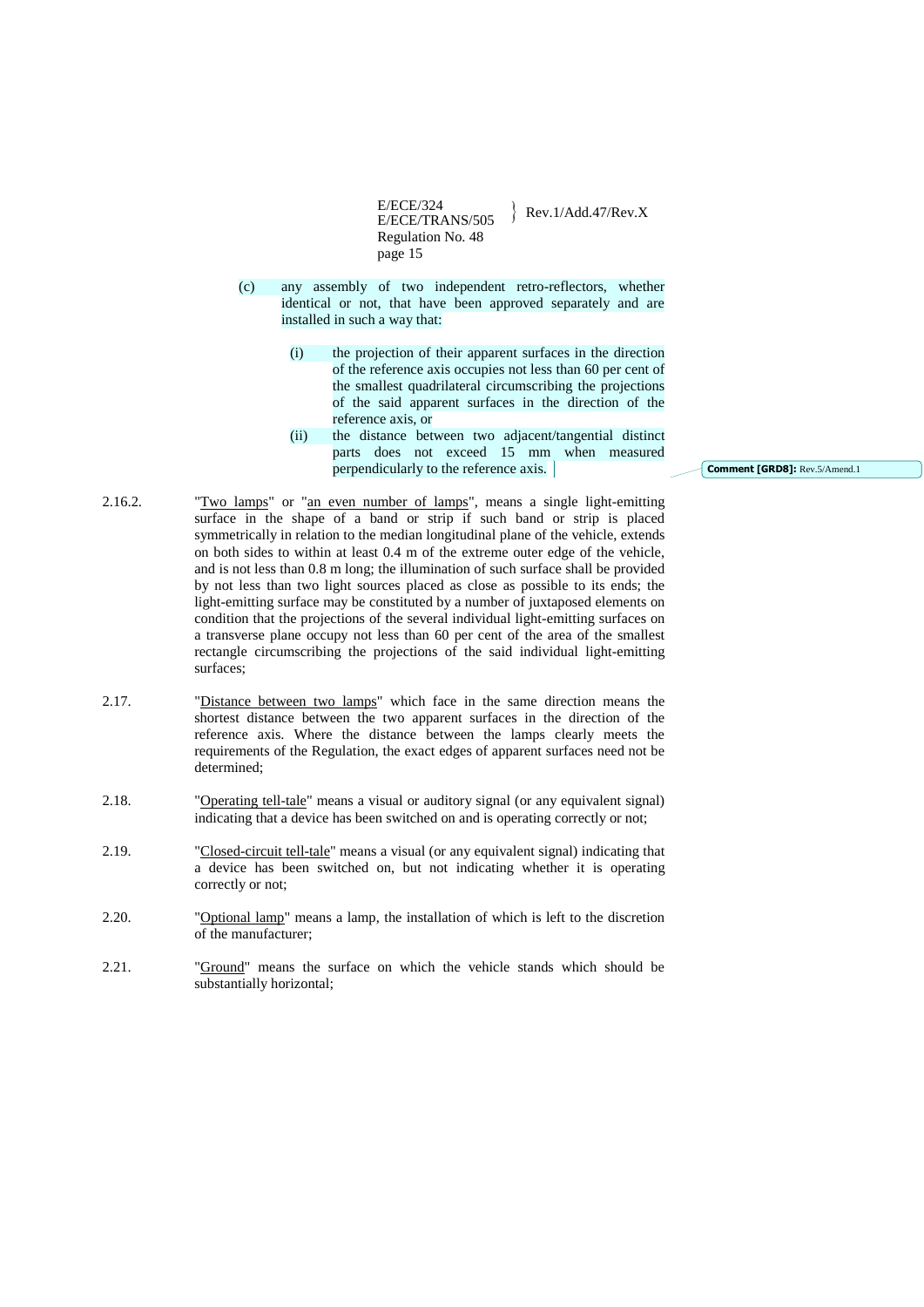page 16

- 2.22. "Movable components" of the vehicle mean those body panels or other vehicle parts the position(s) of which can be changed by tilting, rotating or sliding without the use of tools. They do not include tiltable driver cabs of trucks;
- 2.23. "Normal position of use of a movable component" means the position(s) of a movable component specified by the vehicle manufacturer for the normal condition of use and the park condition of the vehicle;
- 2.24. "Normal condition of use of a vehicle" means:
- 2.24.1. for a motor vehicle, when the vehicle is ready to move with its propulsion engine running and its movable components in the normal position(s) as defined in paragraph 2.23.;
- 2.24.2. and for a trailer, when the trailer is connected to a drawing motor vehicle in the conditions as prescribed in paragraph 2.24.1. and its movable components are in the normal position(s) as defined in paragraph 2.23.
- 2.25. "Park condition of a vehicle" means:
- 2.25.1 for a motor vehicle, when the vehicle is at standstill and its propulsion engine is not running and its movable components are in the normal position(s) as defined in paragraph 2.23.;
- 2.25.2. and for a trailer, when the trailer is connected to a drawing motor vehicle in the condition as described in paragraph 2.25.1. and its movable components are in the normal position(s) as defined in paragraph 2.23.
- 2.26. "Bend lighting" means a lighting function to provide enhanced illumination in bends.
- 2.27. "Emergency stop signal" means a signal to indicate to other road users to the rear of the vehicle that a high retardation force has been applied to the vehicle relative to the prevailing road conditions.
- 2.28. "Pair" means the set of lamps of the same function on the left- and right-hand side of the vehicle;
- 2.28.1. "Matched pair" means the set of lamps of the same function on the left- and right-hand side of the vehicle, which, as a pair, complies with the photometric requirements.

**Comment [GRD9]:** Rev.5/Amend.1

#### **Comment [GRD10]:** Rev.5/Amend.1 **Comment [GRD11]:**

The numbering of paragraphs 2.27, 2.27.1. and 2.28: the definition of "emergency stop signal" was already included in the Rev. 5 with number 2.27. while definitions of "pair" and "matched pair" were introduced with supplement 4 to 03 respectively with number 2.7. and 2.27.1.; being introduced later than the definition of "emergency stop signal" they should be numbered 2.28. and 2.28.1. respectively;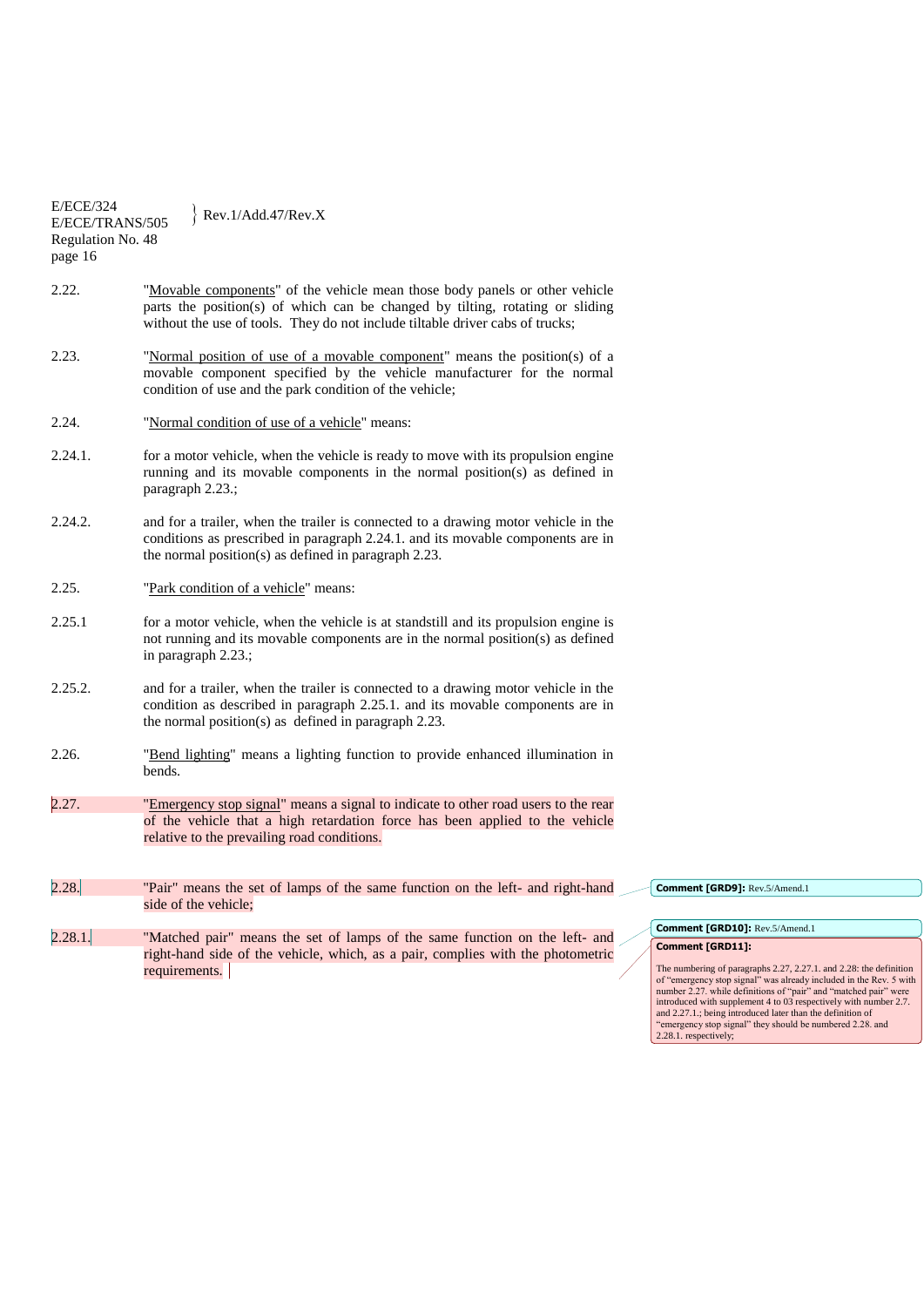# 3. APPLICATION FOR APPROVAL

- 3.1. The application for approval of a vehicle type with regard to the installation of its lighting and light-signalling devices shall be submitted by the manufacturer or his duly accredited representative.
- 3.2. It shall be accompanied by the following documents and particulars in triplicate:
- 3.2.1. a description of the vehicle type with regard to the items mentioned in paragraphs 2.2.1. to 2.2.4. above, together with the restrictions on loading, particularly the maximum permissible load in the boot;
- 3.2.2. a list of the devices prescribed by the manufacturer for the lighting and lightsignalling assembly. The list may include several types of device for each operation. Each type must be duly identified (component, type-approval mark, name of manufacturer, etc.), in addition the list may include in respect of each function the additional annotation "or equivalent devices";
- 3.2.3. a layout drawing of the lighting and light-signalling equipment as a whole, showing the position of the various devices on the vehicle;
- 3.2.4. if necessary, in order to verify the conformity to the prescriptions of the present Regulation, layout drawing(s) for each individual lamp showing the illuminating surface as defined in paragraph 2.9., the light-emitting surface as defined in paragraph 2.8., the axis of reference as defined in paragraph 2.11. and the centre of reference as defined in paragraph 2.12. This information is not necessary in the case of the rear registration plate lamp (paragraph 2.7.13.);
- 3.2.5. the application shall include a statement of the method used for the definition of the apparent surface (see paragraph 2.10.).
- 3.2.6. where an AFS is fitted on the vehicle, the applicant shall submit a detailed description providing the following information:
- 3.2.6.1. the lighting functions and modes for which the AFS has been approved;
- 3.2.6.2. the related AFS control signals and their technical characteristics as defined according to Annex 10 of Regulation No. 123;
- 3.2.6.3. the provisions being applied to adapt automatically the front lighting functions and modes according to paragraph 6.22.7.4. of this Regulation;
- 3.2.6.4. special instruction, if any, for the inspection of the light sources and the visual observation of the beam;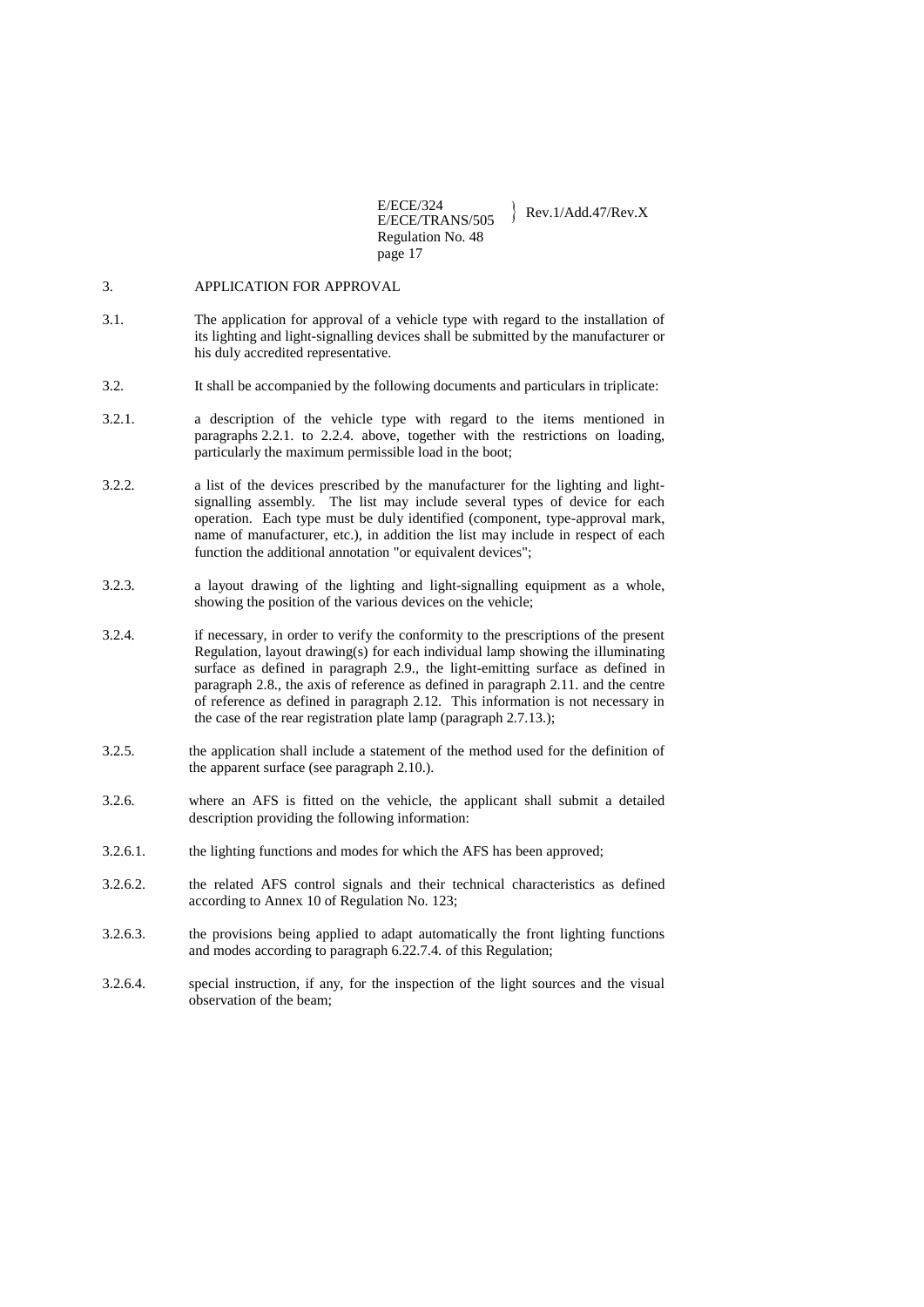- 3.2.6.5. the documents according to paragraph 6.22.9.2. of this Regulation;
- 3.2.6.6. the lamps that are grouped or combined with or reciprocally incorporated in the AFS;
- 3.2.6.7. lighting units which are designed to comply with the requirements of paragraph 6.22.5. of this Regulation.
- 3.3. An unladen vehicle fitted with a complete set of lighting and light-signalling equipment, as prescribed in paragraph 3.2.2. above, and representative of the vehicle type to be approved shall be submitted to the Technical Service responsible for conducting approval tests.
- 3.4. The document provided in Annex 1 of this Regulation shall be attached to the type-approval documentation.

#### 4. APPROVAL

- 4.1. If the vehicle type submitted for approval pursuant to this Regulation meets the requirements of the Regulation in respect of all the devices specified in the list, approval of that vehicle type shall be granted.
- 4.2. An approval number shall be assigned to each type approved. Its first two digits (at present 03, corresponding to the 03 series of amendments) shall indicate the series of amendments incorporating the most recent major technical amendments made to the Regulation at the time of issue of the approval. The same Contracting Party shall not assign this number to another vehicle type or to the same vehicle type submitted with equipment not specified in the list referred to in paragraph 3.2.2. above, subject to the provisions of paragraph 7. of this Regulation.
- 4.3. Notice of approval or of extension or refusal of approval or production definitely discontinued of a vehicle type/part pursuant to this Regulation shall be communicated to the Parties to the 1958 Agreement applying this Regulation, by means of a form conforming to the model in Annex 1 to this Regulation.
- 4.4. There shall be affixed, conspicuously and in a readily accessible place specified on the approval form, to every vehicle conforming to a vehicle type approved under this Regulation, an international approval mark consisting of:
- 4.4.1. A circle surrounding the letter "E" followed by the distinguishing number of the country which has granted approval  $5$ ;

 5 1 for Germany, 2 for France, 3 for Italy, 4 for the Netherlands, 5 for Sweden, 6 for Belgium, 7 for Hungary, 8 for the Czech Republic, 9 for Spain, 10 for Serbia, 11 for the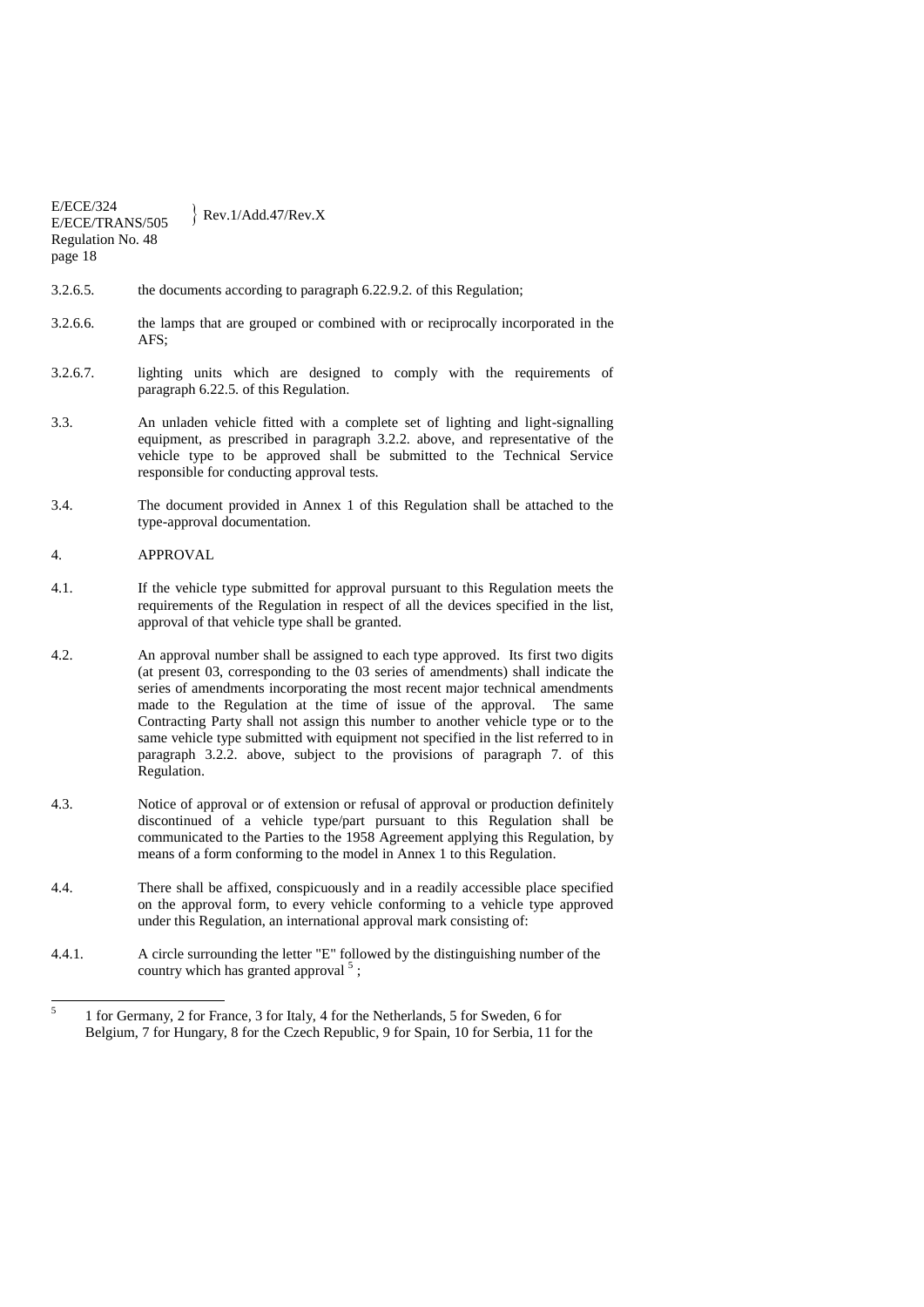- 4.4.2. The number of this Regulation, followed by the letter "R", a dash and the approval number to the right of the circle prescribed in paragraph 4.4.1.
- 4.5. If the vehicle conforms to a vehicle type approved, under one or more other Regulations annexed to the Agreement, in the country which has granted approval under this Regulation, the symbol prescribed in paragraph 4.4.1. need not to be repeated, in such a case the Regulation and approval numbers and the additional symbols of all the Regulations under which approval has been granted in the country which has granted approval under this Regulation shall be placed in vertical columns to the right of the symbol prescribed in paragraph 4.4.1.
- 4.6. The approval mark shall be clearly legible and be indelible.
- 4.7. The approval mark shall be placed close to or on the vehicle data plate affixed by the manufacturer.
- 4.8. Annex 2 to this Regulation gives examples of arrangements of approval marks.
- 5. GENERAL SPECIFICATIONS

<u>.</u>

5.1. The lighting and light-signalling devices shall be so fitted that under normal conditions of use as defined in paragraphs 2.24., 2.24.1. and 2.24.2. and notwithstanding any vibrations to which they may be subjected, they retain the characteristics prescribed by this Regulation and enable the vehicle to comply with the requirements of this Regulation. In particular, it shall not be possible for the lamps to be inadvertently maladjusted.

United Kingdom, 12 for Austria, 13 for Luxembourg, 14 for Switzerland, 15 (vacant), 16 for Norway, 17 for Finland, 18 for Denmark, 19 for Romania, 20 for Poland, 21 for Portugal, 22 for the Russian Federation, 23 for Greece, 24 for Ireland, 25 for Croatia, 26 for Slovenia, 27 for Slovakia, 28 for Belarus, 29 for Estonia, 30 (vacant), 31 for Bosnia and Herzegovina, 32 for Latvia, 33 (vacant), 34 for Bulgaria, 35 (vacant), 36 for Lithuania, 37 for Turkey, 38 (vacant), 39 for Azerbaijan, 40 for The former Yugoslav Republic of Macedonia, 41 (vacant), 42 for the European Community (Approvals are granted by its Member States using their respective ECE symbol), 43 for Japan, 44 (vacant), 45 for Australia, 46 for Ukraine, 47 for South Africa, 48 for New Zealand, 49 for Cyprus, 50 for Malta, 51 for the Republic of Korea, 52 for Malaysia, 53 for Thailand, 54 and 55 (vacant), 56 for Montenegro, 57 (vacant) and 58 for Tunisia. Subsequent numbers shall be assigned to other countries in the chronological order in which they ratify or accede to the Agreement Concerning the Adoption of Uniform Technical Prescriptions for Wheeled Vehicles, Equipment and Parts which can be Fitted and/or be Used on Wheeled Vehicles and the Conditions for Reciprocal Recognition of Approvals Granted on the Basis of these Prescriptions, and the numbers thus assigned shall be communicated by the Secretary-General of the United Nations to the Contracting Parties to the Agreement.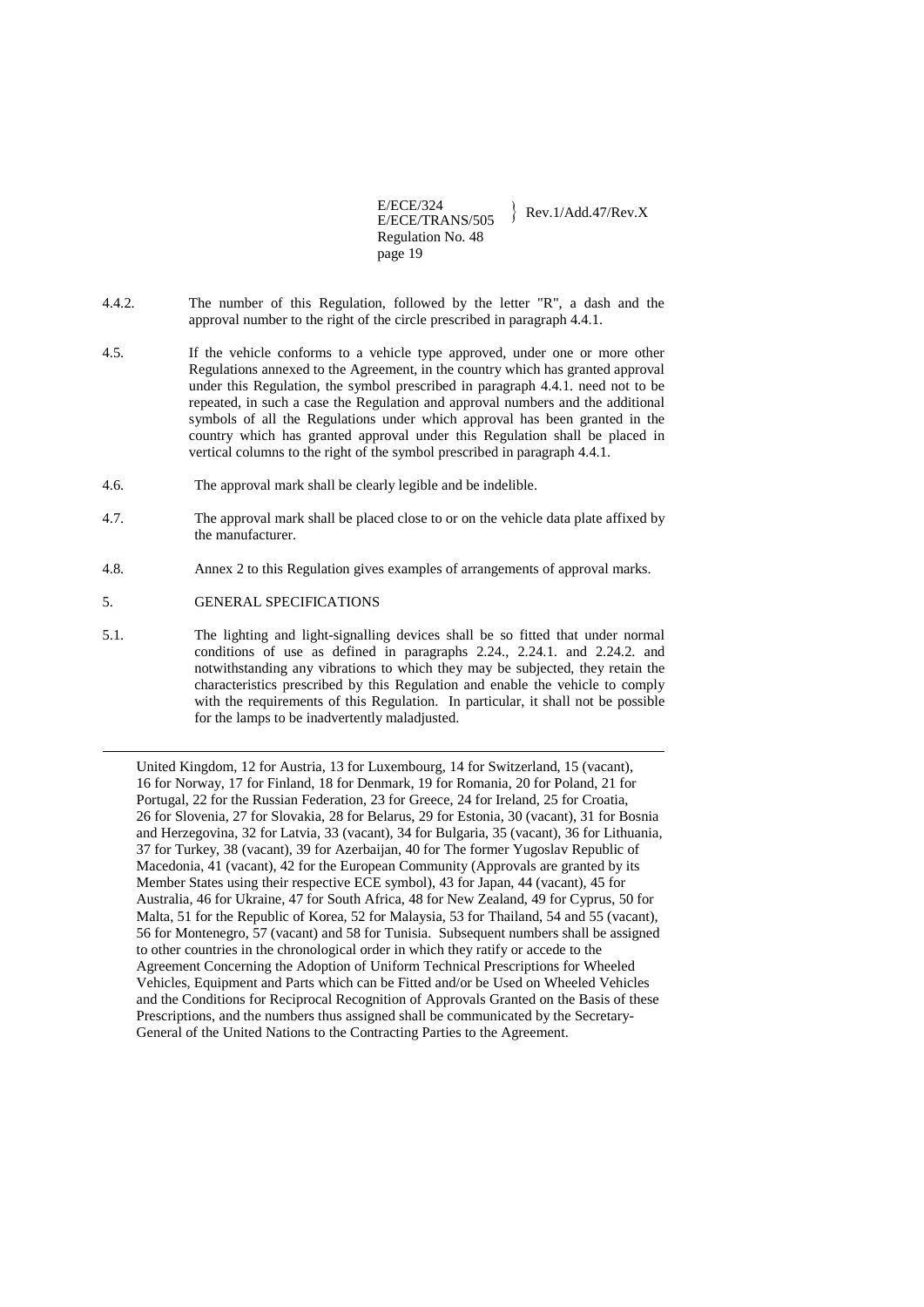- 5.2. The illuminating lamps described in paragraphs 2.7.9., 2.7.10. and 2.7.19. shall be so installed that correct adjustment of their orientation can easily be carried out.
- 5.3. For all light-signalling devices, including those mounted on the side panels, the reference axis of the lamp when fitted to the vehicle must be parallel to the bearing plane of the vehicle on the road; in addition it must be perpendicular to the median longitudinal plane of the vehicle in the case of side retro-reflectors and of side-marker lamps and parallel to that plane in the case of all other signalling devices. In each direction a tolerance of  $\pm 3^{\circ}$  shall be allowed. In addition, any specific instructions as regards fitting laid down by the manufacturer must be complied with.
- 5.4. In the absence of specific instructions, the height and orientation of the lamps shall be verified with the vehicle unladen and placed on a flat, horizontal surface, in the condition defined in paragraphs 2.24., 2.24.1. and 2.24.2. and, in the case where an AFS is installed, with the system in its neutral state.
- 5.5. In the absence of specific instructions lamps constituting a pair shall:
- 5.5.1. be fitted to the vehicle symmetrically in relation to the median longitudinal plane (this estimate to be based on the exterior geometrical form of the lamp and not on the edge of its illuminating surface referred to in paragraph 2.9.);
- 5.5.2. be symmetrical to one another in relation to the median longitudinal plane, this requirement is not valid with regard to the interior structure of the lamp;
- 5.5.3. satisfy the same colorimetric requirements and have substantially identical photometric characteristics. This shall not apply to a matched pair of Class F3 front fog lamps.
- 5.6. On vehicles whose external shape is asymmetrical the above requirements shall be satisfied so far as is possible.
- 5.7. Grouped, combined or reciprocally incorporated lamps
- 5.7.1. Lamps may be grouped, combined or reciprocally incorporated with one another provided that all requirements regarding colour, position, orientation, geometric visibility, electrical connections and other requirements, if any, are fulfilled.
- 5.7.1.1. However, where stop lamps and direction indicator lamps are grouped, any horizontal or vertical straight line passing through the projections of the apparent surfaces of these functions on a plane perpendicular to the reference axis, shall

**Comment [GRD12]:** Rev.5/Amend.1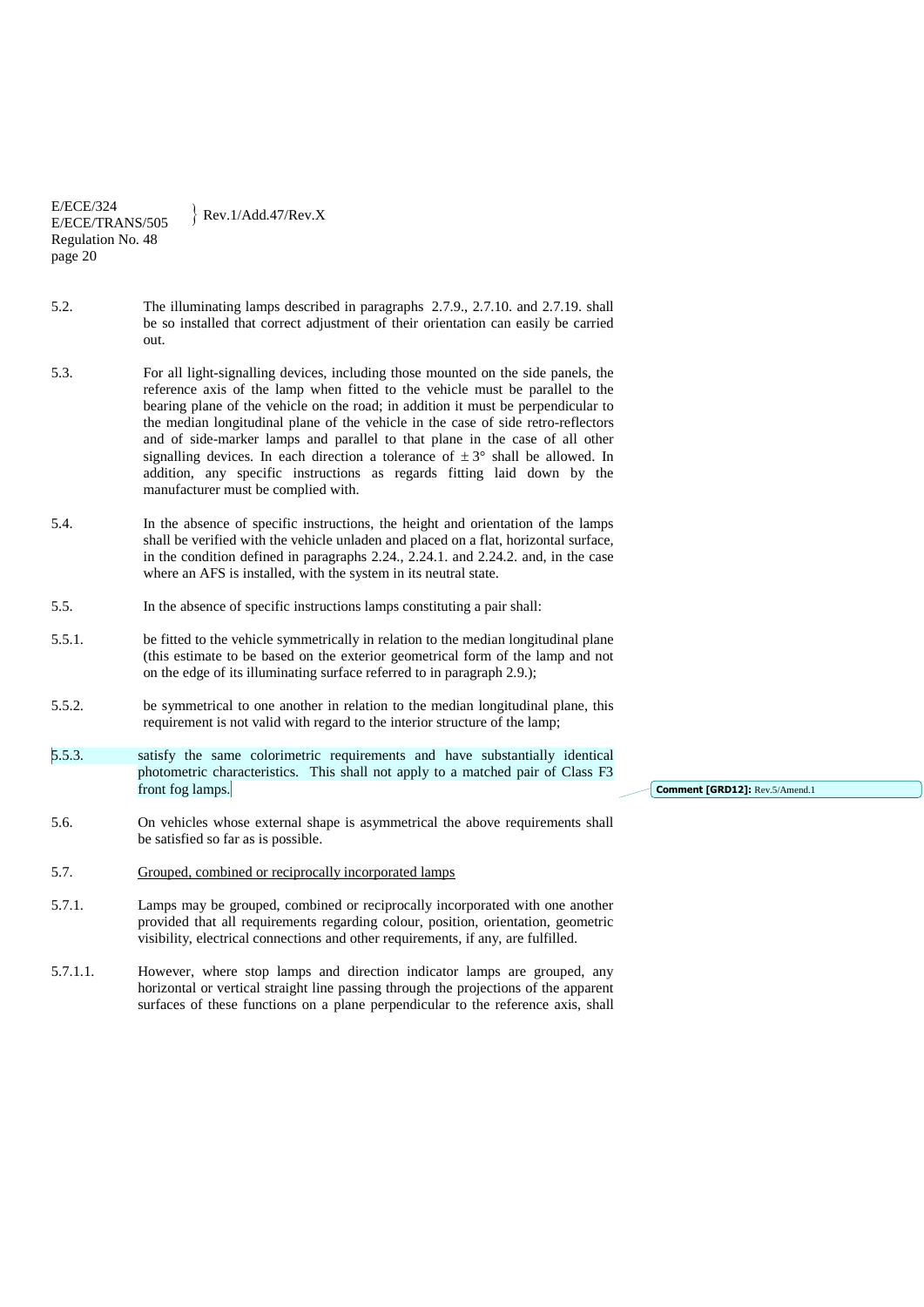not intersect more than two borderlines separating adjacent areas of different colour.

- 5.7.2. Where the apparent surface of a single lamp is composed of two or more distinct parts, it shall satisfy the following requirements:
- 5.7.2.1. Either the total area of the projection of the distinct parts on a plane tangent to the exterior surface of the transparent material and perpendicular to the reference axis shall occupy not less than 60 per cent of the smallest quadrilateral circumscribing the said projection, or the distance between two adjacent/tangential distinct parts shall not exceed 15 mm when measured perpendicularly to the reference axis.
- 5.8. The maximum height above the ground shall be measured from the highest point and the minimum height from the lowest point of the apparent surface in the direction of the reference axis.

In the case of dipped-beam headlamp, the minimum height in relation to the ground is measured from the lowest point of the effective outlet of the optical system (e.g. reflector, lens, projection lens) independent of its utilization.

Where the (maximum and minimum) height above the ground clearly meets the requirements of the Regulation, the exact edges of any surface need not be determined.

5.8.1. The position, as regards width, will be determined from that edge of the apparent surface in the direction of the reference axis which is the furthest from the median longitudinal plane of the vehicle when referred to the overall width, and from the inner edges of the apparent surface in the direction of the reference axis when referred to the distance between lamps.

> Where the position, as regards width, clearly meets the requirements of the Regulation, the exact edges of any surface need not be determined.

- 5.9. In the absence of specific instructions, the photometric characteristics (e.g. intensity, colour, apparent surface, etc.) of a lamp shall not be intentionally varied during the period of activation of the lamp.
- 5.9.1. Direction-indicator lamps, the vehicle-hazard warning signal, amber side-marker lamps complying with paragraph 6.18.7. below, and the emergency stop signal shall be flashing lamps.
- 5.9.2. The photometric characteristics of any lamp may vary:
	- (a) in relation to the ambient light;
	- (b) as a consequence of the activation of other lamps, or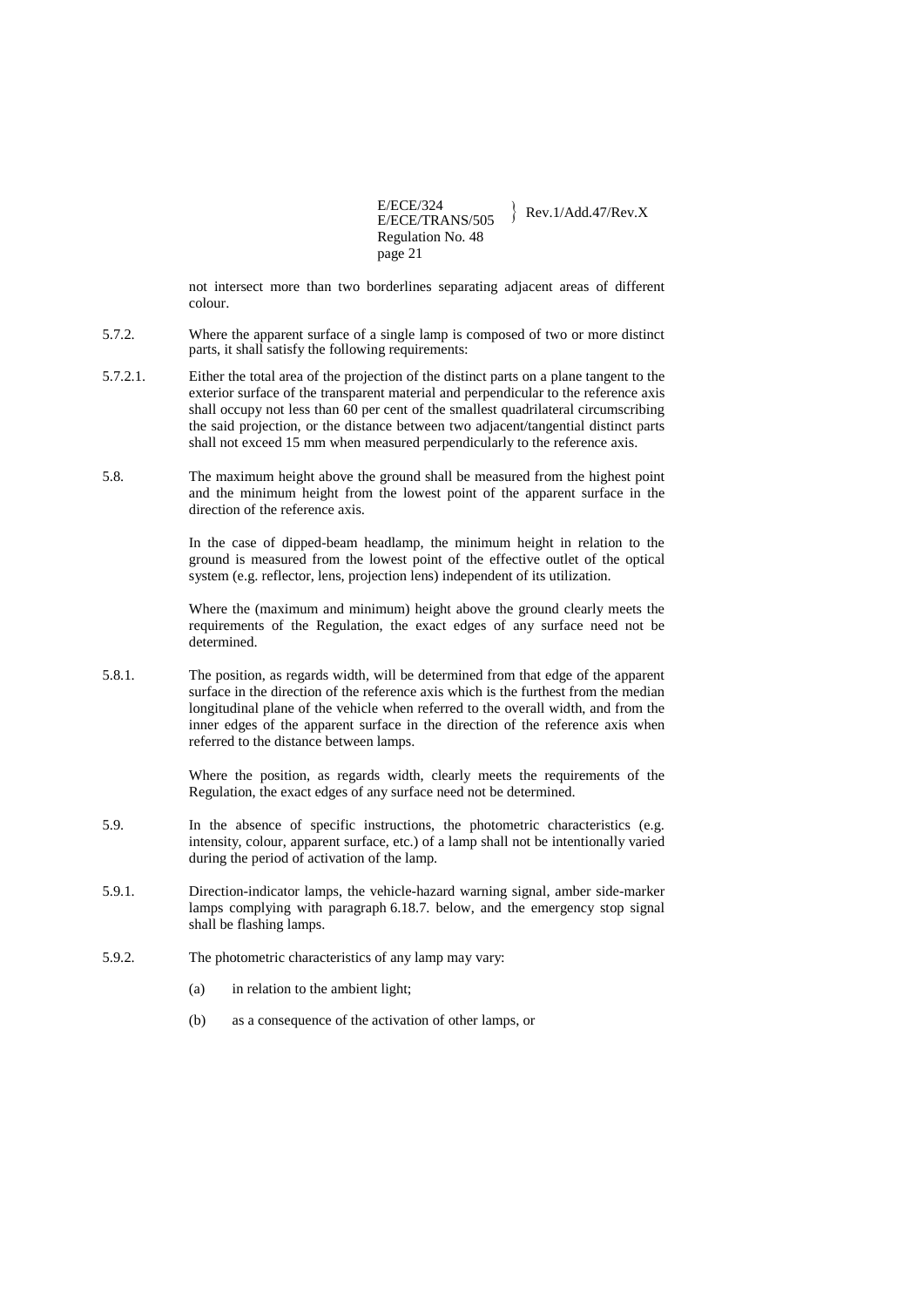(c) when the lamps is being used to provide another lighting function,

provided that any variation in the photometric characteristics is in compliance with the technical provisions for the lamp concerned.

- 5.10. No red light which could give rise to confusion shall be emitted from a lamp as defined in paragraph 2.7. in a forward direction and no white light which could give rise to confusion, other than from the reversing lamp, shall be emitted from a lamp as defined in paragraph 2.7. in a rearward direction. No account shall be taken of lighting devices fitted for the interior lighting of the vehicle. In case of doubt, this requirement shall be verified as follows:
- 5.10.1. For the visibility of red light towards the front of a vehicle, with the exception of a red rearmost side-marker lamp, there must be no direct visibility of the apparent surface of a red lamp if viewed by an observer moving within Zone 1 as specified in Annex 4.
- 5.10.2. For the visibility of white light towards the rear of the vehicle, with the exception of white conspicuity markings fitted to the vehicle, there must be no direct visibility of the apparent surface of a white lamp if viewed by an observer moving within Zone 2 in a transverse plane situated 25 m behind the vehicle (see Annex 4);
- 5.10.3. In their respective planes, the zones 1 and 2 explored by the eye of the observer are bounded:
- 5.10.3.1. in height, by two horizontal planes 1 m and 2.2 m respectively above the ground;
- 5.10.3.2. in width, by two vertical planes which, forming to the front and to the rear respectively an angle of 15° outwards from the vehicle's median longitudinal plane, pass through the point or points of contact of vertical planes parallel to the vehicle's median longitudinal plane delimiting the vehicle's overall width; if there are several points of contact, the foremost shall correspond to the forward plane and the rearmost to the rearward plane.
- 5.11. The electrical connections must be such that the front and rear position lamps, the end-outline marker lamps, if they exist, the side-marker lamps, if they exist, and the rear registration plate lamp can only be switched on and off simultaneously. This condition does not apply when using front and rear position lamps, as well as side-marker lamps when combined or reciprocally incorporated with said lamps, as parking lamps and when side-marker lamps are permitted to flash.
- 5.12. The electrical connections must be such that the main-beam and dipped-beam headlamps and the front fog lamps cannot be switched on unless the lamps

**Comment [GRD13]:** Rev.5/Amend.1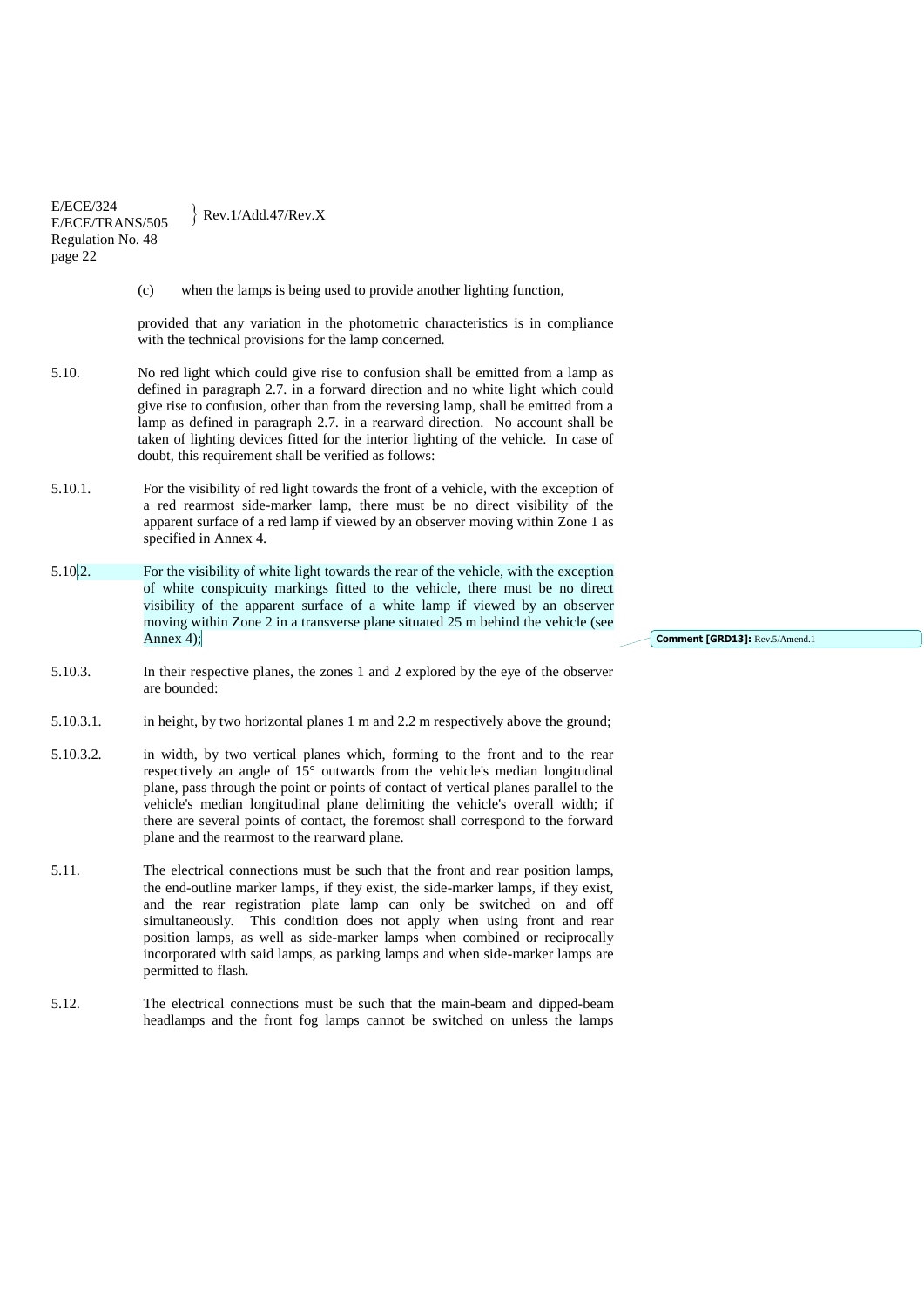referred to in paragraph 5.11. are also switched on. This requirement shall not apply, however, to main-beam or dipped-beam headlamps when their luminous warnings consist of the intermittent lighting up at short intervals of the mainbeam headlamp or the intermittent lighting up at short intervals of the dippedbeam headlamp or the alternate lighting up at short intervals of the main-beam and dipped beam headlamps.

5.13. Tell-tale

Where a closed-circuit tell-tale is prescribed by this Regulation it may be replaced by an "operating" tell-tale.

- 5.14. Concealable lamps
- 5.14.1. The concealment of lamps shall be prohibited, with the exception of the main-beam headlamps, the dipped-beam headlamps and the front fog lamps, which may be concealed when they are not in use.
- 5.14.2. In the event of any failure affecting the operation of the concealement device(s) the lamps shall remain in the position of use, if already in use, or shall be capable of being moved into the position of use without the aid of tools.
- 5.14.3. It must be possible to move the lamps into the position of use and to switch them on by means of a single control, without excluding the possibility of moving them into the position of use without switching them on. However, in the case of grouped main-beam and dipped-beam headlamps, the control referred to above is required only to activate the dipped-beam headlamps.
- 5.14.4. It must not be possible deliberately, from the driver's seat, to stop the movement of switched-on lamps before they reach the position of use. If there is a danger of dazzling other road users by the movement of the lamps, they may light up only when they have reached their position of use.
- 5.14.5. When the concealment device has a temperature of -30 °C to +50 °C the headlamps must be capable of reaching the position of use within three seconds of initial operation of the control.
- 5.15. The colours of the light emitted by the lamps are the following:

| white |
|-------|
| white |
| white |
| white |
| amber |
| amber |
|       |

white white or selective yellow white amber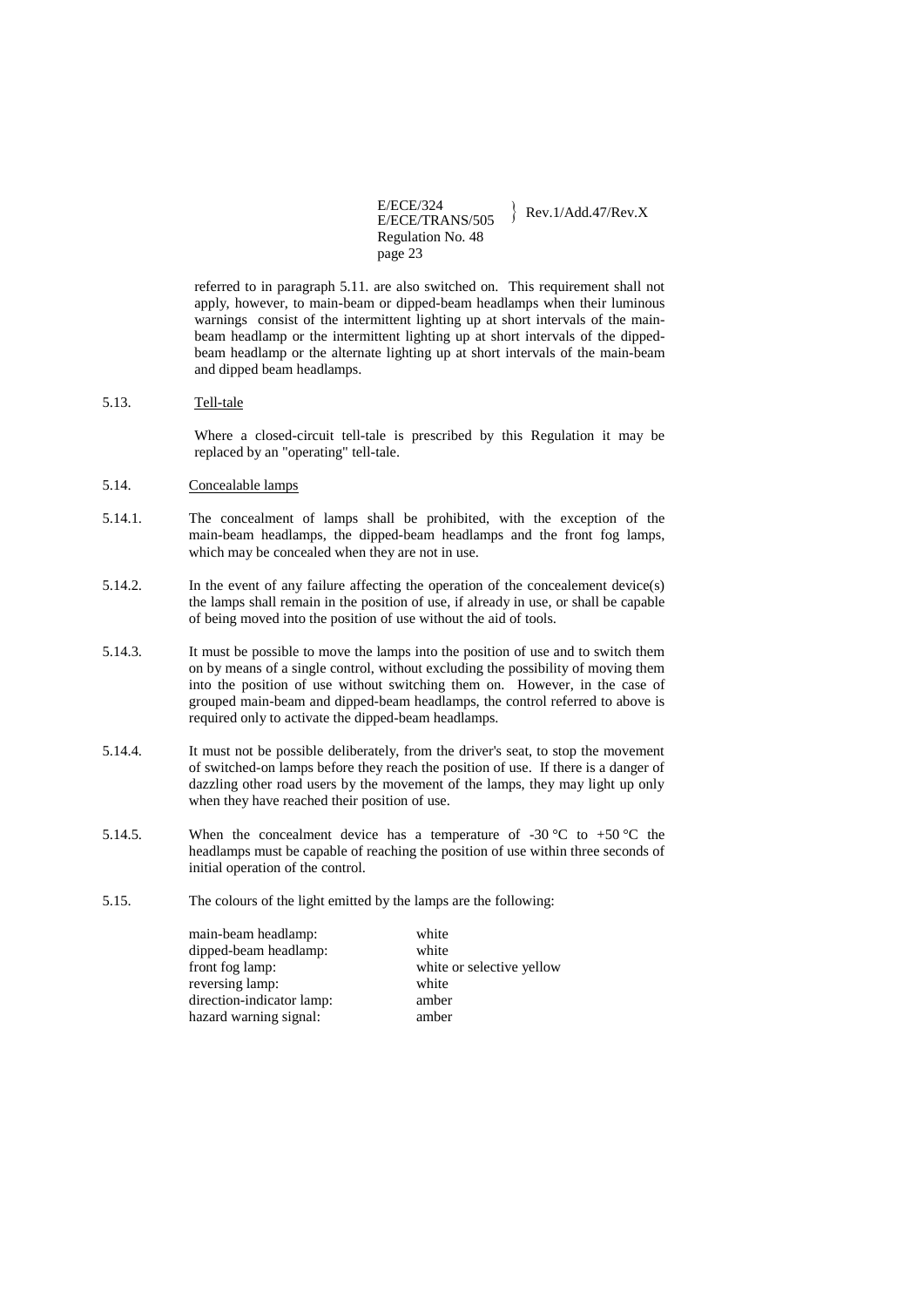E/ECE/324 E/ECE/TRANS/505 Regulation No. 48 page 24

 $\}$  Rev.1/Add.47/Rev.X

stop lamp: red emergency stop signal : amber or red rear registration plate lamp: white front position lamp: white rear position lamp: red rear fog lamp: red parking lamp: white in front, red at the rear, amber if reciprocally incorporated in the side direction-indicator lamps or in the side-marker lamps. side-marker lamp: amber; however the rearmost side-marker lamp can be red if it is grouped or combined or reciprocally incorporated with the rear position lamp, the rear end-outline marker lamp, the rear fog lamp, the stop lamp or is grouped or has part of the light emitting surface in common with the rear retro-reflector. end-outline marker lamp: white in front, red at the rear daytime running lamp: white rear retro-reflector, non- triangular: red rear retro-reflector, triangular: red front retro-reflector, non- triangular: identical to incident light <sup>6</sup> side retro-reflector,<br>non-triangular: amber; however the rearmost side retroreflector can be red if it is grouped or has part of the light emitting surface in common with the rear position lamp, the rear end outline marker lamp, the rear fog lamp, the stop-lamp, the red rearmost sidemarker lamp or the rear retro-reflector, non- triangular. cornering lamp: white conspicuity marking: white or yellow to the side; red or yellow to the rear. **Comment [GRD14]:** Rev.5/Amend.1

 $\sqrt{6}$  $\frac{6}{7}$  Also known as white or colourless retro-reflector.

<sup>7</sup> Nothing in this Regulation shall preclude the Contracting Parties applying this Regulation from allowing the use of white conspicuity markings to the rear in their territories.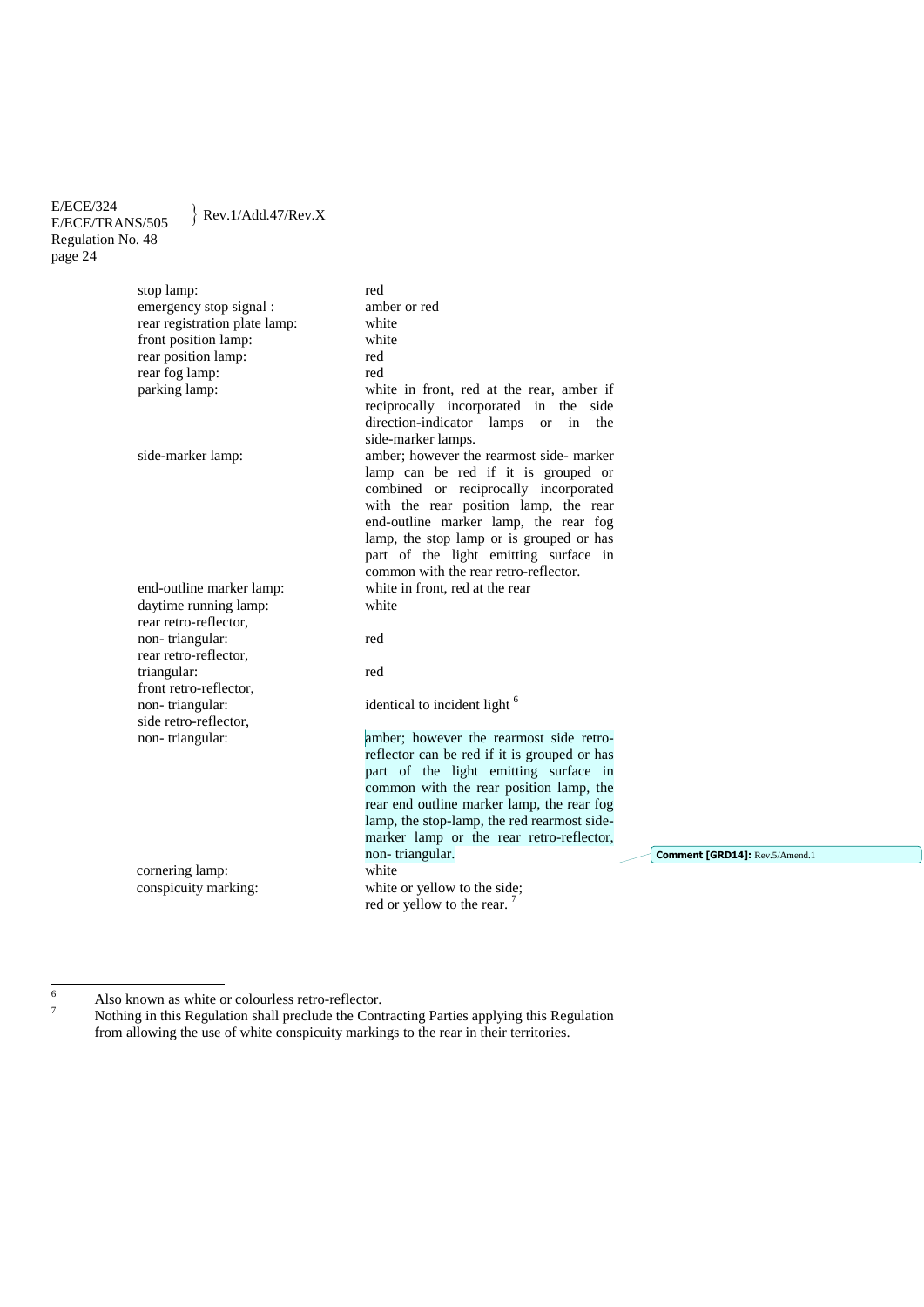adaptive front-lighting systems (AFS): white.

- 5.16.1. The number of lamps mounted on the vehicle shall be equal to the number indicated in the individual specifications of this Regulation.
- 5.17. Any lamp may be installed on movable components provided that the conditions specified in paragraphs 5.18., 5.19. and 5.20. are fulfilled.
- 5.18. Rear position lamps, rear direction-indicators and rear retro-reflectors, triangular as well as non triangular, may be installed on movable components only:
- 5.18.1. if at all fixed positions of the movable components the lamps on the movable components meet all the position, geometric visibility and photometric requirements for those lamps. Should the above functions be obtained by an assembly of two lamps marked "D" (see paragraph 2.16.1.) only one of these lamps needs to meet the above-mentioned requirements;

or

- 5.18.2. where additional lamps for the above functions are fitted and are activated, when the movable component is in any fixed open position, provided that these additional lamps satisfy all the position, geometric visibility and photometric requirements applicable to the lamps installed on the movable component.
- 5.19. When the movable components are in a position other than a "normal position of use", the devices installed on them shall not cause undue discomfort to road users.
- 5.20. When a lamp is installed on a movable component and the movable component is in the "normal position(s) of use", the lamp must always return to the position(s) specified by the manufacturer in accordance with this Regulation. In the case of dipped-beam headlamps and front fog lamps, this requirement shall be considered satisfied if, when the movable components are moved and returned to the normal position 10 times, no value of the angular inclination of these lamps, relative to its support, measured after each operation of the movable component, differs by more than 0.15 per cent from the average of the 10 measured values. If this value is exceeded each limit specified in paragraph 6.2.6.1.1. shall then be modified by this excess to decrease the allowed range of inclinations when checking the vehicle according to Annex 6.
- 5.21. The apparent surface in the direction of the reference axis of front and rear position lamps, front and rear direction-indicator lamps and retro-reflectors shall not be hidden more than 50 per cent by any movable component, with or without

<sup>5.16.</sup> Number of lamps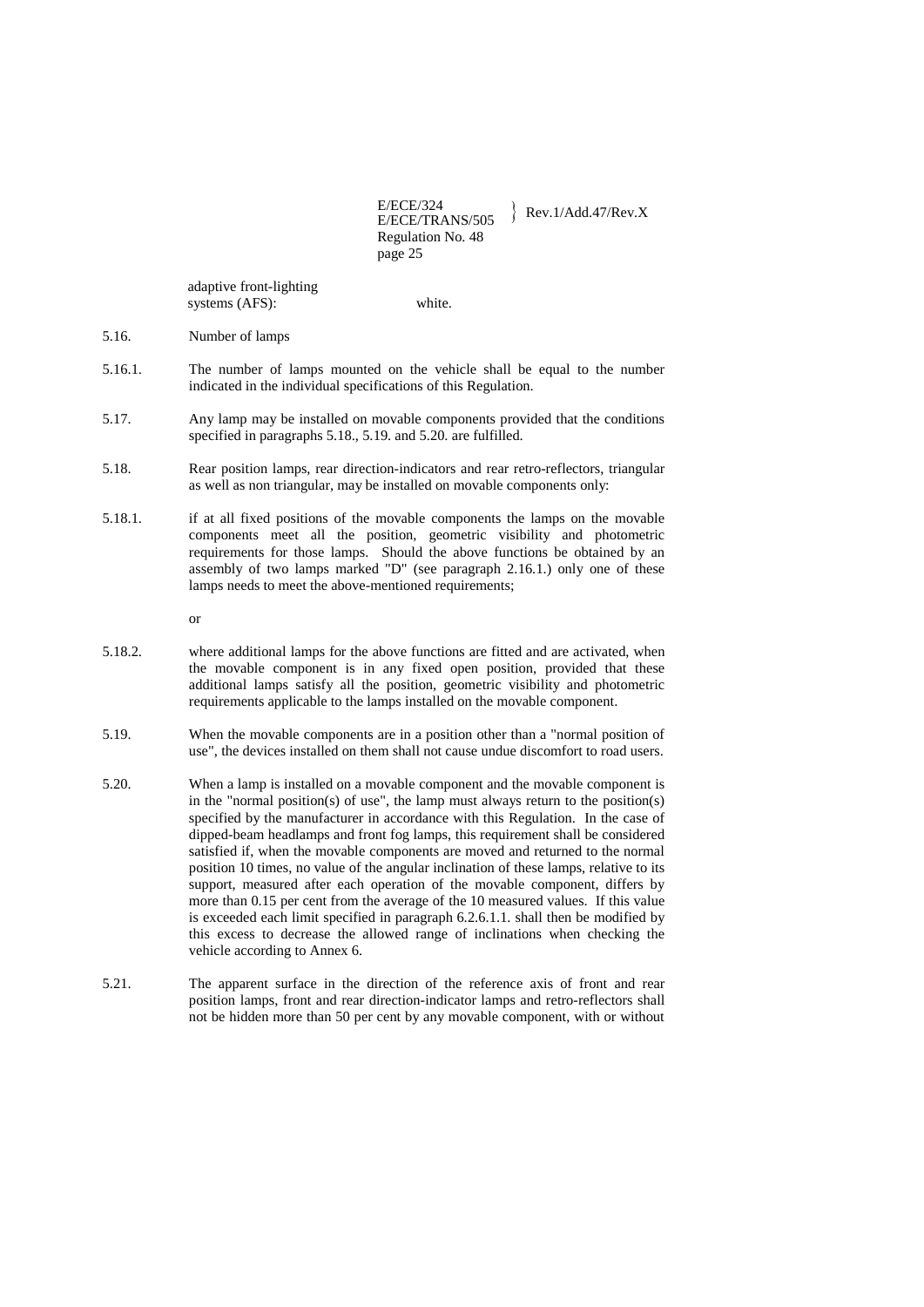> a light-signalling device installed on it, in any fixed position different from the "normal position of use".

If the above requirement is not practicable:

5.21.1. additional lamps satisfying all the position, geometric visibility and photometric requirements for the above indicated lamps shall be activated when the apparent surface in the direction of the reference axis of these lamps is more than 50 per cent hidden by the movable component;

or

5.21.2. a remark in the communication form (item 10.1. of Annex 1) shall inform other Administrations that more than 50 per cent of the apparent surface in the direction of the reference axis can be hidden by the movable components;

and

a notice in the vehicle shall inform the user that in certain position(s) of the movable components other road users shall be warned of the presence of the vehicle on the road; for example by means of a warning triangle or other devices according to national requirements for use on the road.

- 5.21.3. Paragraph 5.21.2. does not apply to retro-reflectors.
- 5.22. With the exception of retro-reflectors, a lamp even bearing an approval mark is deemed not to be present when it cannot be made to operate by the sole installation of a light source.
- 5.23. Lamps shall be fitted in a vehicle in such a way that the light source can be correctly replaced according to the instructions of the vehicle manufacturer without the use of special tools, other than those provided with the vehicle by the manufacturer. This requirement is not applicable to:
	- (a) devices approved with a non-replaceable light source;
	- (b) devices approved with light sources according to Regulation No. 99.
- 5.24. Any temporary fail-safe replacement of the light-signalling function of a rear position lamp is allowed, provided that the substituting function in case of a failure is similar in colour, main intensity and position to the function that has ceased to operate and provided that the substituting device remains operational in its original safety function. During substitution, a tell-tale on the dashboard (see paragraph 2.18. of this Regulation) shall indicate occurrence of a temporary replacement and need for repair.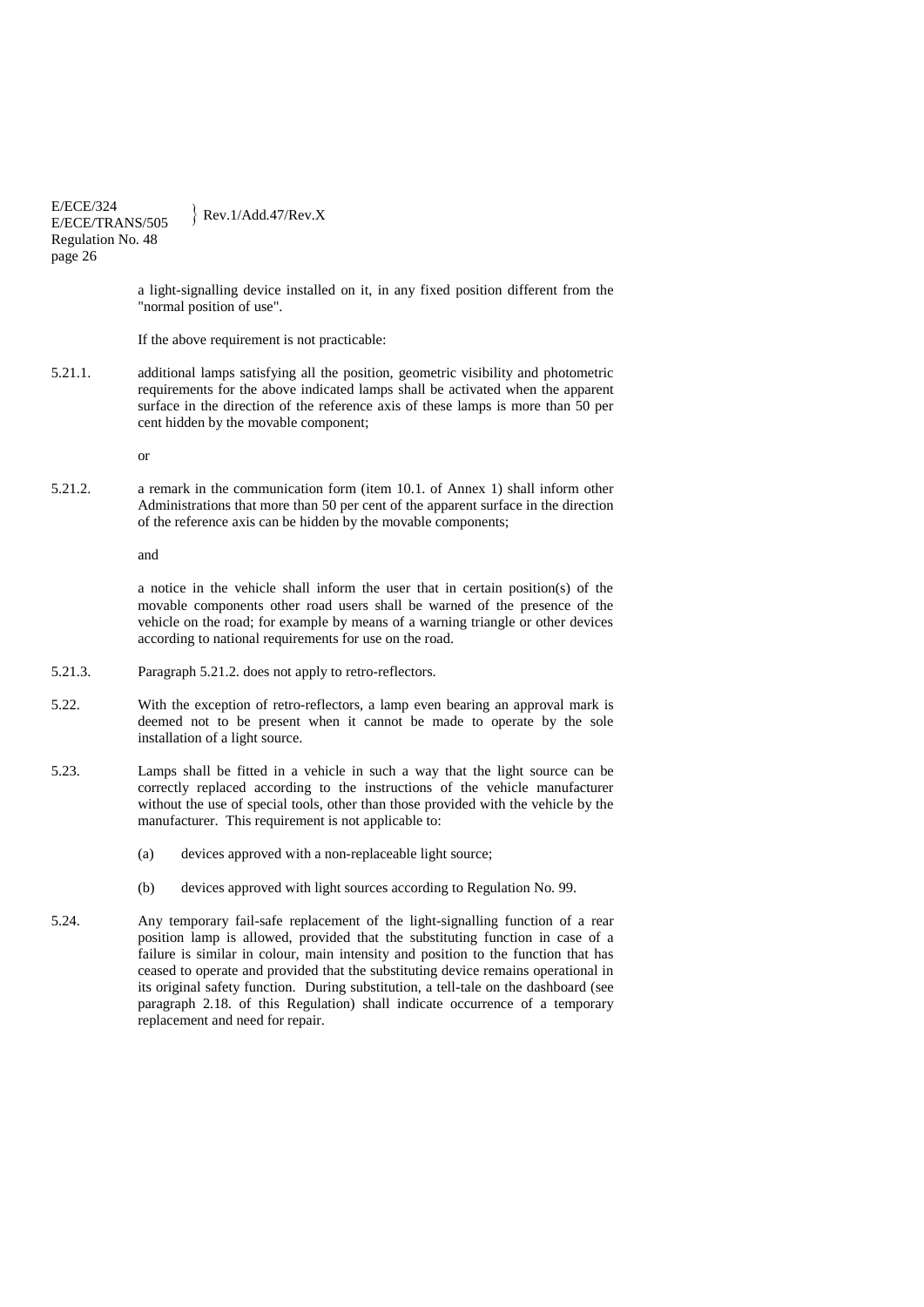- 5.25. Where an AFS is fitted, it shall be considered equivalent to a pair of dipped-beam headlamps and, if it provides main-beam function(s), it shall be considered equivalent to a pair of main-beam headlamps.
- 5.26. Rear direction indicator lamps, rear position lamps, stop lamps (except stop lamps of category S4) and rear fog lamps with variable luminous intensity control are allowed, which respond simultaneously to at least one of the following external influences: ambient lighting, fog, snowfall, rain, spray, dust clouds, contamination of the light emitting surface, provided that their prescribed intensity relationship is maintained throughout variation transitions. No sharp variation of intensity shall be observed during transition. Stop lamps of category S4 may produce variable luminous intensity independent from the other lamps. It may be possible for the driver to set the functions above to luminous intensities corresponding to their steady category and to return them to their automatic variable category.

## 6. INDIVIDUAL SPECIFICATIONS

### 6.1. MAIN-BEAM HEADLAMP (Regulations Nos. 98 and 112)

6.1.1. Presence

Mandatory on motor vehicles. Prohibited on trailers.

6.1.2. Number

Two or four.

For vehicles of the category  $N_3$ : Two extra main-beam headlamps may be installed.

Where a vehicle is fitted with four concealable headlamps the installation of two additional headlamps shall only be authorized for the purpose of light-signalling, consisting of intermittent illumination, at short intervals (see paragraph 5.12.) in daylight.

### 6.1.3. Arrangement

No individual specifications.

- 6.1.4. Position
- 6.1.4.1. In width: no individual specifications.
- 6.1.4.2. In height: no individual specifications.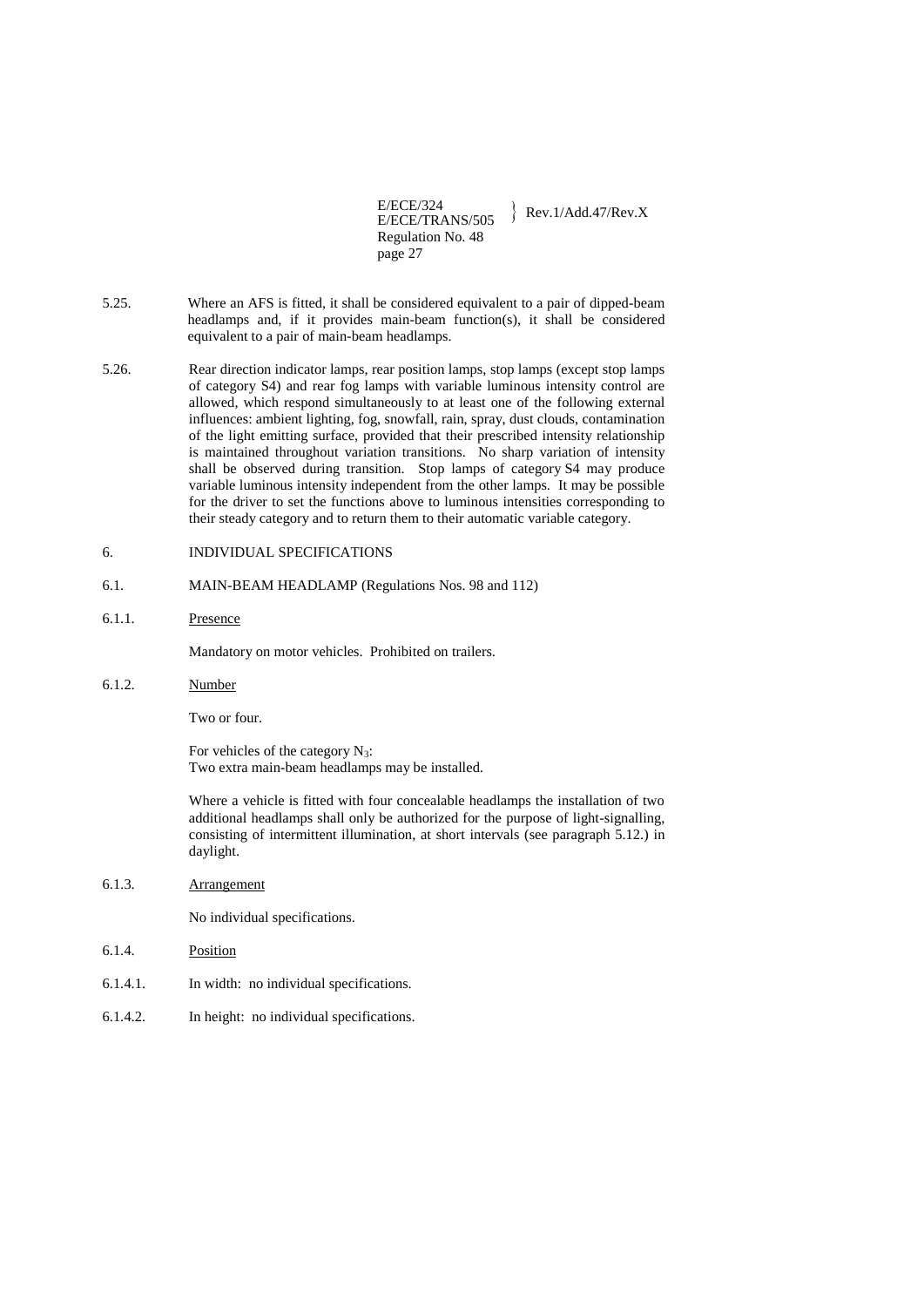6.1.4.3. In length: at the front of the vehicle and fitted in such a way that the light emitted does not cause discomfort to the driver either directly or indirectly through the rear-view mirrors and/or other reflecting surfaces of the vehicle.

#### 6.1.5. Geometric visibility

The visibility of the illuminating surface, including its visibility in areas which do not appear to be illuminated in the direction of observation considered, must be ensured within a divergent space defined by generating lines based on the perimeter of the illuminating surface and forming an angle of not less than 5° with the axis of reference of the headlamp. The origin of the angles of geometric visibility is the perimeter of the projection of the illuminating surface on a transverse plane tangent to the foremost part of the lens of the headlamp.

#### 6.1.6. Orientation

Towards the front.

Not more than one main-beam headlamp on each side of the vehicle may swivel to produce bend lighting.

### 6.1.7. Electrical connections

- 6.1.7.1. The main-beam headlamps may be switched on either simultaneously or in pairs. In case the extra two main-beam headlamps are installed, as permitted under paragraph 6.1.2. for vehicles of the category  $N_3$  only, no more than two pairs may be simultaneously lit.For changing over from the dipped to the main beam at least one pair of main-beam headlamps shall be switched on. For changing over from the main-beam to the dipped-beam all main-beam headlamps shall be switched off simultaneously.
- 6.1.7.2. The dipped-beams may remain switched on at the same time as the main beams.
- 6.1.7.3. Where four concealable headlamps are fitted their raised position must prevent the simultaneous operation of any additional headlamps fitted, if these are intended to provide light signals consisting of intermittent illumination at short intervals (see paragraph 5.12.) in daylight.
- 6.1.8. Tell-tale

Circuit-closed tell-tale mandatory.

6.1.9. Other requirements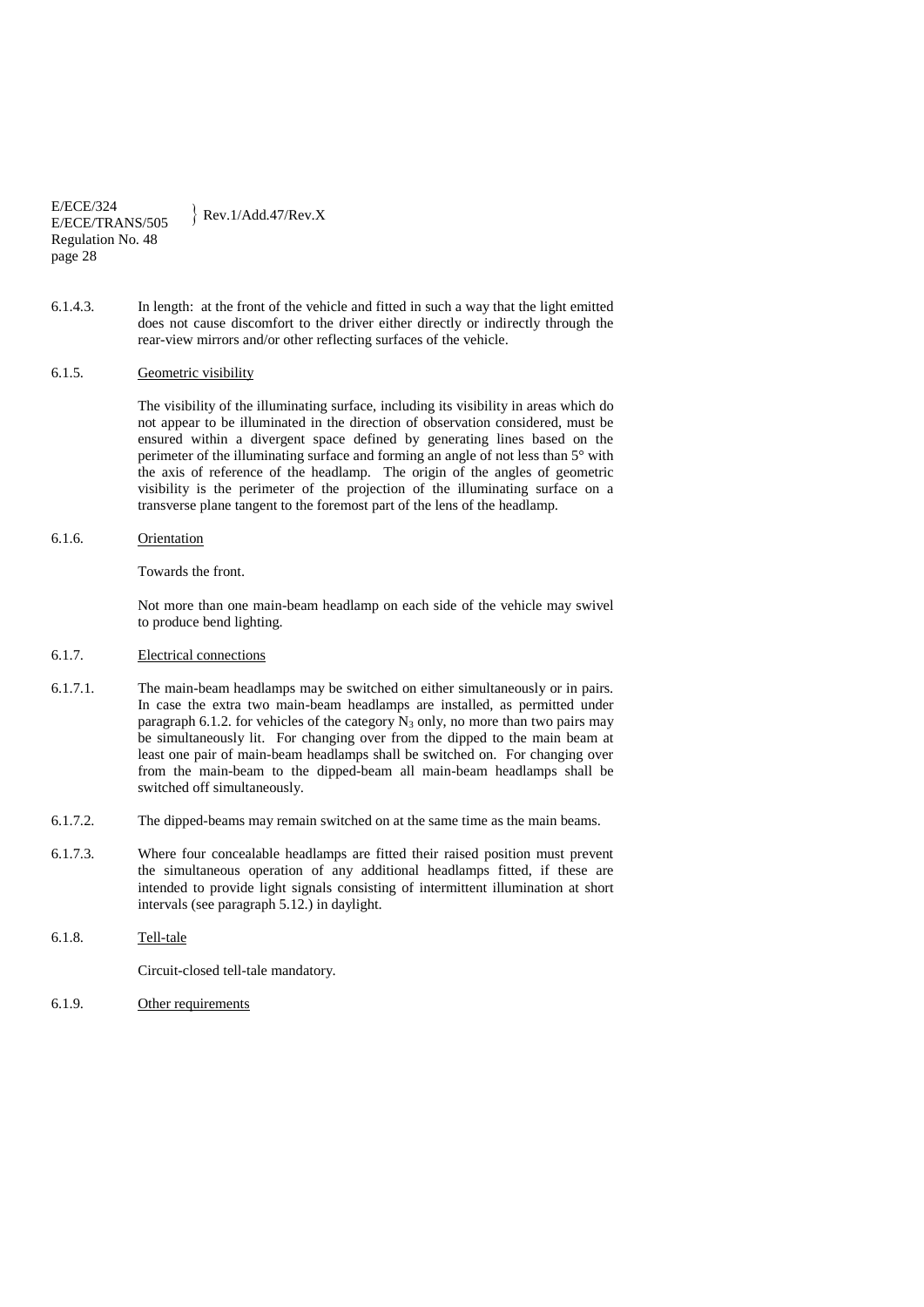- 6.1.9.1. The aggregate maximum intensity of the main-beam headlamps which can be switched on simultaneously shall not exceed 225,000 cd, which corresponds to a reference value of 75.
- 6.1.9.2. This maximum intensity shall be obtained by adding together the individual reference marks which are indicated on the several hveadlamps. The reference mark "10" shall be given to each of the headlamps marked "R" or "CR".
- 6.2. DIPPED-BEAM HEADLAMP (Regulations Nos. 98 and 112)
- 6.2.1. Presence

Mandatory on motor vehicles. Prohibited on trailers.

6.2.2. Number

Two.

6.2.3. Arrangement

No special requirement.

- 6.2.4. Position
- 6.2.4.1. In width: that edge of the apparent surface in the direction of the reference axis which is farthest from the vehicle's median longitudinal plane shall be not more than 400 mm from the extreme outer edge of the vehicle.

The inner edges of the apparent surfaces in the direction of the reference axes shall be not less than 600 mm apart. This does not apply, however, for  $M_1$  and  $N_1$ category vehicles; for all other categories of motor vehicles this distance may be reduced to 400 mm where the overall width of the vehicle is less than 1,300 mm.

- 6.2.4.2. In height: not less than 500 mm and not more than 1,200 mm above the ground. For category  $N_3G$  (off-road) vehicles  $8$  the maximum height may be increased to 1,500 mm.
- 6.2.4.3. In length: at the front of the vehicle. This requirement shall be deemed to be satisfied if the light emitted does not cause discomfort to the driver either directly, or indirectly through the rear-view mirrors and/or other reflecting surfaces of the vehicle.

<sup>8</sup> <sup>8</sup> As defined in Annex 7 to the Consolidated Resolution on the Construction of Vehicles (R.E.3), (document TRANS/WP.29/78/Rev.1/Amend.2 as last amended by Amend.4).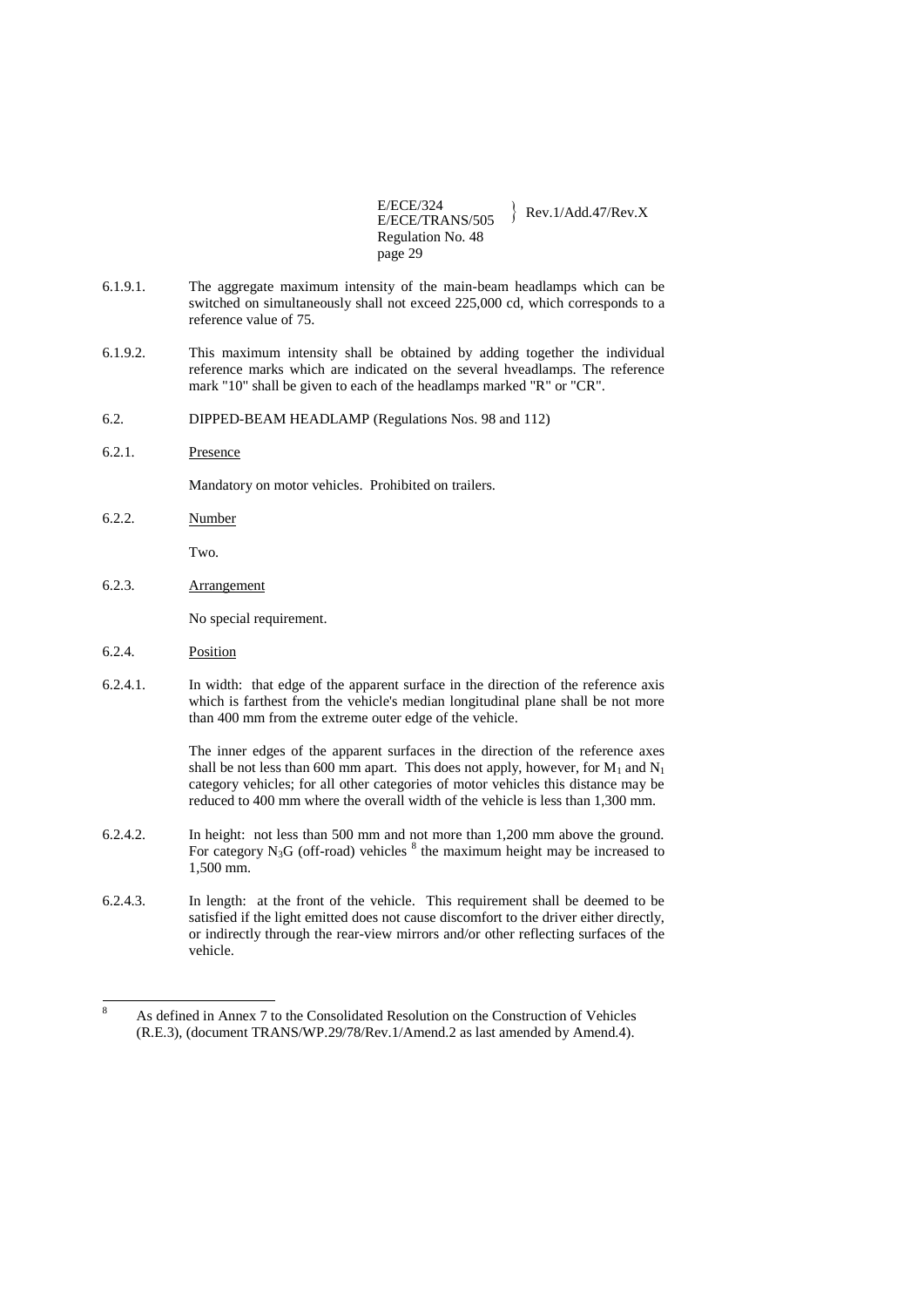#### 6.2.5. Geometric visibility

Defined by angles  $\alpha$  and  $\beta$  as specified in paragraph 2.13.:

- $\alpha$  = 15° upwards and 10° downwards,
- $\beta = 45^{\circ}$  outwards and 10° inwards.

Since the photometric values required for dipped-beam headlamps do not cover the full geometric field of vision, a minimum value of 1 cd in the space remaining is required for type-approval purposes. The presence of partitions or other items of equipment near the headlamp shall not give rise to secondary effects causing discomfort to other road users.

6.2.6. Orientation

Towards the front.

- 6.2.6.1. Vertical orientation
- 6.2.6.1.1. The initial downward inclination of the cut-off of the dipped-beam to be set in the unladen vehicle state with one person in the driver's seat shall be specified within an accuracy of 0.1 per cent by the manufacturer and indicated in a clearly legible and indelible manner on each vehicle close to either headlamp or the manufacturer's plate by the symbol shown in Annex 7.

The value of this indicated downward inclination shall be defined in accordance with paragraph 6.2.6.1.2.

6.2.6.1.2. Depending on the mounting height in metres (h) of the lower edge of the apparent surface in the direction of the reference axis of the dipped-beam headlamp, measured on the unladen vehicles, the vertical inclination of the cut-off of the dipped- beam shall, under all the static conditions of Annex 5, remain between the following limits and the initial aiming shall have the following values:

 $h < 0.8$ 

| limits:         | between -0.5 per cent and -2.5 per cent |
|-----------------|-----------------------------------------|
| initial aiming: | between -1.0 per cent and -1.5 per cent |
|                 |                                         |

 $0.8 \le h \le 1.0$ 

| limits:         | between -0.5 per cent and -2.5 per cent |
|-----------------|-----------------------------------------|
| initial aiming: | between -1.0 per cent and -1.5 per cent |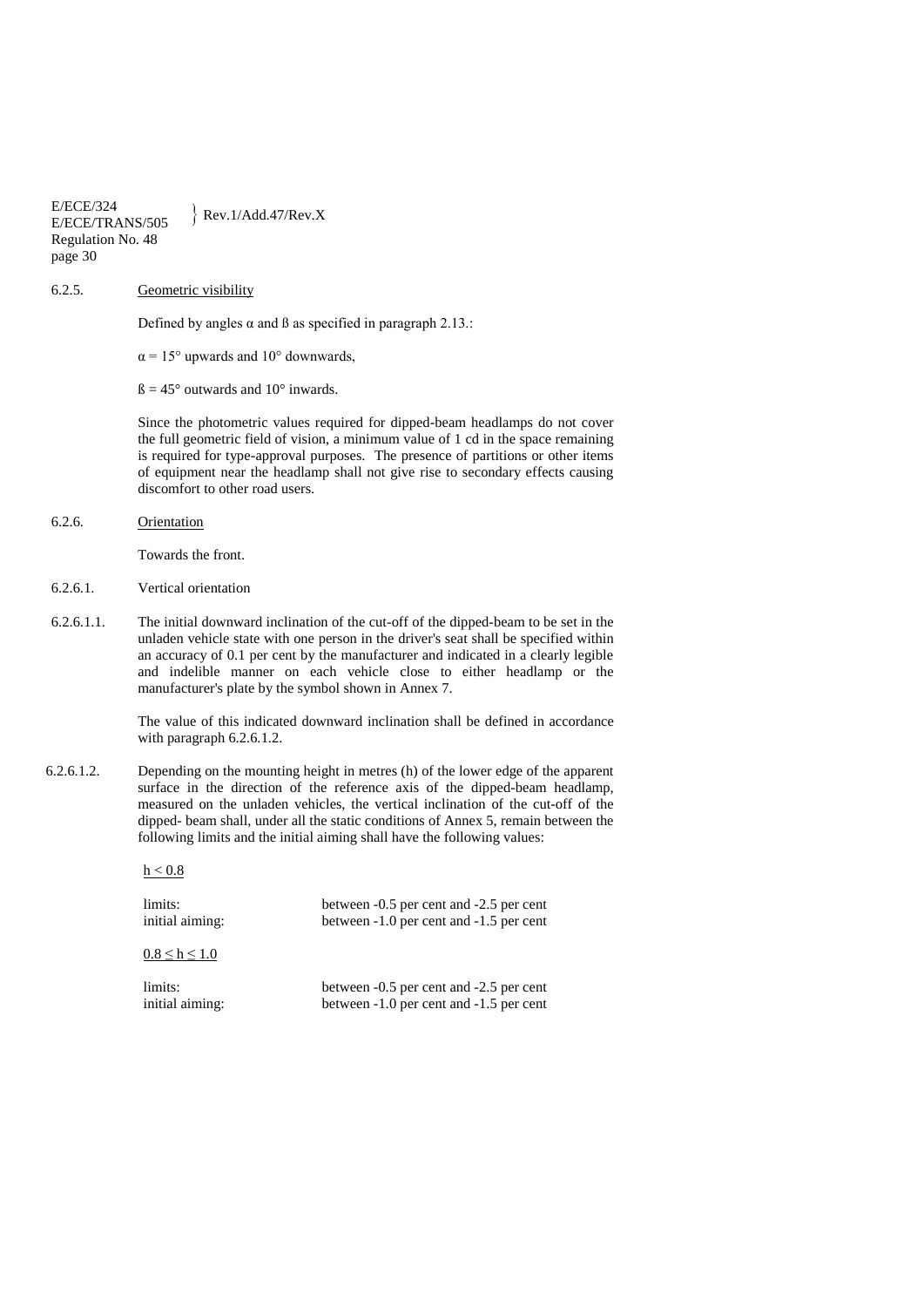```
E/ECE/324
E/ECE/TRANS/505
                     \} Rev.1/Add.47/Rev.X
Regulation No. 48
page 31
```
or, at the discretion of the manufacturer,

| limits:         | between -1.0 per cent and -3.0 per cent |
|-----------------|-----------------------------------------|
| initial aiming: | between -1.5 per cent and -2.0 per cent |

The application for the vehicle type-approval shall, in this case, contain information as to which of the two alternatives is to be used.

 $h > 1.0$ 

| limits:         | between -1.0 per cent and -3.0 per cent |
|-----------------|-----------------------------------------|
| initial aiming: | between -1.5 per cent and -2.0 per cent |

The above limits and the initial aiming values are summarized in the diagram below.

For category N<sub>3</sub>G (off-road) vehicles where the headlamps exceed a height of 1,200 mm, the limits for the vertical inclination of the cut-off shall be between: -1.5 per cent and -3.5 per cent.

The initial aim shall be set between: -2 per cent and -2.5 per cent.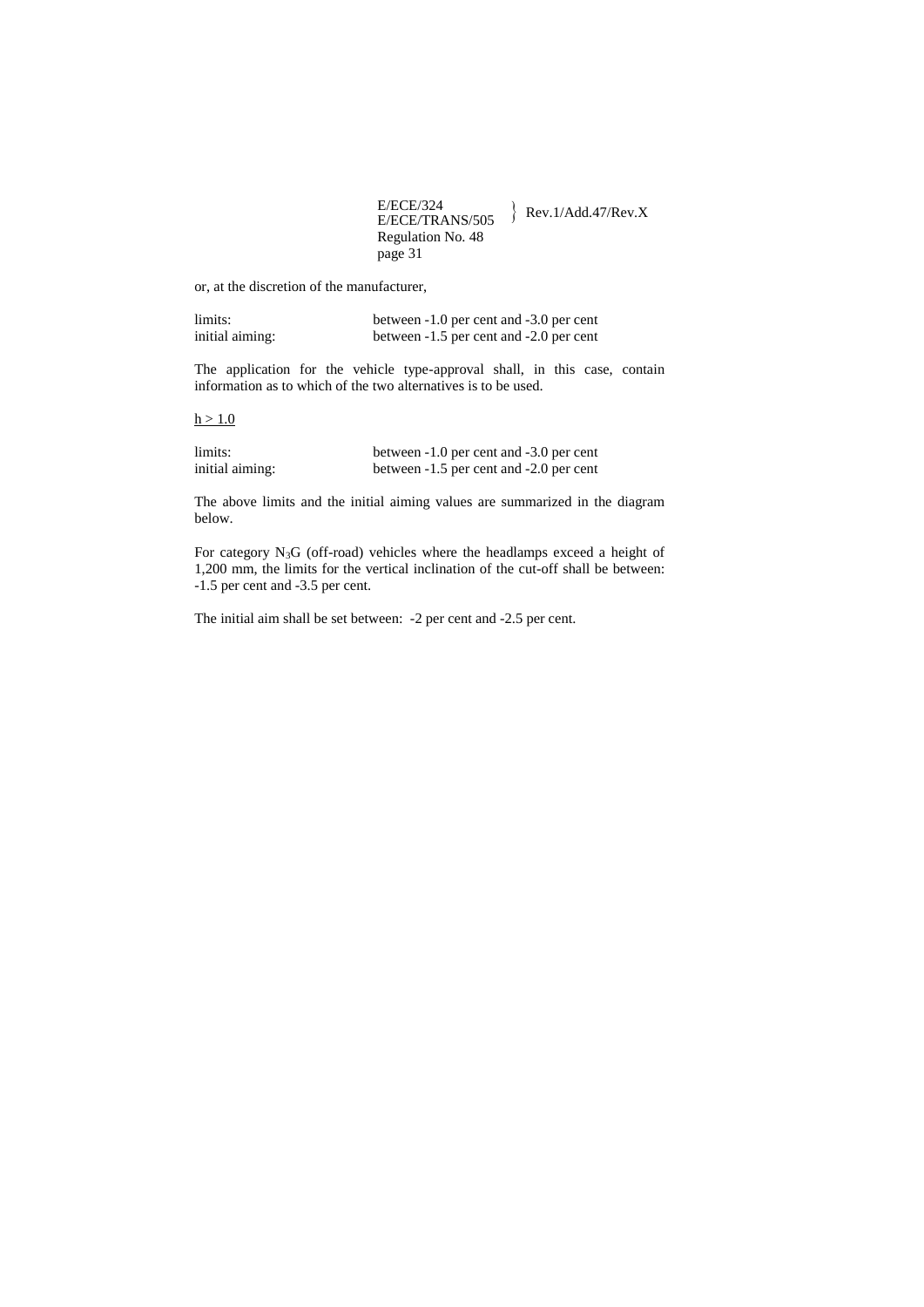



## 6.2.6.2. Headlamp levelling device

- 6.2.6.2.1. In the case where a headlamp levelling device is necessary to satisfy the requirements of paragraphs 6.2.6.1.1. and 6.2.6.1.2., the device shall be automatic.
- 6.2.6.2.2. However, devices which are adjusted manually, either continuously or non-continuously, shall be permitted, provided they have a stop position at which the lamps can be returned to the initial inclination defined in paragraph 6.2.6.1.1. by means of the usual adjusting screws or similar means.

These manually adjustable devices must be operable from the driver's seat.

Continually adjustable devices must have reference marks indicating the loading conditions that require adjustment of the dipped-beam.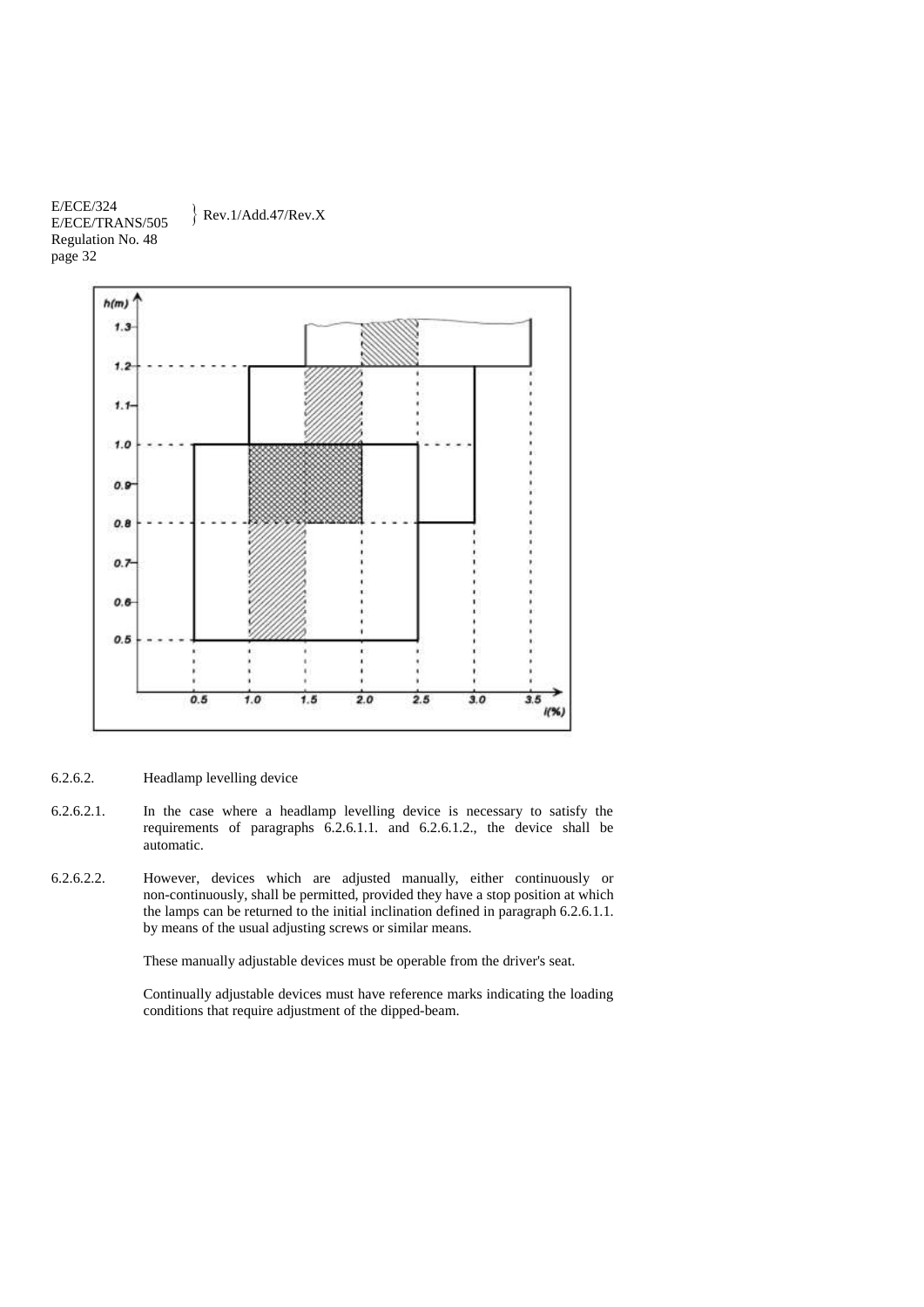The number of positions on devices which are not continuously adjustable must be such as to ensure compliance with the range of values prescribed in paragraph 6.2.6.1.2. in all the loading conditions defined in Annex 5.

For these devices also, the loading conditions of Annex 5 that require adjustment of the dipped-beam shall be clearly marked near the control of the device (see Annex 8).

6.2.6.2.3. In the event of a failure of devices described in paragraphs 6.2.6.2.1. and 6.2.6.2.2., the dipped-beam shall not assume a position in which the dip is less than it was at the time when the failure of the device occurred.

### 6.2.6.3. Measuring procedure

- 6.2.6.3.1. After adjustment of the initial inclination, the vertical inclination of the dippedbeam, expressed in percent, shall be measured in static conditions under all the loading conditions defined in Annex 5.
- 6.2.6.3.2. The measurement of the variation of dipped-beam inclination as a function of load must be carried out in accordance with the test procedure set out in Annex 6.
- 6.2.6.4. Horizontal orientation

The horizontal orientation of one or both dipped-beam headlamps may be varied to produce bend lighting, provided that if the whole beam or the kink of the elbow of the cut-off is moved, the kink of the elbow of the cut-off shall not intersect the line of the trajectory of the centre of gravity of the vehicle at distances from the front of the vehicle which are larger than 100 times the mounting height of the respective dipped-beam headlamps.

6.2.7. Electrical connections

The control for changing over to the dipped-beam must switch off all main-beam headlamps simultaneously.

The dipped beam may remain switched on at the same time as the main beams.

In the case of dipped-beam headlamps according to Regulation No. 98, the gasdischarge light sources shall remain switched on during the main-beam operation.

One additional light source or one or more LED module(s), located inside the dipped-beam headlamps or in a lamp (except the main-beam headlamp) grouped or reciprocally incorporated with the respective dipped-beam headlamps, may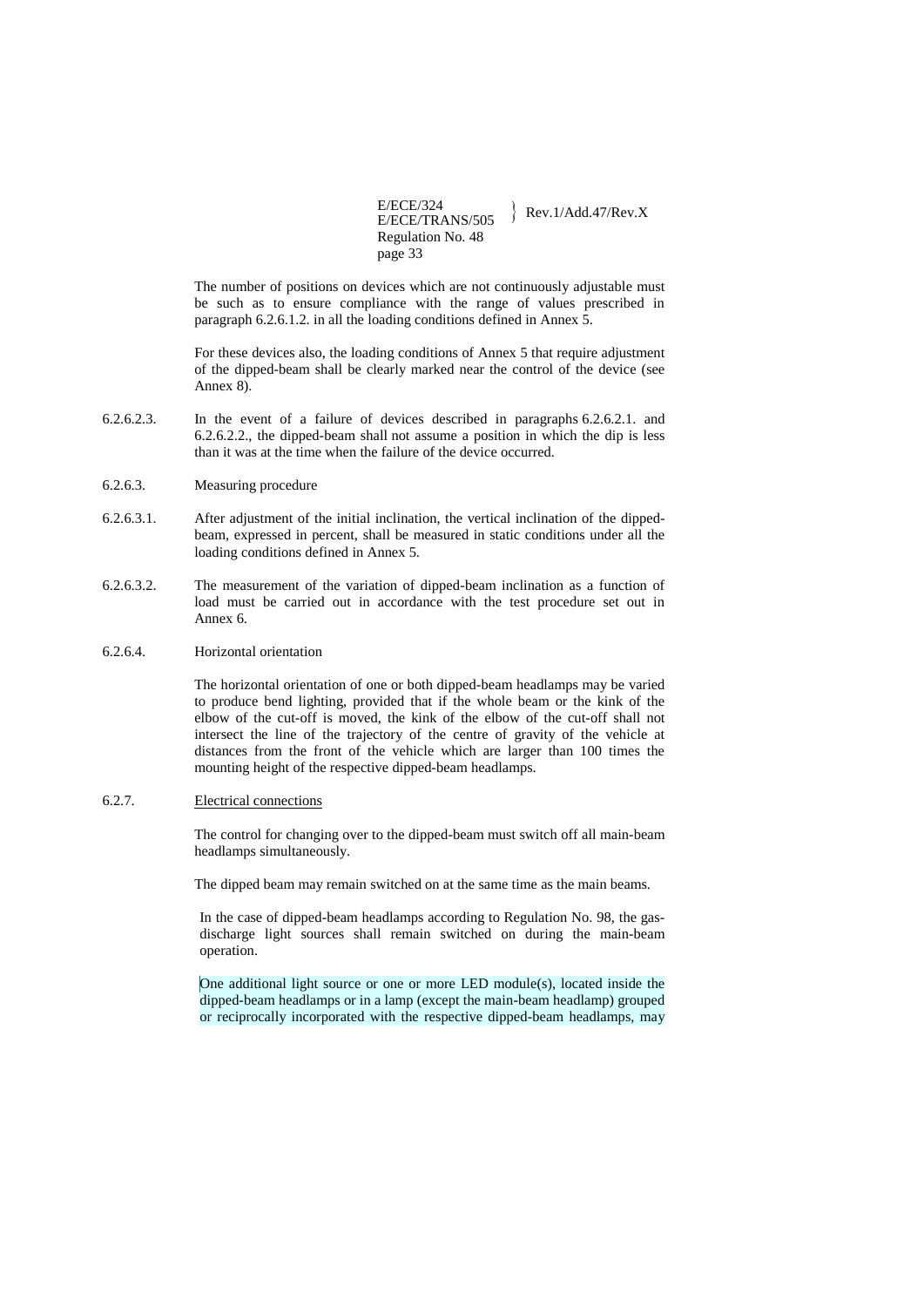be activated to produce bend lighting, provided that the horizontal radius of curvature of the trajectory of the centre of gravity of the vehicle is 500 m or less. This may be demonstrated by the manufacturer by calculation or by other means accepted by the authority responsible for type approval.

Dipped-beam headlamps may be switched ON or OFF automatically. However, it shall be always possible to switch these dipped-beam headlamps ON and OFF manually.

6.2.8. Tell-tale

### 6.2.8.1. Tell-tale optional.

#### 6.2.8.2. A visual tell-tale whether flashing or not is mandatory:

- (a) in the case where the whole beam or the kink of the elbow of the cut-off is moved to produce bend lighting, or
- (b) if one or more LED modules are used to produce the principal dippedbeam.

It shall be activated:

- (a) in the event of a malfunction of the displacement of the kink of the elbow of the cut-off, or
- (b) in case of a failure of any one of the LED module(s) producing the principal dipped-beam.

It shall remain activated while the failure is present. It may be cancelled temporarily, but shall be repeated whenever the device, which starts and stops the engine, is switched on and off.

## 6.2.9. Other requirements

The requirements of paragraph 5.5.2. shall not apply to dipped-beam headlamps.

Dipped-beam headlamps with a light source or LED module(s) producing the principal dipped beam and having a total objective luminous flux which exceeds 2,000 lumen shall only be installed in conjunction with the installation of headlamp cleaning device(s) according to Regulation No. 45. 9

With respect to vertical inclination the provisions of paragraph 6.2.6.2.2. above shall not be applied for dipped-beam headlamps: (a) with LED module(s) producing the principal dipped beam, or

**Comment [GRD16]:** Rev.5/Amend.1

**Comment [GRD15]:** Rev.5/Amend.1

 $\overline{9}$ <sup>9</sup> Contracting Parties to the respective Regulations can still prohibit the use of mechanical cleaning systems when headlamps with plastic lenses, marked "PL", are installed.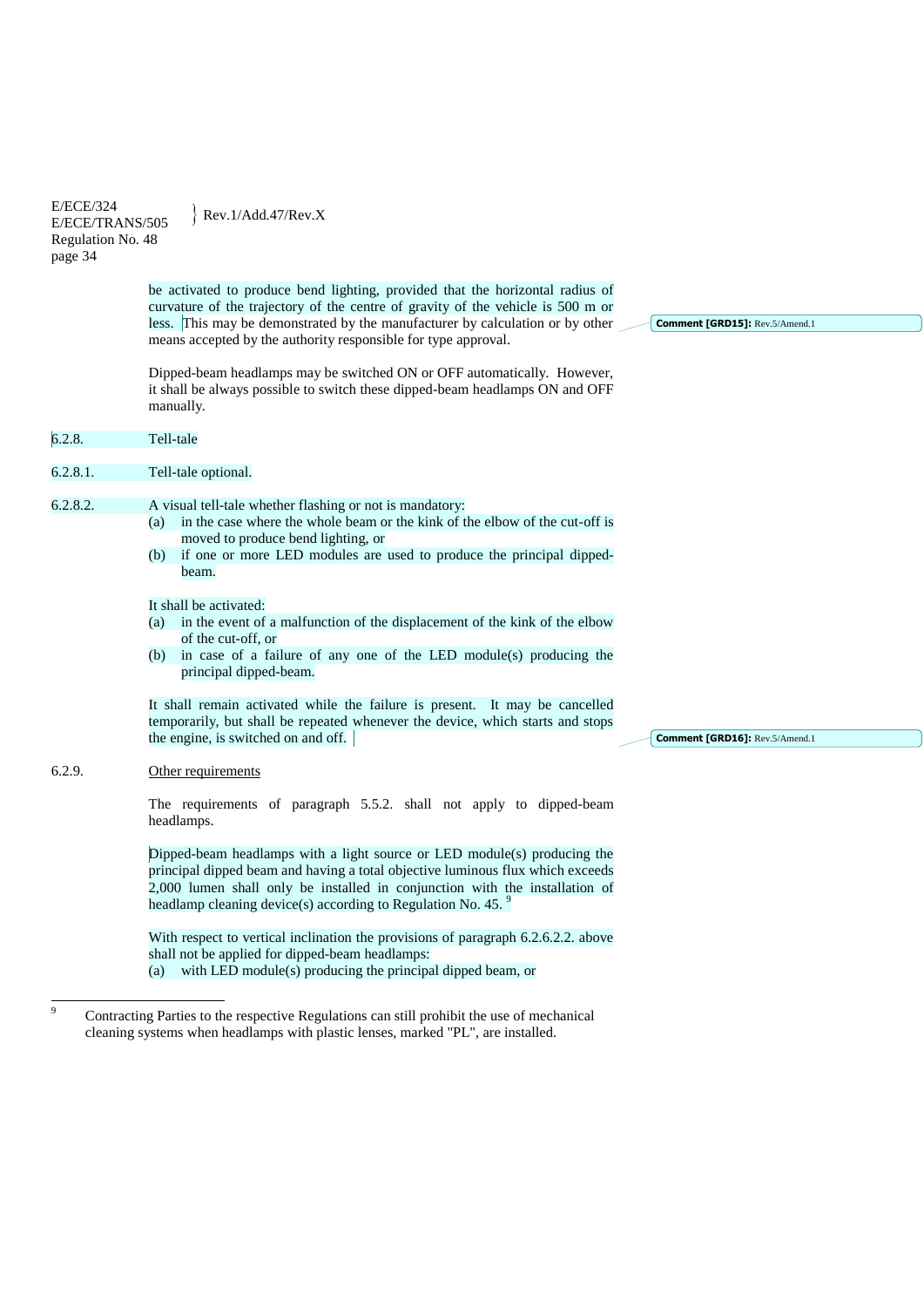### (b) with a light source producing the principal dipped beam and having an objective luminous flux which exceeds 2,000 lumen.

Only dipped-beam headlamps according to Regulations Nos. 98 or 112 may be used to produce bend lighting.

If bend lighting is produced by a horizontal movement of the whole beam or the kink of the elbow of the cut-off, it shall be activated only if the vehicle is in forward motion; this shall not apply if bend lighting is produced for a right turn in right hand traffic (left turn in left hand traffic).

- 6.3. FRONT FOG LAMP (Regulation No. 19)
- 6.3.1. Presence

Optional on motor vehicles. Prohibited on trailers.

6.3.2. Number

Two.

6.3.3. Arrangement

No special requirement.

- 6.3.4. Position
- 6.3.4.1. In width: that point on the apparent surface in the direction of the reference axis which is farthest from the vehicle's median longitudinal plane shall not be more than 400 mm from the extreme outer edge of the vehicle.

## 6.3.4.2. In height:

| Minimum:<br>Maximum: | Not less than 250 mm above the ground.<br>For $M_1$ and $N_1$ category vehicles: not more than 800 mm                 |
|----------------------|-----------------------------------------------------------------------------------------------------------------------|
|                      | above the ground.                                                                                                     |
|                      | For all other categories except $N_3G$ (off-road) <sup>10</sup> vehicles: not<br>more than 1,200 mm above the ground. |
|                      | For category $N_3G$ vehicles: the maximum height may be<br>increased to 1,500 mm.                                     |

 $10$ As defined in Annex 7 to the Consolidated Resolution on the Construction of Vehicles (R.E.3), (document TRANS/WP.29/78/Rev.1/Amend.2 as last amended by Amend.4).

**Comment [GRD17]:** Rev.5/Amend.1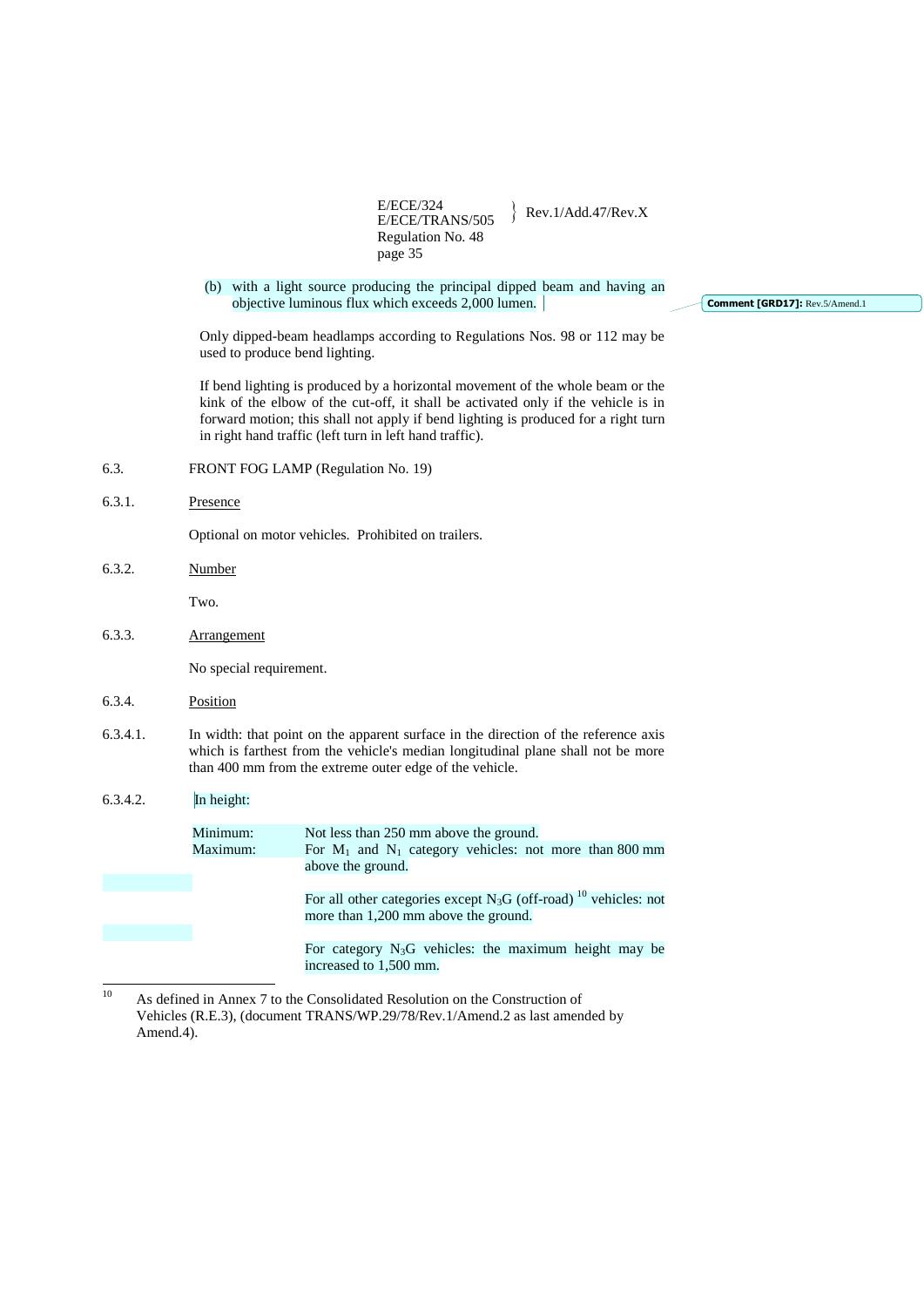> No point on the apparent surface in the direction of the reference axis must be higher than the highest point on the apparent surface in the direction of the reference axis of the dipped-beam headlamp.

- 6.3.4.3. In length: at the front of the vehicle. This requirement shall be deemed to be satisfied if the light emitted does not cause discomfort to the driver either directly, or indirectly through the rear-view mirrors and/or other reflecting surfaces of the vehicle.
- 6.3.5. Geometric visibility

Defined by angles  $\alpha$  and  $\beta$  as specified in paragraph 2.13.,

- $\alpha = 5$  ° upwards and downwards,
- $\beta = 45^{\circ}$  outwards and 10° inwards.

Since the photometric values required for front fog lamps do not cover the full geometric field of vision, a minimum value of one cd in the space remaining is required for type-approval purposes. The presence of partitions or other items of equipment near the front fog lamp shall not give rise to secondary effects causing discomfort to other road users.<sup>11</sup>

- 6.3.6. Orientation
- Toward the front.
- 6.3.6.1. Vertical orientation.
- 6.3.6.1.1. In the case of class "B" front fog lamps the vertical inclination of the cut-off to be set in the unladen vehicle state with one person in the driver's seat shall be -1.5 per cent or lower.  $12/$
- 6.3.6.1.2. In the case of class "F3" front fog lamps:
- 6.3.6.1.2.1. the initial downward inclination of the cut-off to be set in the unladen vehicle state with one person in the driver' s seat shall be specified within an accuracy of one decimal place by the manufacturer and indicated in a clearly legible and indelible manner on each vehicle close to either the front fog lamp or the

**Comment [GRD18]:** Rev.5/Amend.1

**Comment [GRD19]:** Rev.5/Amend.1

 $\overline{11}$ Vehicle types which do not comply with this provision may continue to be approved until 18 months after the entry into force of Supplement 4 to the 03 series of amendments.

<sup>&</sup>lt;sup>12</sup> New vehicle types which do not comply with this provision may continue to be approved until 18 months after the entry into force of Supplement 4 to the 03 series of amendments.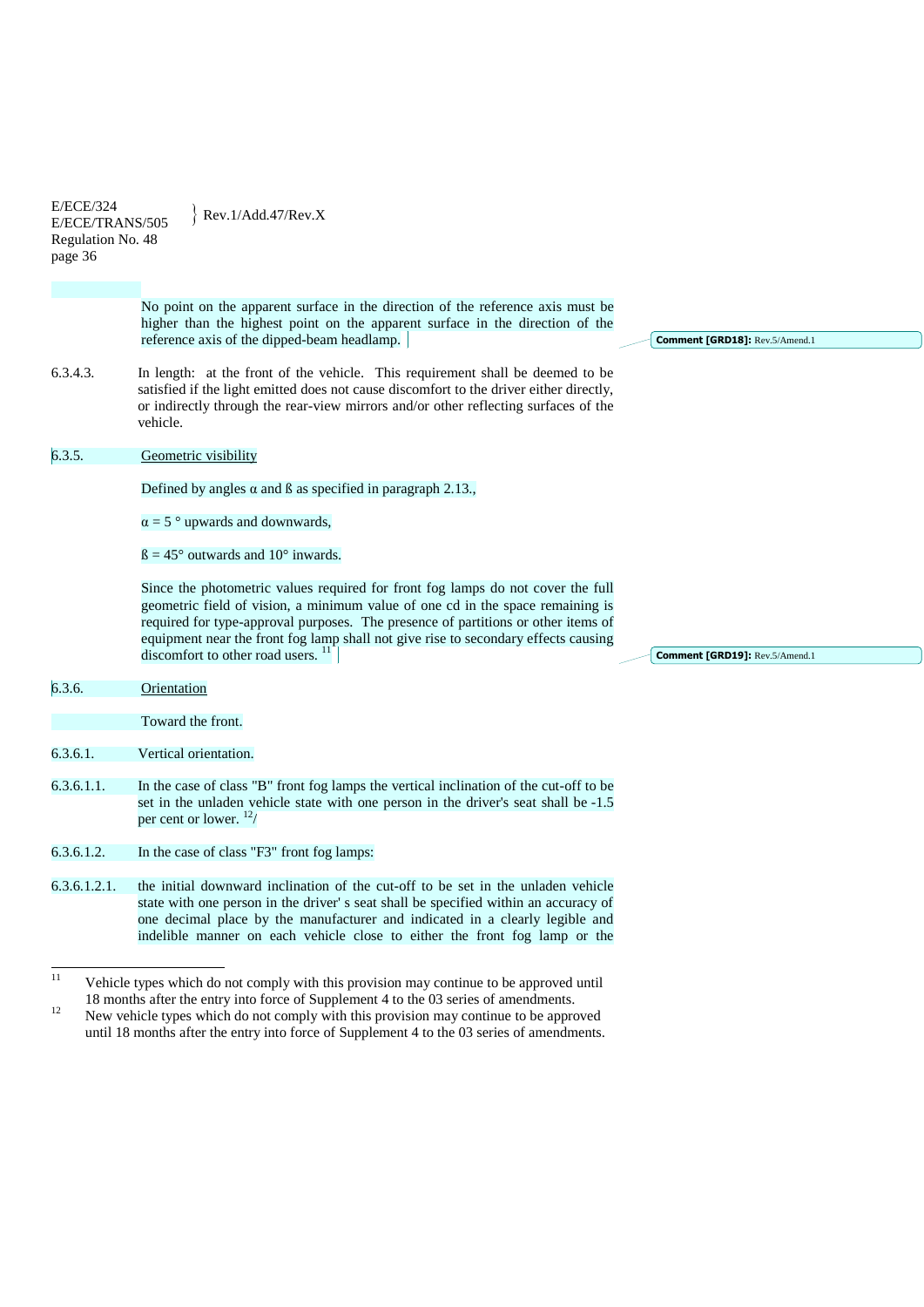manufacturer's plate or in combination with the indication referred to in paragraph 6.2.6.1.1. by the symbol shown in Annex 7 to this Regulation. The value of this indicated downward inclination shall be defined in accordance with paragraph 6.3.6.1.2.2.

6.3.6.1.2.2. depending on the mounting height in metre (h) of the lower edge of the apparent surface in the direction of the reference axis of the front fog lamp, measured on the unladen vehicles, the vertical inclination of the cut-off to be set in the unladen vehicle state with one person in the driver's seat shall have the following value(s):  $h < 0.8$ Limits: between -1.0 per cent and -2.5 per cent

Initial aiming: between -1.5 per cent and -2.0 per cent

 $h > 0.8$ Limits: between -1.5 per cent and -3.0 per cent Initial aiming: between –2.0 per cent and -2.5 per cent

- 6.3.6.2. Front fog lamp leveling device.
- 6.3.6.2.1. In the case of a front fog lamp with (a) light source(s) having a total objective luminous flux, which exceeds 2,000 lumen, the requirements of paragraph 6.3.6.1.2.2. shall be automatically satisfied under all the loading conditions of Annex 5 of this Regulation.
- 6.3.6.2.2. Where a leveling device is fitted for a front fog lamp, independent or grouped with other front lighting and light signaling functions, it shall be such that the vertical inclination, under all the static loading conditions of Annex 5 of this Regulation, shall remain between the limits prescribed in paragraph 6.3.6.1.2.2.
- 6.3.6.2.3. In the case where the front fog lamp of category "F3" is part of the dipped beam headlamp or is part of an AFS system, the requirements of paragraph 6.2.6. shall be applied during the use of the front fog beam as part of the dipped beam.

In this case the leveling limits defined in paragraph 6.2.6. may be applied also when this front fog lamp is used as such.

6.3.6.2.4. The leveling device may also be used to automatically adapt the inclination of the front fog beam in relation to the prevailing ambient conditions, provided that the limits for the downward inclination specified in paragraph 6.3.6.1.2.2. are not exceeded.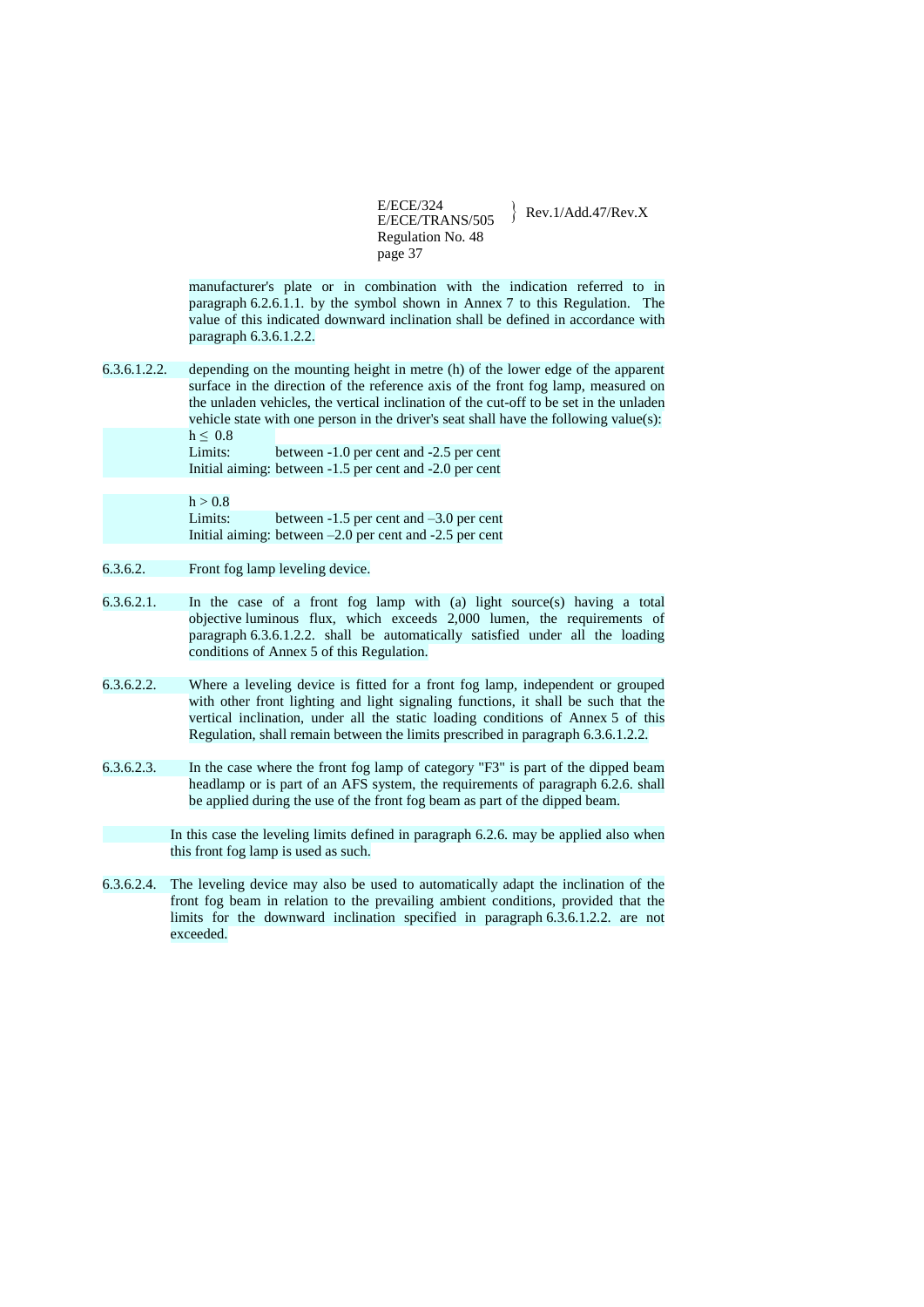# 6.3.6.2.5. In the case of a failure of the leveling device, the front fog beam shall not assume a position in which the cut off is less inclined than it was at the time when the failure of the device occurred.<sup>13</sup>

### 6.3.7. Electrical connections

It must be possible to switch the front fog lamps ON and OFF independently of the main-beam headlamps, the dipped-beam headlamps or any combination of main- and dipped-beam headlamps, unless the front fog lamps are used as part of another lighting function in an AFS; however, the switching ON of the front fog lamps function shall have the priority over the function for which the front fog lamps are used as a part.

6.3.8. Tell-tale

Circuit-closed tell-tale mandatory. An independent non-flashing warning light.

6.3.9. Other requirements

In the case where there is a positive indication in the communication form in item 10.9. of Annex 1 of Regulation No. 19 the alignment and the luminous intensities of the class "F3" front fog beam may be automatically adapted in relation to the prevailing ambient conditions. Any variations of the luminous intensities or alignment shall be performed automatically and in such a way that no discomfort, neither for the driver nor to other road users, is caused.

- 6.4. REVERSING LAMP (Regulation No. 23)
- 6.4.1. Presence

Mandatory on motor vehicles and on trailers of categories  $O_2$ ,  $O_3$  and  $O_4$ . Optional on trailers of category  $O_1$ .

- 6.4.2. Number
- 6.4.2.1. One device mandatory and a second device optional on motor vehicles of category  $M_1$  and on all other vehicles with a length not exceeding 6,000 mm.
- 6.4.2.2. Two devices mandatory and two devices optional on all vehicles with a length exceeding 6,000 mm, except vehicles of category M1.
- 6.4.3. Arrangement

No special requirement.

13 <sup>13</sup> Vehicle types which do not comply with this provision may continue to be approved until 18 months after the entry into force of Supplement 4 to the 03 series of amendments.

**Comment [GRD21]:** Rev.5/Amend.1

**Comment [GRD20]:** Rev.5/Amend.1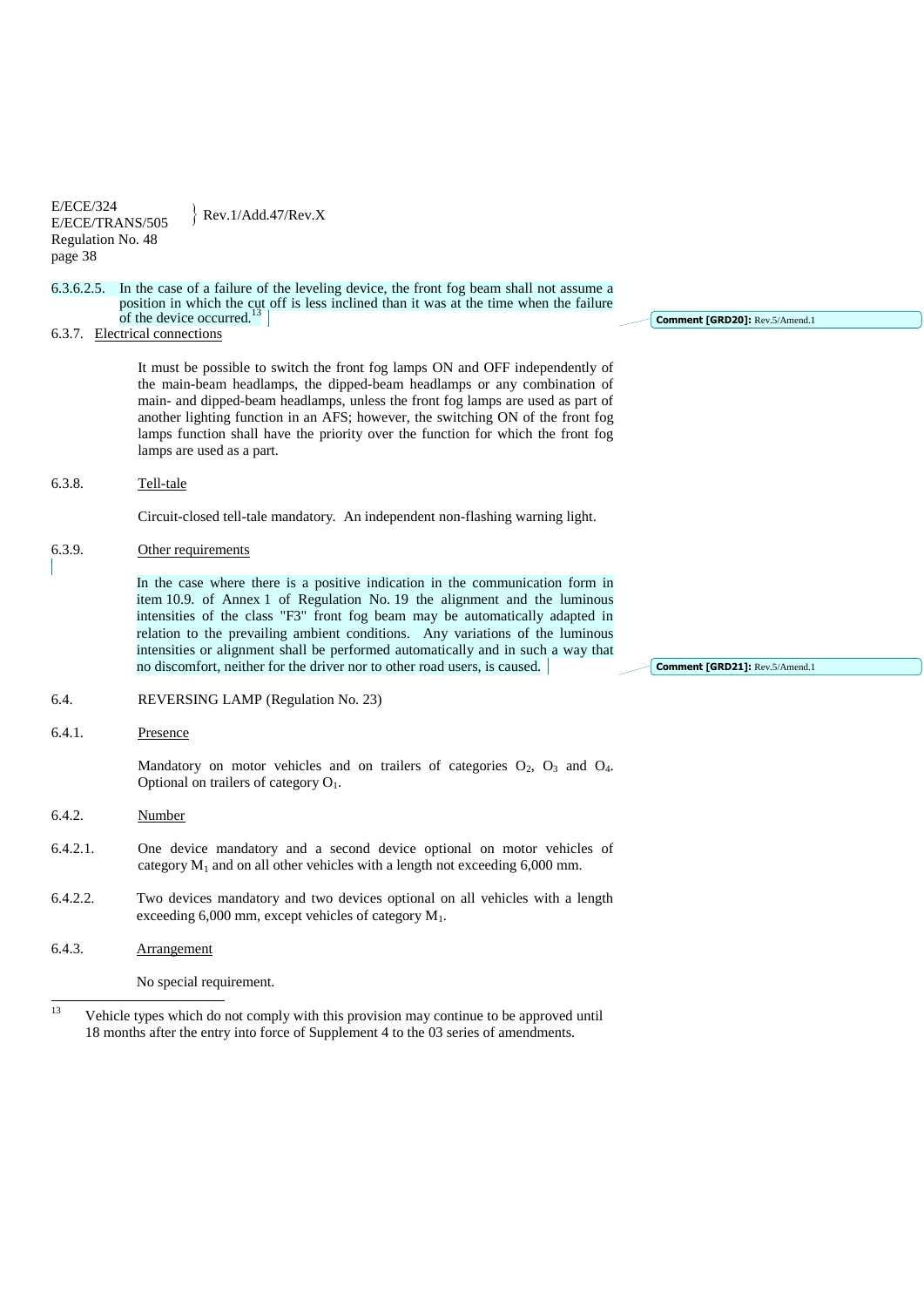# 6.4.4. Position

- 6.4.4.1. In width: no special requirement.
- 6.4.4.2. In height: not less than 250 mm and not more than 1,200 mm above the ground.
- 6.4.4.3. In length: at the rear of the vehicle.

However, if installed, the two optional devices mentioned in paragraph 6.4.2.2. shall be fitted on the side or rear of the vehicle, in conformity with the requirements of paragraphs 6.4.5. and 6.4.6.

### 6.4.5. Geometric visibility

Defined by angles  $\alpha$  and  $\beta$ , as specified in paragraph 2.13.:

- $\alpha = 15^{\circ}$  upwards and 5° downwards,
- $\beta =$  45° to right and to left if there is only one device, 45° outwards and 30° inwards if there are two.

The reference axis of the two optional devices mentioned in paragraph 6.4.2.2., if fitted on the side of the vehicle shall be orientated sideward horizontally with an inclination of  $10^{\circ}$  ±  $5^{\circ}$  in relation to the median longitudinal plane of the vehicle.

### 6.4.6. Orientation

Rearwards

In the case of the two optional devices mentioned in paragraph 6.4.2.2., if fitted on the side of the vehicle, the above-mentioned requirements of paragraph 6.4.5. shall not be applied. However, the reference axis of these devices shall be orientated outwards not more than 15º horizontally towards the rear in relation to the median longitudinal plane of the vehicle.

### 6.4.7. Electrical connections

6.4.7.1. They shall be such that the lamp can light up only if the reverse gear is engaged and if the device which controls the starting and stopping of the engine is in such a position that operation of the engine is possible. It shall not light up or remain lit if either of the above conditions is not satisfied.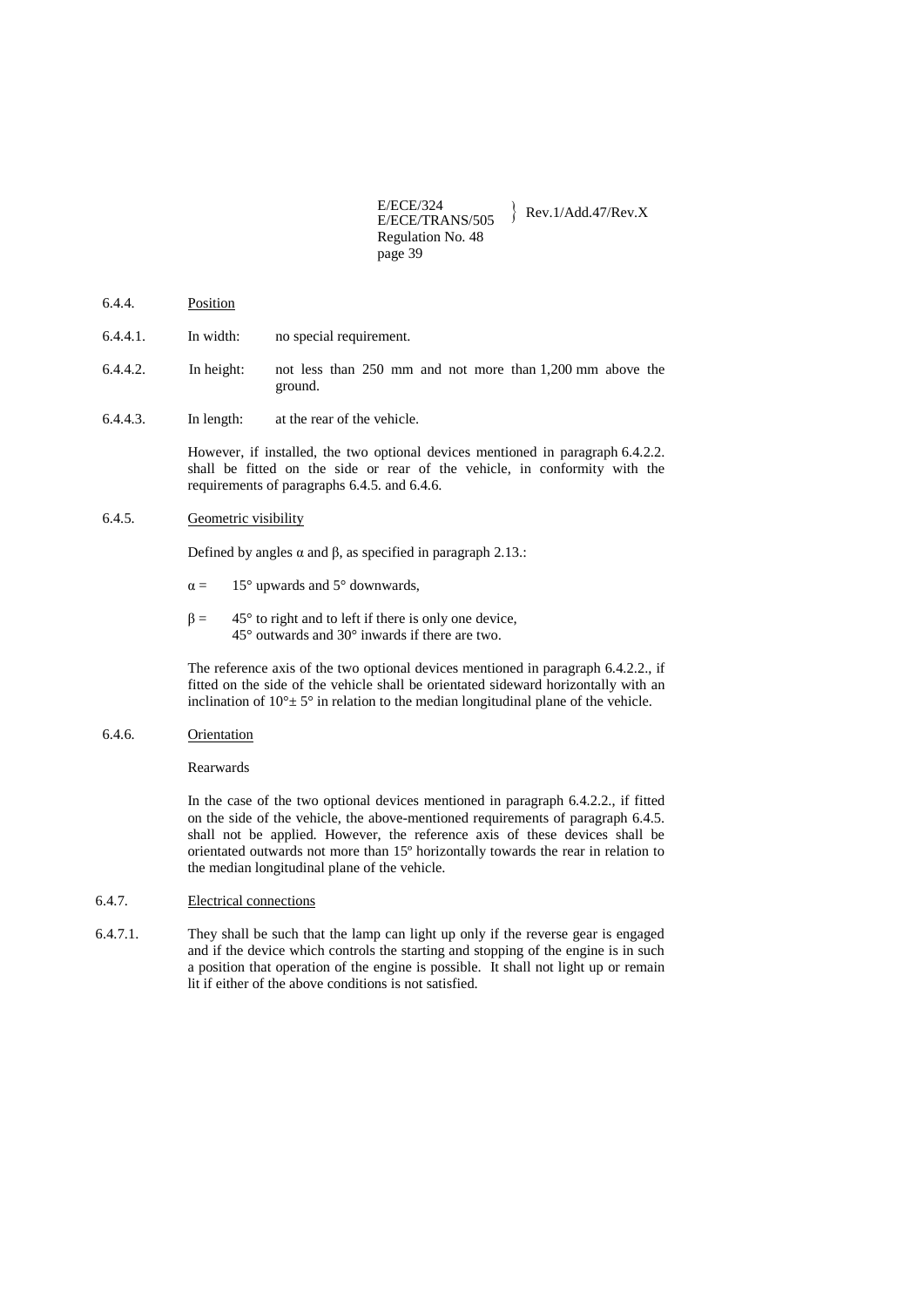6.4.7.2. Moreover, the electrical connections of the two optional devices mentioned in paragraph 6.4.2.2. shall be such that these devices cannot illuminate unless the lamps referred to in paragraph 5.11. are switched on.

> The devices fitted on the side of the vehicle may be switched on for slow manoeuvres in forward motion of the vehicle up to a maximum speed of 10 km/h, provided that the following conditions are fulfilled:

- (a) the devices shall be activated and deactivated manually by a separate switch;
- (b) if so activated, they may remain illuminated after reverse gear is disengaged;
- (c) they shall be automatically switched off if the forward speed of the vehicle exceeds 10 km/h, regardless of the position of the separate switch; in this case they shall remain switched off until deliberately being switched on again.
- 6.4.8. Tell-tale

Tell-tale optional.

6.4.9. Other requirements

None.

- 6.5. DIRECTION-INDICATOR LAMP (Regulation No. 6)
- 6.5.1. Presence (see figure below)

Mandatory. Types of direction-indicator lamps fall into categories (1, 1a, 1b, 2a, 2b, 5 and 6) the assembly of which on one vehicle constitutes an arrangement ("A" and "B").

Arrangement "A" shall apply to all motor vehicles.

Arrangement "B" shall apply to trailers only.

6.5.2. Number

According to the arrangement.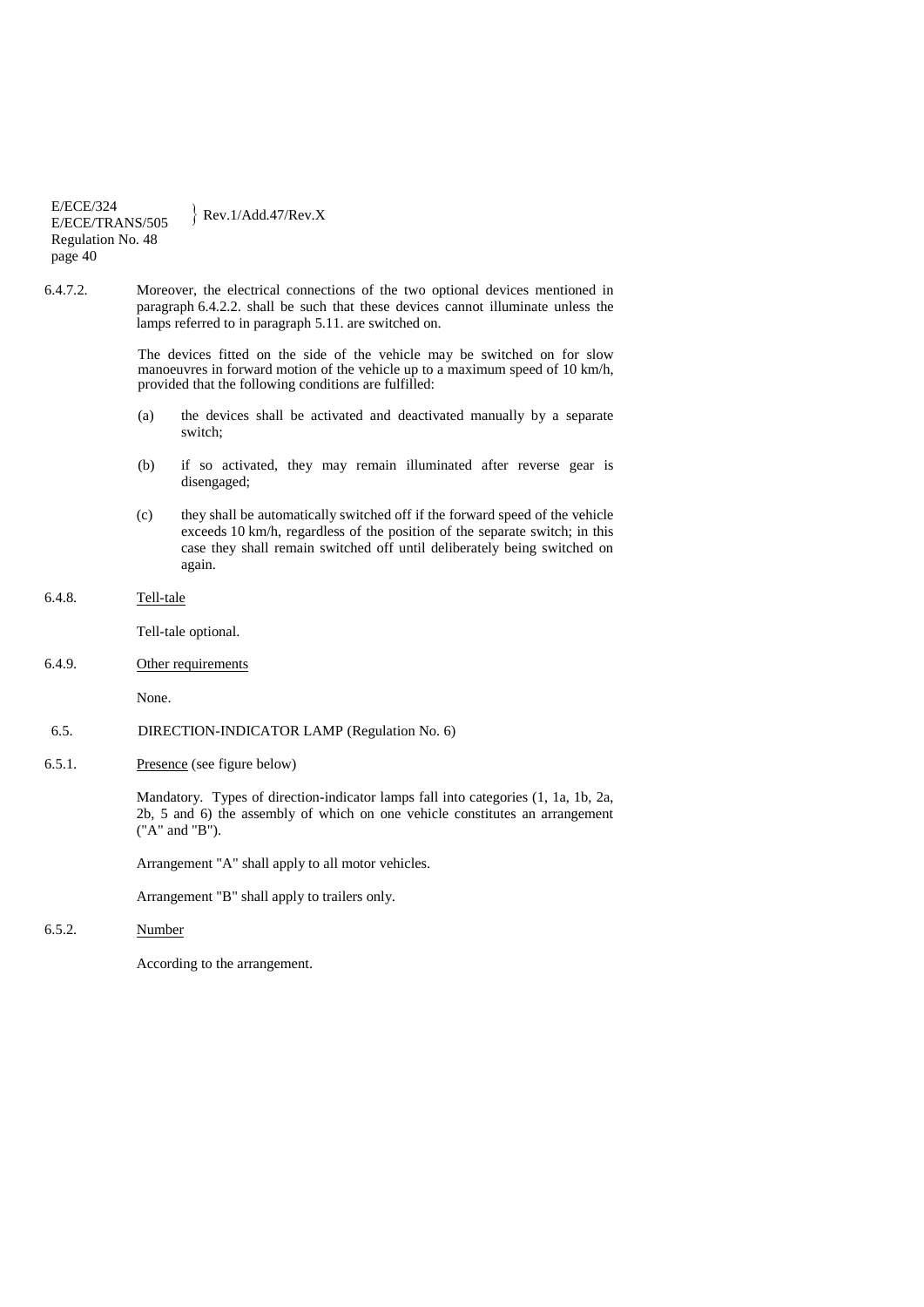```
E/ECE/324
E/ECE/TRANS/505
                    \} Rev.1/Add.47/Rev.X
Regulation No. 48
page 41
```
#### 6.5.3. Arrangements (see figure below)

A: Two front direction-indicator lamps of the following categories:

# 1 or 1a or 1b,

if the distance between the edge of the apparent surface in the direction of the reference axis of this lamp and that of the apparent surface in the direction of the reference axis of the dipped-beam headlamp and/or the front fog lamp, if there is one, is at least 40 mm;

#### 1a or 1b,

if the distance between the edge of the apparent surface in the direction of the reference axis of this lamp and that of the apparent surface in the direction of the reference axis of the dipped-beam headlamp and/or the front fog lamp, if there is one, is greater than 20 mm and less than 40 mm;

#### 1b,

if the distance between the edge of the apparent surface in the direction of the reference axis of this lamp and that of the apparent surface in the direction of the reference axis of the dipped-beam headlamp and/or the front fog lamp, if there is one, is less than or equal to 20 mm;

two rear direction-indicator lamps (category 2a or 2b);

two optional lamps (category 2a or 2b) on all vehicles in categories  $M_2$ ,  $M_3$ ,  $N_2$ ,  $N<sub>3</sub>$ .

two side direction-indicator lamps of the categories 5 or 6 (minimum requirements):

#### 5

for all  $M_1$  vehicles; for  $N_1$ ,  $M_2$  and  $M_3$  vehicles not exceeding 6 metres in length.

6

for all  $N_2$  and  $N_3$  vehicles; for  $N_1$ ,  $M_2$  and  $M_3$  vehicles exceeding 6 metres in length.

It is permitted to replace category 5 side direction-indicator lamps by category 6 side direction-indicator lamps in all instances.

Where lamps combining the functions of front direction-indicator lamps (categories 1, 1a, 1b) and side direction-indicator lamps (categories 5 or 6) are fitted, two additional side direction- indicator lamps (categories 5 or 6) may be fitted to meet the visibility requirements of paragraph 6.5.5.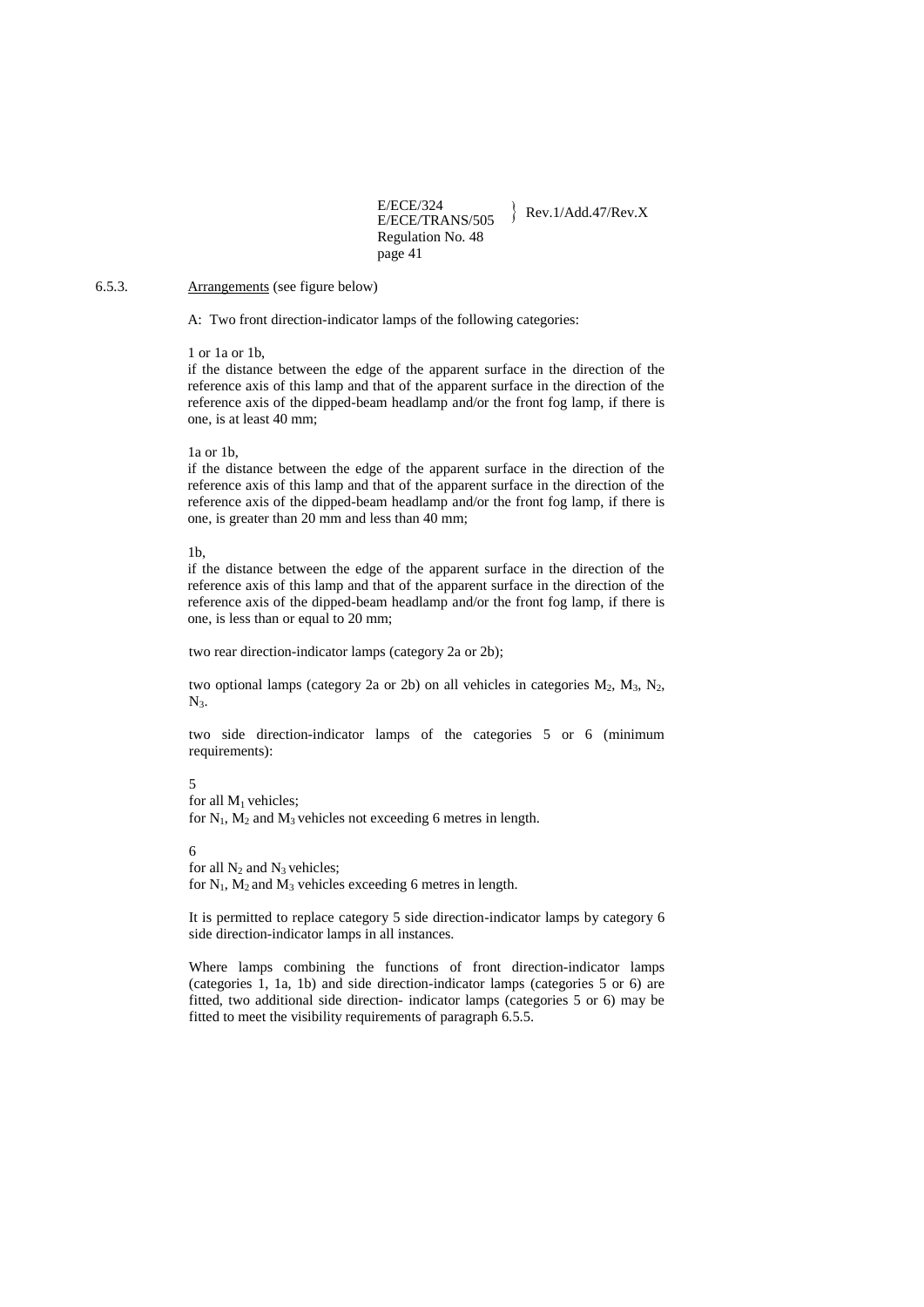B: Two rear direction-indicator lamps (categories 2a or 2b).

two optional lamps (category 2a or 2b) on all vehicles in categories  $O_2$ ,  $O_3$  and  $O_4$ .

Where an AFS is fitted, the distance to be considered for the choice of the category is the distance between the front direction indicator lamp and the closest lighting unit in its closest position contributing to or performing a passing beam mode.

- 6.5.4. Position
- 6.5.4.1. In width: the edge of the apparent surface in the direction of the reference axis farthest from the median longitudinal plane of the vehicle must not be more than 400 mm from the extreme outer edge of the vehicle. This condition shall not apply to the optional rear lamps.

The distance between the inner edges of the two apparent surfaces in the direction of the reference axes shall not be less than 600 mm.

This distance may be reduced to 400 mm where the overall width of the vehicle is less than 1,300 mm.

- 6.5.4.2. In height: above the ground.
- 6.5.4.2.1. The height of the light-emitting surface of the side direction-indicator lamps of categories 5 or 6 must not be:

less than:  $350 \text{ mm}$  for  $M_1$  and  $N_1$  category of vehicles, and 500 mm for all other categories of vehicles, both measured from the lowest point; and

more than: 1,500 mm, measured from the highest point.

- 6.5.4.2.2. The height of the direction-indicator lamps of categories 1, 1a, 1b, 2a and 2b, measured in accordance with paragraph 5.8., shall not be less than 350 mm or more than 1,500 mm.
- 6.5.4.2.3. If the structure of the vehicle does not permit these upper limits, measured as specified above, to be respected, and if the optional lamps are not installed, they may be increased to 2,300 mm for side direction-indicator lamps of categories 5 and 6, and to 2,100 mm for the direction-indicator lamps of categories 1, 1a, 1b, 2a and 2b.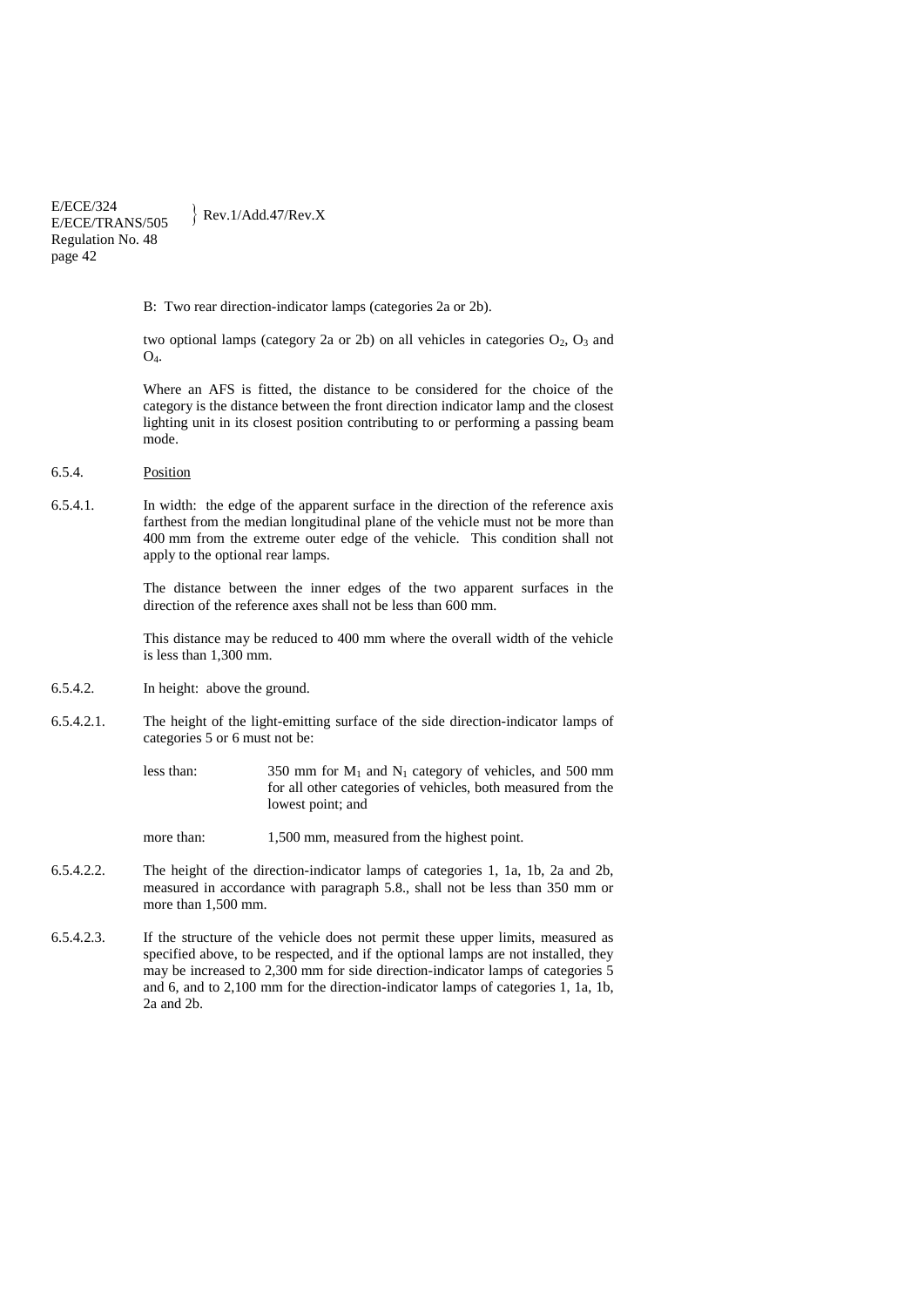- 6.5.4.2.4. If optional lamps are installed, they shall be placed at a height compatible with the applicable requirements of paragraph 6.5.4.1., the symmetry of the lamps, and at a vertical distance as large as the shape of the bodywork makes it possible, but not less than 600 mm above the mandatory lamps.
- 6.5.4.3. In length (see figure below)

The distance between the light-emitting surface of the side direction-indicator lamp (categories 5 and 6) and the transverse plane which marks the forward boundary of the vehicle's overall length, shall not exceed 1,800 mm. However, 2,500 mm:

(a) for  $M_1$  and  $N_1$  category vehicles;

(b) for all other categories of vehicles if the structure of the vehicle makes it impossible to comply with the minimum angles of visibility.

**Comment [GRD22]:** Rev.5/Amend.1

- 6.5.5. Geometric visibility
- 6.5.5.1. Horizontal angles: (see figure below)

Vertical angles: 15° above and below the horizontal for direction-indicator lamps of categories 1, 1a, 1b, 2a, 2b and 5. The vertical angle below the horizontal may be reduced to 5° if the lamps are less than 750 mm above the ground; 30° above and 5° below the horizontal for direction-indicator lamps of category 6. The vertical angle above the horizontal may be reduced to  $5^\circ$  if the optional lamps are not less than 2,100 mm above the ground.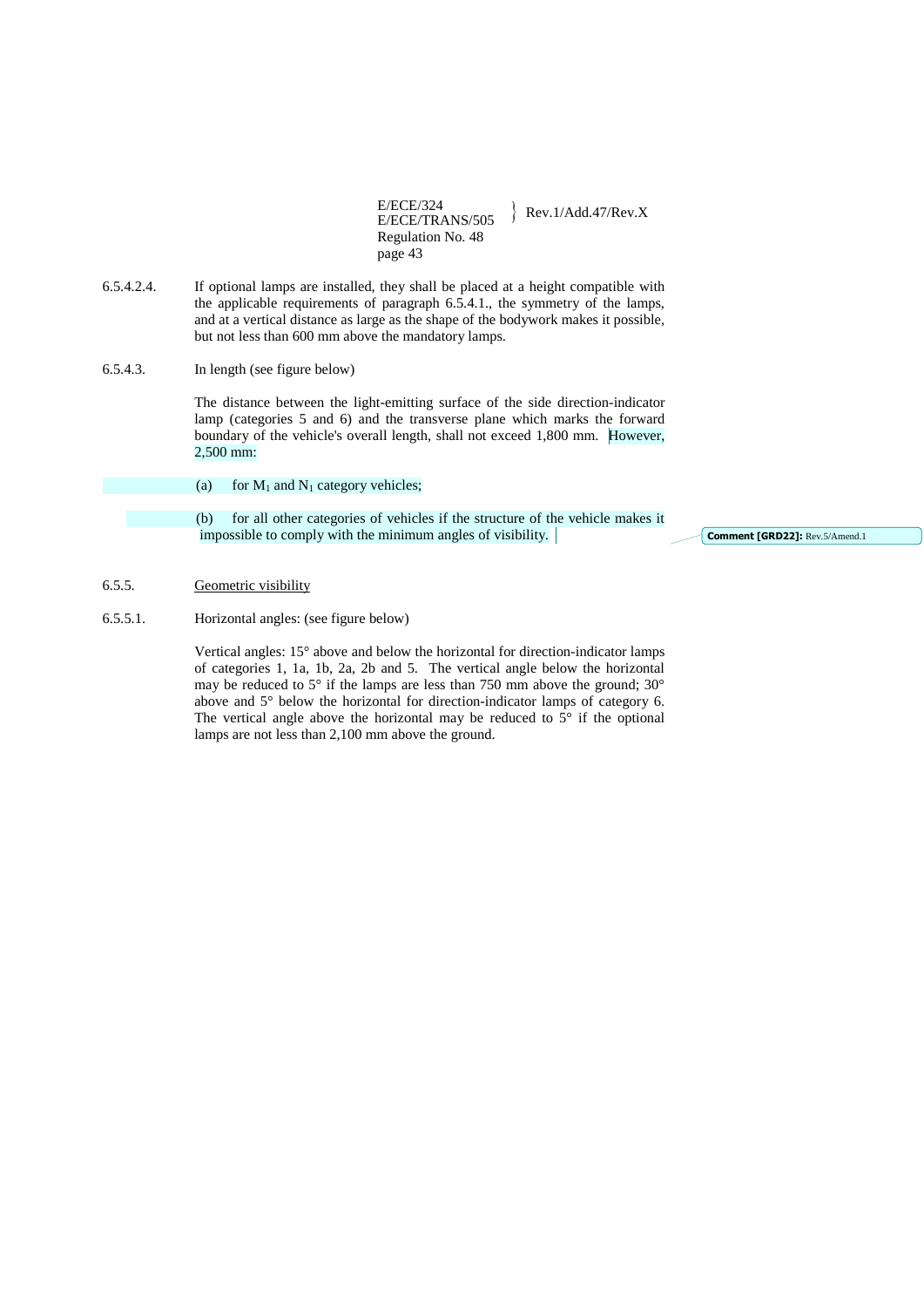FIGURE (see paragraph 6.5.)



Note: The value of 5° given for dead angle of visibility to the rear of the side direction-indicator is an upper limit.  $d \le 1.80$  m (for  $M_1$  and  $N_1$  category vehicles  $d \le 2.50$  m).

6.5.5.2. or, at the discretion of the manufacturer, for  $M_1$  and  $N_1$  category vehicles <sup>14</sup>:

Front and rear direction-indicator lamps, as well as side-marker lamps:

 $\overline{14}$ The value of 5° given for the dead angle of visibility to the rear of the side directionindicator is an upper limit.  $d \le 2.50$  m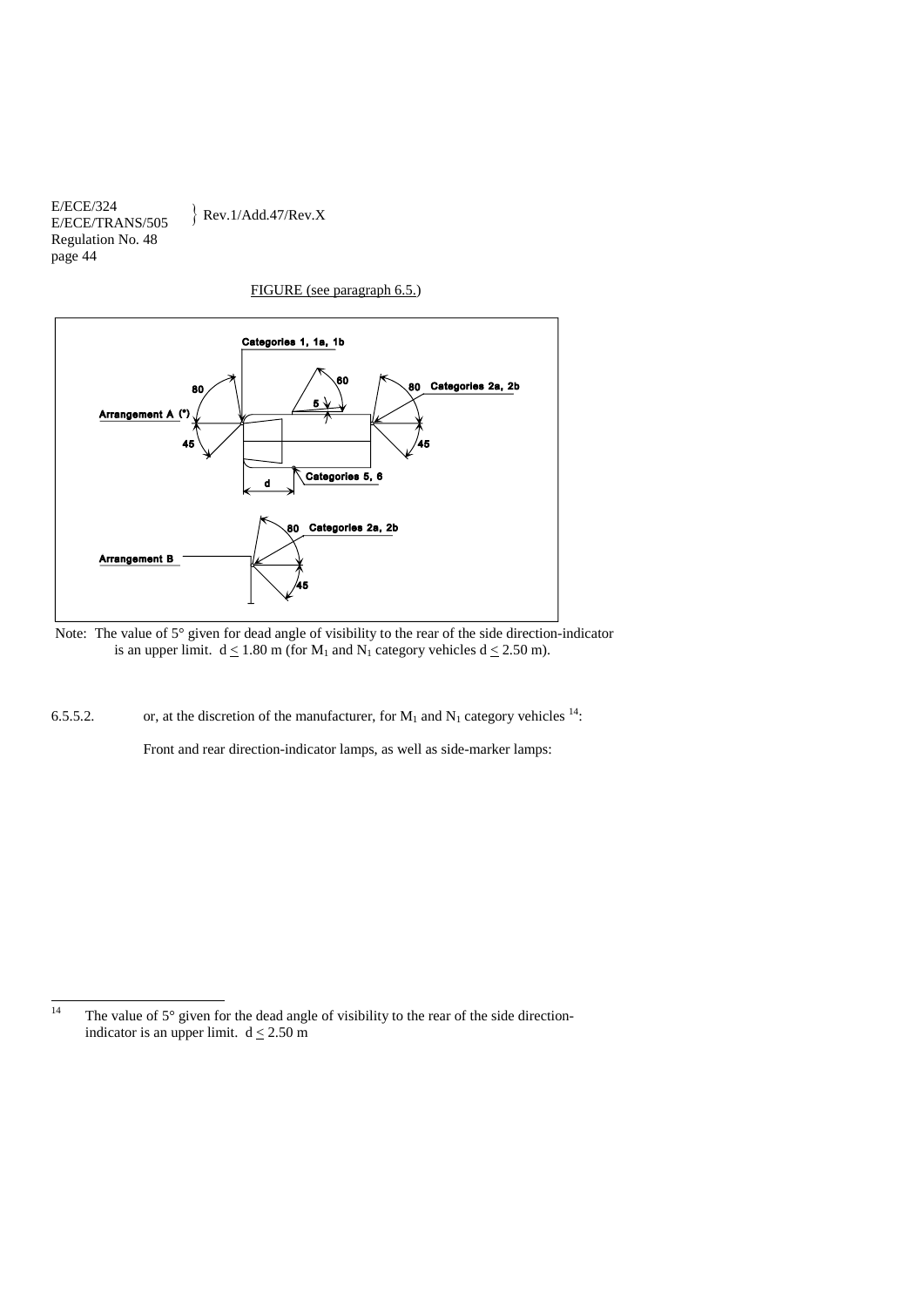```
E/ECE/324
E/ECE/TRANS/505
                    \} Rev.1/Add.47/Rev.X
Regulation No. 48
page 45
```
Horizontal angles see figure below:



Vertical angles: 15° above and below the horizontal. The vertical angle below the horizontal may be reduced to 5° if the lamps are less than 750 mm above the ground.

To be considered visible, the lamp must provide an unobstructed view of the apparent surface of at least 12.5 square centimetres, except for side directionindicators of categories 5 and 6. The illuminating surface area of any retroreflector that does not transmit light shall be excluded.

# 6.5.6. Orientation

According to the specifications for installation by the manufacturer, if any.

### 6.5.7. Electrical connections

Direction-indicator lamps shall switch on independently of the other lamps. All direction-indicator lamps on one side of a vehicle shall be switched on and off by means of one control and shall flash in phase.

On  $M_1$  and  $N_1$  vehicles less than 6 m in length, with an arrangement complying with paragraph 6.5.5.2. above, the amber side-marker lamps, when mounted, shall also flash at the same frequency (in phase) with the direction indicator lamps.

6.5.8. Tell-tale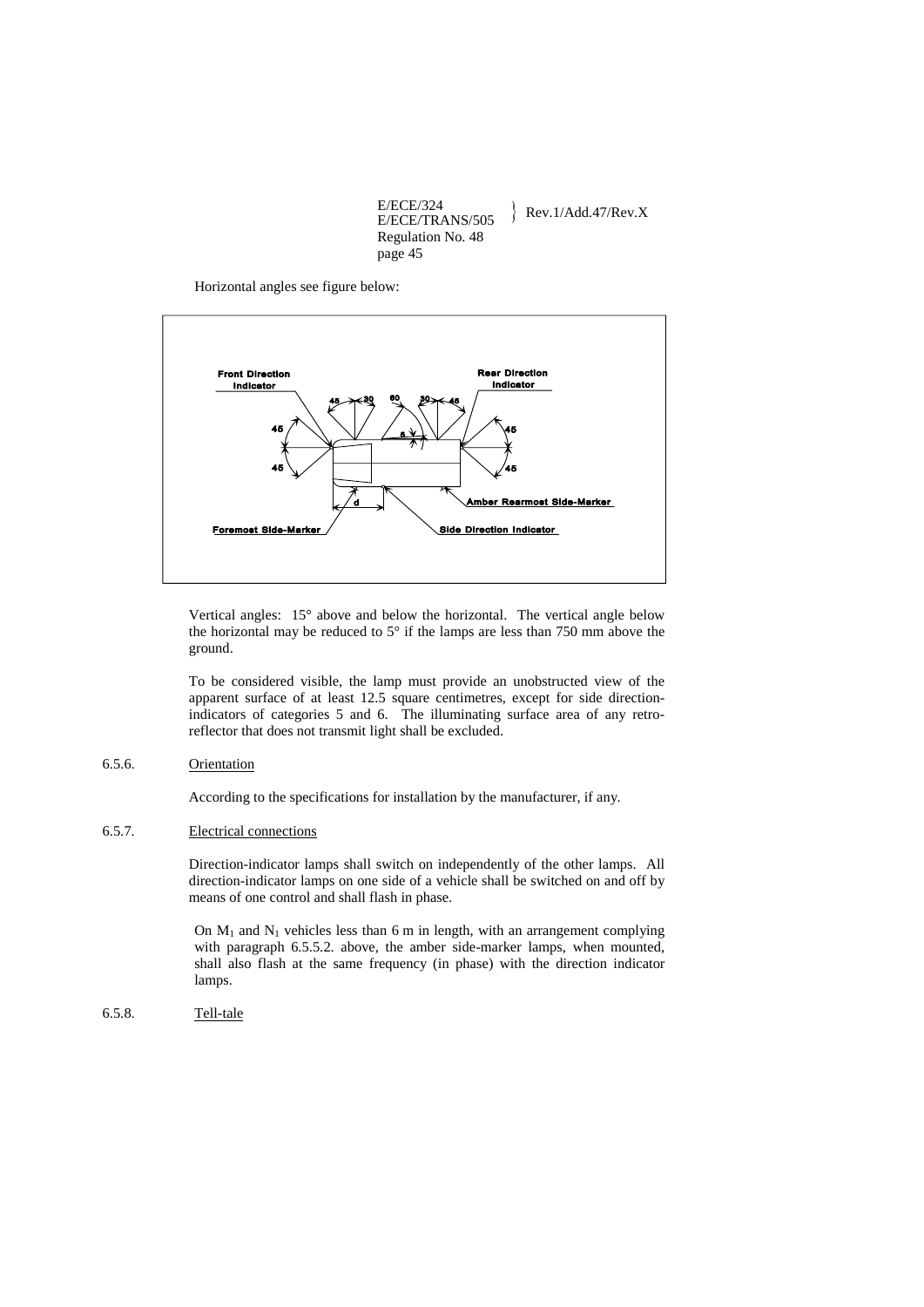> Operating tell-tale mandatory for direction indicator lamps of categories 1, 1a, 1b, 2a and 2b. It may be visual or auditory or both. If it is visual it shall be a flashing light which, at least in the event of the malfunction of any of these direction indicator lamps, is either extinguished, or remains alight without flashing, or shows a marked change of frequency. If it is entirely auditory it shall be clearly audible and shall show a marked change of frequency, at least in the event of the malfunction of any of these direction indicator lamps.

> It shall be activated by the signal produced according to paragraph 6.4.2. of Regulation No. 6 or another suitable way.  $15$

> If a motor vehicle is equipped to draw a trailer, it must be fitted with a special visual operational tell-tale for the direction-indicator lamps on the trailer unless the tell-tale of the drawing vehicle allows the failure of any one of the directionindicator lamps on the vehicle combination thus formed to be detected.

> For the optional pair of direction-indicator lamps on trailers, operating tell-tale shall not be mandatory.

### 6.5.9. Other requirements

The light shall be a flashing light flashing  $90 \pm 30$  times per minute.

Operation of the light-signal control shall be followed within not more than one second by the emission of light and within not more than one and one-half seconds by its first extinction. If a motor vehicle is equipped to draw a trailer, the control of the direction-indicator lamps on the drawing vehicle shall also operate the indicator lamps of the trailer. In the event of failure, other than short-circuit, of one direction indicator lamp, the others must continue to flash, but the frequency in this condition may be different from that prescribed.

#### 6.6.HAZARD WARNING SIGNAL

#### 6.6.1. Presence

Mandatory.

The signal shall be given by simultaneous operation of the direction-indicator lamps in accordance with the requirements of paragraph 6.5. above.

**Comment [GRD23]:** Rev.5/Amend.1

 $15$ <sup>15</sup> Vehicle types which do not comply with this provision may continue to be approved until 18 months after the entry into force of Supplement 4 to the 03 series of amendments.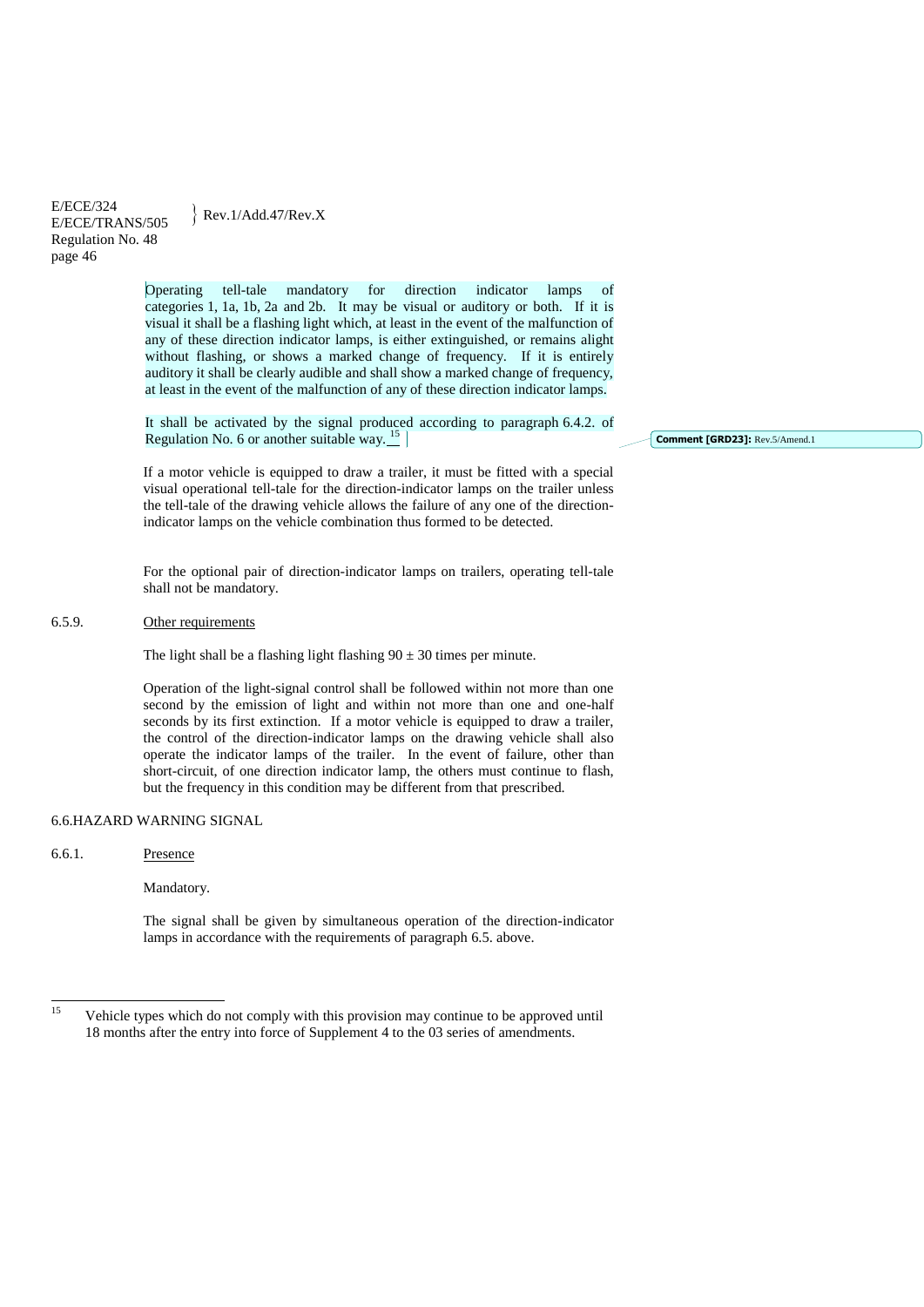E/ECE/324 E/ECE/324<br>E/ECE/TRANS/505 Rev.1/Add.47/Rev.X Regulation No. 48 page 47

| 6.6.2.   | Number                                                                                                                                                                                                                                                             |  |
|----------|--------------------------------------------------------------------------------------------------------------------------------------------------------------------------------------------------------------------------------------------------------------------|--|
|          | As specified in paragraph 6.5.2.                                                                                                                                                                                                                                   |  |
| 6.6.3.   | Arrangement                                                                                                                                                                                                                                                        |  |
|          | As specified in paragraph 6.5.3.                                                                                                                                                                                                                                   |  |
| 6.6.4.   | Position                                                                                                                                                                                                                                                           |  |
| 6.6.4.1. | Width                                                                                                                                                                                                                                                              |  |
|          | As specified in paragraph 6.5.4.1.                                                                                                                                                                                                                                 |  |
| 6.6.4.2. | Height                                                                                                                                                                                                                                                             |  |
|          | As specified in paragraph 6.5.4.2.                                                                                                                                                                                                                                 |  |
| 6.6.4.3. | Length                                                                                                                                                                                                                                                             |  |
|          | As specified in paragraph 6.5.4.3.                                                                                                                                                                                                                                 |  |
| 6.6.5.   | Geometric visibility                                                                                                                                                                                                                                               |  |
|          | As specified in paragraph 6.5.5.                                                                                                                                                                                                                                   |  |
| 6.6.6.   | <b>Orientation</b>                                                                                                                                                                                                                                                 |  |
|          | As specified in paragraph 6.5.6.                                                                                                                                                                                                                                   |  |
| 6.6.7.   | <b>Electrical connections</b>                                                                                                                                                                                                                                      |  |
| 6.6.7.1. | The signal shall be operated by means of a separate manual control enabling all<br>the direction-indicator lamps to flash in phase.                                                                                                                                |  |
| 6.6.7.2. | The hazard warning signal may be activated automatically in the event of a<br>vehicle being involved in a collision or after the de-activation of the emergency<br>stop signal, as specified in paragraph 6.22. In such cases, it may be turned "off"<br>manually. |  |
| 6.6.7.3. | On $M_1$ and $N_1$ vehicles less than 6 m in length, with an arrangement complying<br>with paragraph 6.5.5.2. above, the amber side-marker lamps, when mounted,                                                                                                    |  |

shall also flash at the same frequency (in phase) with the direction indicator

lamps.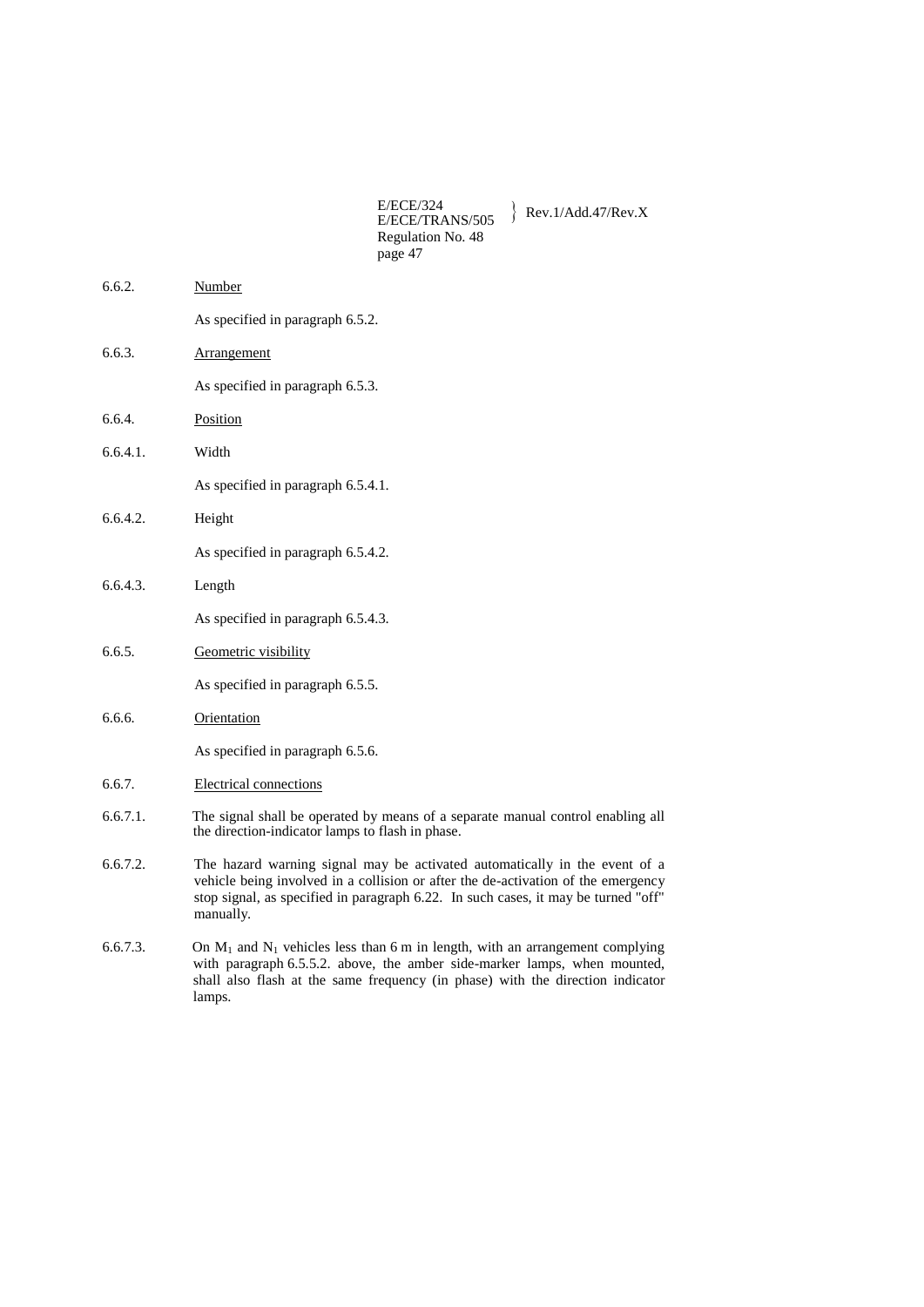6.6.8. Tell-tale

Circuit-closed tell-tale mandatory. Flashing warning light, which can operate in conjunction with the tell-tale(s) specified in paragraph 6.5.8.

### 6.6.9. Other requirements

As specified in paragraph 6.5.9. If a power-driven vehicle is equipped to draw a trailer the hazard warning signal control shall also be capable of bringing the direction-indicator lamps on the trailer into action. The hazard warning signal shall be able to function even if the device which starts or stops the engine is in a position which makes it impossible to start the engine.

6.7. STOP LAMP (Regulation No. 7)

#### 6.7.1. Presence

Devices of S1 or S2 categories : mandatory on all categories of vehicles.

Devices of S3 or S4 category : mandatory on  $M_1$  and  $N_1$  categories of vehicles, except for chassis-cabs and those  $N_1$ category vehicles with open cargo space; optional on other categories of vehicles.

### 6.7.2. Number

Two S1 or S2 category devices and one S3 or S4 category device on all categories of vehicles.

- 6.7.2.1. Except in the case where a category S3 or S4 device is installed, two optional category S1 or S2 devices may be installed on vehicles in categories M2, M3, N2, N3, O2, O3, and O4.
- 6.7.2.2. Only, when the median longitudinal plane of the vehicle is not located on a fixed body panel but separates one or two movable parts of the vehicle (e.g. doors), and lacks sufficient space to install a single device of the S3 or S4 category on the median longitudinal plane above such movable parts, either: two devices of the S3 or S4 category type "D" may be installed, or one device of the S3 or S4 category may be installed offset to the left or to the right of the median longitudinal plane.
- 6.7.3. Arrangement

No special requirement.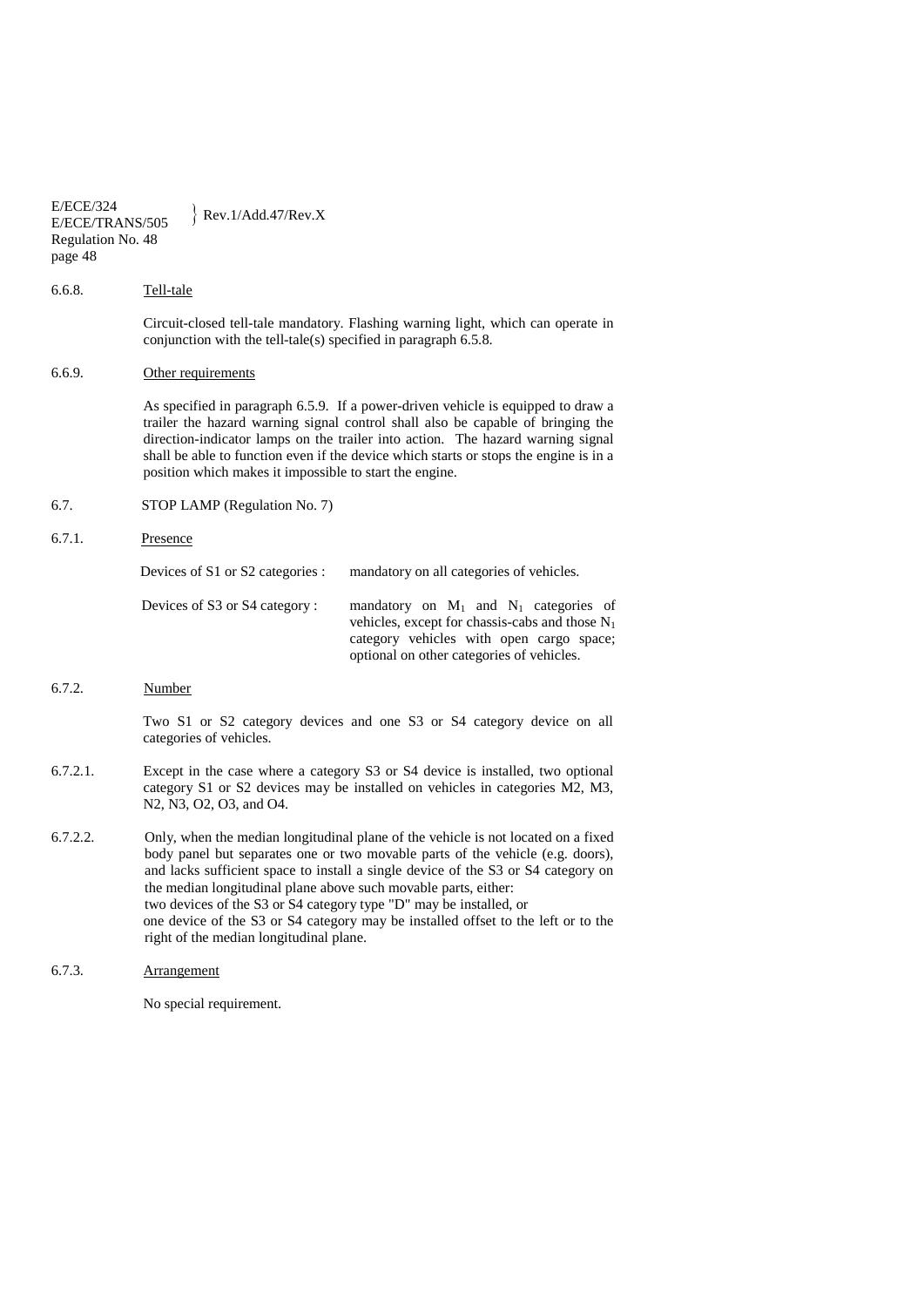### 6.7.4. Position

6.7.4.1. In width:

For  $M_1$  and  $N_1$  category vehicles: For S1 or S2 categories devices that point on the apparent surface in the direction of the reference axis which is farthest from the vehicle's median longitudinal plane shall not be more than 400 mm from the extreme outer edge of the vehicle;

For the distance in between the inner edges of the apparent surfaces in the direction of the reference axes there is no special requirement.

For all other categories of vehicles: For S1 or S2 categories devices the distance in between the inner edges of the apparent surfaces in the direction of the reference axes shall be not less than 600 mm. This distance may be reduced to 400 mm if the overall width of the vehicle is less than 1,300 mm.

For S3 or S4 category devices: the centre of reference shall be situated on the median longitudinal plane of the vehicle. However, in the case where the two devices of the S3 or S4 category are installed, according to paragraph 6.7.2., they shall be positioned as close as possible to the median longitudinal plane, one on each side of this plane.

In the case where one S3 or S4 category lamp offset from the median longitudinal plane is permitted according to paragraph 6.7.2., this offset shall not exceed 150 mm from the median longitudinal plane to the centre of reference of the lamp.

- 6.7.4.2. In height:
- 6.7.4.2.1. For S1 or S2 categories devices: above the ground, not less than 350 mm nor more than 1,500 mm (2,100 mm if the shape of the bodywork makes it impossible to keep within 1,500 mm and if the optional lamps are not installed).

If the optional lamps are installed, they shall be positioned at a height compatible with the requirements of the width and the symmetry of the lamps, and at a vertical distance as large as the shape of the bodywork makes it possible, but not less than 600 mm above the mandatory lamps.

6.7.4.2.2. For S3 or S4 categories devices, the horizontal plane tangential to the lower edge of the apparent surface shall: either not be more than 150 mm below the horizontal plane tangential to the lower edge of the exposed surface of the glass or glazing of the rear window, or not be less than 850 mm above the ground.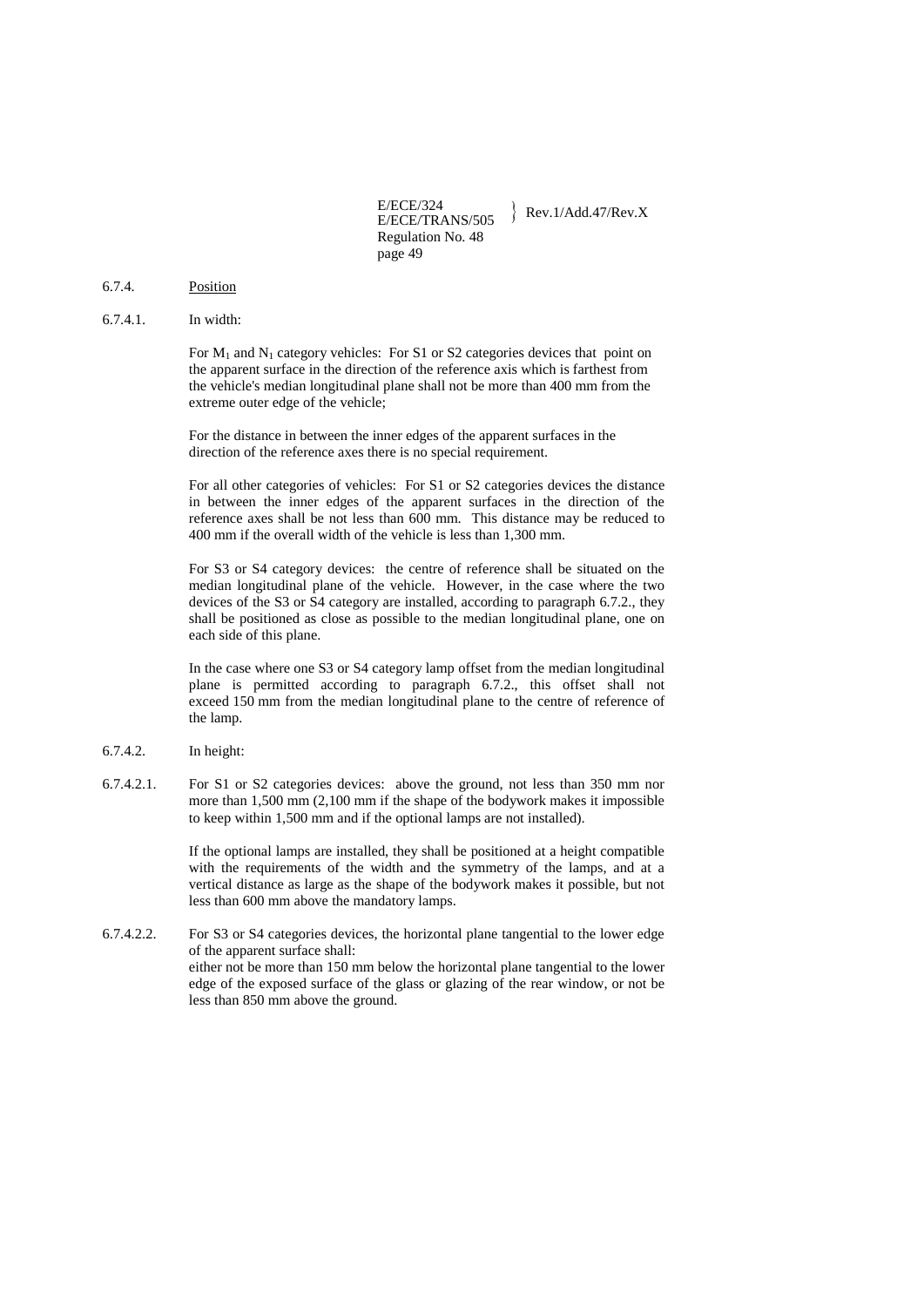> However, the horizontal plane tangential to the lower edge of the apparent surface of a S3 or S4 categories devices shall be above the horizontal plane tangential to the upper edge of the apparent surface of S1 or S2 categories devices.

#### 6.7.4.3. In length:

| For S1 or S2 categories devices: | at the rear of the vehicle. |
|----------------------------------|-----------------------------|
| For S3 or S4 categories devices: | no special requirement.     |

#### 6.7.5. Geometric visibility

- Horizontal angle: For S1 or S2 categories devices: 45° to the left and to the right of the longitudinal axis of the vehicle;
	- For S3 or S4 categories devices:10° to the left and to the right of the longitudinal axis of the vehicle;
- Vertical angle : For S1 or S2 categories devices: 15° above and below the horizontal. However, the vertical angle below the horizontal may be reduced to 5°, if the height of the lamp is less than 750 mm. The vertical angle above the horizontal may be reduced to 5° in the case of optional lamps not less than 2,100 mm above the ground;

For S3 or S4 categories devices: 10° above and 5° below the horizontal.

### 6.7.6. Orientation

Towards the rear of the vehicle.

- 6.7.7. Electrical connections
- 6.7.7.1. All stop lamps must light up simultaneously when the braking system provides the relevant signal defined in Regulations Nos. 13 and 13-H.
- 6.7.7.2. The stop lamps need not function if the device, which starts and/or stops the engine, is in a position that makes it impossible for the engine to operate.
- 6.7.8. Tell-tale

Tell-tale optional; where fitted, this tell-tale must be an operating tell-tale consisting of a non-flashing warning light which comes on in the event of the malfunctioning of the stop lamps.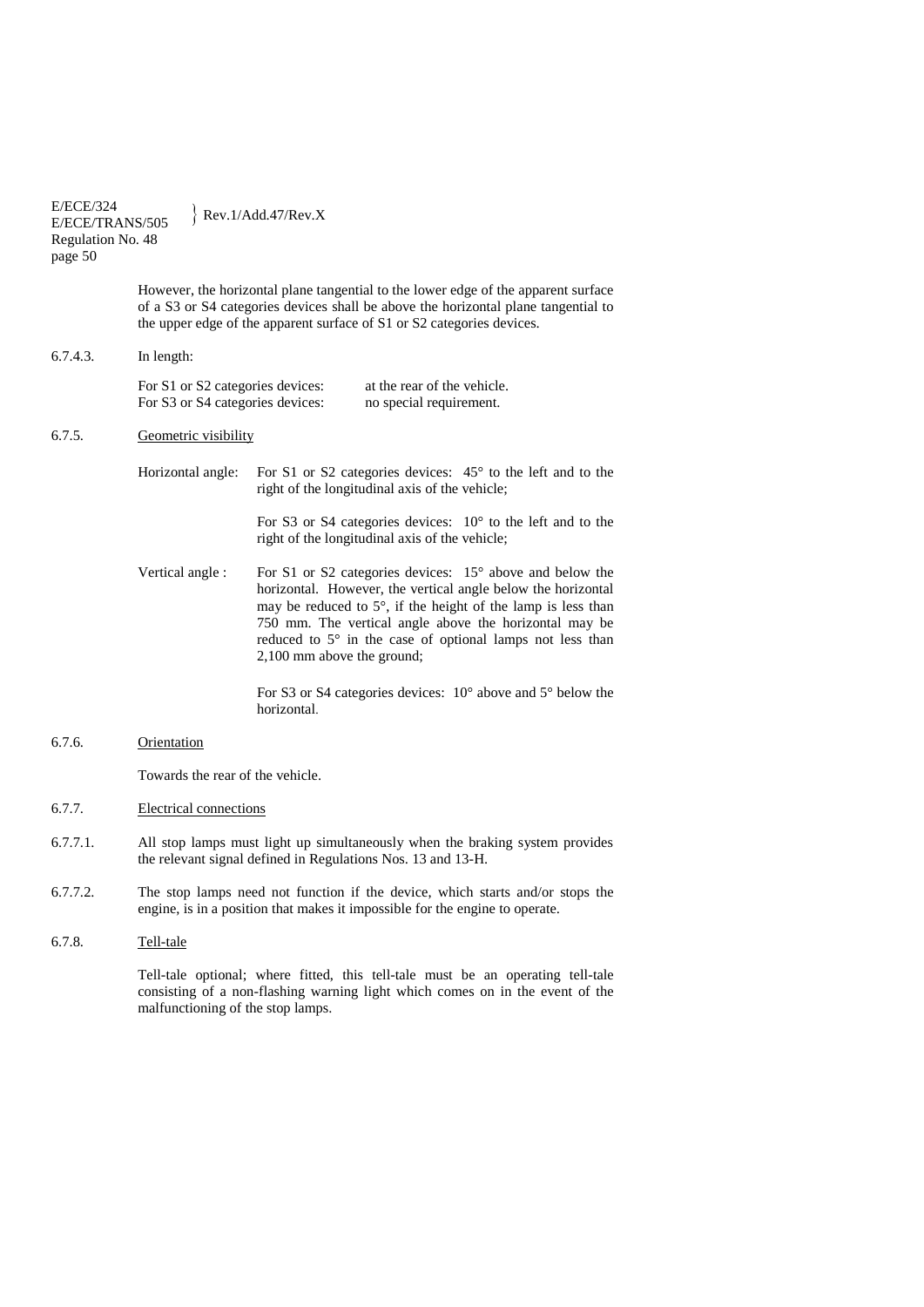# 6.7.9. Other requirements

- 6.7.9.1. The S3 or S4 category device may not be reciprocally incorporated with any other lamp.
- 6.7.9.2. The S3 or S4 category device may be installed outside or inside the vehicle.
- 6.7.9.2.1. In the case where it is installed inside the vehicle:

the light emitted shall not cause discomfort to the driver through the rear-view mirrors and/or other surfaces of the vehicle (i.e. rear window).

- 6.8. REAR REGISTRATION PLATE LAMP (Regulation No. 4)
- 6.8.1. Presence

Mandatory.

6.8.2. Number

Such that the device illuminates the site of the registration plate.

6.8.3. Arrangement

Such that the device illuminates the site of the registration plate.

- 6.8.4. Position
- 6.8.4.1. In width: such that the device illuminates the site of the registration plate.
- 6.8.4.2. In height: such that the device illuminates the site of the registration plate.
- 6.8.4.3. In length: such that the device illuminates the site of the registration plate.
- 6.8.5. Geometric visibility

Such that the device illuminates the site of the registration plate.

6.8.6. Orientation

Such that the device illuminates the site of the registration plate.

6.8.7. Electrical connections

In accordance with paragraph 5.11.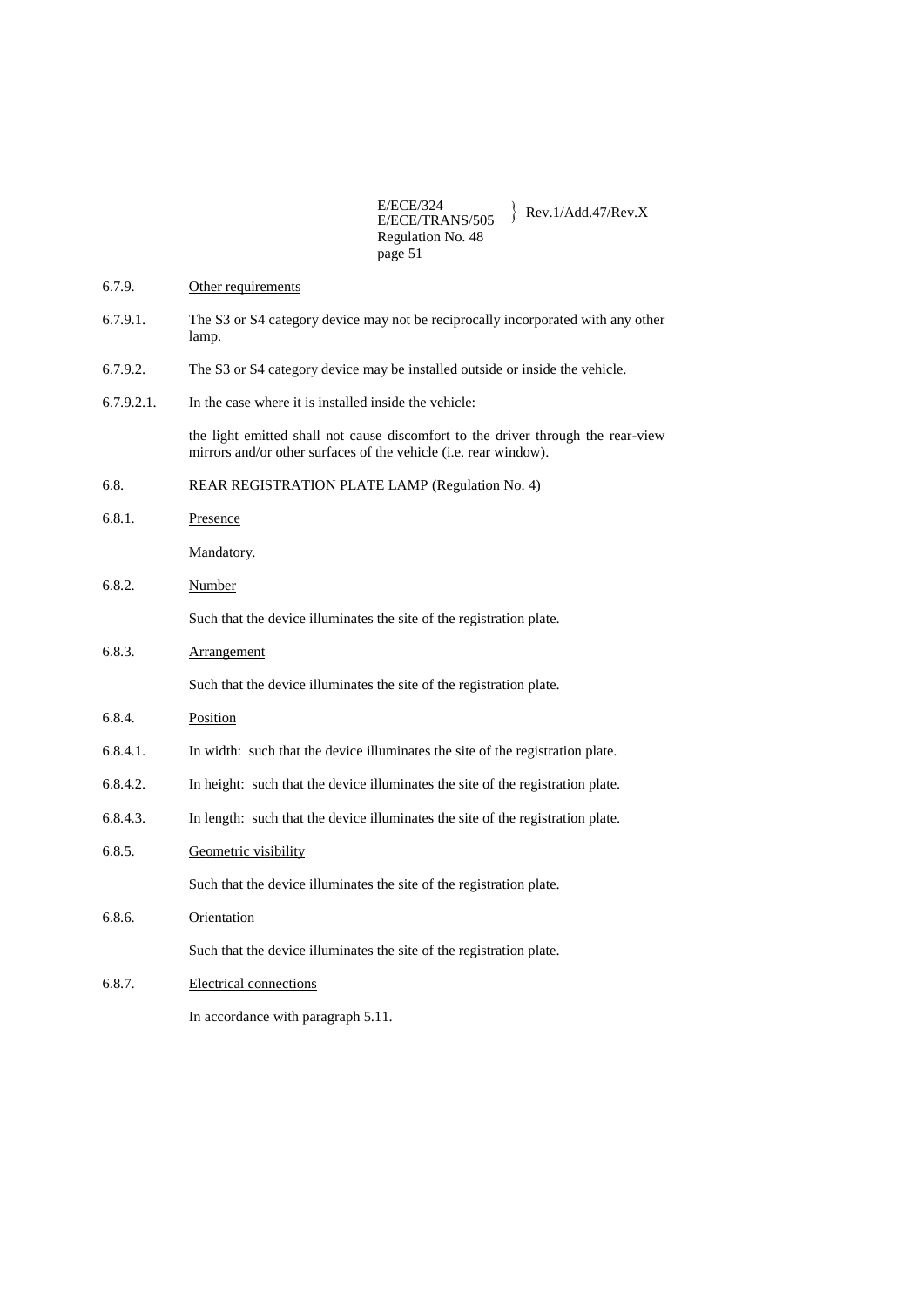6.8.8. Tell-tale

Tell-tale optional. If it exists, its function must be carried out by the tell-tale required for the front and rear position lamps.

6.8.9. Other requirements

When the rear registration plate lamp is combined with the rear position lamp, reciprocally incorporated in the stop lamp or in the rear fog lamp, the photometric characteristics of the rear registration plate lamp may be modified during the illumination of the stop lamp or the rear fog lamp.

- 6.9. FRONT POSITION LAMP (Regulation No. 7)
- 6.9.1. Presence

Mandatory on all motor vehicles.

Mandatory on trailers over 1,600 mm wide.

Optional on trailers which are not more than 1,600 mm wide.

6.9.2. Number

Two.

6.9.3. Arrangement

No special requirement.

- 6.9.4. Position
- 6.9.4.1. In width: that point on the apparent surface in the direction of the reference axis which is farthest from the vehicle's median longitudinal plane shall not be more than 400 mm from the extreme outer edge of the vehicle.

In the case of a trailer, that point on the apparent surface in the direction of the reference axis which is farthest from the median longitudinal plane shall not be more than 150 mm from the extreme outer edge of the vehicle.

The distance between the inner edges of the two apparent surfaces in the direction of the reference axes shall:

For  $M_1$  and  $N_1$  category vehicles: have no special requirement;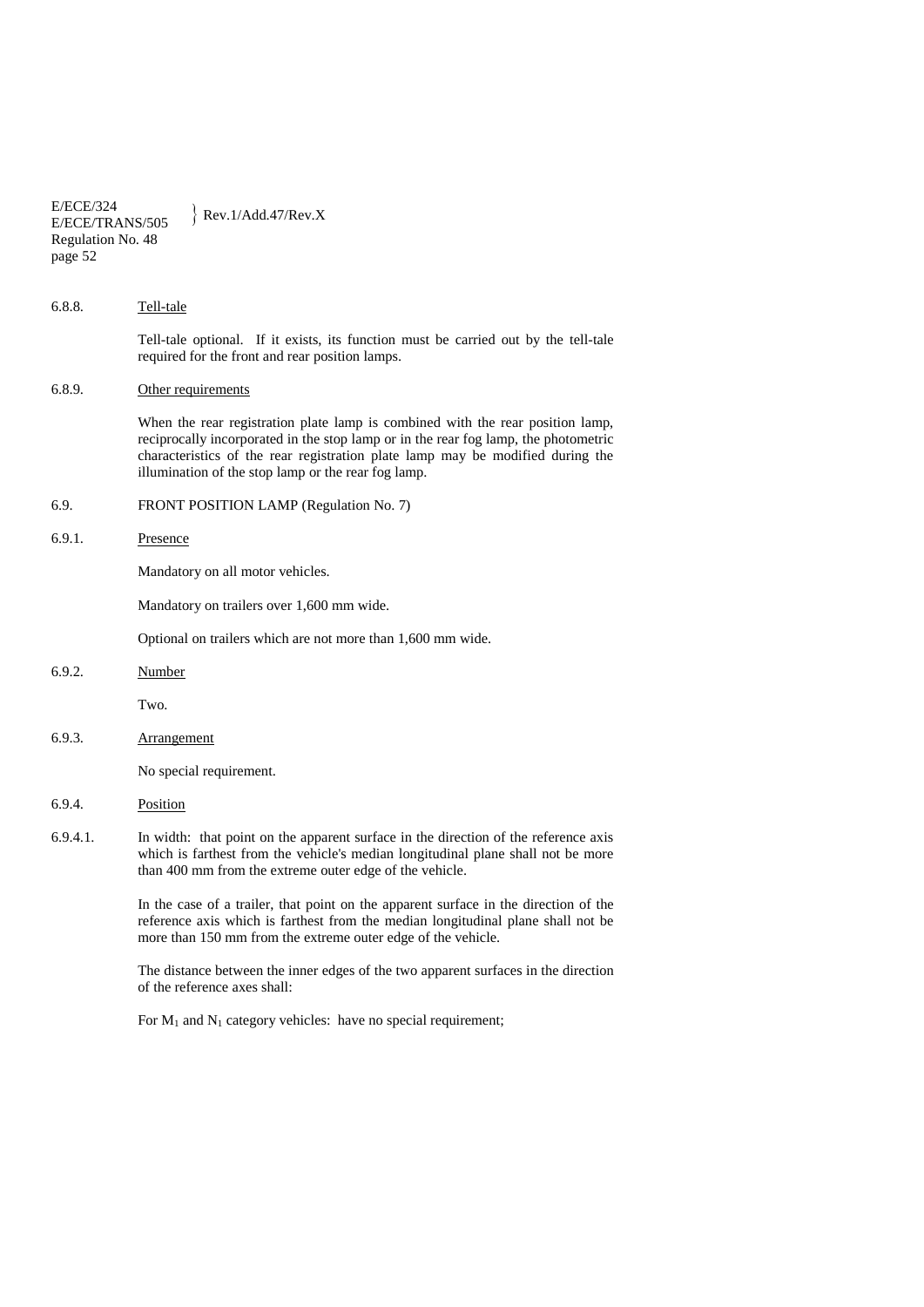For all other categories of vehicles: be not less than 600 mm. This distance may be reduced to 400 mm where the overall width of the vehicle is less than 1,300 mm.

- 6.9.4.2. In height: above the ground, not less than 350 mm nor more than 1,500 mm  $(2,100 \text{ mm}$  for  $O_1$  and  $O_2$  categories of vehicles, or if for any other categories of vehicles the shape of the bodywork makes it impossible to keep within 1,500 mm).
- 6.9.4.3. In length: no individual specification.
- 6.9.4.4. Where the front position lamp and another lamp are reciprocally incorporated, the apparent surface in the direction of the reference axis of the other lamp must be used to verify compliance with the positioning requirements (paragraphs 6.9.4.1. to 6.9.4.3.).
- 6.9.5. Geometric visibility
- 6.9.5.1. Horizontal angle for the two position lamps: 45° inwards and 80° outwards.

In the case of trailers, the angle inwards may be reduced to 5°.

Vertical angle:

15° above and below the horizontal. The vertical angle below the horizontal may be reduced to 5° in the case of lamps less than 750 mm above the ground.

6.9.5.2. For  $M_1$  and  $N_1$  category vehicles, as an alternative to paragraph 6.9.5.1., at the discretion of the manufacturer or his duly accredited representative, and only if a front side-marker lamp is installed on the vehicle.

Horizontal angle: 45° outwards to 45° inwards.

Vertical angle: 15° above and below the horizontal. The vertical angle below the horizontal may be reduced to 5° if the lamps are less than 750 mm above the ground.

To be considered visible, the lamp must provide an unobstructed view of the apparent surface of at least 12.5 square centimetres. The illuminating surface area of any retro-reflector that does not transmit light shall be excluded.

6.9.6. Orientation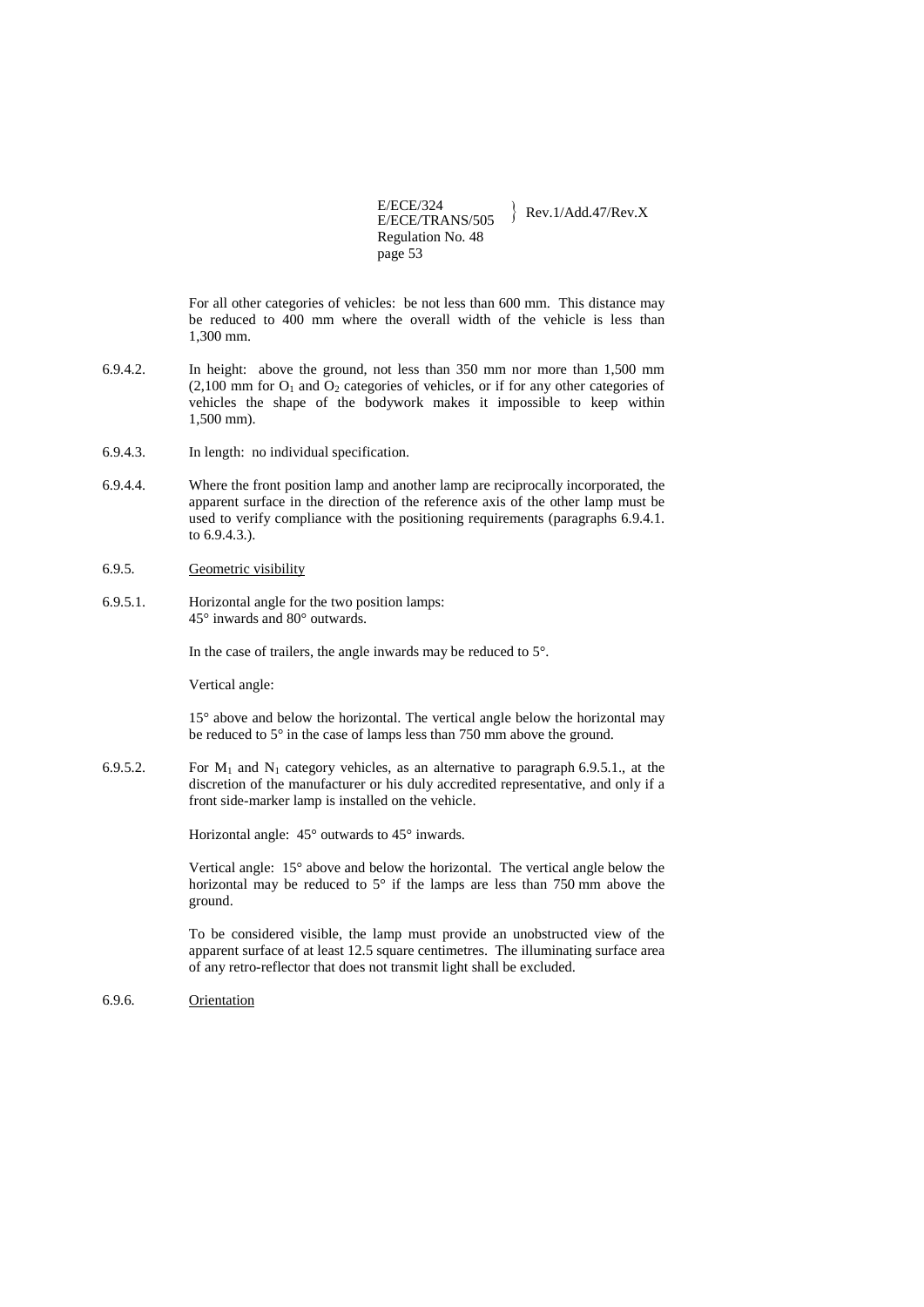Forwards.

6.9.7. Electrical connections

In accordance with paragraph 5.11.

6.9.8. Tell-tale

Circuit-closed tell-tale mandatory. This tell-tale shall be non-flashing and shall not be required if the instrument panel lighting can only be turned on simultaneously with the front position lamps.

6.9.9. Other requirements

In case an AFS providing a bending mode is installed, the front position lamp may be swivelled together with a lighting unit to which it is reciprocally incorporated.

- 6.10. REAR POSITION LAMP (Regulation No. 7)
- 6.10.1. Presence

Devices of R or R1 or R2 categories: Mandatory

6.10.2. Number

Two.

- 6.10.2.1. Except the case where end-outline marker lamps are installed, two optional position lamps may be installed on all vehicles in categories  $M_2$ ,  $M_3$ ,  $N_2$ ,  $N_3$ ,  $O_2$ ,  $O_3$ , and  $O_4$ .
- 6.10.3. Arrangement

No special requirement.

- 6.10.4. Position
- 6.10.4.1. In width: that point on the apparent surface in the direction of the reference axis which is farthest from the vehicle's median longitudinal plane shall not be more than 400 mm from the extreme outer edge of the vehicle. This condition shall not apply to the optional rear lamps.

The distance between the inner edges of the two apparent surfaces in the direction of the reference axes shall: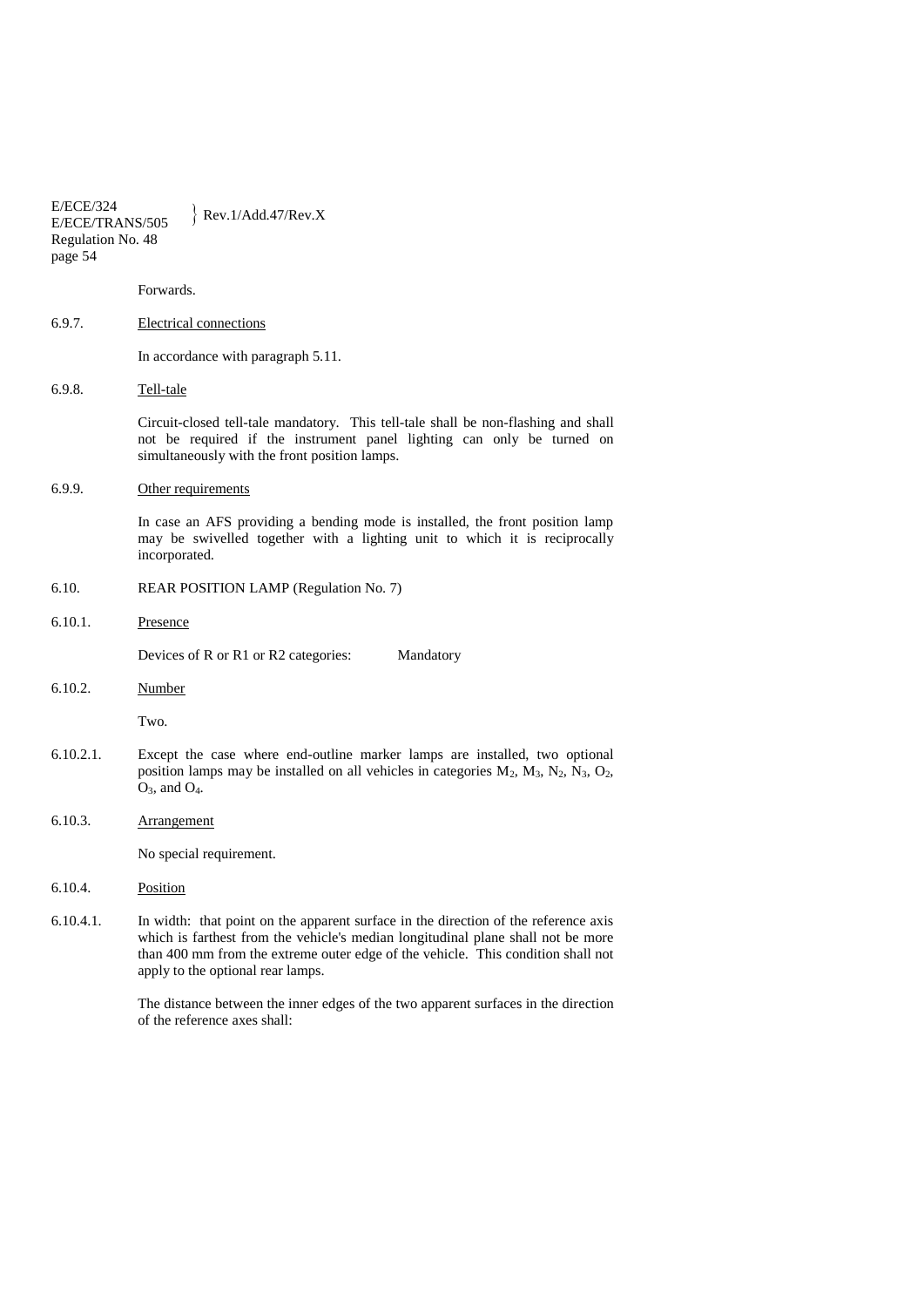For  $M_1$  and  $N_1$  category vehicles: have no special requirement;

For all other categories of vehicles: be not less than 600 mm. This distance may be reduced to 400 mm where the overall width of the vehicle is less than 1,300 mm.

- 6.10.4.2. In height: above the ground, not less than 350 mm nor more than 1,500 mm  $(2,100)$  mm if the shape of the bodywork makes it impossible to keep within 1,500 mm and if the optional lamps are not installed). If the optional lamps are installed, they shall be placed at a height compatible with the applicable requirements of paragraph 6.10.4.1., the symmetry of the lamps, and at a vertical distance as large as the shape of the bodywork makes it possible, but not less than 600 mm above the mandatory lamps.
- 6.10.4.3. In length: at the rear of the vehicle.
- 6.10.5. Geometric visibility
- 6.10.5.1. Horizontal angle: 45° inwards and 80° outwards.

Vertical angle: 15° above and below the horizontal. The vertical angle below the horizontal may be reduced to 5° in the case of lamps less than 750 mm above the ground. The vertical angle above the horizontal may be reduced to 5° in the case of optional lamps not less than 2,100 mm above the ground.

6.10.5.2. For  $M_1$  and  $N_1$  category vehicles, as an alternative to paragraph 6.10.5.1., at the discretion of the manufacturer or his duly accredited representative, and only if a rear side-marker lamp is installed on the vehicle.

Horizontal angle: 45° outwards to 45° inwards.

Vertical angle: 15° above and below the horizontal. The vertical angle below the horizontal may be reduced to 5° if the lamps are less than 750 mm above the ground.

To be considered visible, the lamp must provide an unobstructed view of the apparent surface of at least 12.5 square centimetres. The illuminating surface area of any retro-reflector that does not transmit light shall be excluded.

6.10.6. Orientation

Rearwards.

6.10.7. Electrical connections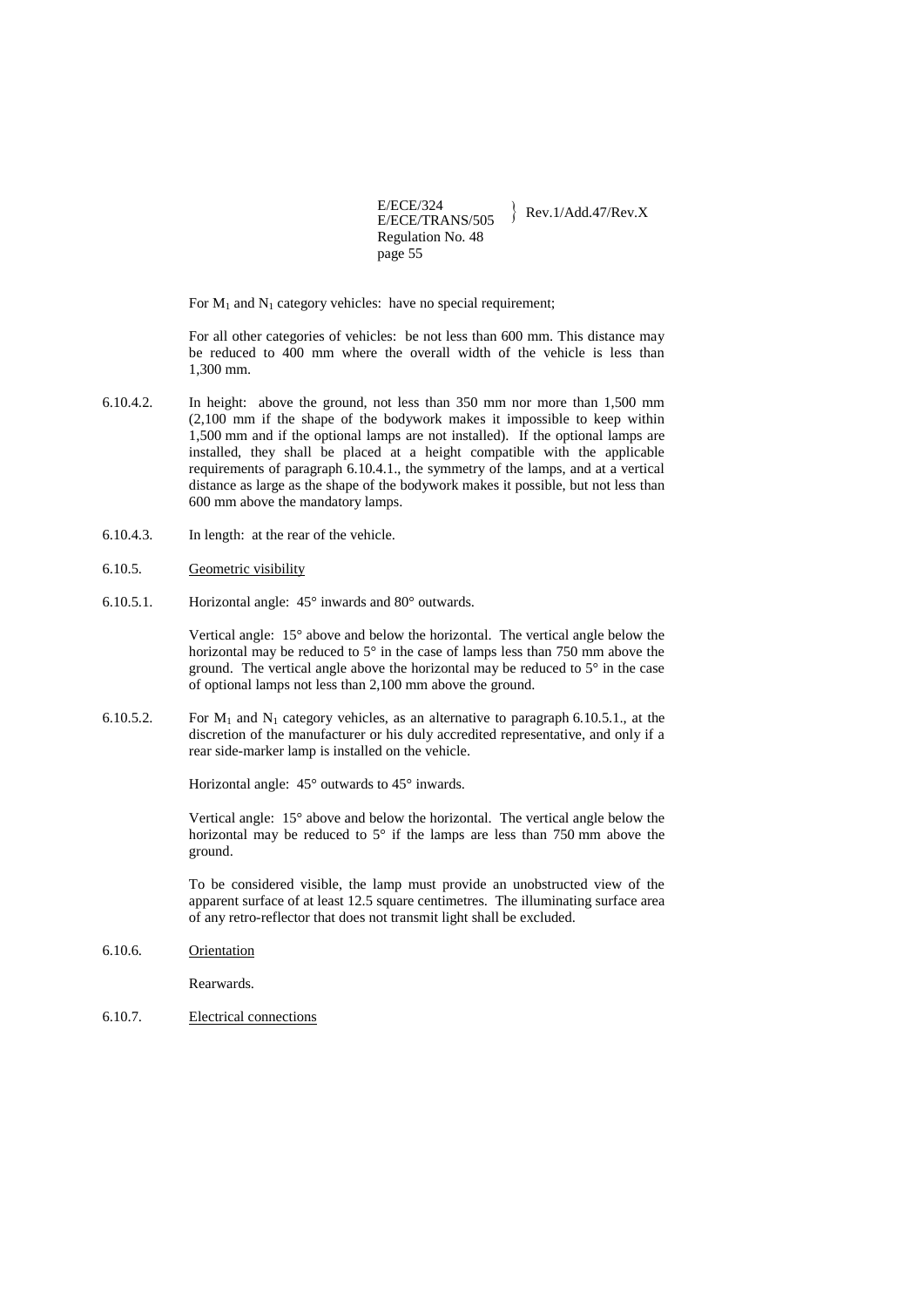E/ECE/324 E/ECE/TRANS/505  $\}$  Rev.1/Add.47/Rev.X Regulation No. 48 page 56 In accordance with paragraph 5.11. 6.10.8. Tell-tale Circuit-closed tell-tale mandatory. It must be combined with that of the front position lamps. 6.10.9. Other requirements None. 6.11. REAR FOG LAMP (Regulation No. 38) 6.11.1. Presence Devices of F or F1 or F2 categories: Mandatory. 6.11.2. Number One or two. 6.11.3. Arrangement No special requirement. 6.11.4. Position 6.11.4.1. In width: if there is only one rear fog-lamp, it must be on the opposite side of the median longitudinal plane of the vehicle to the direction of traffic prescribed in the country of registration, the centre of reference may also be situated on the median longitudinal plane of the vehicle. 6.11.4.2. In height: not less than 250 mm nor more than 1,000 mm above the ground. For category  $N_3G$  (off-road) vehicles, the maximum height may be increased to 1,200 mm. 6.11.4.3. In length: at the rear of the vehicle. 6.11.5. Geometric visibility Defined by angles  $\alpha$  and  $\beta$  as specified in paragraph 2.13.:

 $\alpha$  = 5° upwards and 5° downwards;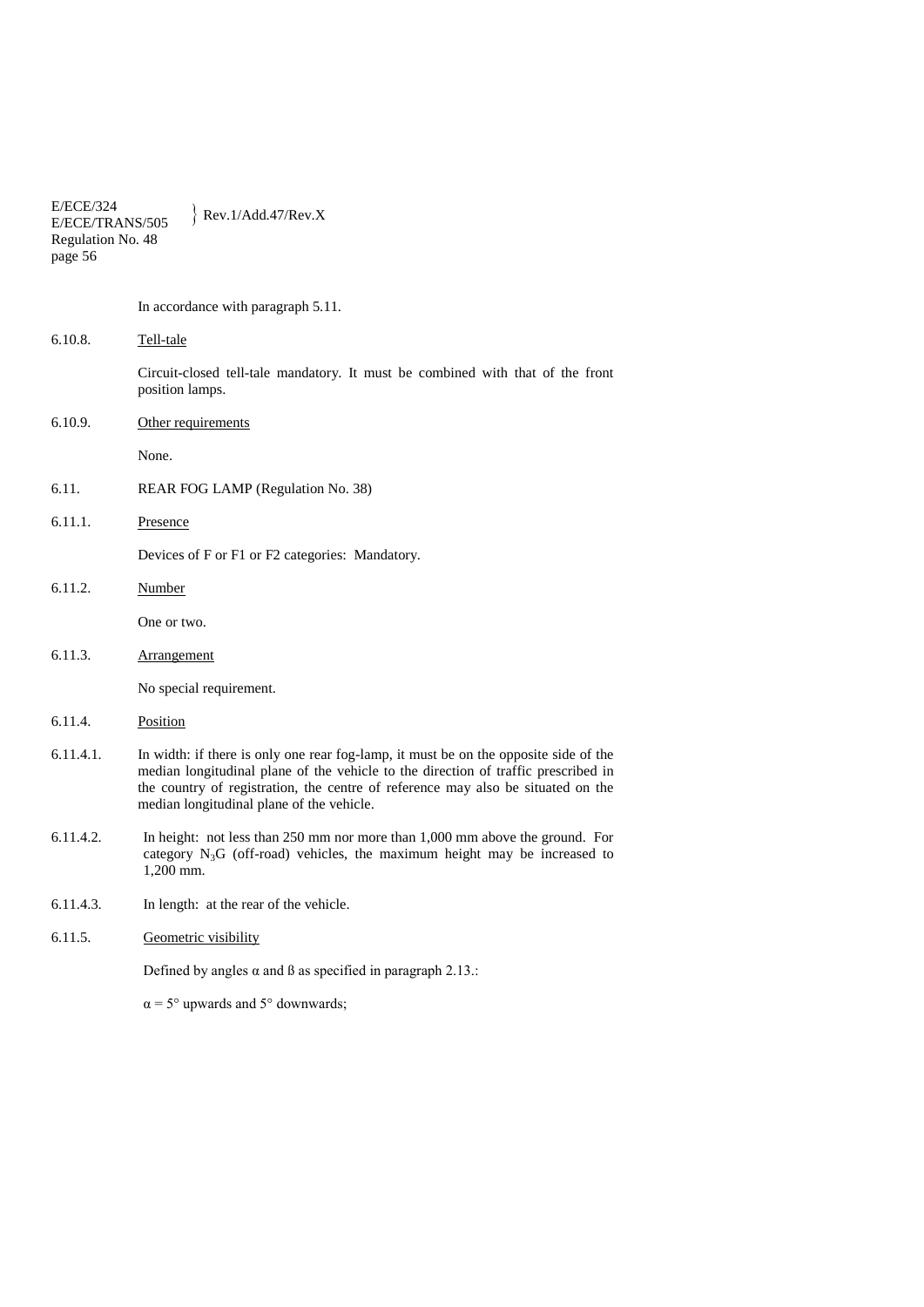$\beta = 25^{\circ}$  to right and to left.

6.11.6. Orientation

Rearwards.

6.11.7. Electrical connections

These must be such that:

- 6.11.7.1. The rear fog-lamp(s) cannot be switched on unless the main beams, dipped beams or front fog-lamps are lit;
- 6.11.7.2. The rear fog-lamp(s) can be switched off independently of any other lamp;
- 6.11.7.3. Either of the following applies:
- 6.11.7.3.1. the rear fog lamp(s) may continue to operate until the position lamps are switched off, and the rear fog lamp(s) shall then remain off until deliberately switched on again;
- 6.11.7.3.2. a warning, at least audible, additional to the mandatory tell-tale (paragraph 6.11.8.) shall be given if the ignition is switched off or the ignition key is withdrawn and the driver's door is opened, whether the lamps in (paragraph 6.11.7.1.) are on or off, whilst the rear fog lamp switch is in the "on" position.
- 6.11.7.4. Except as provided in paragraphs 6.11.7.1., 6.11.7.3. and 6.11.7.5., the operation of the rear fog lamp(s) shall not be affected by switching on or off any other lamps.
- 6.11.7.5. The rear fog lamp(s) of a drawing motor vehicle may be automatically switched off while a trailer is connected and the rear fog lamp(s) of the trailer is (are) activated.

**Comment [GRD24]:** Rev.5/Amend.1

**Comment [GRD25]:** Rev.5/Amend.1

6.11.8. Tell-tale

Circuit-closed tell-tale mandatory. An independent non-flashing warning light.

6.11.9. Other requirements

In all cases, the distance between the rear fog-lamp and each stop-lamp must be greater than 100 mm.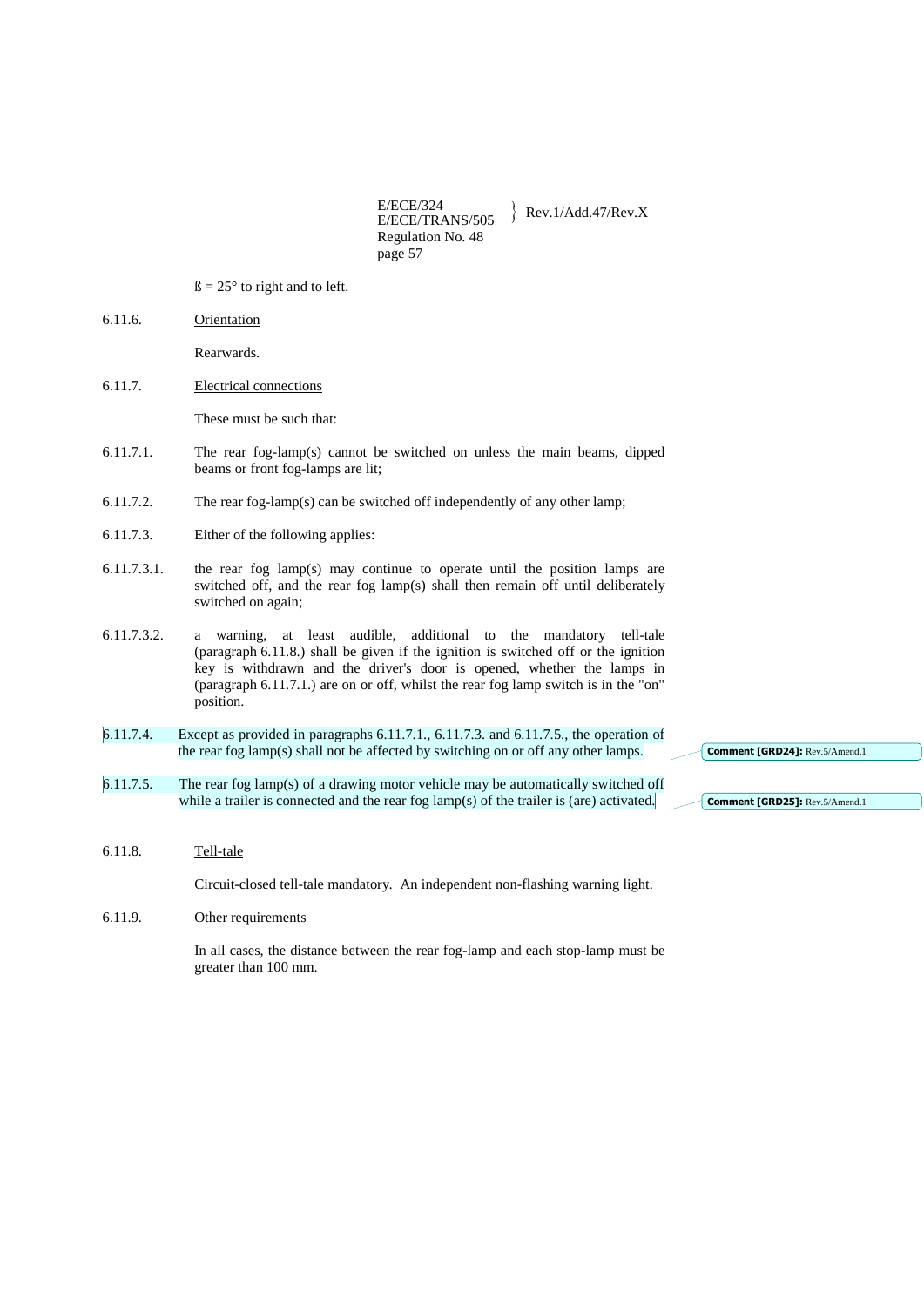| E/ECE/324<br>E/ECE/TRANS/505<br>Regulation No. 48<br>page 58 | Rev.1/Add.47/Rev.X                                                                                                                                                                                                                 |
|--------------------------------------------------------------|------------------------------------------------------------------------------------------------------------------------------------------------------------------------------------------------------------------------------------|
| 6.12.                                                        | PARKING LAMP (Regulation No. 77 or 7)                                                                                                                                                                                              |
| 6.12.1.                                                      | Presence                                                                                                                                                                                                                           |
|                                                              | On motor vehicles not exceeding 6 m in length and not exceeding 2 m in width,<br>optional.                                                                                                                                         |
|                                                              | On all other vehicles, prohibited.                                                                                                                                                                                                 |
| 6.12.2.                                                      | <b>Number</b>                                                                                                                                                                                                                      |
|                                                              | According to the arrangement.                                                                                                                                                                                                      |
| 6.12.3.                                                      | <b>Arrangement</b>                                                                                                                                                                                                                 |
|                                                              | Either two lamps at the front and two lamps at the rear, or one lamp on each side.                                                                                                                                                 |
| 6.12.4.                                                      | Position                                                                                                                                                                                                                           |
| 6.12.4.1.                                                    | In width: that point on the apparent surface in the direction of the reference axis<br>which is farthest from the vehicle's median longitudinal plane shall not be more<br>than 400 mm from the extreme outer edge of the vehicle. |
|                                                              | Furthermore, if there are two lamps, they shall be on the sides of the vehicle.                                                                                                                                                    |
| 6.12.4.2.                                                    | In height:                                                                                                                                                                                                                         |
|                                                              | For $M_1$ and $N_1$ category vehicles: no special requirement;                                                                                                                                                                     |
|                                                              | For all other categories of vehicles: above the ground, not less than 350 mm nor<br>more than $1,500$ mm $(2,100$ mm if the shape of the bodywork makes it<br>impossible to keep within 1,500 mm).                                 |
| 6.12.4.3.                                                    | In length: no special requirement.                                                                                                                                                                                                 |
| 6.12.5.                                                      | <b>Geometric visibility</b>                                                                                                                                                                                                        |
|                                                              | Horizontal angle: 45° outwards, forwards and rearwards.                                                                                                                                                                            |
|                                                              | Vertical angle: 15° above and below the horizontal. The vertical angle below<br>the horizontal may be reduced to 5°, however, if the height of the lamp is less<br>than 750 mm.                                                    |
| 6.12.6.                                                      | <b>Orientation</b>                                                                                                                                                                                                                 |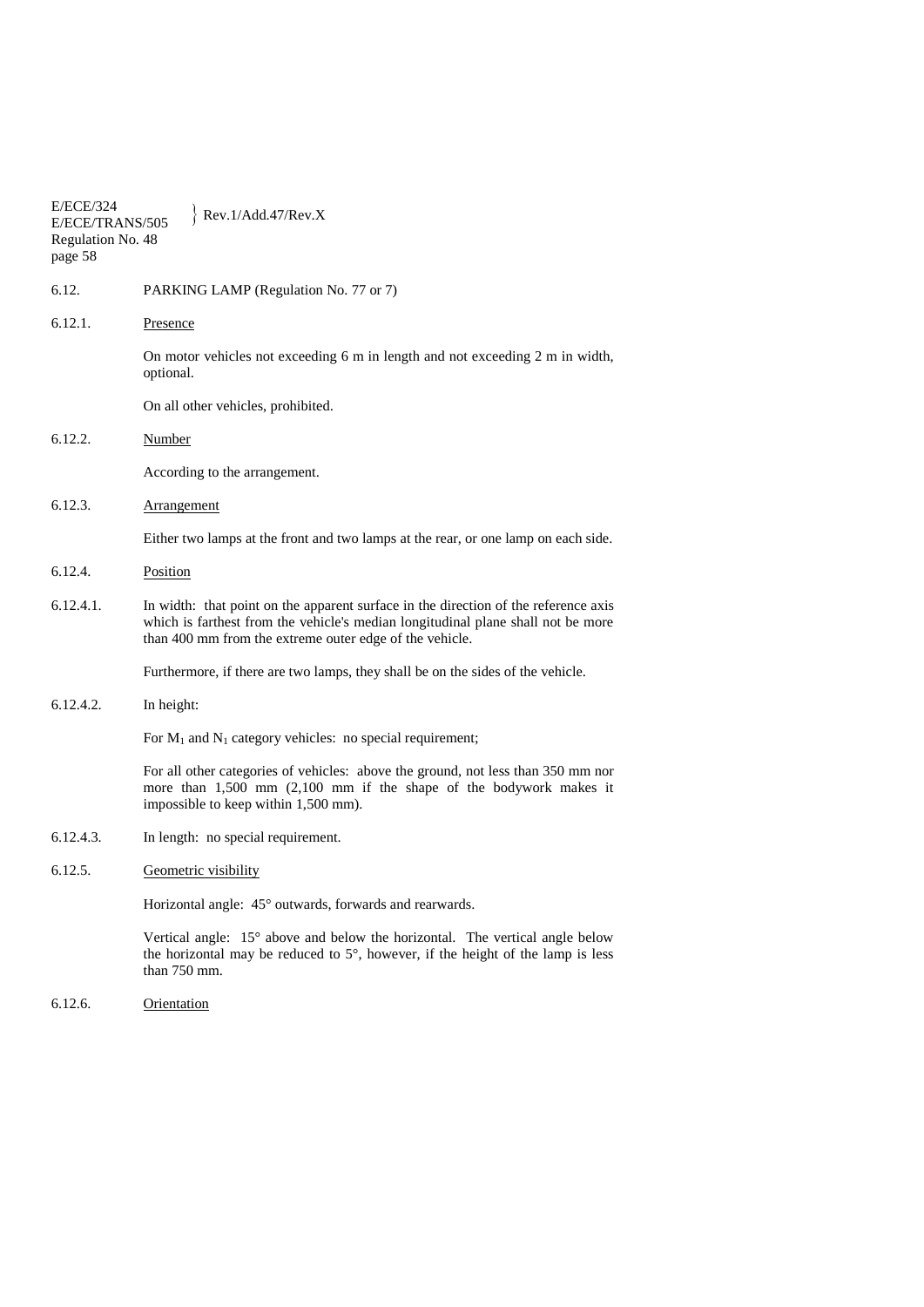Such that the lamps meet the requirements for visibility forwards and rearwards.

### 6.12.7. Electrical connections

The connection must allow the parking lamp(s) on the same side of the vehicle to be lit independently of any other lamps.

The parking lamp(s) and, if applicable, the front and rear position lamps according to paragraph 6.12.9. below, must be able to operate even if the device which starts the engine is in a position which makes it impossible for the engine to operate. A device which automatically deactivates these lamps as a function of time is prohibited.

### 6.12.8. Tell-tale

Circuit-closed tell-tale optional. If there is one, it must not be possible to confuse it with the tell-tale for the front and rear position lamps.

# 6.12.9. Other requirements

The functioning of this lamp may also be performed by simultaneously switching on the front and rear position lamps on the same side of the vehicle. In this case, lamps that meet the requirements of front or rear (side) position lamps are deemed to meet the requirements of parking lamps.

### 6.13. END-OUTLINE MARKER LAMP (Regulation No. 7)

6.13.1. Presence

Devices of R or R1 or R2 categories: Mandatory on vehicles exceeding 2.10 m in width. Optional on vehicles between 1.80 and 2.10 m in width. On chassis-cabs the rear end-outline marker lamps are optional.

# 6.13.2. Number

Two visible from the front and two visible from the rear.

Optional: additional lamps may be fitted as follows: (a) two visible from the front; (b) two visible from the rear.

**Comment [GRD26]:** Rev.5/Amend.1

6.13.3. Arrangement

No special requirement.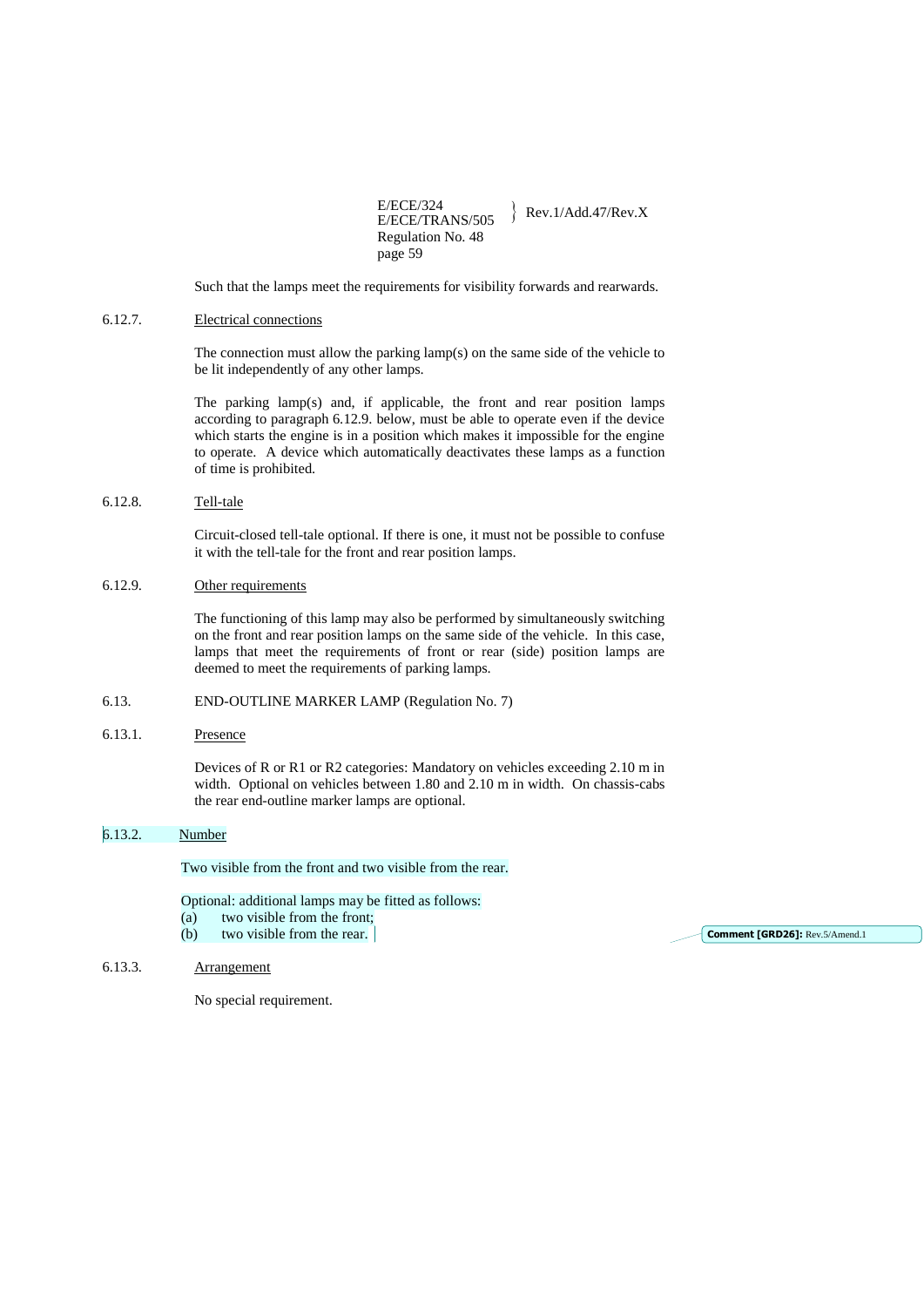6.13.4.1 In width:

Front and rear: as close as possible to the extreme outer edge of the vehicle. This condition is deemed to have been met when the point on the apparent surface in the direction of the reference axis which is farthest from the vehicle's median longitudinal plane is not more than 400 mm from the extreme outer edge of the vehicle.

6.13.4.2. In height:

Front: Motor vehicles - the horizontal plane tangential to the upper edge of the apparent surface in the direction of the reference axis of the device must not be lower than the horizontal plane tangential to the upper edge of the transparent zone of the wind-screen.

Trailers and semi-trailers - at the maximum height compatible with the requirements relating to the width, design and operational requirements of the vehicle and to the symmetry of the lamps.

Rear: At the maximum height compatible with the requirements relating to the width, design and operational requirements of the vehicle and to the symmetry of the lamps.

Both optional and mandatory (as applicable) lamps to be fitted as far separated in height as practicable and compatible with design/operational requirements of the vehicle and symmetry of the lamps.

6.13.4.3. In length, no special requirement.

The additional lamps visible from the front, as specified in paragraph 6.13.4.2., as close as practicable to the rear. However, the distance between the additional lamps and the rear of the vehicle shall not exceed 400 mm.

6.13.5. Geometric visibility

Horizontal angle: 80° outwards.

Vertical angle: 5° above and 20° below the horizontal.

6.13.6. Orientation

Such that the lamps meet the requirements for visibility forwards and rearwards.

**Comment [GRD27]:** Rev.5/Amend.1

**Comment [GRD28]:** Rev.5/Amend.1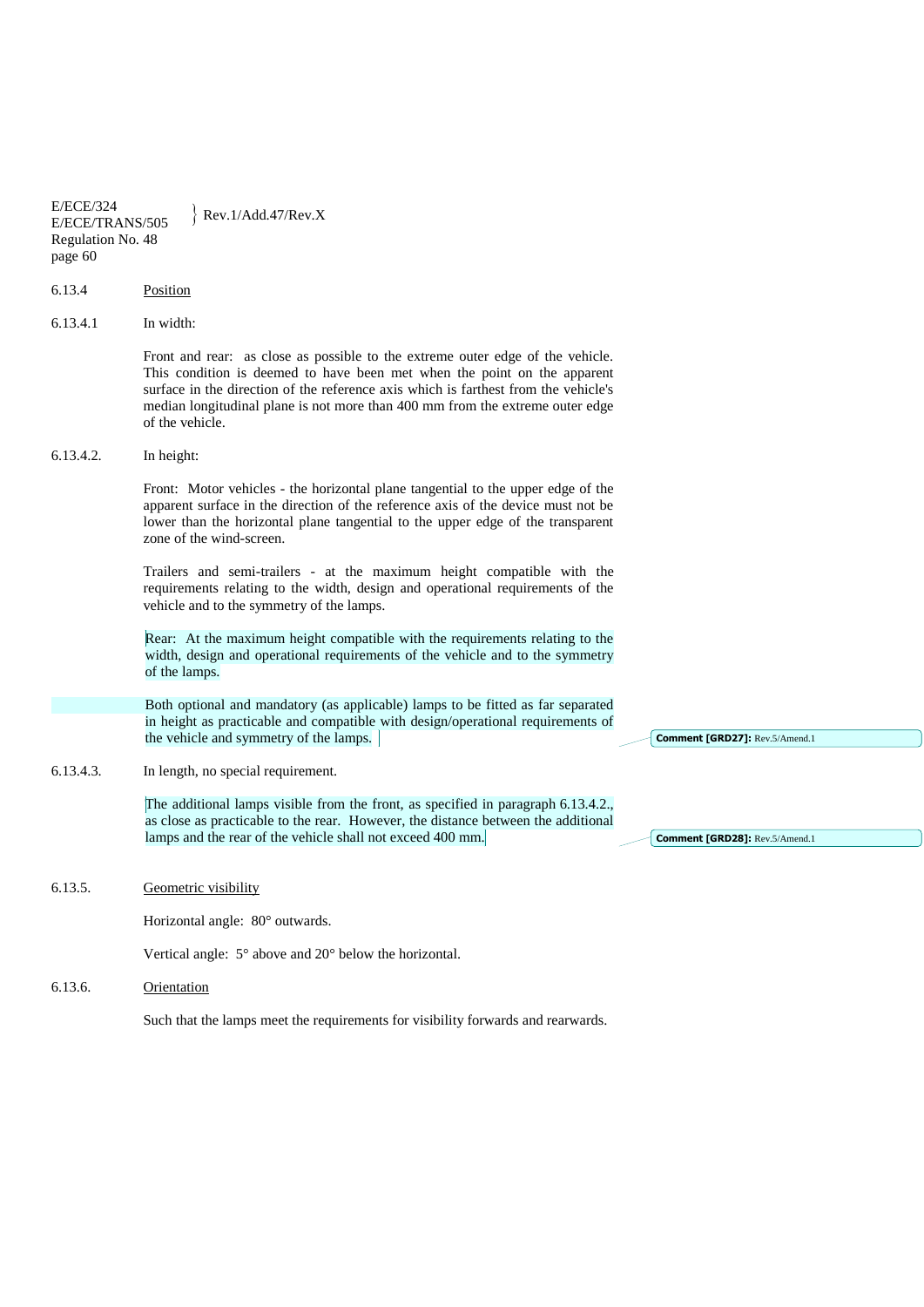# 6.13.7. Electrical connections

In accordance with paragraph 5.11.

### 6.13.8. Tell-tale

Tell-tale optional. If it exists, its function shall be carried out by the tell-tale required for the front and rear position lamps.

### 6.13.9. Other requirements

Provided that all other requirements are met, the mandatory or optional lamps, visible from the front and the mandatory or optional amps visible from the rear on the same side of the vehicle may be combined into one device.

Two of the lamps visible from the rear may be grouped, combined or reciprocally incorporated in accordance with paragraph 5.7.

The position of an end-outline marker lamp in relation to corresponding position lamp shall be such that the distance between the projections on a transverse vertical plane of the points nearest to one another on the apparent surfaces in the direction of the respective reference axes of the two lamps considered is not less than 200 mm.

### 6.14. REAR RETRO-REFLECTOR, NON-TRIANGULAR (Regulation No. 3)

#### 6.14.1. Presence

Mandatory on motor vehicles.

Provided that they are grouped together with the other rear light-signalling devices, optional on trailers.

### 6.14.2. Number

Two, the performances of which shall conform to the requirements concerning Class IA or IB retro-reflectors in Regulation No. 3. Additional retro-reflecting devices and materials (including two retro-reflectors not complying with paragraph 6.14.4. below), are permitted provided they do not impair the effectiveness of the mandatory lighting and light-signalling devices.

### 6.14.3 Arrangement

No special requirement.

**Comment [GRD29]:** Rev.5/Amend.1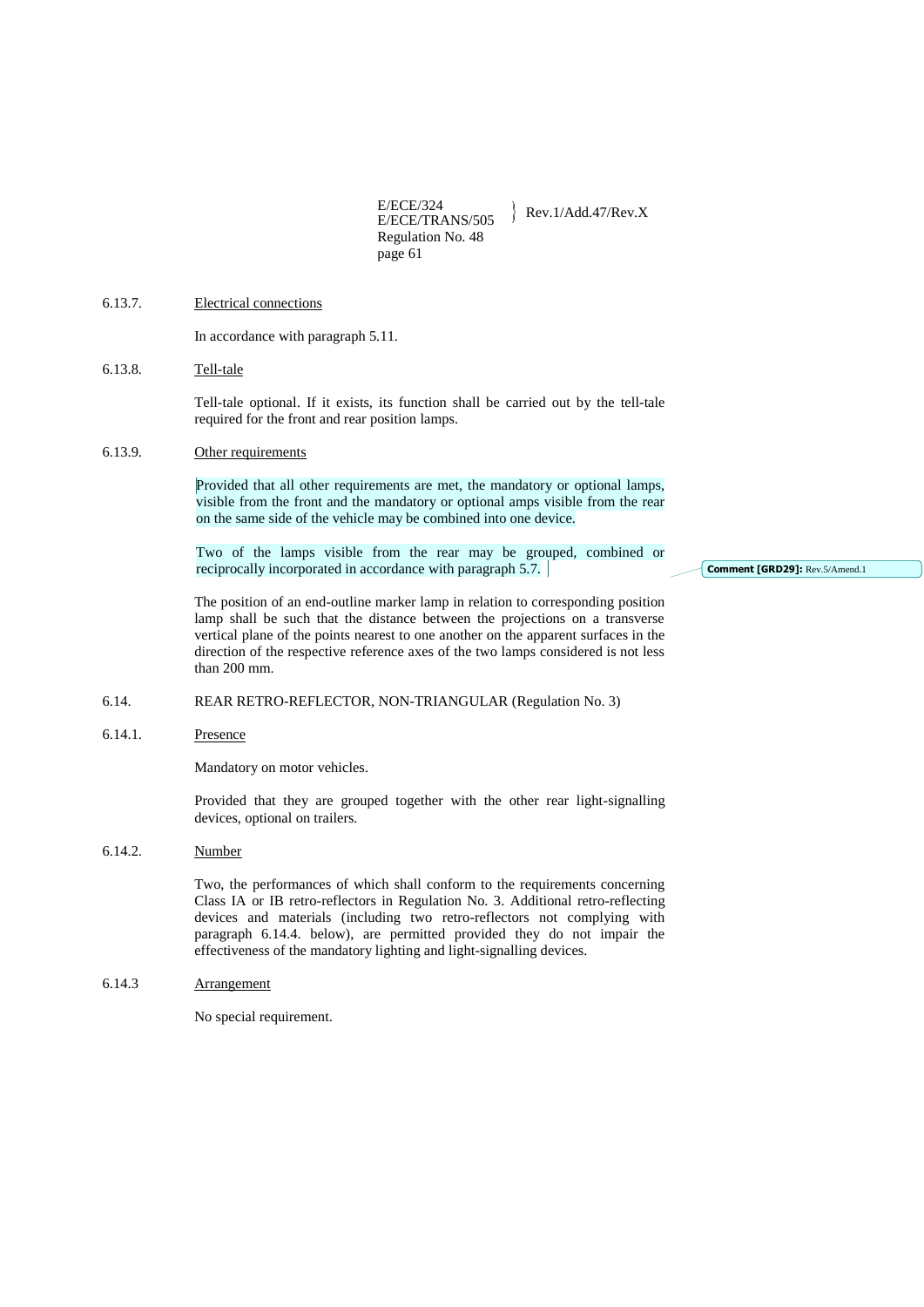- 6.14.4. Position
- 6.14.4.1. In width: that point on the illuminating surface which is farthest from the vehicle's median longitudinal plane shall not be more than 400 mm from the extreme outer edge of the vehicle.

The distance between the inner edges of the two apparent surfaces in the direction of the reference axes shall:

For  $M_1$  and  $N_1$  category vehicles: have no special requirement;

For all other categories of vehicles: be not less than 600 mm. This distance may be reduced to 400 mm where the overall width of the vehicle is less than 1,300 mm.

- 6.14.4.2. In height: above the ground, not less than 250 mm nor more than 900 mm (1,500 mm if the shape of the bodywork makes it impossible to keep within 900 mm).
- 6.14.4.3. In length: at the rear of the vehicle.
- 6.14.5. Geometric visibility

Horizontal angle: 30° inwards and outwards.

Vertical angle: 10° above and below horizontal. The vertical angle below the horizontal may be reduced to 5° in the case of a retro-reflector less than 750 mm above the ground.

6.14.6. Orientation

Rearwards.

6.14.7. Other requirements

The illuminating surface of the retro-reflector may have parts in common with the apparent surface of any other lamp situated at the rear.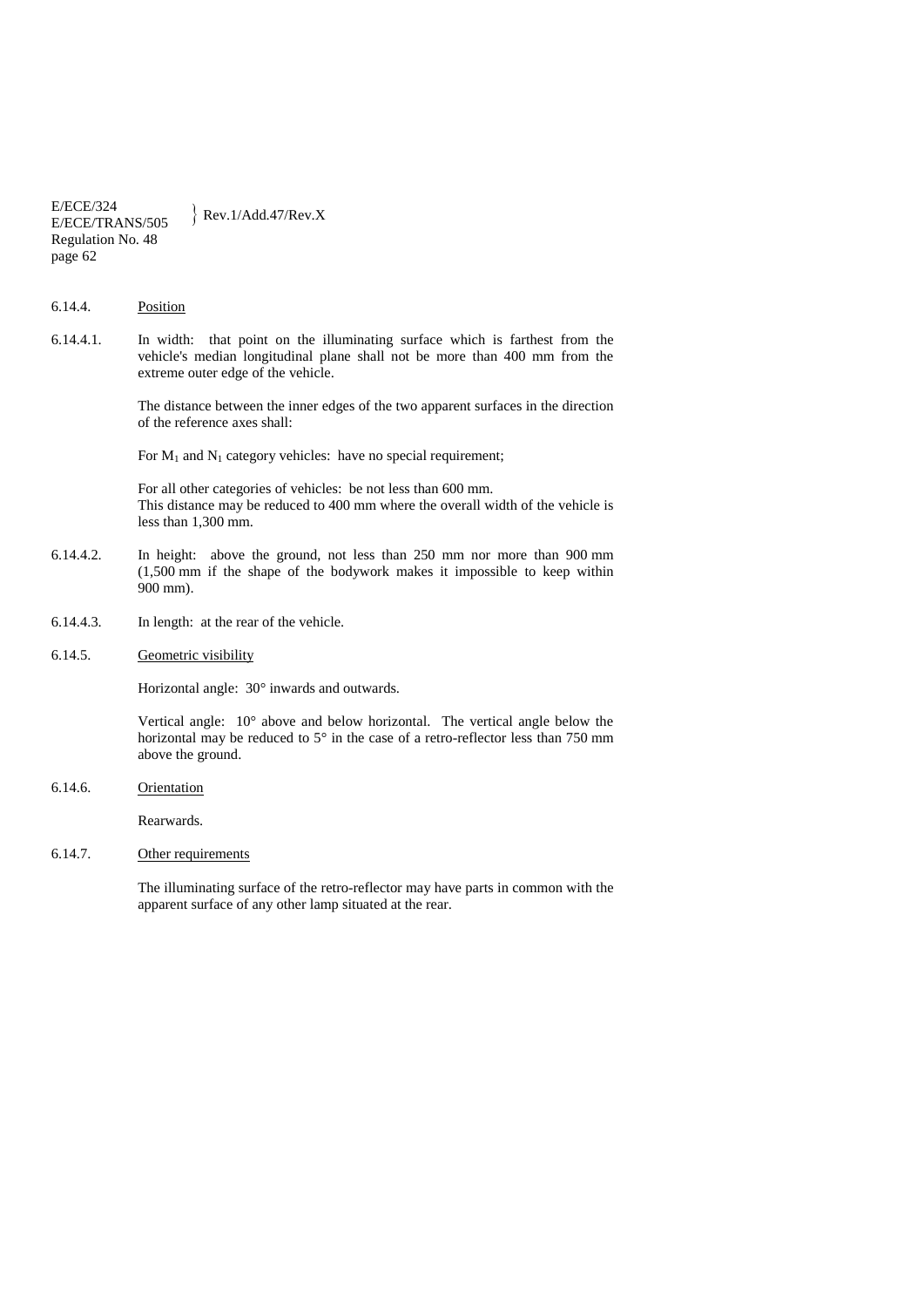# 6.15. REAR RETRO-REFLECTOR, TRIANGULAR (Regulation No. 3)

6.15.1 Presence

Mandatory on trailers.

Prohibited on motor vehicles.

# 6.15.2. Number

Two, the performances of which shall conform to the requirements concerning Class IIIA or Class IIIB retro-reflectors in Regulation No. 3. Additional retro-reflecting devices and materials (including two retro-reflectors not complying with paragraph 6.15.4. below), are permitted provided they do not impair the effectiveness of the mandatory lighting and light-signalling devices.

# 6.15.3. Arrangement

The apex of the triangle shall be directed upwards.

- 6.15.4. Position
- 6.15.4.1. In width: that point on the illuminating surface which is farthest from the vehicle's median longitudinal plane shall not be more than 400 mm from the extreme outer edge of the vehicle.

The inner edges of the retro-reflectors shall not be less than 600 mm apart. This distance may be reduced to 400 mm if the overall width of the vehicle is less than 1,300 mm.

- 6.15.4.2. In height: above the ground, not less than 250 mm nor more than 900 mm (1,500 mm if the shape of the bodywork makes it impossible to keep within 900 mm).
- 6.15.4.3. In length: at the rear of the vehicle.
- 6.15.5. Geometric visibility

Horizontal angle: 30° inwards and outwards.

Vertical angle: 15° above and below the horizontal. The vertical angle below the horizontal may be reduced to 5° in the case of a retro-reflector less than 750 mm above the ground.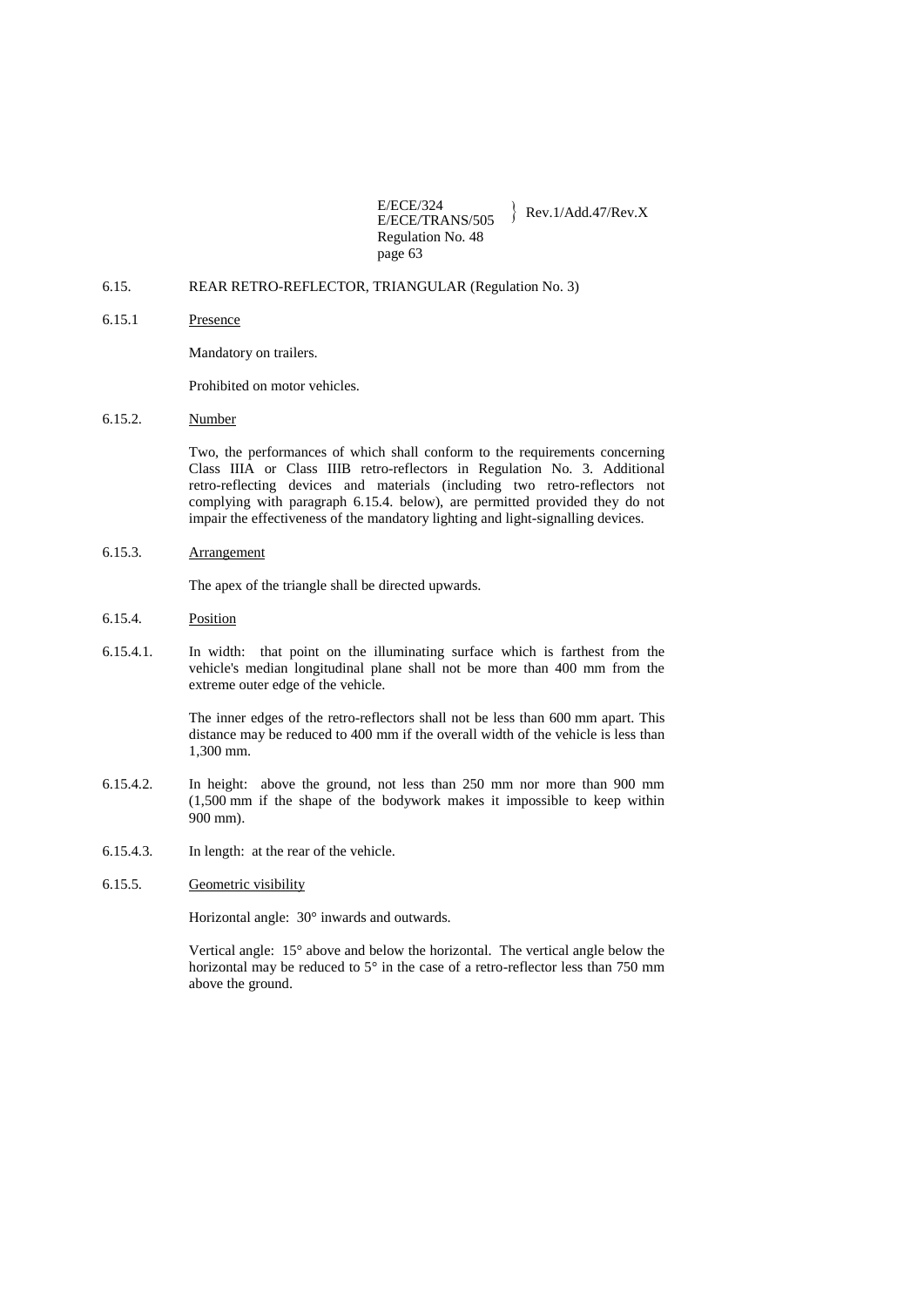6.15.6. Orientation

Rearwards.

6.15.7. Other requirements

The illuminating surface of the retro-reflector may have parts in common with the apparent surface of any other lamp situated at the rear.

- 6.16. FRONT RETRO-REFLECTOR, NON-TRIANGULAR (Regulation No. 3)
- 6.16.1. Presence

Mandatory on trailers. Mandatory on motor vehicles having all forward facing lamps with reflectors concealable. Optional on other motor vehicles.

6.16.2. Number

Two, the performances of which shall conform to the requirements concerning Class IA or IB retro-reflectors in Regulation No. 3. Additional retro-reflecting devices and materials (including two retro-reflectors not complying with paragraph 6.16.4. below), are permitted provided they do not impair the effectiveness of the mandatory lighting and light-signalling devices.

6.16.3. Arrangement

No special requirement.

- 6.16.4. Position
- 6.16.4.1. In width: that point on the illuminating surface which is farthest from the vehicle's median longitudinal plane shall not be more than 400 mm from the extreme outer edge of the vehicle.

In the case of a trailer, the point of the illuminating surface which is farthest from the vehicle's median longitudinal plane shall not be farther than 150 mm from the extreme outer edge of the vehicle.

The distance between the inner edges of the two apparent surfaces in the direction of the reference axes shall: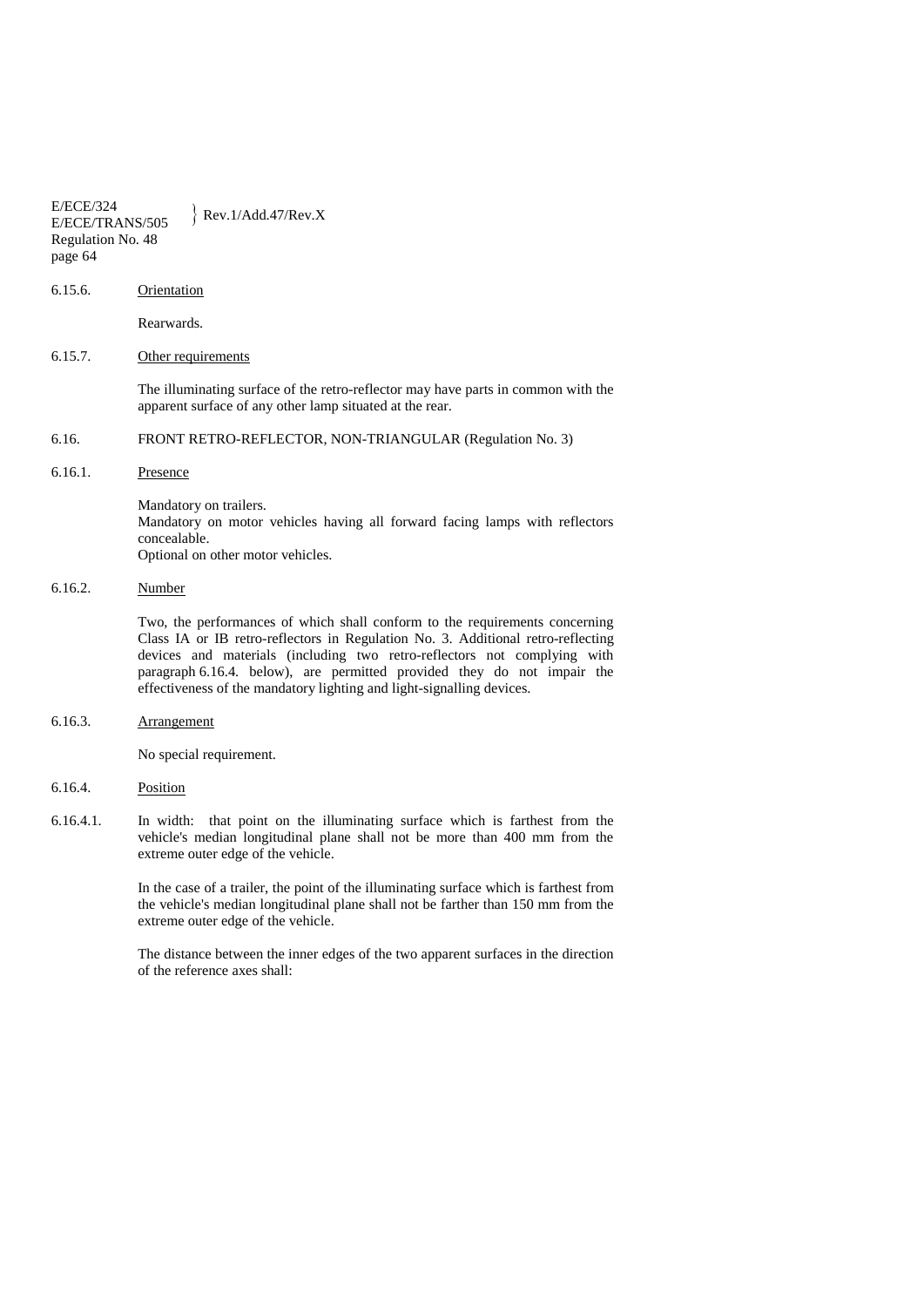For  $M_1$  and  $N_1$  category vehicles: have no special requirement;

For all other categories of vehicles: be not less than 600 mm. This distance may be reduced to 400 mm where the overall width of the vehicle is less than 1,300 mm.

- 6.16.4.2. In height: above the ground, not less than 250 mm nor more than 900 mm (1,500 mm if the shape of the bodywork makes it impossible to keep within 900 mm).
- 6.16.4.3. In length: at the front of the vehicle.

### 6.16.5. Geometric visibility

Horizontal angle, 30° inwards and outwards. In the case of trailers, the angle inwards may be reduced to 10°. If because of the construction of the trailers this angle cannot be met by the mandatory retro-reflectors, then additional (supplementary) retro-reflectors shall be fitted, without the width limitation (paragraph 6.16.4.1.), which shall, in conjunction with the mandatory retro-reflectors, give the necessary visibility angle.

Vertical angle: 10° above and below the horizontal. The vertical angle below the horizontal may be reduced to 5° in the case of a retro-reflector less than 750 mm above the ground.

6.16.6. Orientation

Towards the front.

6.16.7. Other requirements

The illuminating surface of the retro-reflector may have parts in common with the apparent surface of any other lamp situated at the front.

6.17. SIDE RETRO-REFLECTOR, NON-TRIANGULAR (Regulation No. 3)

#### 6.17.1. Presence

| Mandatory: | On all motor vehicles the length of which exceeds 6 m.<br>On all trailers. |  |
|------------|----------------------------------------------------------------------------|--|
| Optional:  | On motor vehicles the length of which does not exceed 6 m.                 |  |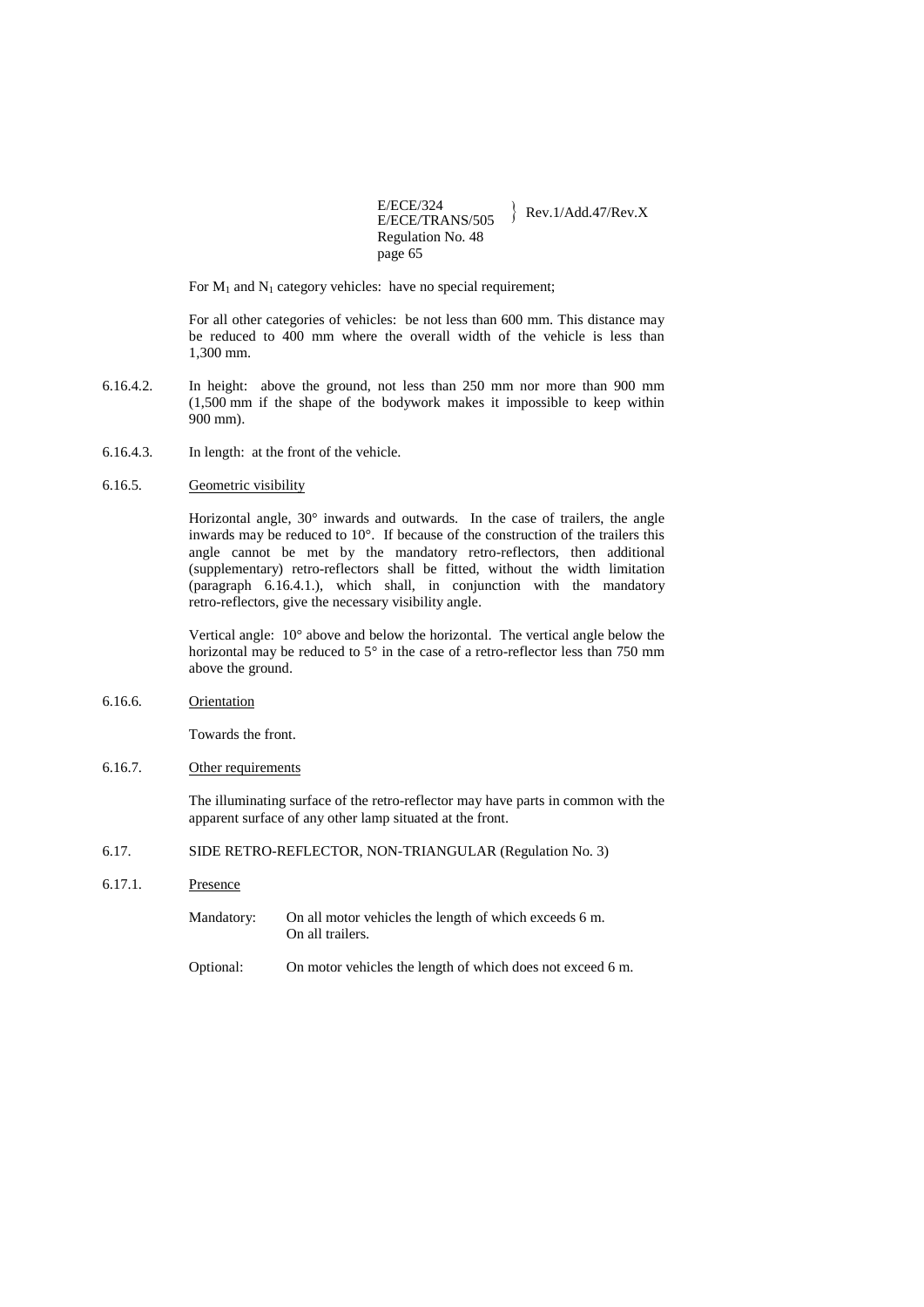### 6.17.2. Number

Such that the requirements for longitudinal positioning are complied with. The performances of these devices shall conform to the requirements concerning Class IA or IB retro-reflectors in Regulation No. 3. Additional retro-reflecting devices and materials (including two retro-reflectors not complying with paragraph 6.17.4. below), are permitted provided they do not impair the effectiveness of the mandatory lighting and light-signalling devices.

6.17.3. Arrangement

No special requirement.

- 6.17.4. Position
- 6.17.4.1. In width: no special requirement.
- 6.17.4.2. In height: above the ground, not less than 250 mm nor more than 900 mm (1,500 mm if the shape of the bodywork makes it impossible to keep within 900 mm).
- 6.17.4.3. In length: At least one side retro-reflector must be fitted to the middle third of the vehicle, the foremost side retro-reflector being not further than 3 m from the front; in the case of trailers, account shall be taken of the length of the drawbar for the measurement of this distance.

The distance between two adjacent side retro-reflectors shall not exceed 3 m. This does not, however, apply to  $M_1$  and  $N_1$  category vehicles.

If the structure, design or the operational use of the vehicle makes it impossible to comply with such a requirement, this distance may be increased to 4 m. The distance between the rearmost side retro-reflector and the rear of the vehicle shall not exceed 1 m. However, for motor vehicles the length of which does not exceed 6 m, it is sufficient to have one side retro-reflector fitted within the first third and/or one within the last third of the vehicle length.

6.17.5. Geometric visibility

Horizontal angle: 45° to the front and to the rear.

Vertical angle: 10° above and below the horizontal. The vertical angle below the horizontal may be reduced to 5° in the case of a retro-reflector less than 750 mm above the ground.

**Comment [GRD30]:** 

In paragraphs 6.17.4.3. and 6.18.4.3. the wording "design or the operational use" where introduced with "Erratum – Amendment 1 – Corrigendum 1" corresponding to document Rev. 5-Corr.2 of 18- 12-2009. The official document (with UNO badge) was not published so is not clear if the changes shall be taken into account or not.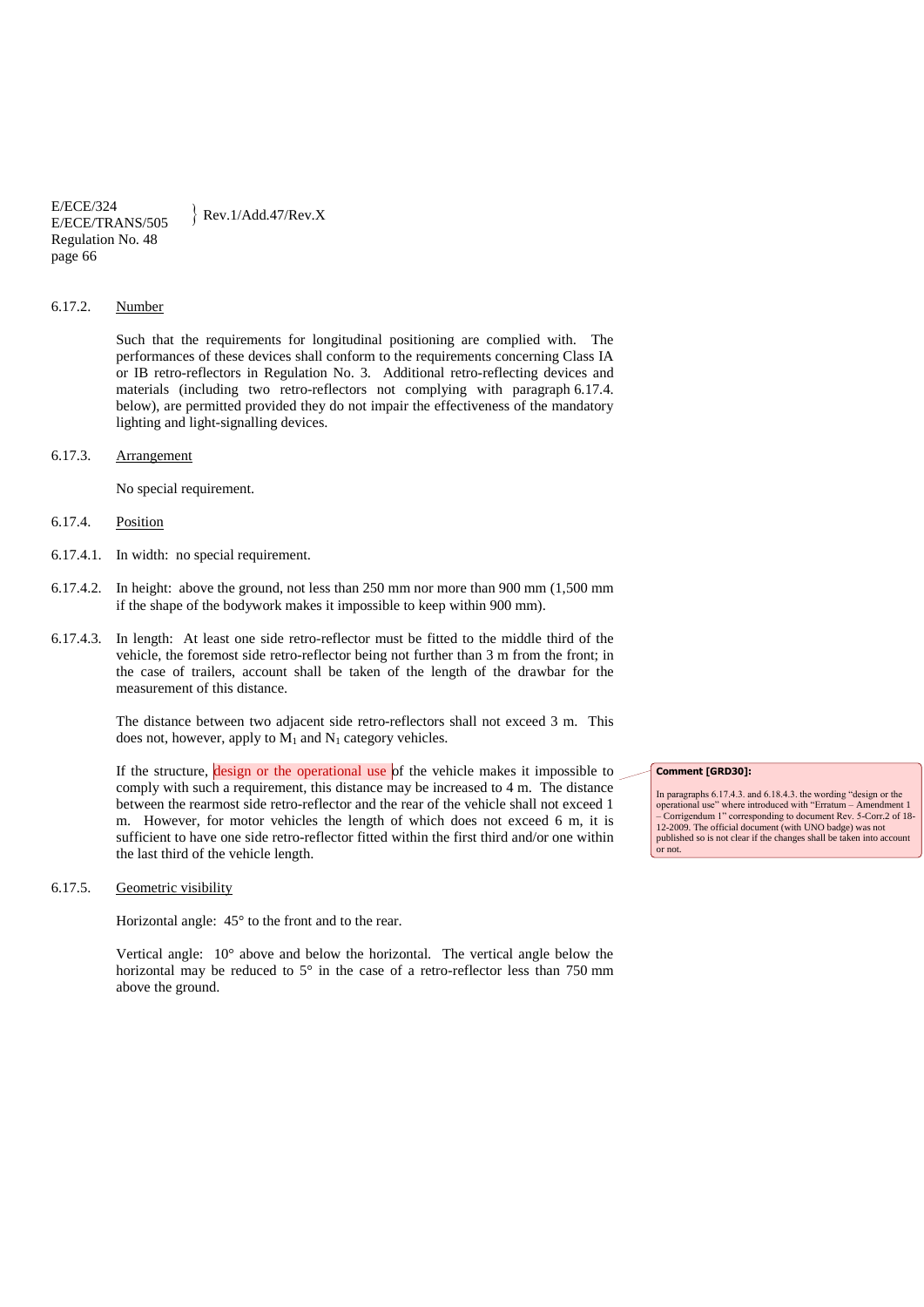# 6.17.6. Orientation

Towards the side.

6.17.7. Other requirements

The illuminating surface of the side retro-reflector may have parts in common with the apparent surface of any other side lamp.

- 6.18. SIDE-MARKER LAMPS (Regulation No. 91)
- 6.18.1. Presence

Mandatory: On all vehicles the length of which exceeds 6 m, except for chassis-cabs; the length of trailers shall be calculated including the drawbar. The SM1 type of side-marker lamp shall be used on all categories of vehicles; however the SM2 type of side-marker lamps may be used on the  $M_1$  category of vehicles.

In addition, on  $M_1$  and  $N_1$  category vehicles less than 6 m in length, side-marker lamps shall be used, if they supplement the reduced geometric visibility requirements of front position lamps conforming to paragraph 6.9.5.2. and rear position lamps conforming to paragraph 6.10.5.2.

Optional:

On all other vehicles.

The SM1 or SM2 types of side-marker lamps may be used.

### 6.18.2. Minimum number per side

Such that the rules for longitudinal positioning are complied with.

# 6.18.3. Arrangement

No individual specifications.

- 6.18.4. Position
- 6.18.4.1. In width: no individual specifications.
- 6.18.4.2. In height: above the ground, not less than 250 mm nor more than 1,500 mm (2,100 mm if the shape of the bodywork makes it impossible to keep within 1,500 mm).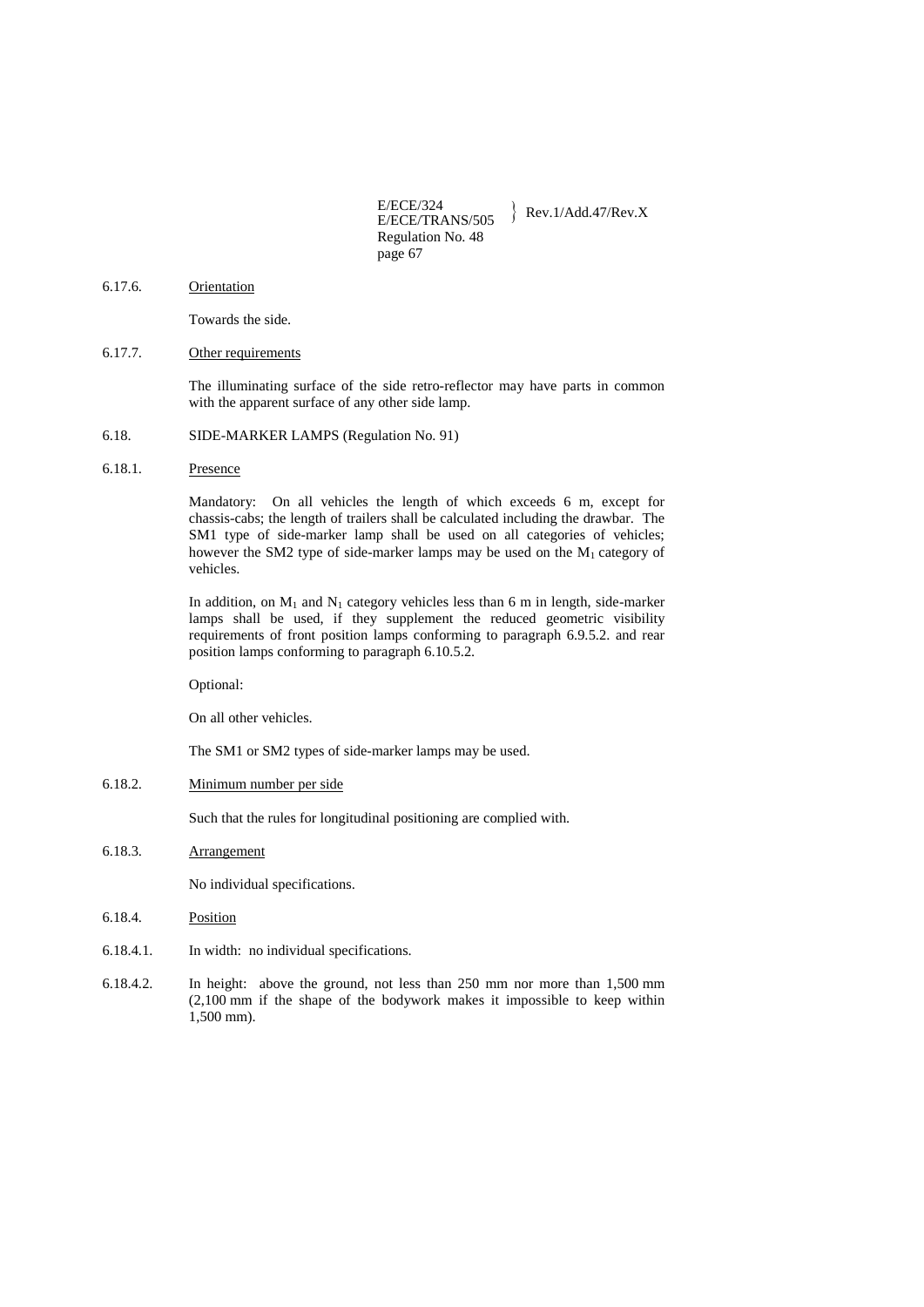6.18.4.3. In length: at least one side-marker lamp must be fitted to the middle third of the vehicle, the foremost side-marker lamp being not further than 3 m from the front; in the case of trailers account shall be taken of the length of the drawbar for the measurement of this distance. The distance between two adjacent side-marker lamps shall not exceed 3 m. If the structure, design or the operational use of the vehicle makes it impossible to comply with such a requirement, this distance may be increased to 4 m.

> The distance between the rearmost side-marker lamp and the rear of the vehicle shall not exceed 1 m.

> However, for vehicles the length of which does not exceed 6 m and for chassiscabs, it is sufficient to have one side-marker lamp fitted within the first third and/or within the last third of the vehicle length.

# 6.18.5. Geometric visibility

Horizontal angle: 45° to the front and to the rear; however, for vehicles on which the installation of the side-marker lamps is optional this value can be reduced to 30°.

If the vehicle is equipped with side-marker lamps used to supplement the reduced geometric visibility of front and rear direction indicator lamps conforming to paragraph 6.5.5.2. and/or position lamps conforming to paragraphs 6.9.5.2. and 6.10.5.2., the angles are 45° towards the front and rear ends of the vehicle and 30º towards the centre of the vehicle (see the figure in paragraph 6.5.5.2. above).

Vertical angle: 10° above and below the horizontal. The vertical angle below the horizontal may be reduced to 5° in the case of a side-marker lamp less than 750 mm above the ground.

6.18.6. Orientation

Towards the side.

#### 6.18.7. Electrical connections

On  $M_1$  and  $N_1$  category vehicles less than 6 m in length amber side-marker lamps may be wired to flash, provided that this flashing is in phase and at the same frequency with the direction indicator lamps at the same side of the vehicle.

For all other categories of vehicles: no individual specification.

#### **Comment [GRD31]:**

In paragraphs 6.17.4.3. and 6.18.4.3. the wording "design or the operational use" where introduced with "Erratum – Amendment 1 – Corrigendum 1" corresponding to document Rev. 5-Corr.2 of 18- 12-2009. The official document (with UNO badge) was not published so is not clear if the changes shall be taken into account or not.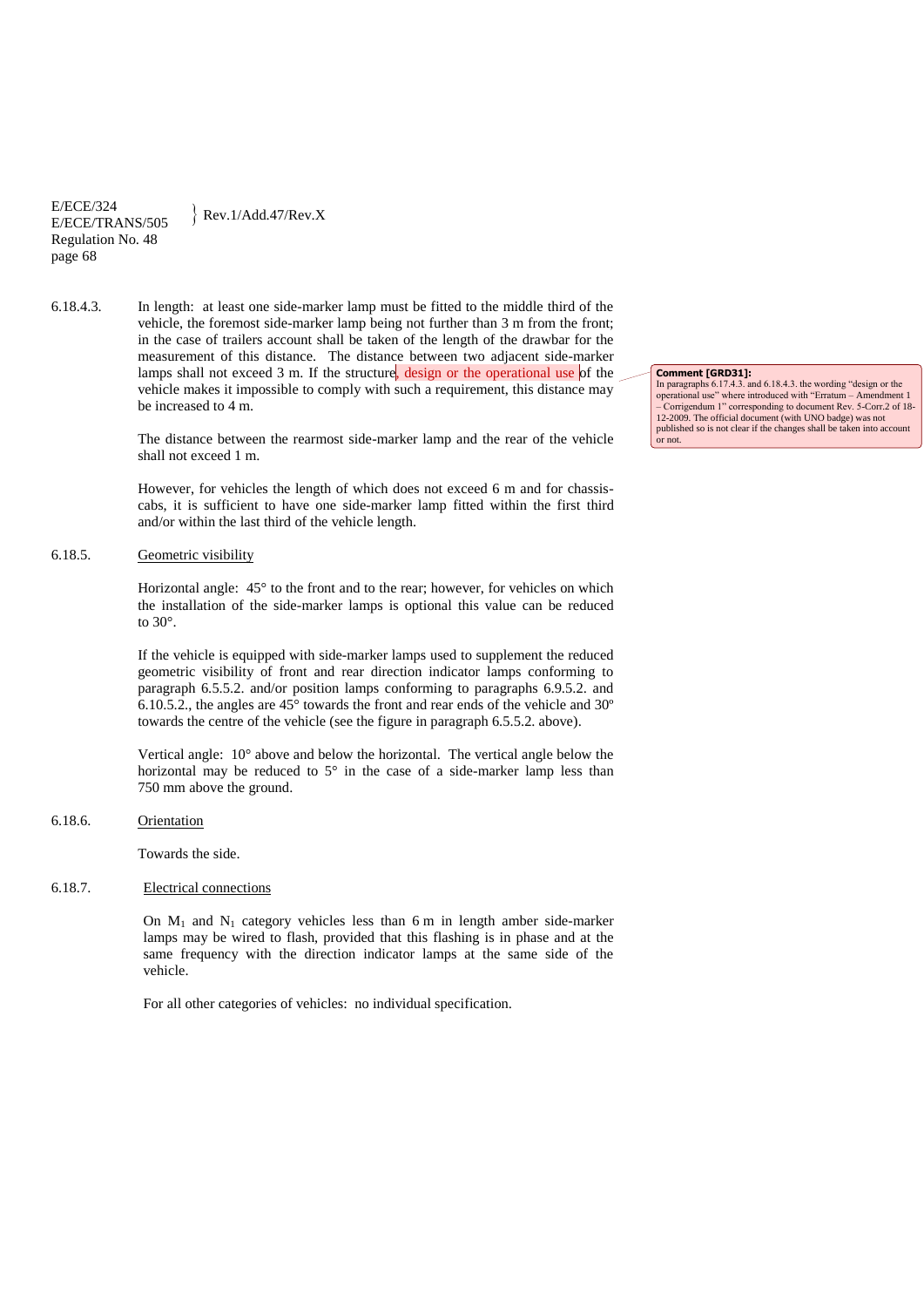# 6.18.8. Tell-tale

Tell-tale optional. If it exists its function shall be carried out by the tell-tale required for the front and rear position lamps.

# 6.18.9. Other requirements

When the rearmost side-marker lamp is combined with the rear position lamp reciprocally incorporated with the rear fog-lamp or stop lamp, the photometric characteristics of the side-marker lamp may be modified during the illumination of the rear fog lamp or stop lamp.

Rear side-marker lamps must be amber if they flash with the rear directionindicator lamp.

- 6.19. DAYTIME RUNNING LAMP (Regulation No. 87) <sup>16</sup>
- 6.19.1. Presence

Optional on motor vehicles. Prohibited on trailers.

6.19.2. Number

Two.

6.19.3. Arrangement

No special requirement.

- 6.19.4. Position
- 6.19.4.1. In width: that point on the apparent surface in the direction of the reference axis which is farthest from the vehicle's median longitudinal plane shall not be more than 400 mm from the extreme outer edge of the vehicle.

The distance between the inner edges of the apparent surfaces in the direction of the reference axes shall not be less than 600 mm.

This distance may be reduced to 400 mm where the overall width of the vehicle is less than 1,300 mm.

6.19.4.2. In height: above the ground not less than 250 mm nor more than 1,500 mm.

 $16$ <sup>16</sup> The Contracting Parties not applying Regulation No. 87 may prohibit the presence of DRL (as specified in paragraph 5.22.) on the basis of national regulations.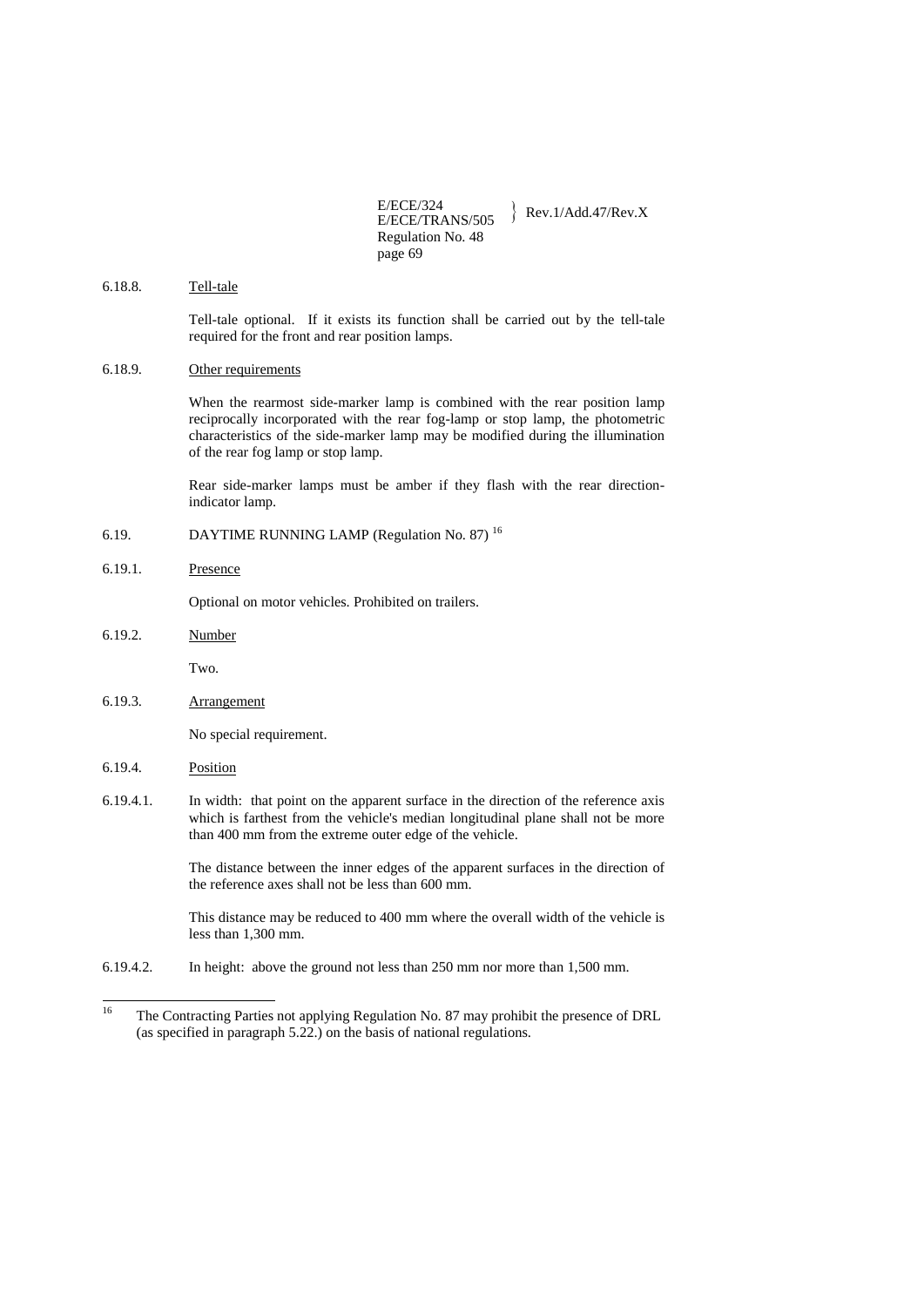- 6.19.4.3. In length: at the front of the vehicle. This requirement shall be deemed to be satisfied if the light emitted does not cause discomfort to the driver either directly, or indirectly through the rear-view mirrors and/or other reflecting surfaces of the vehicle.
- 6.19.5. Geometric visibility

Horizontal: outwards 20° and inwards 20°. Vertical: upwards 10° and downwards 10°.

6.19.6. Orientation

Towards the front.

6.19.7. Electrical connections

If installed, the daytime running lamps shall be switched ON automatically when the device which starts and/or stops the engine is in a position which makes it possible for the engine to operate. It shall be possible to activate and deactivate the automatic switching ON of daytime running lamps without the use of tools. The daytime running lamp shall switch OFF automatically when the front fog lamps or headlamps are switched ON, except when the latter are used to give intermittent luminous warnings at short intervals.<sup>17</sup>

6.19.8. Tell-tale

Closed-circuit tell-tale optional.

6.19.9. Other prescriptions

None.

- 6.20. CORNERING LAMP (Regulation No. 119)
- 6.20.1. Presence

Optional on motor vehicles.

6.20.2. Number

Two.

17 <sup>17</sup> Vehicle types which do not comply with this provision may continue to be approved until 18 months after the entry into force of Supplement 4 to the 03 series of amendments.

**Comment [GRD32]:** Rev.5/Amend.1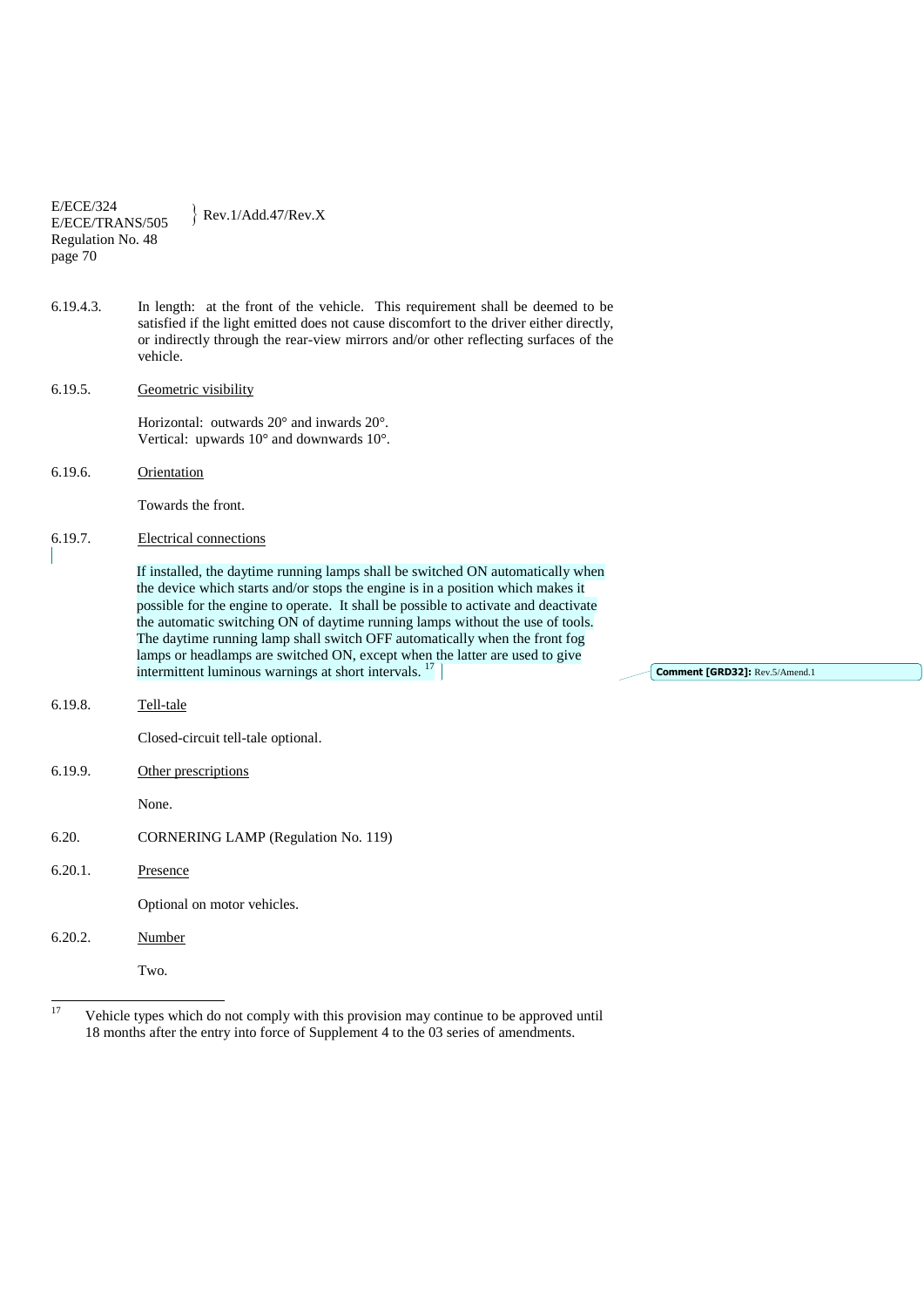6.20.3. Arrangement

No special requirement.

- 6.20.4. Position
- 6.20.4.1. In width: that point on the apparent surface in the direction of the reference axis which is farthest from the vehicle's median longitudinal plane shall not be more than 400 mm from the extreme outer edge of the vehicle.
- 6.20.4.2. In length: not further than 1,000 mm from the front.
- 6.20.4.3. In height:

minimum: Not less than 250 mm above the ground; maximum: Not more than 900 mm above the ground.

However, no point on the apparent surface in the direction of the reference axis shall be higher than the highest point on the apparent surface in the direction of the reference axis of the dipped-beam headlamp.

### 6.20.5. Geometric visibility

Defined by angles  $\alpha$  and  $\beta$  as specified in paragraph 2.13.:

 $\alpha = 10^{\circ}$  upwards and downwards,  $\beta = 30^\circ$  to 60° outwards.

### 6.20.6. Orientation

Such that the lamps meet the requirements for geometric visibility.

6.20.7. Electrical connections

The cornering lamps must be so connected that they cannot be activated unless the main-beam headlamps or the dipped-beam headlamps are switched ON at the same time.

6.20.7.1. The cornering lamp on one side of the vehicle may only be switched ON automatically when the direction indicators on the same side of the vehicle are switched ON and/or when the steering angle is changed from the straight-ahead position towards the same side of the vehicle.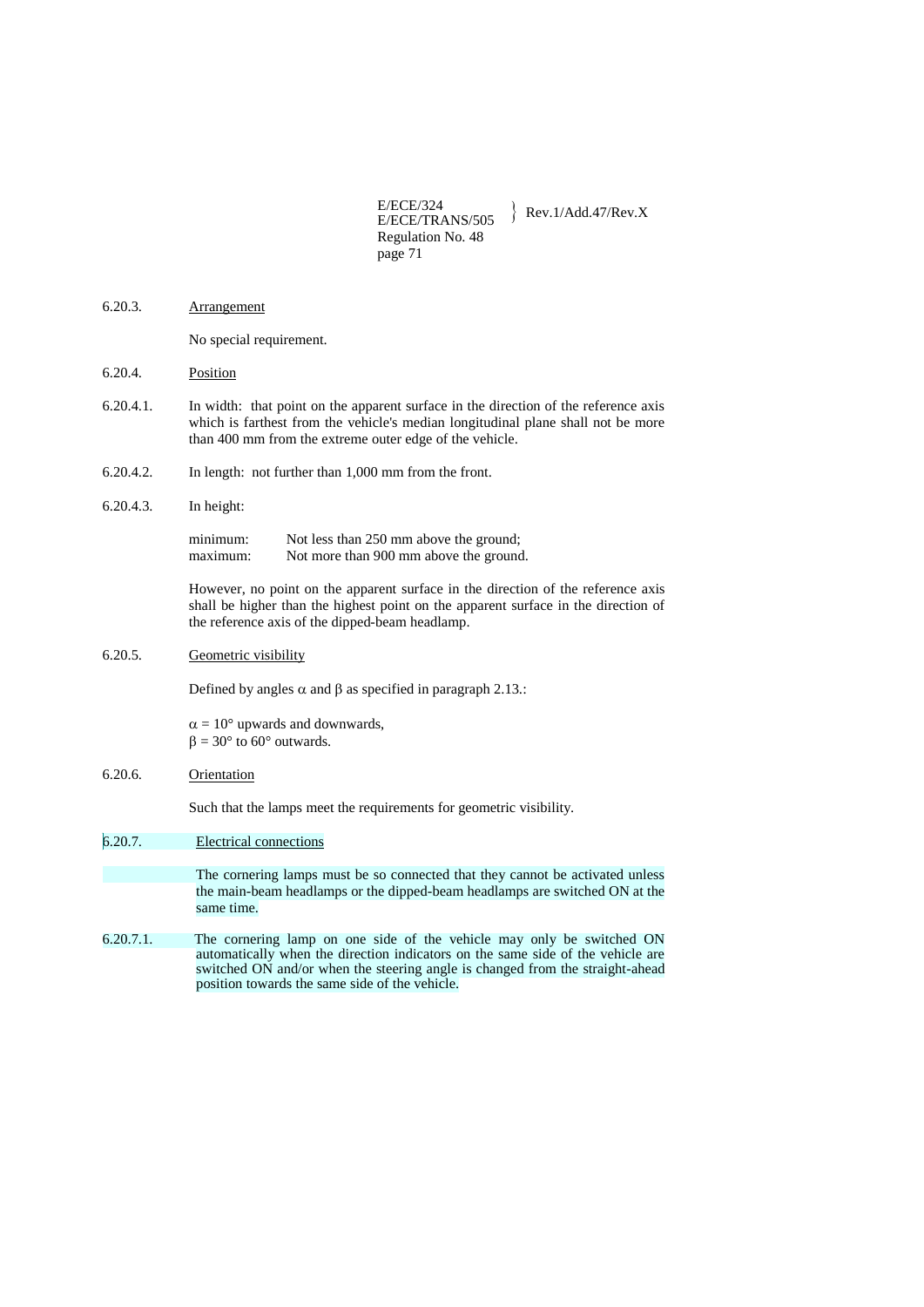| <b>E/ECE/324</b><br>E/ECE/TRANS/505<br>Regulation No. 48<br>page 72 |                                                                                                                                                                                                  | Rev.1/Add.47/Rev.X                                                                                                                                   |                                |  |  |
|---------------------------------------------------------------------|--------------------------------------------------------------------------------------------------------------------------------------------------------------------------------------------------|------------------------------------------------------------------------------------------------------------------------------------------------------|--------------------------------|--|--|
|                                                                     |                                                                                                                                                                                                  | The cornering lamp shall be switched OFF automatically when the direction                                                                            |                                |  |  |
|                                                                     |                                                                                                                                                                                                  | indicator is switched OFF and/or the steering angle has returned in the straight-<br>ahead position.                                                 |                                |  |  |
| 6.20.7.2.                                                           |                                                                                                                                                                                                  | When the reversing lamp is switched ON, both cornering lamps may be switched                                                                         |                                |  |  |
|                                                                     | on simultaneously, independently from the steering wheel or direction indicator<br>position. In this case, the cornering lamps shall be switched OFF when the<br>reversing lamp is switched OFF. |                                                                                                                                                      | Comment [GRD33]: Rev.5/Amend.1 |  |  |
| 6.20.8.                                                             | Tell-tale                                                                                                                                                                                        |                                                                                                                                                      |                                |  |  |
|                                                                     | None.                                                                                                                                                                                            |                                                                                                                                                      |                                |  |  |
| 6.20.9.                                                             | Other requirements                                                                                                                                                                               |                                                                                                                                                      |                                |  |  |
|                                                                     |                                                                                                                                                                                                  | The cornering lamps shall not be activated at vehicle speeds above 40 km/h.                                                                          |                                |  |  |
| 6.21.                                                               | CONSPICUITY MARKINGS (Regulation No. 104)                                                                                                                                                        |                                                                                                                                                      |                                |  |  |
| 6.21.1.                                                             | Presence                                                                                                                                                                                         |                                                                                                                                                      |                                |  |  |
| 6.21.1.1.                                                           | Prohibited:<br>on vehicles of categories $M_1$ and $O_1$ .                                                                                                                                       |                                                                                                                                                      |                                |  |  |
| 6.21.1.2.                                                           | Mandatory:                                                                                                                                                                                       |                                                                                                                                                      |                                |  |  |
| 6.21.1.2.1.                                                         | to the rear:                                                                                                                                                                                     |                                                                                                                                                      |                                |  |  |
|                                                                     | categories:                                                                                                                                                                                      | full contour marking on vehicles exceeding 2,100 mm in width of the following                                                                        |                                |  |  |
|                                                                     | (a)                                                                                                                                                                                              | $N_2$ with a maximum mass exceeding 7.5 tonnes and $N_3$ (with the exception<br>of chassis-cabs, incomplete vehicles and tractors for semi-trailers) |                                |  |  |
|                                                                     | (b)                                                                                                                                                                                              | O3 and O4 (with the exception of incomplete vehicles)                                                                                                | Comment [GRD34]: Rev.6 Am.2    |  |  |
| 6.21.1.2.2.                                                         | to the side:                                                                                                                                                                                     |                                                                                                                                                      |                                |  |  |
| 6.21.1.2.2.1.                                                       |                                                                                                                                                                                                  | partial contour marking on vehicles exceeding 6,000 mm in length (including the<br>drawbar for trailers) of the following categories:                |                                |  |  |
|                                                                     | (a)                                                                                                                                                                                              | $N_2$ with a maximum mass exceeding 7.5 tonnes and $N_3$ (with the exception<br>of chassis-cabs, incomplete vehicles and tractors for semi-trailers) |                                |  |  |
|                                                                     | (b)                                                                                                                                                                                              | O3 and O4 (with the exception of incomplete vehicles)                                                                                                | Comment [GRD35]: Rev.6 Am.2    |  |  |
|                                                                     |                                                                                                                                                                                                  |                                                                                                                                                      |                                |  |  |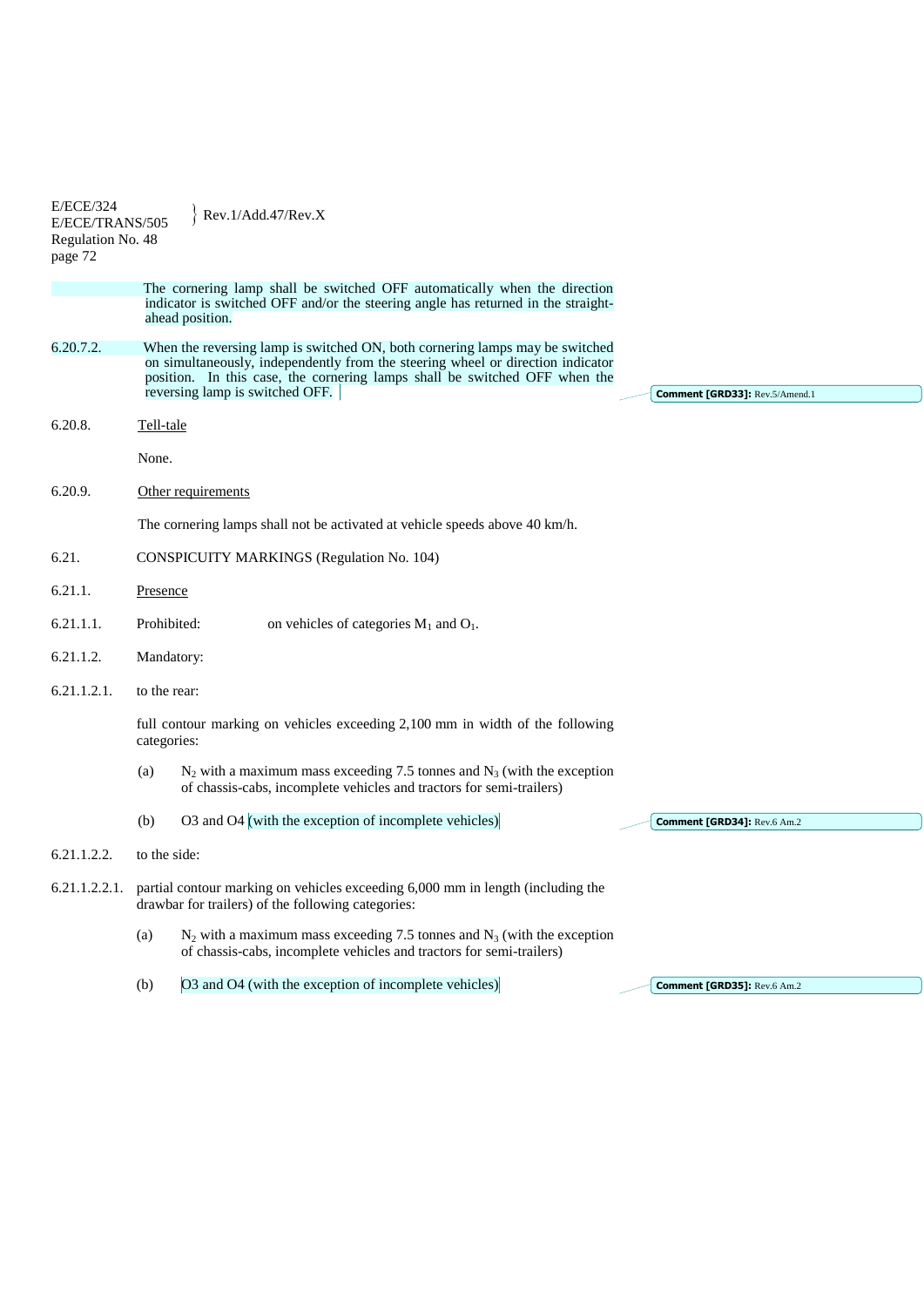- 6.21.1.2.3. A line marking may be installed instead of the mandatory contour marking if the shape, structure, design or operational requirements of the vehicle make it impossible to install the mandatory contour marking.
- 6.21.1.2.4. If the exterior surfaces of the bodywork are partially constituted of flexible material, this line marking shall be installed on (a) rigid part(s) of the vehicle. The remaining portion of conspicuity markings may be fitted on the flexible material. However, if the exterior surfaces of the bodywork are fully constituted of flexible material, requirements of paragraph 6.21. shall be met.
- 6.21.1.2.5. In cases where the manufacturer, after verification by the Technical Service, can prove to the satisfaction of the authority responsible for type approval that it is impossible, due to the operational requirements which may require special shape, structure or design of the vehicle, to comply with the requirements contained in paragraphs 6.21.2. to 6.21.7.5., then partial fulfilment of some of these requirements is acceptable. This is conditional upon a portion of the requirements being met where possible, and the application of conspicuity markings that partially meet requirements maximised on the vehicle structure. This may include fitting of additional brackets or plates containing material compliant with Regulation No. 104 where structure is available to ensure clear and uniform signalling compatible with the objective of conspicuity.

Where partial fulfillment is deemed acceptable, retro-reflective devices like retro reflectors of class IV of Regulation No. 3 or brackets containing retro reflecting material compliant with photometric requirements of Class C of Regulation No. 104 may substitute part of the required conspicuity markings. In this case, at least one of these retroreflective devices shall be installed per 1500 mm.

The necessary information shall be indicated in the communication form.

- 6.21.1.3. Optional:
- 6.21.1.3.1. on all other categories of vehicles, not otherwise specified in paragraphs 6.21.1.1. and 6.21.1.2. above, including the cab of tractor units for semi-trailers and the cab of chassis-cabs*.*
- 6.21.1.3.2. partial or full contour marking may be applied instead of mandatory line markings, and full contour marking may be applied instead of mandatory partial contour marking.
- 6.21.2. Number

According to the presence.

6.21.3. Arrangement

The conspicuity markings shall be as close as practicable to horizontal and vertical, compatible with the shape, structure, design and operational requirements **Comment [GRD37]:** Rev.6 Am.2

**Comment [GRD36]:** Rev.6 Am.2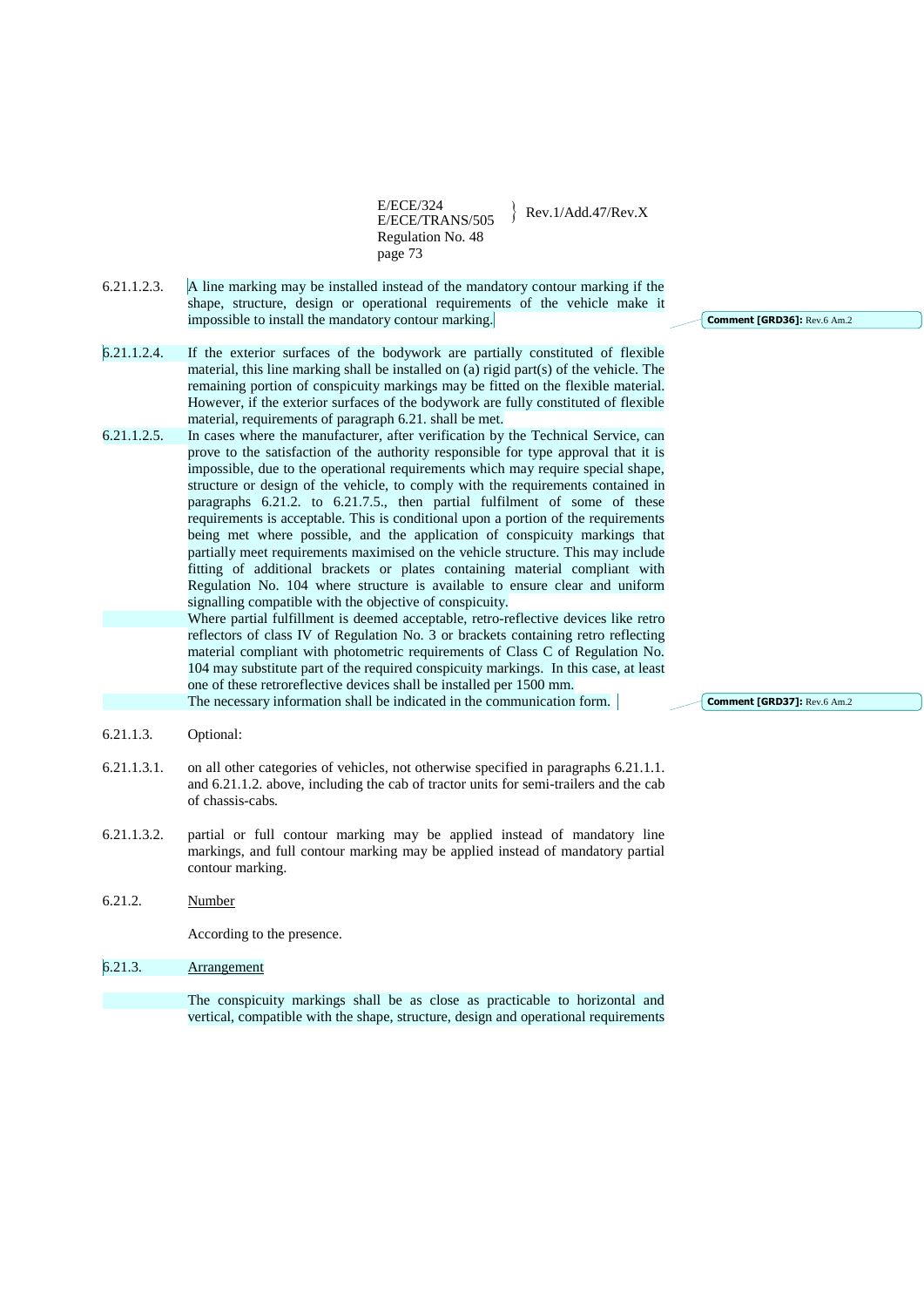page 74

of the vehicle; if this is not possible, the full or partial contour markings, when fitted, shall follow as close as practicable the contour of the outer shape of the vehicle.

Furthermore, the conspicuity markings shall be spaced as evenly as possible over the horizontal dimensions of the vehicle such that the total length and/or width of the vehicle can be identified.

**Comment [GRD38]:** Rev.6 Am.2

- 6.21.4. Position
- 6.21.4.1. Width
- 6.21.4.1.1. The conspicuity marking shall be as close as practicable to the edge of the vehicle.
- 6.21.4.1.2. The cumulative horizontal length of the conspicuity marking elements, as mounted on the vehicle, shall equate to at least 80 per cent of the overall width of the vehicle, excluding any horizontal overlap of individual elements.
- 6.21.4.1.3. However, if the manufacture can prove to the satisfaction of the authority responsible for type approval that it is impossible to achieve the value referred to in paragraph 6.21.4.1.2. above, the cumulative length may be reduced to 60 per cent and shall be indicated in the communication document and test report <sup>18</sup>.
- 6.21.4.2. Length
- 6.21.4.2.1. The conspicuity marking shall be as close as practicable to the ends of the vehicle and reach to within 600 mm of each end of the vehicle (or cab in the case of tractor units for semi-trailers).
- 6.21.4.2.1.1. for motor vehicles, each end of the vehicle, or in the case of tractors for semitrailers the each end of the cab;
- 6.21.4.2.1.2. for trailers, each end of the vehicle (excluding the drawbar).
- 6.21.4.2.2. The cumulative horizontal length of the conspicuity marking elements, as mounted on the vehicle, excluding any horizontal overlap of individual elements, shall equate to at least 80 per cent of:
- 6.21.4.2.2.1. for motor vehicles, the length of the vehicle excluding the cab, or in the case of tractors for semi-trailers, if fitted, the length of the cab;
- 6.21.4.2.2.2. for trailers, the length of the vehicle (excluding the drawbar).

<sup>18</sup> This provision does apply until 5 years after the official date of entry into force of the 03 series of amendments to this Regulation.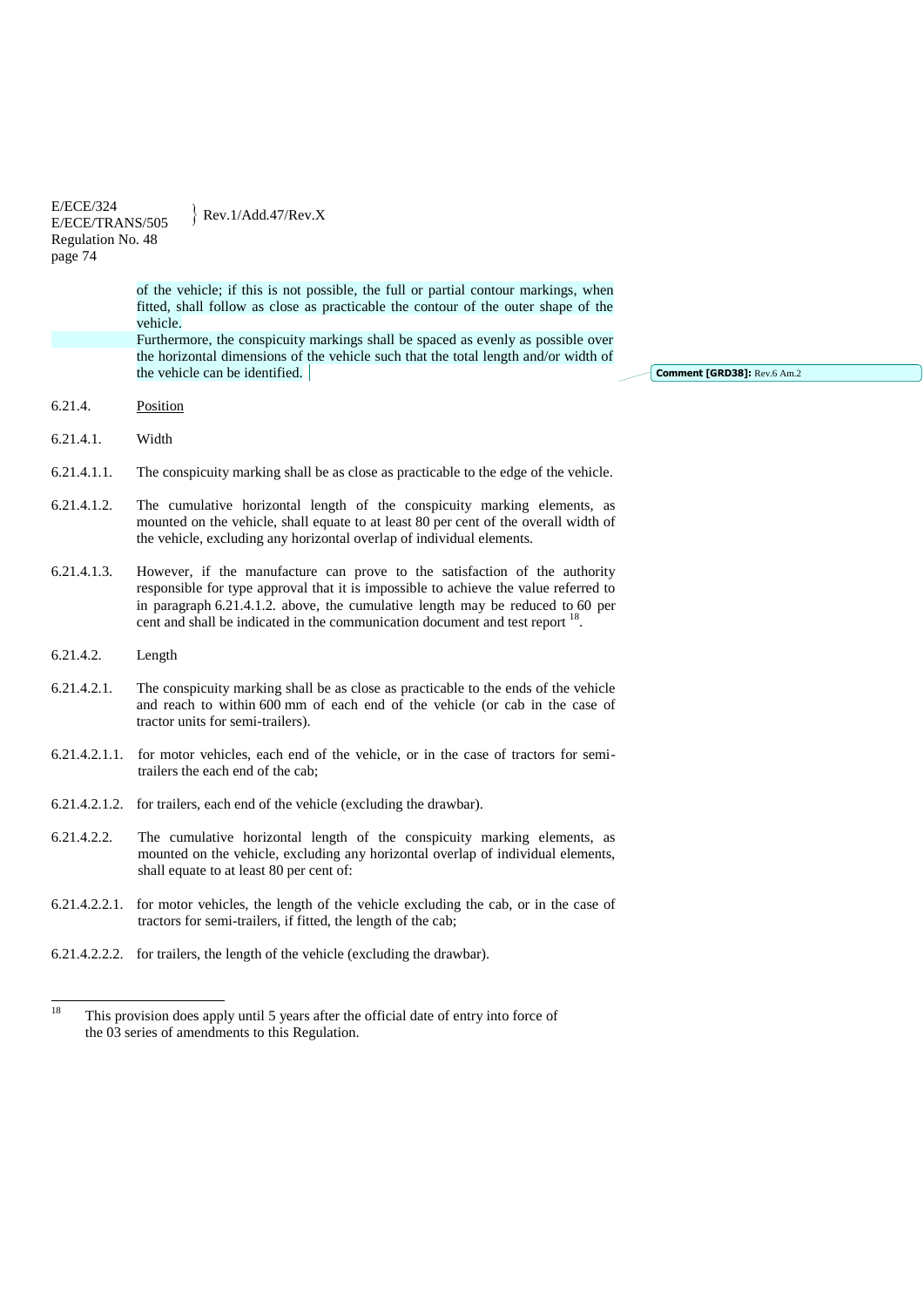- 6.21.4.2.3. However, if the manufacture can prove to the satisfaction of the authority responsible for type approval that it is impossible to achieve the value referred to in paragraph 6.21.4.2.2. above, the cumulative length may be reduced to 60 per cent and shall be indicated in the communication document and test report 10/.
- 6.21.4.3. Height

### 6.21.4.3.1. Line markings and contour markings lower element(s) As low as practicable within the range:

Minimum: not less than 250 mm above the ground.

Maximum: not more than 1,500 mm above the ground.

However, a maximum mounting height of 2,500 mm may be accepted where the shape, structure, design or operational conditions of the vehicle prevent compliance with the maximum value of 1,500 mm or, if necessary, to fulfil the requirements of paragraphs 6.21.4.1.2., 6.21.4.1.3., 6.21.4.2.2. and 6.21.4.2.3., or the horizontal positioning of the line marking or the lower element(s) of the contour marking.

The necessary justification for installation of conspicuity material higher than 1500 mm shall be indicated in the communication form.

6.21.4.3.2. Contour markings upper element(s):

As high as practicable, but within 400 mm of the upper extremity of the vehicle.

6.21.5. Visibility

The conspicuity marking shall be considered visible, if at least 80 per cent of the illuminating surface of the installed marking is visible when viewed by an observer positioned at any point within the observation planes defined below:

- 6.21.5.1. for rear conspicuity markings (see Annex 11, Figure 1) the observation plane is perpendicular to the longitudinal axis of the vehicle situated 25 m from the extreme end of the vehicle and bounded by:
- 6.21.5.1.1. in height, by two horizontal planes 1 m and 3.0 m respectively above the ground,
- 6.21.5.1.2. In width, by two vertical planes which form an angle of  $4^{\circ}$  outwards from the vehicle's median longitudinal plane and which pass through the intersection of the vertical planes parallel to the vehicle's median longitudinal plane delimiting the vehicle's overall width, and the plane perpendicular to the longitudinal axis of the vehicle that delimits the end of the vehicle.

**Comment [GRD40]:** Rev.6 Am.2

**Comment [GRD39]:** Rev.6 Am.2

**Comment [GRD41]:** Rev.6 Am.2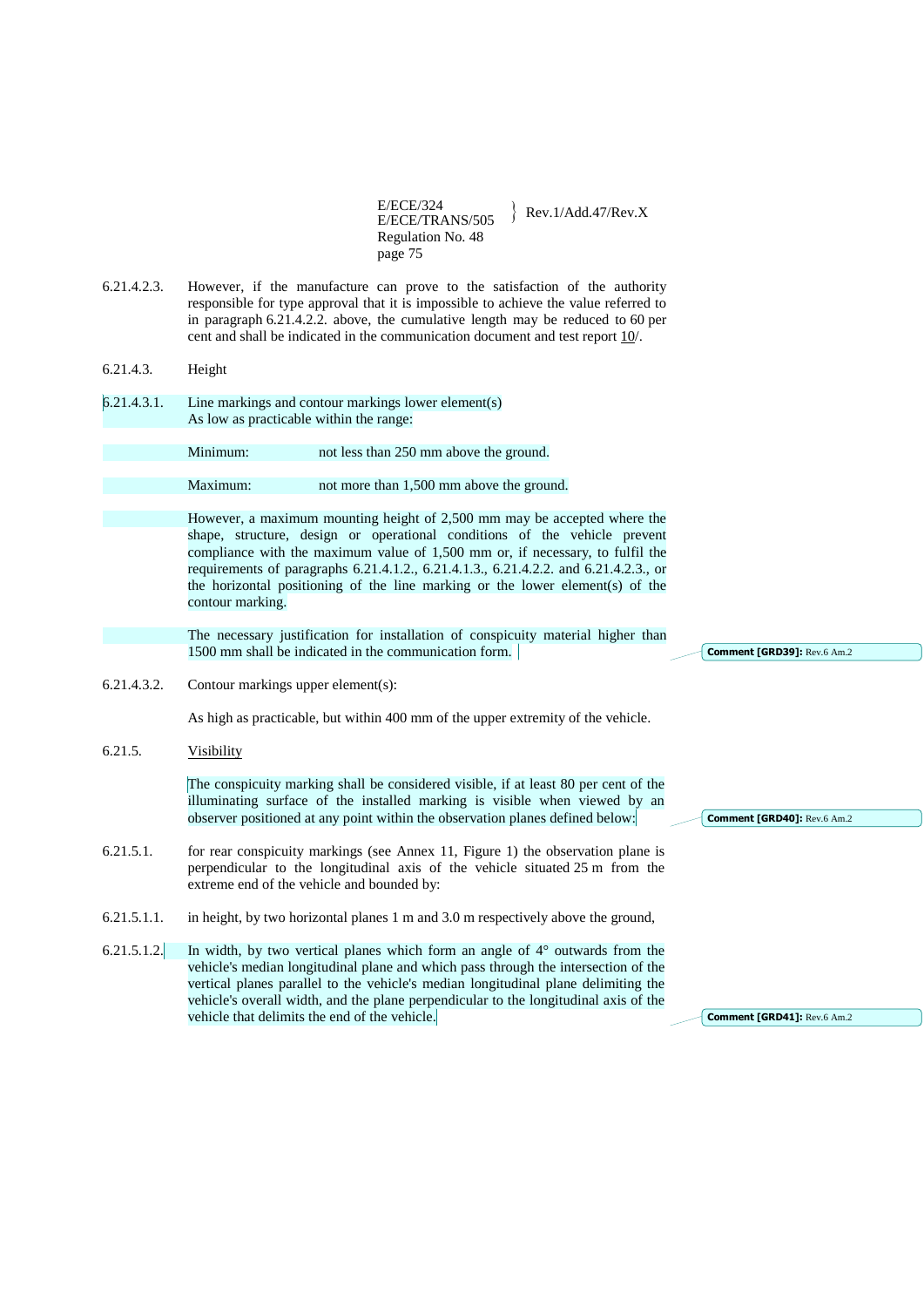- 6.21.5.2. for side conspicuity markings (see Annex 11, figure 2) the observation plane is parallel to the longitudinal median plane of the vehicles situated 25 m from the extreme outer edge of the vehicle and bounded by:
- 6.21.5.2.1. In height, by two horizontal planes 1.0 m and 1.5 m respectively above the ground,
- 6.21.5.2.2. In width, by two vertical planes which form an angle of  $4^{\circ}$  outwards from a plane perpendicular to the vehicle's longitudinal axis and which pass through the intersection of the vertical planes perpendicular to the vehicle's longitudinal axis delimiting the vehicle's overall length and the extreme outer edge of the vehicle.
- 6.21.6. Orientation

6.21.6.1. To the side: As close as practicable to being parallel to the median longitudinal plane of the vehicle, compatible with the shape, structure, design and operation requirements of the vehicle; if this is not possible, it shall follow as close as practicable the contour of the outer shape of the vehicle.

# 6.21.6.2. To the rear:

As close as practicable to being parallel to the transverse plane of the vehicle, compatible with the shape, structure, design and operation requirements of the vehicle, if this is not possible, it shall follow as close as practicable the contour of the outer shape of the vehicle.

- 6.21.7. Other requirements
- 6.21.7.1. Conspicuity markings shall be considered continuous if the distance between adjacent elements are as small as possible and do not exceed 50 per cent of the shortest adjacent element length.
- 6.21.7.2. In the case of a partial contour marking, each upper corner shall be described by two lines at 90°, to each other and each at least 250 mm in length; if this is not possible, the marking shall follow as close as practicable the contour of the outer shape of the vehicle.
- 6.21.7.3. The distance between the conspicuity marking fitted to the rear of a vehicle and each mandatory stop lamp should be greater than 200 mm.
- 6.21.7.4. Where rear marking plates conforming to the 01 series of amendments to Regulation No. 70 are installed these may be considered, at the discretion of the manufacturer, as part of the conspicuity marking to the rear, for the purposes of calculating the length of the conspicuity marking and its proximity to the side of

**Comment [GRD42]:** Rev.6 Am.2

**Comment [GRD43]:** Rev.6 Am.2

**Comment [GRD44]:** Rev.6 Am.2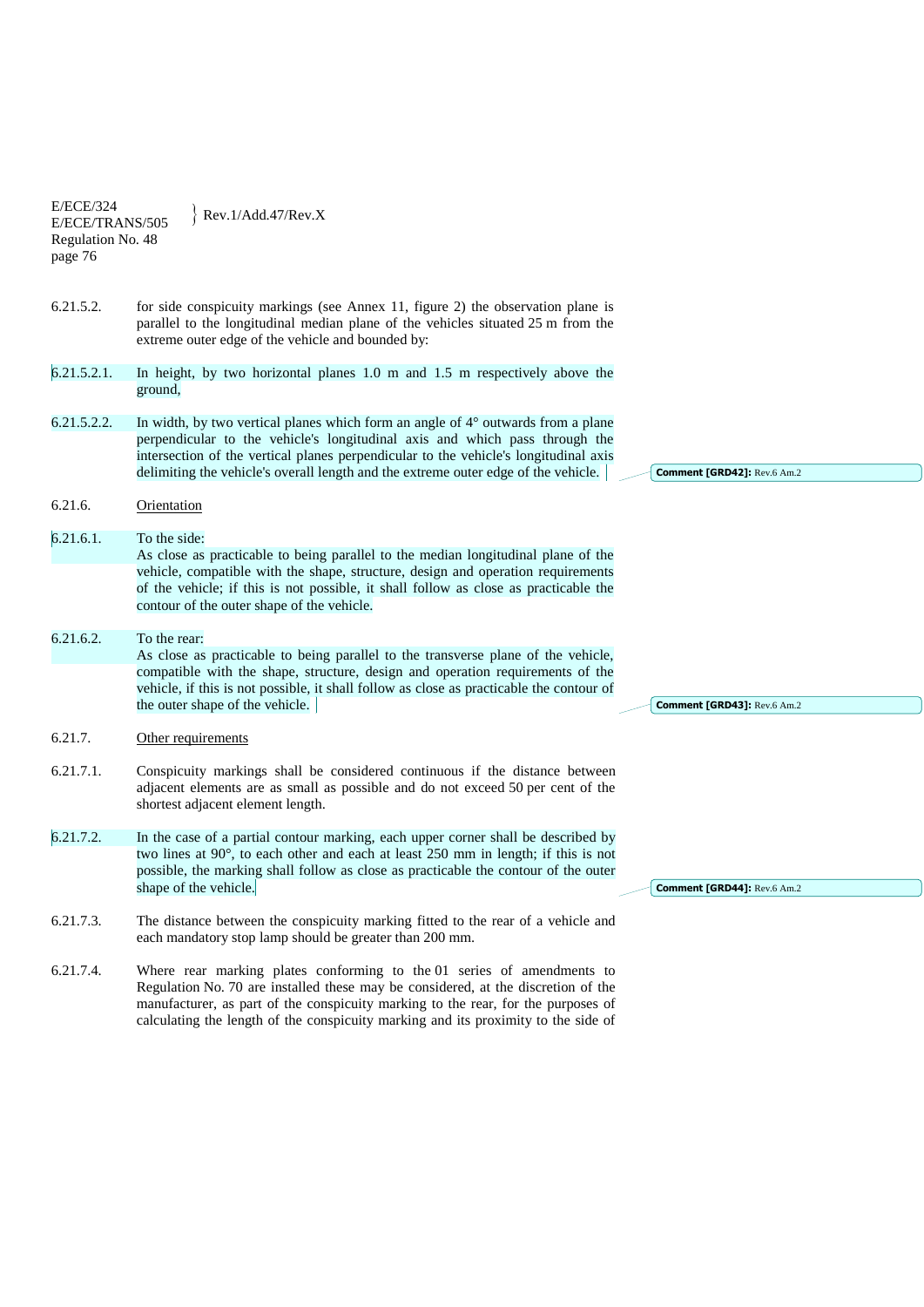the vehicle.

- 6.21.7.5. The locations on the vehicle designated for conspicuity markings shall allow for the installation of markings of at least 60 mm in width.
- 6.22. ADAPTIVE FRONT LIGHTING SYSTEM (AFS) (Regulation No. 123)

Where not otherwise specified below, the requirements for main-beam headlamps (paragraph 6.1.) and for dipped-beam headlamps (paragraph 6.2.) of this Regulation apply to the relevant part of the AFS.

6.22.1. Presence

Optional on motor vehicles. Prohibited on trailers.

6.22.2. Number

One.

6.22.3. Arrangement

No special requirements.

6.22.4. Position

The AFS shall, prior to the subsequent test procedures, be set to the neutral state;

6.22.4.1. In width and height:

for a given lighting function or mode the requirements indicated in the paragraphs 6.22.4.1.1. through 6.22.4.1.4. below shall be fulfilled by those lighting units which are energized simultaneously for that lighting function or mode of a function, according to the applicant's description.

All dimensions refer to the nearest edge of the apparent surface(s) observed in the direction of the reference axis, of the lighting unit(s).

6.22.4.1.1. Two symmetrically placed lighting units shall be positioned at a height in compliance with the requirements of the relevant paragraphs 6.1.4. and 6.2.4., where "Two symmetrically placed lighting units" shall be understood to be two lighting units, one on each side of the vehicle, positioned such that the (geometric) centres of gravity of their apparent surfaces are at the same height and at the same distance from the vehicle's longitudinal median plane within a tolerance of 50 mm, each; their light emitting surfaces, illuminating surfaces, and light outputs, however, may differ.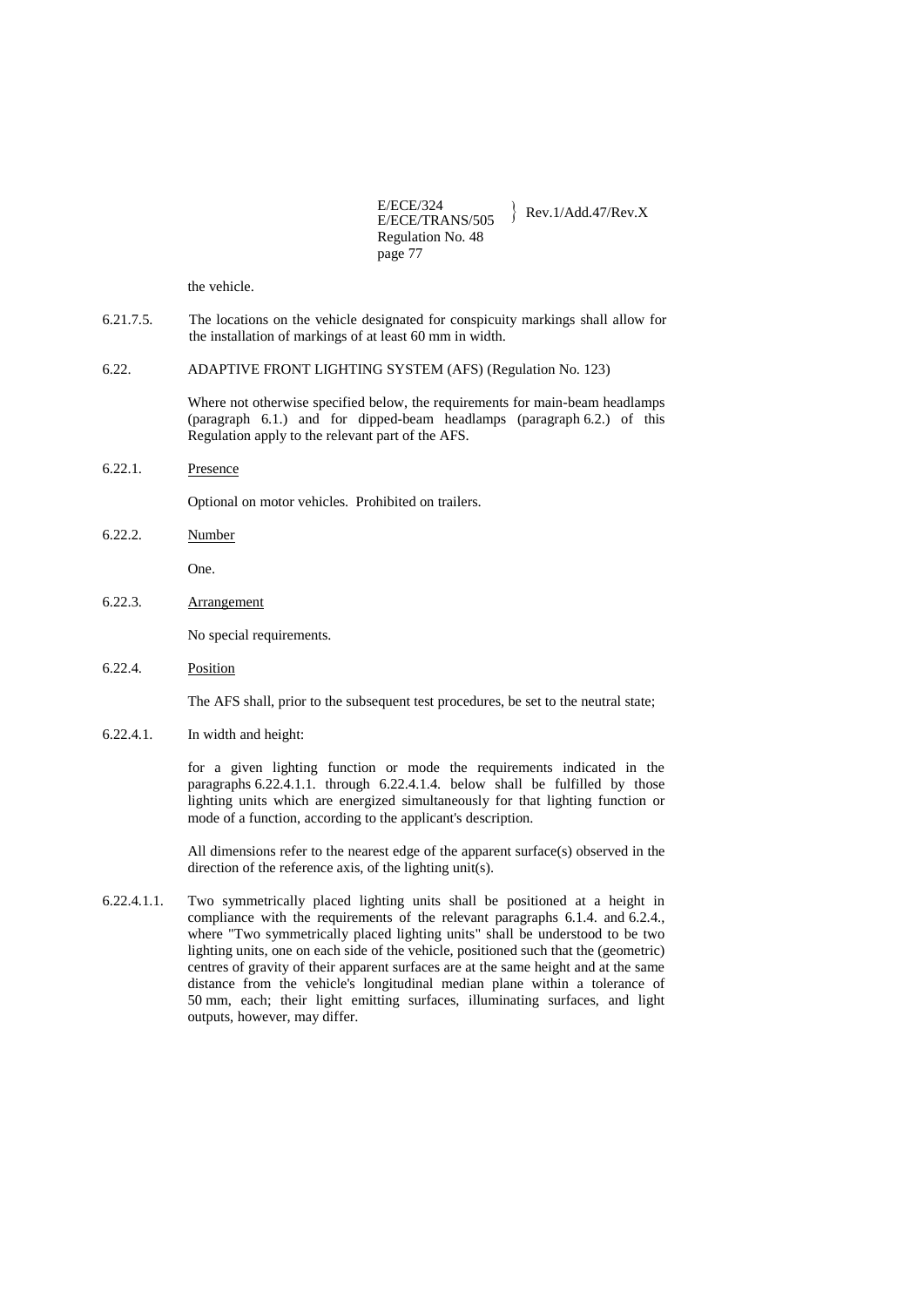- 6.22.4.1.2. Additional lighting units, if any, on either side of the vehicle shall be positioned at a distance not exceeding  $140$  mm<sup>19</sup> in horizontal direction (E in the figure) and 400 mm in vertical direction above or below (D in the figure) from the nearest lighting unit;
- 6.22.4.1.3. None of the additional lighting units described in paragraph 6.22.4.1.2. above shall be positioned lower than 250 mm (F in the figure) nor higher than indicated in paragraph 6.2.4.2. of this Regulation (G in the figure) above the ground;
- 6.22.4.1.4. Additionally, in width:

for each mode of the passing beam lighting:

the outer edge of the apparent surface of at least one lighting unit on each side of the vehicle shall not be more than 400 mm from the extreme outer edge of the vehicle (A in the figure); and,

the inner edges of the apparent surfaces in the direction of the reference axes shall be not less than 600 mm apart. This does not apply, however, for  $M_1$  and  $N_1$ category vehicles; for all other categories of motor vehicles this distance may be reduced to 400 mm where the overall width of the vehicle is less than 1300 mm.

<sup>19</sup> In case of additional "two symmetrically placed lighting units" the horizontal distance may be 200 mm (C in the figure).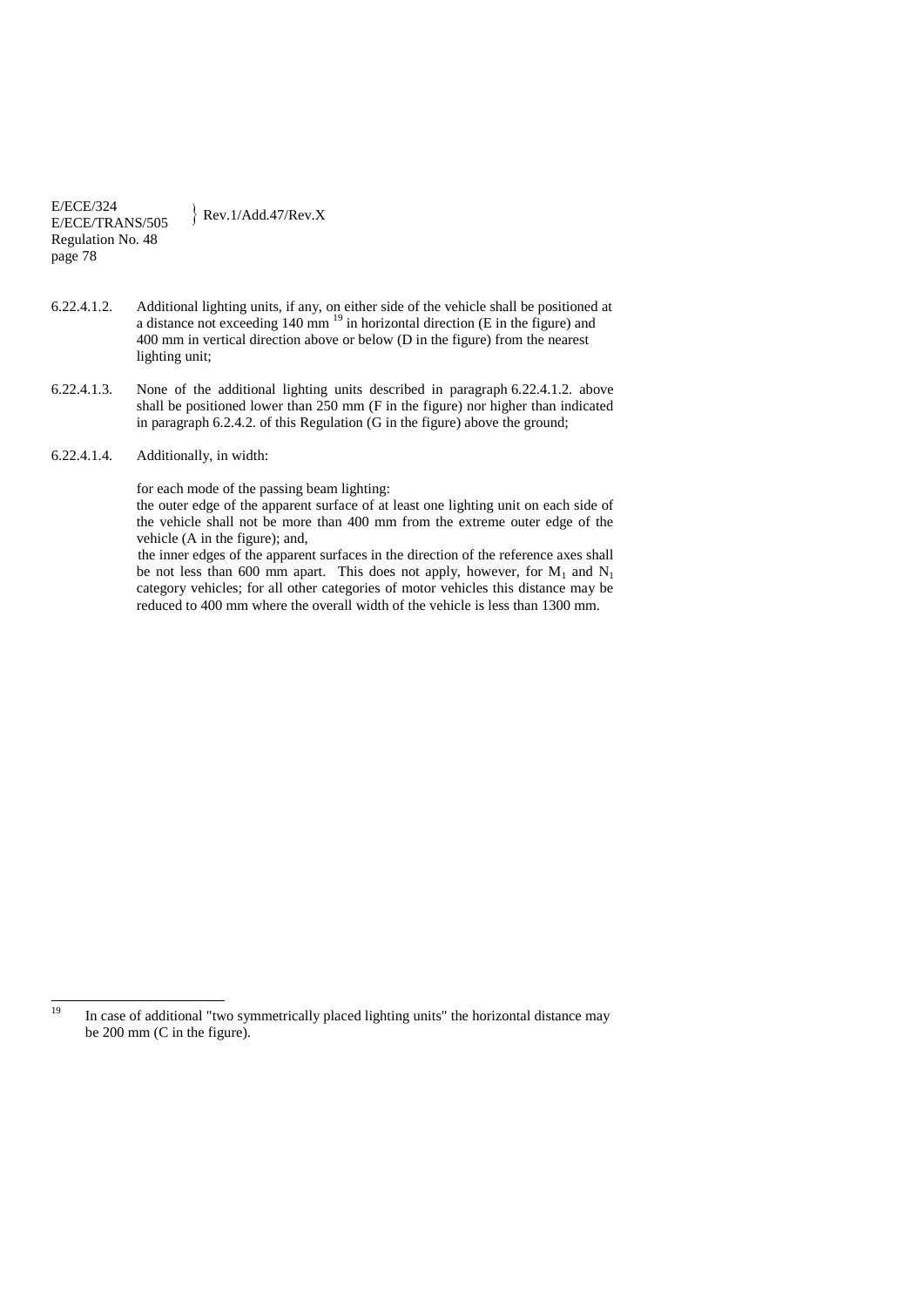



Apparent surfaces of lighting units 1 through 11 of an AFS (example)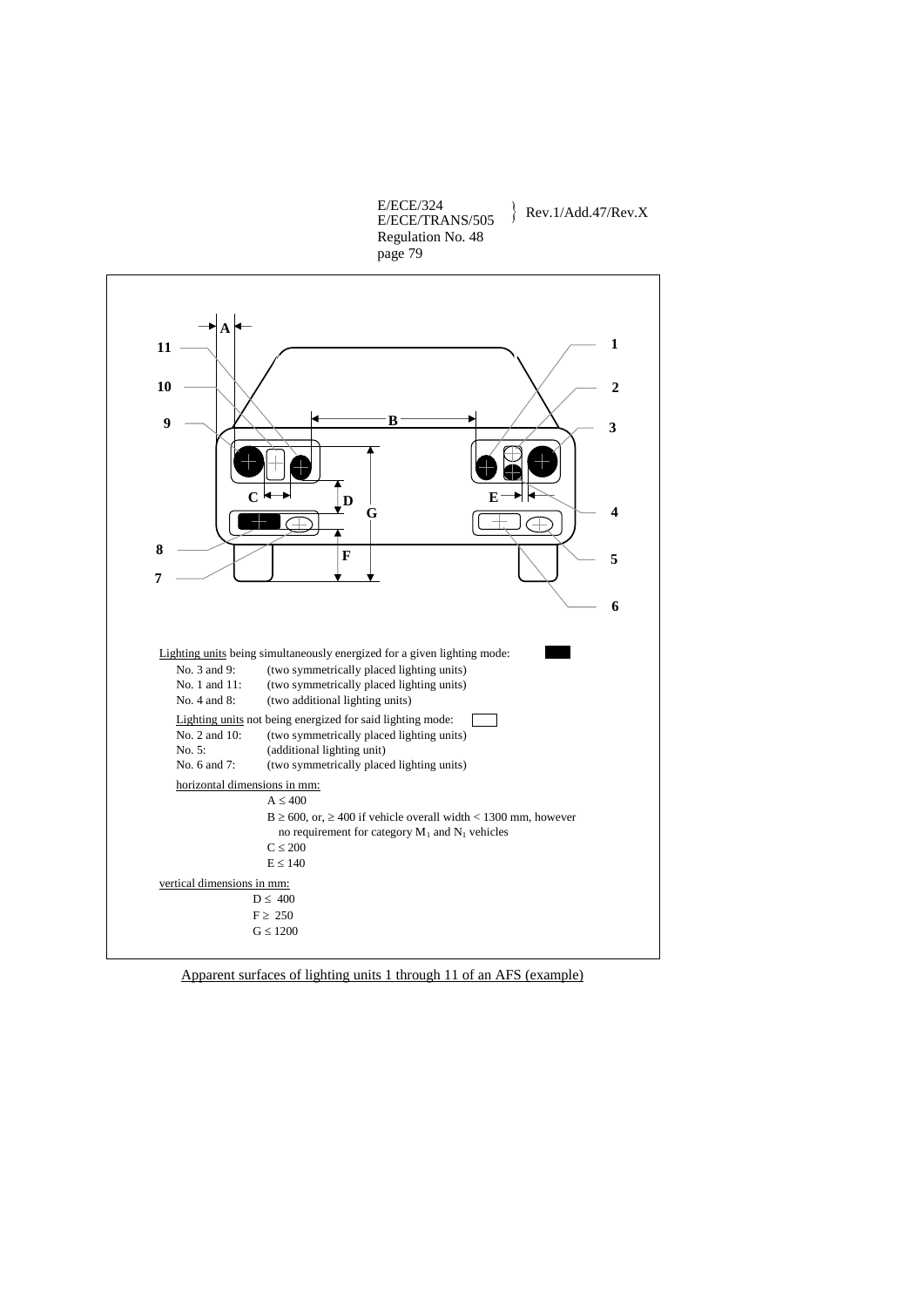### 6.22.4.2. In length:

All lighting units of an AFS shall be mounted at the front. This requirement is deemed to be satisfied if the light emitted does not cause discomfort to the driver either directly, or indirectly through the rear-view mirrors and/or other reflecting surfaces of the vehicle.

### 6.22.5. Geometric visibility

On each side of the vehicle, for each lighting function and mode provided: the angles of geometric visibility prescribed for the respective lighting functions according to paragraphs 6.1.5. and 6.2.5. of this Regulation, shall be met by at least one of the lighting units that are simultaneously energized to perform said function and mode(s), according to the description of the applicant. Individual lighting units may be used to comply with the requirements for different angles.

## 6.22.6. Orientation

Towards the front.

The AFS shall, prior to the subsequent test procedures, be set to the neutral state, emitting the basic passing beam.

- 6.22.6.1. Vertical orientation:
- 6.22.6.1.1. The initial downward inclination of the cut-off of the basic passing beam to be set in the unladen vehicle state with one person in the driver's seat shall be specified with a precision of 0.1 per cent by the manufacturer and indicated in clearly legible and indelible manner on each vehicle, close to either the front lighting system or the manufacturer's plate, by the symbol shown in Annex 7.

Where differing initial downward inclinations are specified by the manufacturer for different lighting units that provide or contribute to the cut-off of the basic passing beam, these values of downward inclination shall be specified with a precision of 0.1 per cent by the manufacturer and indicated in clearly legible and indelible manner on each vehicle, close to either the relevant lighting units or on the manufacturers plate, in such a way that all the lighting units concerned can be unambiguously identified.

6.22.6.1.2. The downward inclination of the horizontal part of the "cut-off" of the basic passing beam shall remain between the limits indicated in paragraph 6.2.6.1.2. of this Regulation under all the static loading conditions of the vehicle of Annex 5 of this Regulation; and the initial aiming shall be within the specified values.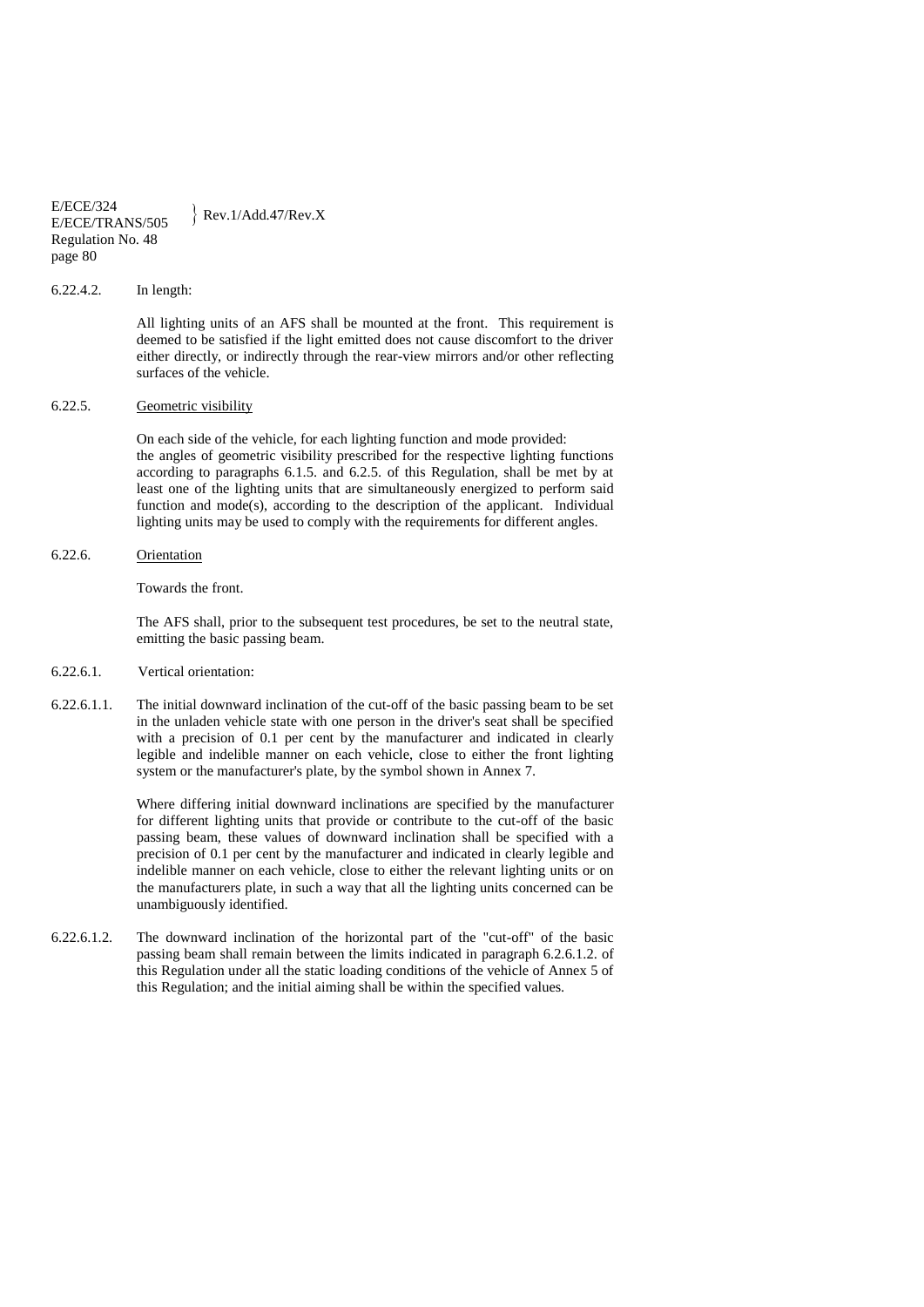- 6.22.6.1.2.1. in case the passing beam is generated by several beams from different lighting units, the provisions according to paragraph 6.22.6.1.2. above apply to each said beam's "cut-off" (if any), which is designed to project into the angular zone, as indicated under item 9.4. of the communication form conforming to the model in Annex 1 to Regulation No. 123.
- 6.22.6.2. Headlamp levelling device
- 6.22.6.2.1. In the case where a headlamp levelling device is necessary to satisfy the requirements of paragraph 6.22.6.1.2., the device shall be automatic.
- 6.22.6.2.2. In the event of a failure of this device, the passing beam shall not assume a position in which the dip is less than it was at the time when the failure of the device occurred.
- 6.22.6.3. Horizontal orientation:

For each lighting unit the kink of the elbow of the cut-off line, if any, when projected on the screen, shall coincide with the vertical line through the reference axis of said lighting unit. A tolerance of 0.5 degrees to that side which is the side of the traffic direction shall be allowed. Other lighting units shall be adjusted according to the applicant's specification, as defined according to Annex 10 of Regulation No. 123.

6.22.6.4. Measuring procedure:

After adjustment of the initial setting of beam orientation, the vertical inclination of the passing beam or, when applicable, the vertical inclinations of all the different lighting units that provide or contribute to the cut-off(s) according to paragraph 6.22.6.1.2.1. above of the basic passing beam, shall be verified for all loading conditions of the vehicle in accordance with the specifications in paragraphs 6.2.6.3.1. and 6.2.6.3.2. of this Regulation.

- 6.22.7. Electrical connections
- 6.22.7.1. Main beam lighting (if provided by the AFS)
	- (a) The lighting units for the main-beam may be activated either simultaneously or in pairs. For changing over from the dipped-beam to the main-beam at least one pair of lighting units for the main-beam shall be activated. For changing over from the main-beam to the dipped-beam all lighting units for the main-beam shall be de-activated simultaneously.
	- (b) The dipped-beams may remain switched on at the same time as the mainbeams.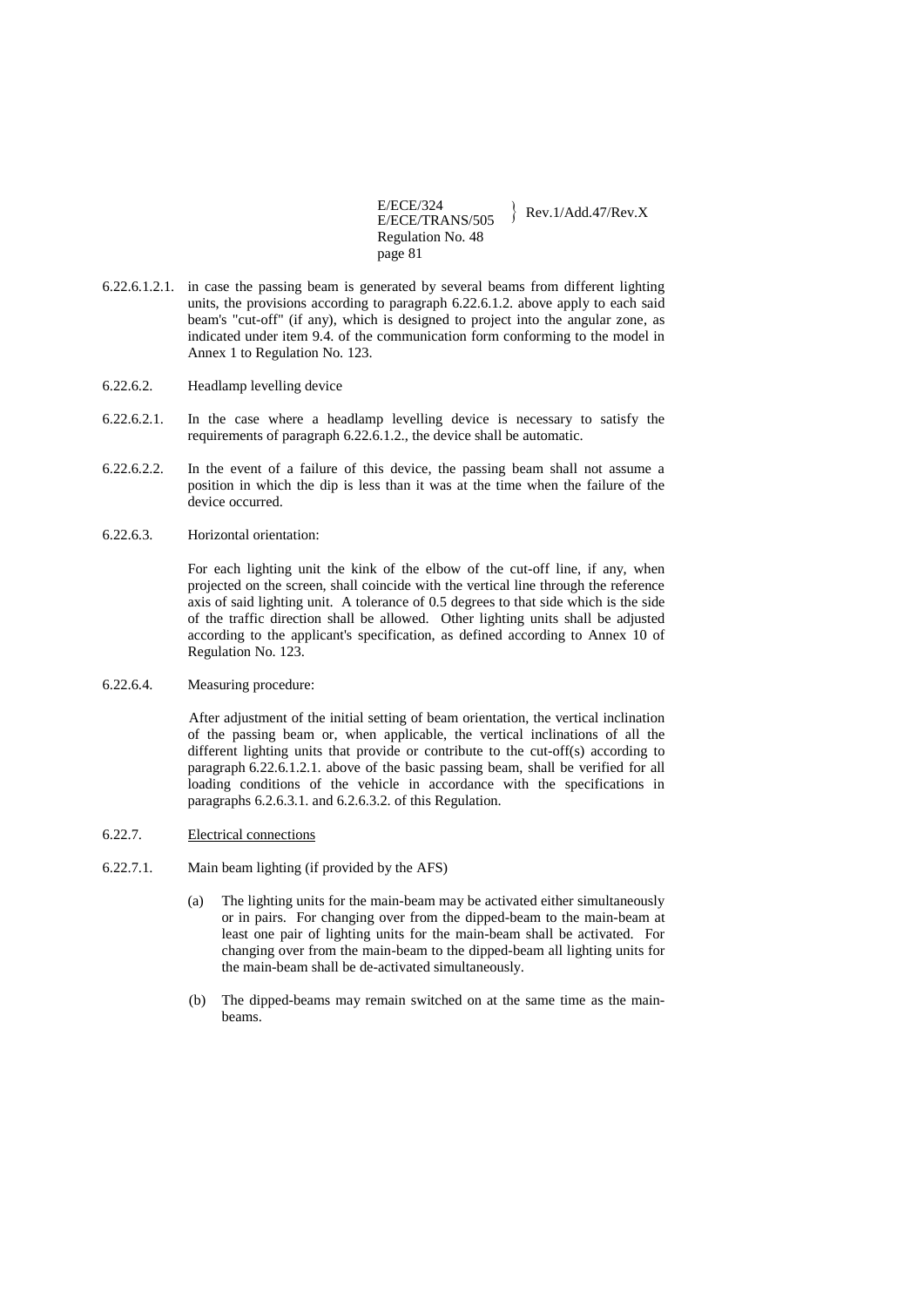- (c) Where four concealable lighting units are fitted their raised position must prevent the simultaneous operation of any additional headlamps fitted, if these are intended to provide light signals consisting of intermittent illumination at short intervals (see paragraph 5.12.) in daylight.
- 6.22.7.2. Passing beam lighting
	- (a) The control for changing over to the dipped-beam must switch off all main-beam headlamps or de-activate all AFS lighting units for the main-beam simultaneously.
	- (b) The dipped-beam may remain switched on at the same time as the mainbeams.
	- (c) In the case of lighting units for the dipped-beam being equipped with gas discharge light sources, the gas-discharge light sources shall remain switched on during the main-beam operation.
- 6.22.7.3. Switching ON and OFF the passing beam may be automatic, however subject to the requirements for "Electrical connection" in paragraph 5.12. of this Regulation.
- 6.22.7.4. Automatic operation of the AFS

The changes within and between the provided classes and their modes of the AFS lighting functions as specified below, shall be performed automatically and such that no discomfort, neither for the driver nor for other road users, is caused.

The following conditions apply for the activation of the classes and their modes of the passing beam and, where applicable, of the main-beam.

- 6.22.7.4.1. The class C mode(s) of the passing beam shall be activated if no mode of another passing beam class is activated.
- 6.22.7.4.2. The class V mode(s) of the passing beam shall not operate unless one or more of the following conditions is/are automatically detected (V-signal applies):
	- (a) roads in built-up areas and the vehicle's speed not exceeding 60 km/h;
	- (b) roads equipped with a fixed road illumination, and the vehicle's speed not exceeding 60 km/h;
	- (c) a road surface luminance of 1 cd/m<sup>2</sup> and/or a horizontal road illumination of 10 lx being exceeded continuously;
	- (d) the vehicle's speed not exceeding 50 km/h.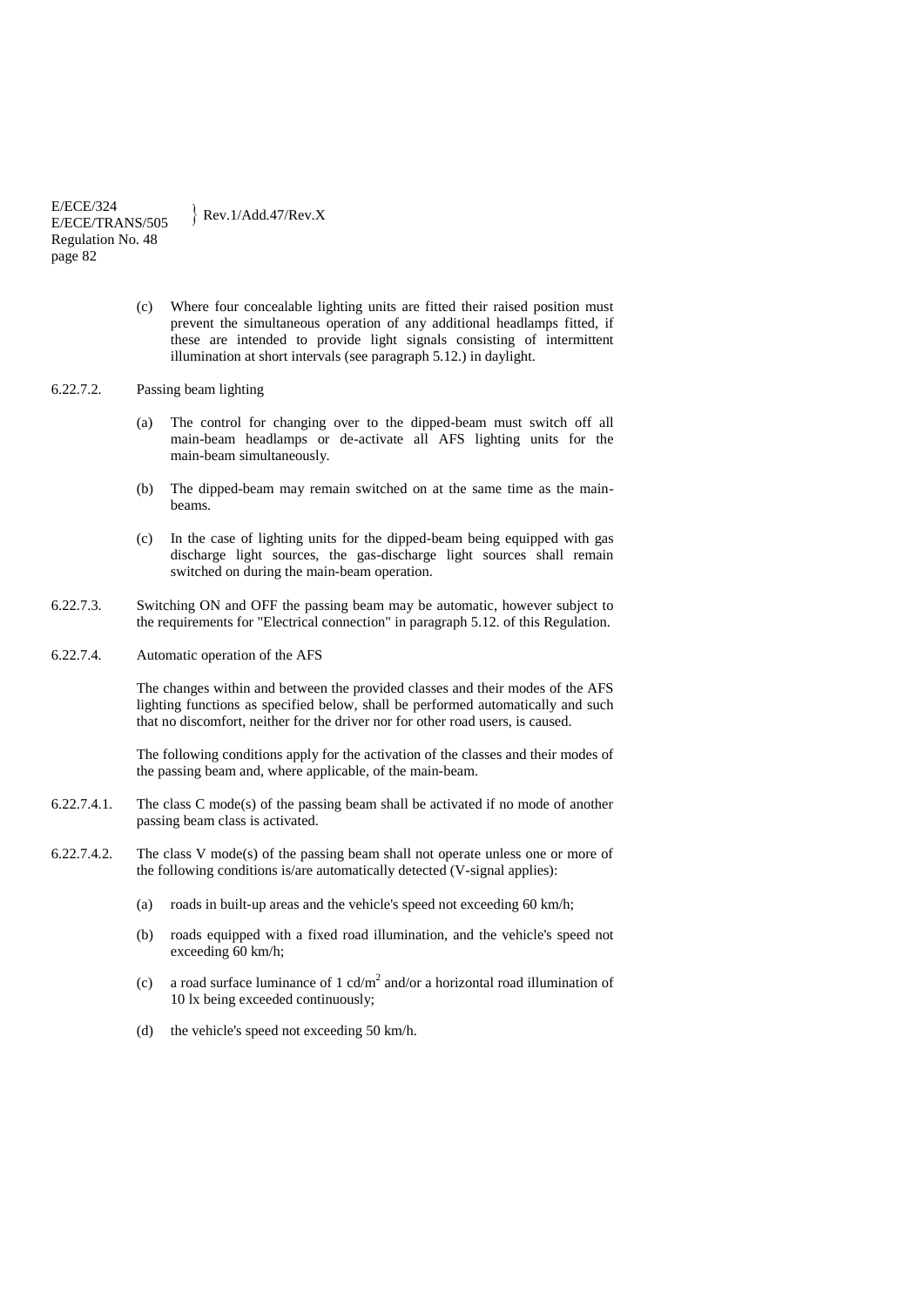- 6.22.7.4.3. The class E mode(s) of the passing beam shall not operate unless the vehicle's speed exceeds 70 km/h and one or more of the following conditions is/are automatically detected.
	- (a) The road characteristics correspond to motorway conditions  $20$  and/or the vehicle's speed exceeds 110 km/h (E-signal applies).
	- (b) In case of a class E mode of the passing beam which, according to the system's approval documents /communication sheet, complies with a 'data set' of Table 6 of Annex 3 of Regulation No. 123, only. Data set E1: the vehicle's speed exceeds 100 km/h (E1-signal applies); Data set E2: the vehicle's speed exceeds 90 km/h (E2-signal applies); Data set E3: the vehicle's speed exceeds 80 km/h (E3-signal applies).
- $6.22.7.4.4.$  The class W-mode(s) of the passing beam shall not operate unless the front fog lamps, if any, are switched OFF and one or more of the following conditions is/are automatically detected (W-signal applies):
	- (a) the wetness of the road has been detected automatically;
	- (b) the windshield wiper is switched ON and its continuous or automatically controlled operation has occurred for a period of at least two minutes.
- 6.22.7.4.5. A mode of a class C, V, E, or W passing beam shall not be modified to become a bending mode of said class (T-signal applies in combination with the signal of said passing beam class according to paragraphs 6.22.7.4.1. through 6.22.7.4.4. above) unless at least one of the following characteristics (or equivalent indications) are evaluated:
	- (a) the angle of lock of the steering;
	- (b) the trajectory of the centre of gravity of the vehicle.

In addition the following provisions apply:

(i) a horizontal movement of the asymmetric cut-off side-wards from the longitudinal axis of the vehicle, if any, is allowed only when the vehicle is

<sup>20</sup> Traffic directions being separated by means of road construction, or, a corresponding lateral distance of opposing traffic is identified. This implies a reduction of undue glare from vehicles headlamps in opposing traffic.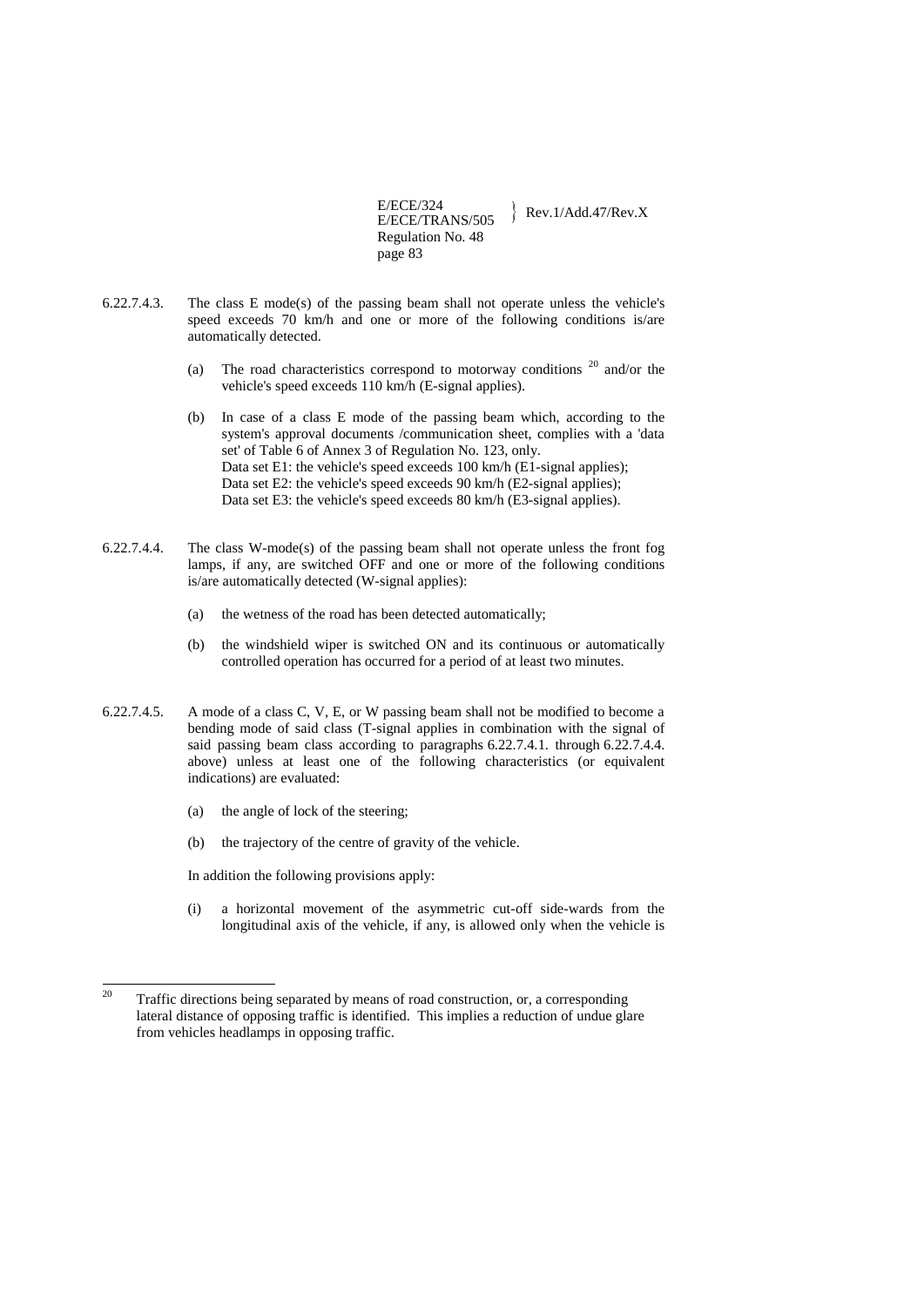in forward motion  $21$  and shall be such that the longitudinal vertical plane through the kink of the elbow of the cut-off does not intersect the line of the trajectory of the centre of gravity of the vehicle at distances from the front of the vehicle which are larger than 100 times the mounting height of the respective lighting unit;

- (ii) one or more lighting units may be additionally energized only when the horizontal radius of curvature of the trajectory of the centre of gravity of the vehicle is 500 m or less.
- 6.22.7.6. It shall always be possible for the driver to set the AFS to the neutral state and to return it to its automatic operation.

### 6.22.8. Tell-tale:

- 6.22.8.1. The provisions of paragraphs 6.1.8. (for the main-beam headlamp) and 6.2.8. (for the dipped-beam headlamp) of this Regulation apply to the respective parts of an AFS.
- 6.22.8.2. A visual failure tell-tale for AFS is mandatory. It shall be non-flashing. It shall be activated whenever a failure is detected with respect to the AFS control signals or when a failure signal is received in accordance with paragraph 5.9. of Regulation No. 123. It shall remain activated while the failure is present. It may be cancelled temporarily, but shall be repeated whenever the device which starts and stops the engine is switched on and off.
- 6.22.8.3. A tell-tale to indicate that the driver has set the system into a state according to paragraph 5.8. of Regulation No. 123 is optional.
- 6.22.9. Other requirements
- 6.22.9.1. An AFS shall be permitted only in conjunction with the installation of headlamp cleaning device(s) according to Regulation No. 45<sup> $22$ </sup> for at least those lighting units, which are indicated under item 9.3. of the communication form conforming to the model in Annex 1 to Regulation No. 123, if the total objective luminous flux of the light sources of these units exceeds 2,000 lm per side, and which contribute to the class C (basic) passing beam.
- 6.22.9.2. Verification of compliance with AFS automatic operating requirements

 $21$ This provision does not apply for passing beam lighting when bend lighting is produced for a right turn in right hand traffic (left turn in left-hand traffic).

<sup>&</sup>lt;sup>22</sup> Contracting Parties to the respective Regulations can still prohibit the use of mechanical cleaning systems when headlamps with plastic lenses, marked 'PL', are installed.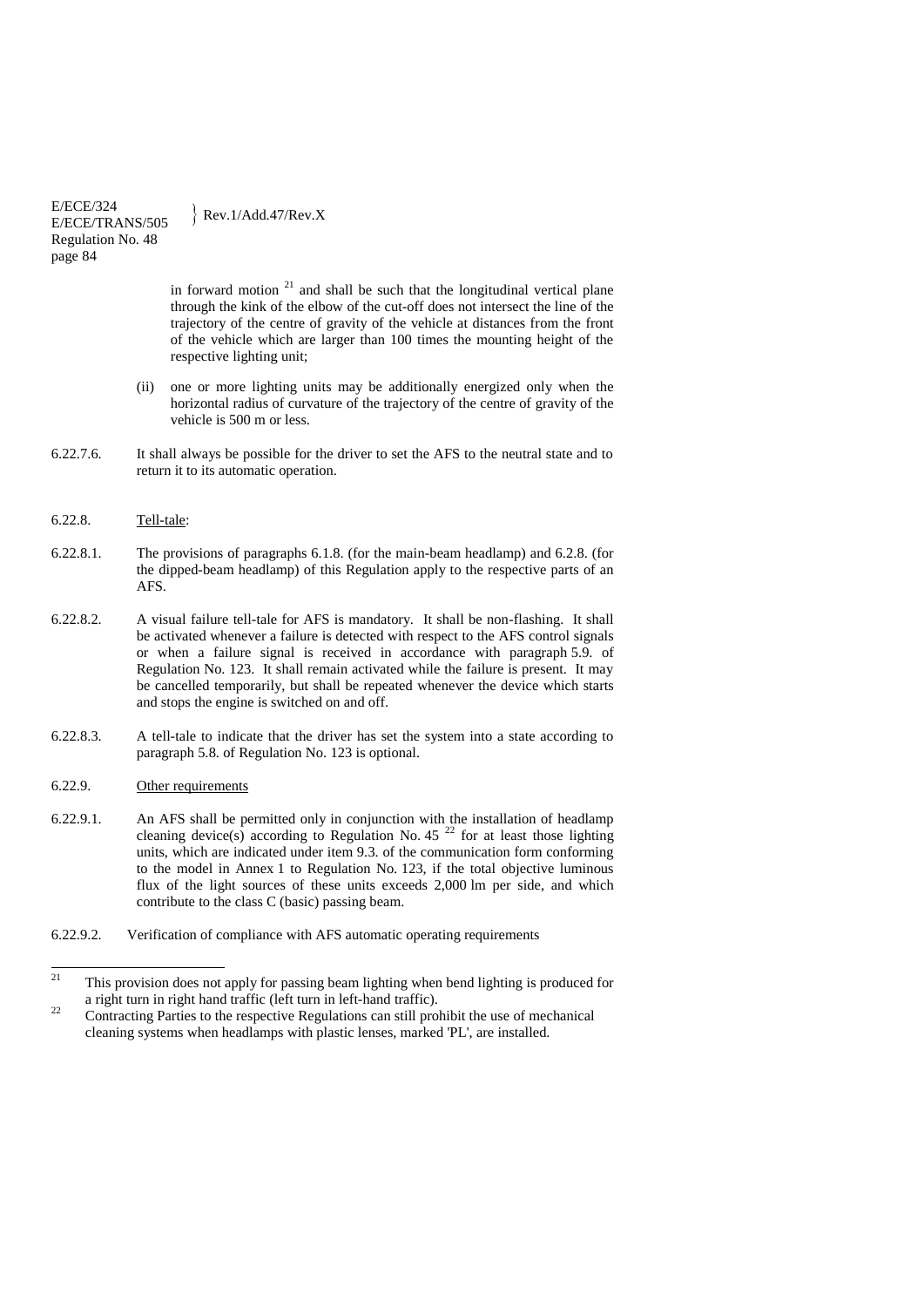- 6.22.9.2.1. The applicant shall demonstrate with a concise description or other means acceptable to the Authority responsible for type approval:
	- (a) the correspondence of the AFS control signals
		- i) to the description required in paragraph 3.2.6. of this Regulation and
		- ii) to the respective AFS control signals specified in the AFS type approval documents, and,
	- (b) compliance with the automatic operating requirements according to paragraphs 6.22.7.4.1. through 6.22.7.4.5. above.
- 6.22.9.2.2. To verify, whether, according to the paragraph 6.22.7.4., the AFS automatic operation does not cause any discomfort, the technical service shall perform a test drive which comprises any situation relevant to the system control on the basis of the applicants description; it shall be notified whether all modes are activated, performing and de-activated according to the applicant's description; obvious malfunctioning, if any, to be contested (e.g. excessive angular movement or flicker).
- 6.22.9.3. The aggregate maximum intensity of the lighting units that can be energized simultaneously to provide the main-beam lighting or its modes, if any, shall not exceed 225 000 cd, which corresponds to a reference value of 75.

This maximum intensity shall be obtained by adding together the individual reference marks indicated on the several installation units that are simultaneously used to provide the main-beam.

- 6.22.9.4. The means according to the provisions of paragraph 5.8. of Regulation No. 123, which allow the vehicle to be used temporarily in a territory with the opposite direction of driving than that for which approval is sought, shall be explained in detail in the owner's manual.
- 6.23. EMERGENCY STOP SIGNAL
- 6.23.1. Presence

Optional

The emergency stop signal shall be given by the simultaneous operation of all the stop or direction indicator lamps fitted as described in paragraph 6.22.7.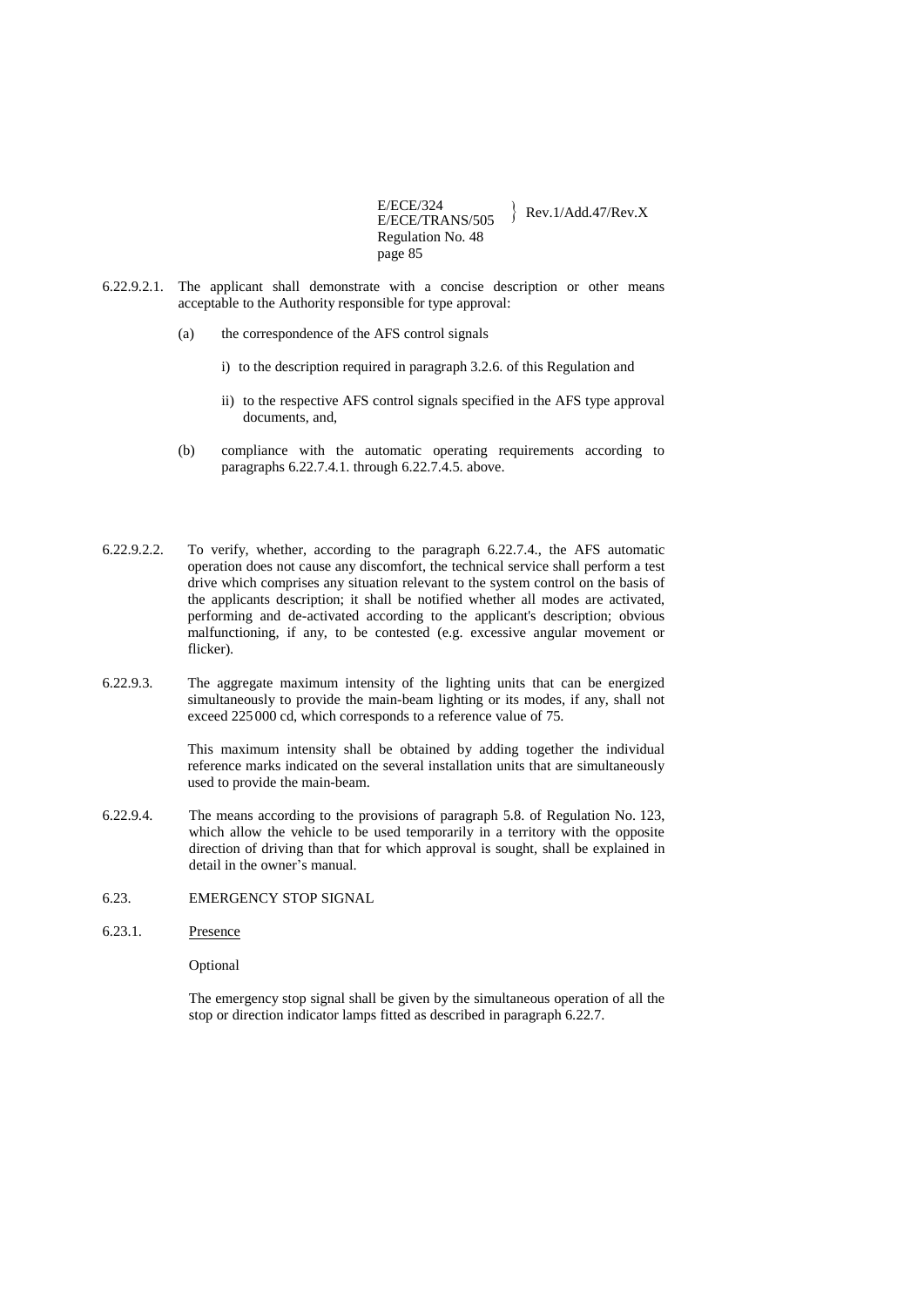6.23.2. Number As specified in paragraph 6.5.2. or 6.7.2. 6.23.3. Arrangement As specified in paragraph 6.5.3. or 6.7.3. 6.23.4. Position As specified in paragraph 6.5.4. or 6.7.4. 6.23.5. Geometric visibility As specified in paragraph 6.5.5. or 6.7.5. 6.23.6. Orientation As specified in paragraph 6.5.6. or 6.7.6. 6.23.7. Electrical connections 6.23.7.1. All the lamps of the emergency stop signal shall flash in phase at a frequency of  $4.0 \pm 1.0$  Hz. 6.23.7.1.1. However, if any of the lamps of the emergency stop signal to the rear of the vehicle use filament light sources the frequency shall be  $4.0 + 0.0 - 1.0$  Hz. 6.23.7.2. The emergency stop signal shall operate independently of other lamps.

- 6.23.7.3. The emergency stop signal shall be activated and deactivated automatically.
- 6.23.7.3.1. The emergency stop signal shall be activated only when the vehicle speed is above 50 km/h and the braking system is providing the emergency braking logic signal defined in Regulations Nos. 13 and 13-H.
- 6.23.7.3.2. The emergency stop signal shall be automatically deactivated if the emergency braking logic signal as defined in Regulations Nos. 13 and 13-H is no longer provided or if the hazard warning signal is activated.

6.23.8. Tell-tale

Optional

6.23.9. Other requirements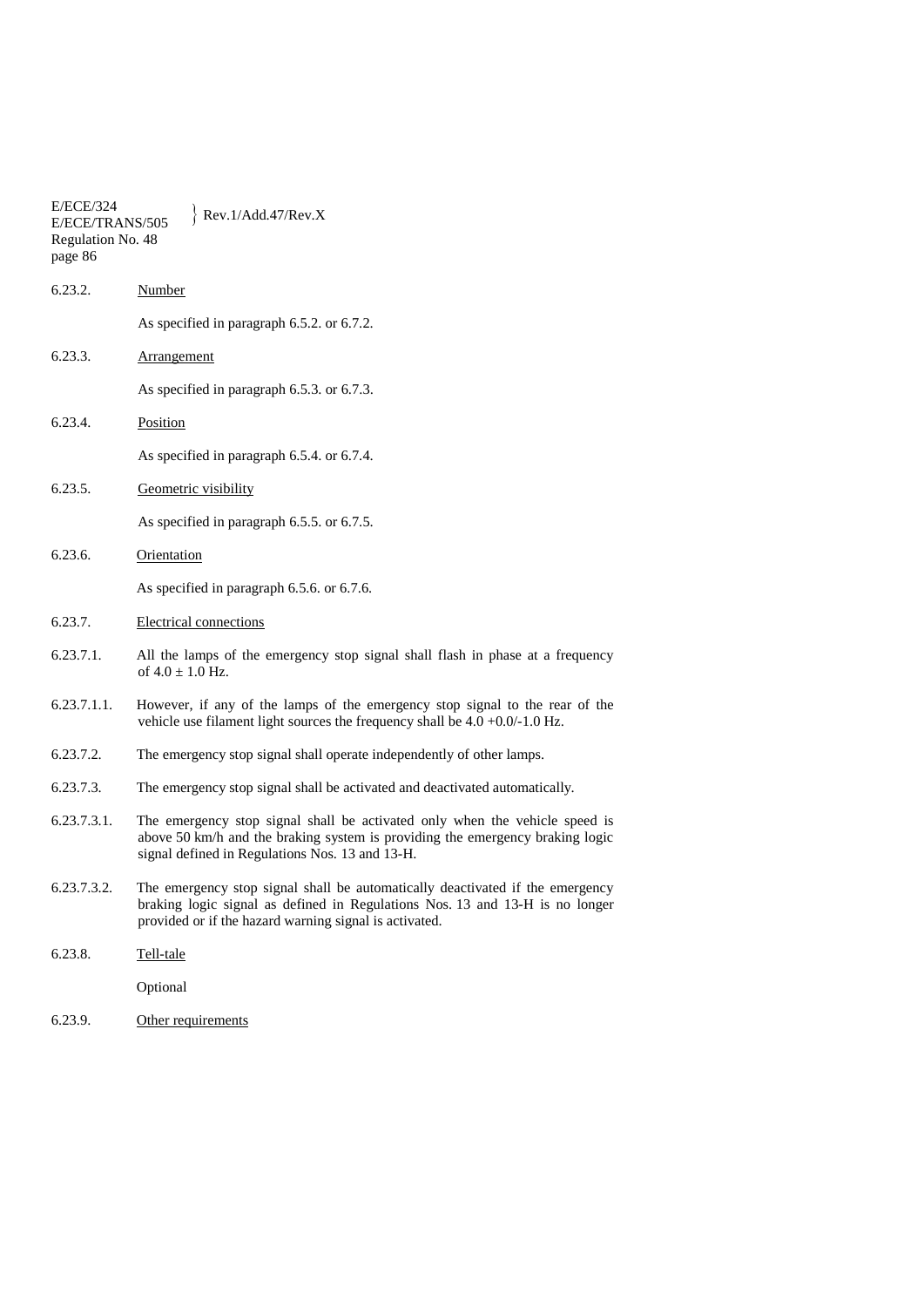6.23.9.1. Except as provided in paragraph 6.23.9.2. below, if a motor vehicle is equipped to tow a trailer, the control of the emergency stop signal on the motor vehicle shall also be capable of operating the emergency stop signal on the trailer.

> When the motor vehicle is electrically connected to a trailer, the operating frequency of the emergency stop signal for the combination shall be limited to the frequency specified in paragraph 6.23.7.1.1. However, if the motor vehicle can detect that filament light sources are not being used on the trailer for the emergency stop signal, the frequency may be that specified in paragraph 6.23.7.1.

6.23.9.2. If a motor vehicle is equipped to tow a trailer fitted with a service braking system of either continuous or semi-continuous type, as defined in Regulation No.13, it shall be ensured that a constant power supply is provided via the electrical connector for the stop lamps to such trailers while the service brake is applied.

> The emergency stop signal on any such trailer may operate independently of the towing vehicle and is not required to operate either at the same frequency as, or in phase with that on the towing vehicle.

- 7. MODIFICATIONS AND EXTENSION OF APPROVAL OF THE VEHICLE TYPE OR OF THE INSTALLATION OF ITS LIGHTING AND LIGHT-SIGNALLING DEVICES
- 7.1. Every modification of the vehicle type, or of the installation of its lighting or light-signalling devices, or of the list referred to in paragraph 3.2.2. above, shall be notified to the Administrative Department which approved that vehicle type. The department may then either:
- 7.1.1. Consider that the modifications made are unlikely to have an appreciable adverse effect and that in any case the vehicle still meets the requirements; or
- 7.1.2. Require a further test report from the Technical Services responsible for conducting the tests.
- 7.2. Confirmation of extension or refusal of approval, specifying the alteration, shall be communicated by the procedure specified in paragraph 4.3. above to the Parties to the Agreement applying this Regulation.
- 7.3. The Competent Authority issuing the extension of approval shall assign a series number for such an extension and inform thereof the other Parties to the 1958 Agreement applying this Regulation by means of a communication form conforming to the model in Annex 1 to this Regulation.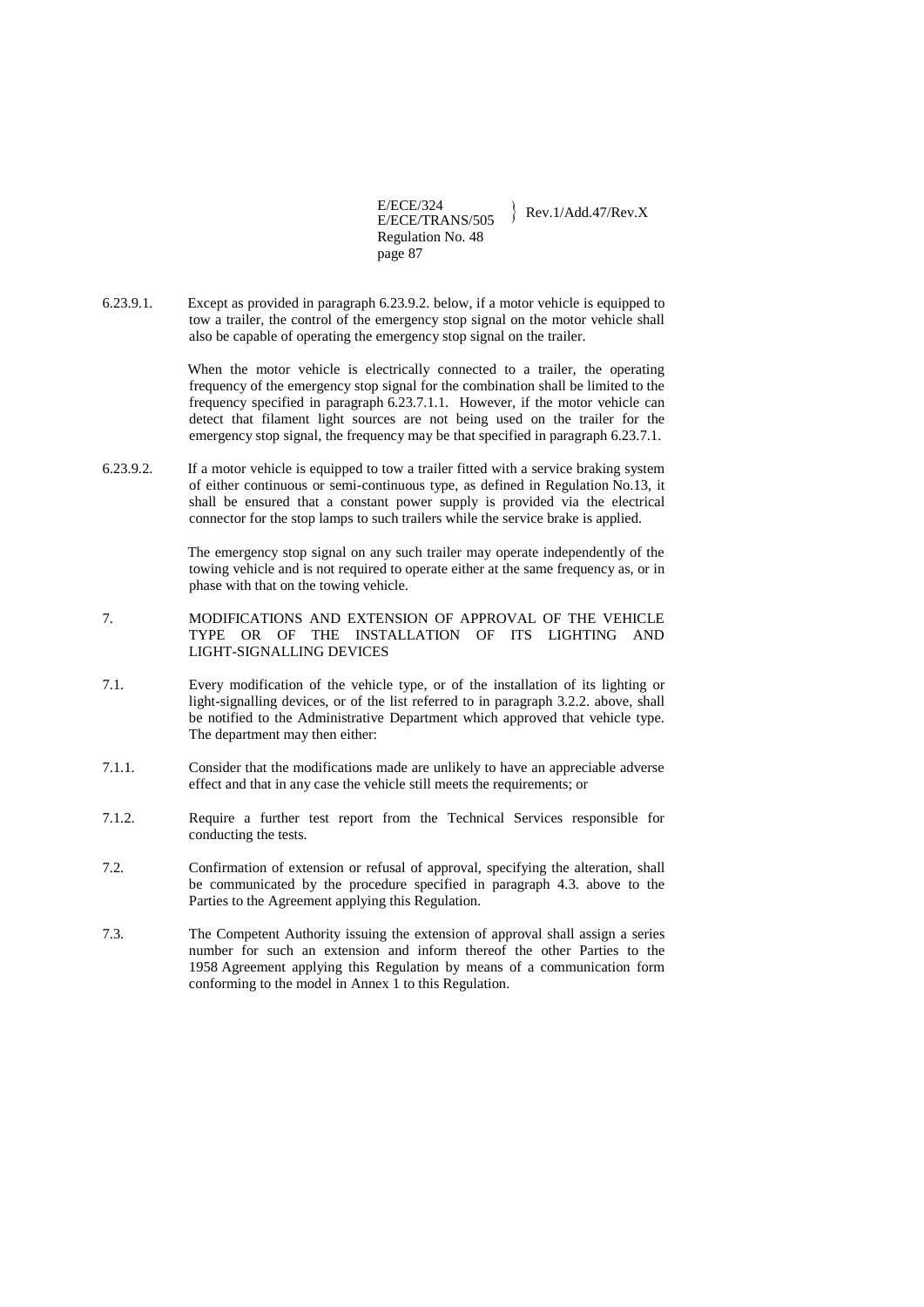# 8. CONFORMITY OF PRODUCTION

The conformity of production procedures shall comply with those set out in the Agreement, Appendix 2 (E/ECE/324-E/ECE/TRANS/505/Rev.2), with the following requirements:

- 8.1. Any vehicle approved pursuant to this Regulation shall be so manufactured as to conform to the type approved by meeting the requirements set out in paragraphs 5. and 6. above.
- 8.2. The holder of the approval shall in particular:
- 8.2.1. ensure existence of procedures for effective quality control of the vehicle as regards all aspects relevant to compliance with the requirements set out in paragraphs 5. and 6. above;
- 8.2.2. ensure that for each type of vehicle at least the tests prescribed in Annex 9 to this Regulation or physical checks from which equivalent data may be derived are carried out;
- 8.3. The Competent Authority may carry out any test prescribed in this Regulation. These tests will be on samples selected at random without causing distortion of the manufacturers delivery commitments.
- 8.4. The Competent Authority shall strive to obtain a frequency of inspection of once per year. However, this is at the discretion of the Competent Authority and their confidence in the arrangements for ensuring effective control of the conformity of production. In the case where negative results are recorded, the Competent Authority shall ensure that all necessary steps are taken to re-establish the conformity of production as rapidly as possible.

### 9. PENALTIES FOR NON-CONFORMITY OF PRODUCTION

- 9.1. The approval granted in respect of a type of vehicle pursuant to this Regulation may be withdrawn if the requirements are not complied with or if a vehicle bearing the approval mark does not conform to the type approved.
- 9.2. If a Party to the Agreement applying this Regulation withdraws an approval it has previously granted, it shall forthwith so notify the other Contracting Parties applying this Regulation by means of a communication form conforming to the model in Annex 1 to this Regulation.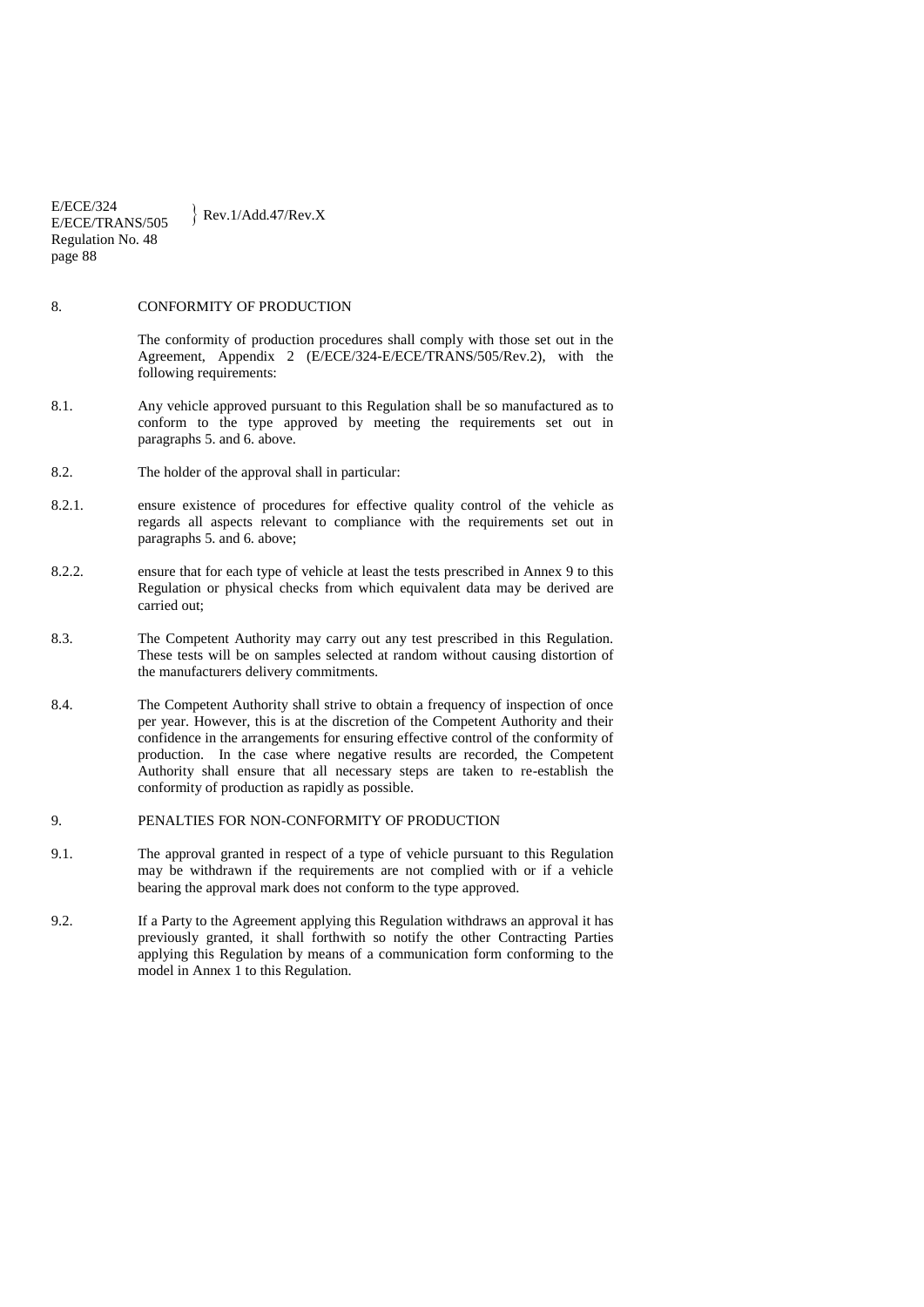## 10. PRODUCTION DEFINITELY DISCONTINUED

If the holder of the approval completely ceases to manufacture a type of vehicle approved in accordance with this Regulation, he shall inform the authority which granted the approval. Upon receiving the relevant communication, that authority shall inform thereof the other Parties to the Agreement applying this Regulation by means of a communication form conforming to the model in Annex 1 to this Regulation.

### 11. NAMES AND ADDRESSES OF TECHNICAL SERVICES RESPONSIBLE FOR CONDUCTING APPROVAL TESTS AND OF ADMINISTRATIVE DEPARTMENTS

The Parties to the 1958 Agreement applying this Regulation shall communicate to the United Nations Secretariat the names and addresses of the Technical Services responsible for conducting approval tests and of the Administrative Departments which grant approval and to which forms certifying approval or extension or refusal or withdrawal of approval, issued in other countries, are to be sent.

## 12. TRANSITIONAL PROVISIONS

- 12.1. As from the official date of entry into force of the 03 series of amendments, no Contracting Party applying this Regulation shall refuse to grant approval under this Regulation as amended by the 03 series of amendments.
- 12.2. As from 12 months after the date of entry into force of the 03 series of amendments, Contracting Parties applying this Regulation shall grant approvals only if the vehicle type to be approved meets the requirements of this Regulation as amended by the 03 series of amendments.
- 12.3. Contracting Parties applying this Regulation shall not refuse to grant extensions of approval to the preceding series of amendments to this Regulation.
- 12.4. Contracting Parties applying this Regulation shall continue to grant approvals to those types of vehicles which comply with the requirements of this Regulation as amended by the preceding series of amendments during the 12 month period which follows the date of entry into force of the 03 series of amendments.
- 12.5. No Contracting Party applying this Regulation shall refuse national or regional type approval of a vehicle type approved to the 03 series of amendments to this Regulation.
- 12.6. Until 36 months after the date of entry into force of the 03 series of amendments to this Regulation, no Contracting Party applying this Regulation shall refuse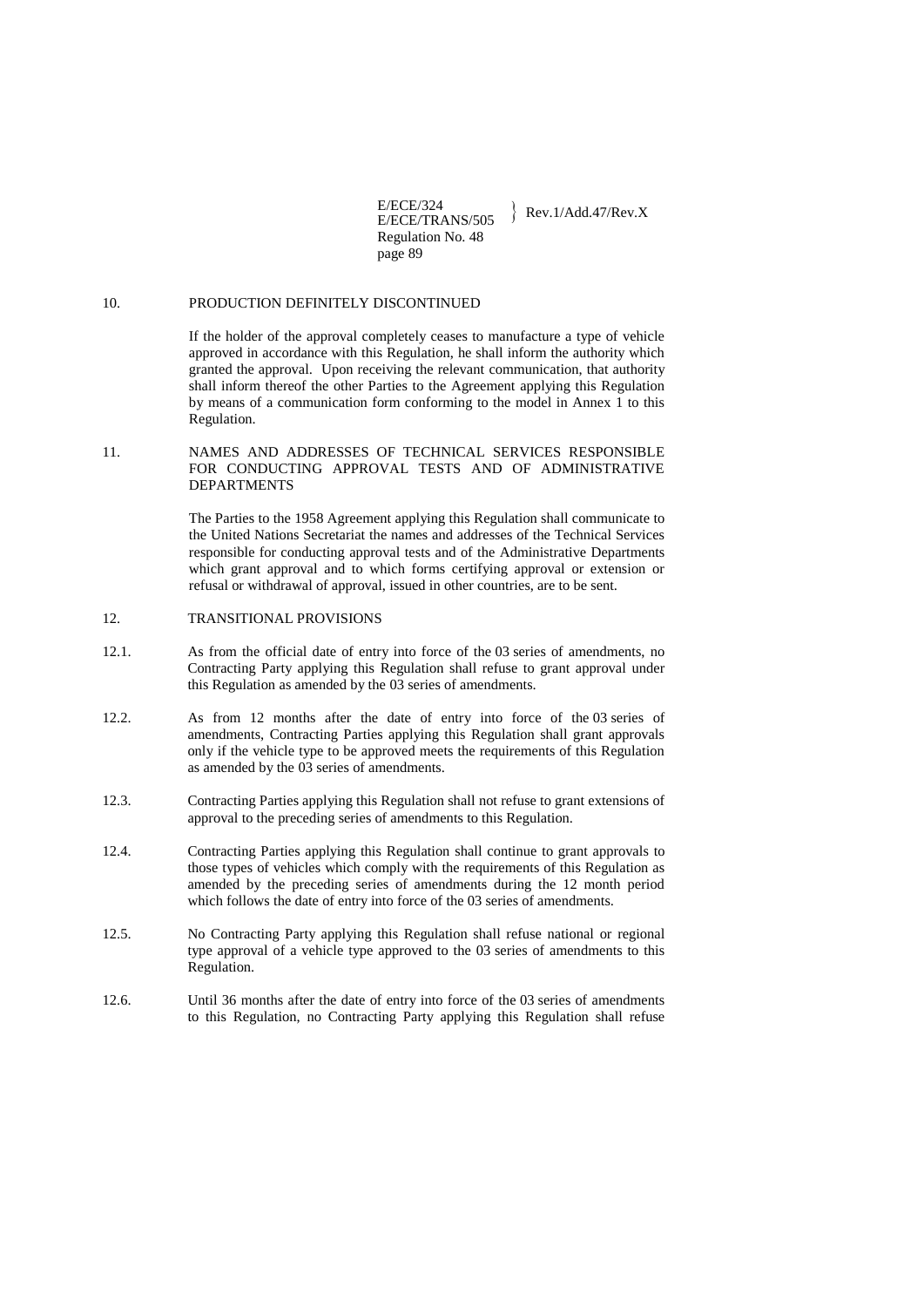> national or regional type approval of a vehicle type approved to the preceding series of amendments to this Regulation.

- 12.7. Starting 36 months after the entry into force of the 03 series of amendments to this Regulation, Contracting Parties applying this Regulation may refuse first national or regional registration (first entry into service) of a vehicle which does not meet the requirements of the 03 series of amendments to this Regulation.
- 12.8. As from 60 months after the date of entry into force of the 03 series of amendments to this Regulation, approvals to this Regulation shall cease to be valid, except in the case of vehicle types which comply with the requirements of this Regulation as amended by the 03 series of amendments.
- 12.9. Notwithstanding the transitional provisions above, Contracting Parties whose application of this Regulation comes into force after the date of entry into force of the most recent series of amendments are not obliged to accept approvals which were granted in accordance with any of the preceding series of amendments to this Regulation.
- 12.10. Notwithstanding paragraph 12.7. or 12.8., approvals of the vehicle types to the preceding series of amendments to the Regulation which are not affected by the 03 series of amendments shall remain valid and Contracting Parties applying the Regulation shall continue to accept them.
- 12.11. Until the United Nations Secretary-General is notified otherwise, Japan declares that in relation to the installation of lighting and light signalling devices, Japan will only be bound by the obligations of the Agreement to which this Regulation is annexed with respect to vehicles of categories  $M_1$  and  $N_1$ .
- 12.12. As from the date of entry into force of Supplement 7 to the 02 series of amendments, no Contracting Party applying this Regulation shall refuse to grant approvals under this Regulation as amended by Supplement 7 to the 02 series of amendments.
- 12.13. As from 30 months after the date of entry into force of Supplement 7 to the 02 series of amendments, Contracting Parties applying this Regulation shall grant ECE approvals only if the vehicle type to be approved meets the requirements of this Regulation as amended by Supplement 7 to the 02 series of amendments.
- 12.14. Contracting Parties applying this Regulation shall not refuse to grant extensions of approvals to the preceding series of amendments to this Regulation, including Supplement 6 to the 02 series of amendments.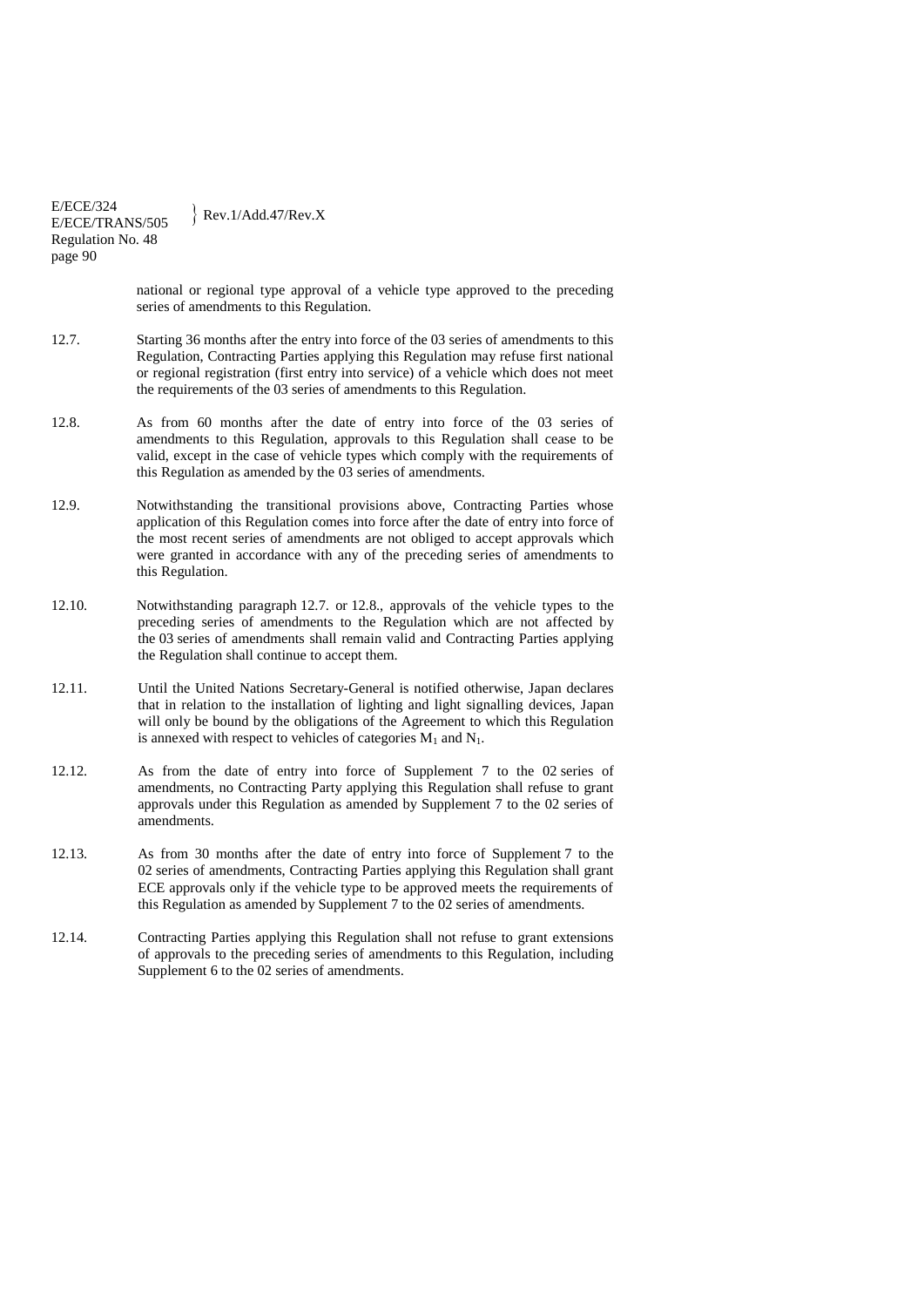- 12.15. ECE approvals granted under this Regulation before the date mentioned in paragraph 12.13. above, including extensions of such approvals, shall remain valid indefinitely.
- 12.16. As from the official date of entry into force of Supplement 3 to the 03 series of amendments, no Contracting Party applying this Regulation shall refuse to grant approvals under this Regulation, as amended by Supplement 3 to the 03 series of amendments.
- 12.17. As from 36 months from the entry into force of Supplement 3 to the 03 series of amendments, Contracting Parties applying this Regulation shall grant approvals only if the vehicle type to be approved meets the requirements of this Regulation as amended by Supplement 3 to the 03 series of amendments.
- 12.18. Approvals granted under this Regulation before the date mentioned in paragraph 12.16. above, including extensions of such approvals, shall remain valid.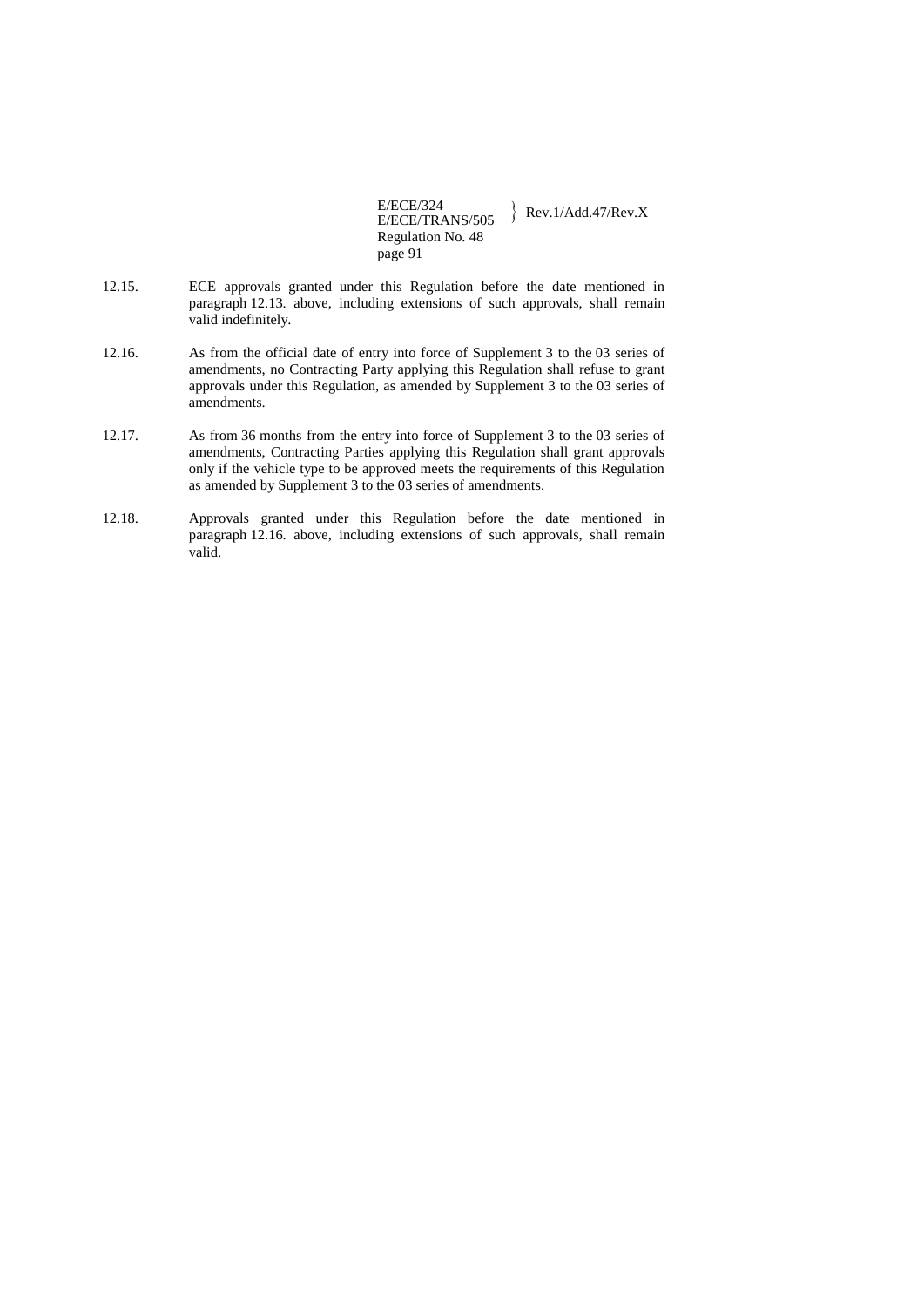### E/ECE/324 E/ECE/TRANS/505 Regulation No. 48 page 92 Annex 1

# $\}$  Rev.1/Add.47/Rev.X

## Annex 1

### **COMMUNICATION**

## (Maximum format: A4 (210 x 297 mm))



issued by : Name of administration: ...................................... ...................................... ......................................

concerning: 2/ APPROVAL GRANTED APPROVAL EXTENDED APPROVAL REFUSED APPROVAL WITHDRAWN PRODUCTION DEFINITELY DISCONTINUED

of a type of vehicle with regard to the installation of lighting and light- signalling devices, pursuant to Regulation No. 48.

## Approval No. ....... Extension No. .......

| $\overline{1}$ . |                                                                       |  |  |  |  |  |
|------------------|-----------------------------------------------------------------------|--|--|--|--|--|
| 2.               |                                                                       |  |  |  |  |  |
| 3.               |                                                                       |  |  |  |  |  |
| 4.               | If applicable, name and address of the manufacturer's representative: |  |  |  |  |  |
| 5.               |                                                                       |  |  |  |  |  |
| 6.               | Technical service responsible for conducting approval tests:          |  |  |  |  |  |
| 7.               |                                                                       |  |  |  |  |  |
| 8.               |                                                                       |  |  |  |  |  |
| 9.               | Concise description:                                                  |  |  |  |  |  |
|                  | Lighting and light-signalling devices on the vehicle:                 |  |  |  |  |  |
| 9.1.             | Main-beam headlamps:                                                  |  |  |  |  |  |
| 9.2.             | Dipped-beam headlamps:                                                |  |  |  |  |  |
| 9.3.             | Front-fog lamps :                                                     |  |  |  |  |  |
| 9.4.             | Reversing lamps :                                                     |  |  |  |  |  |
| 9.5.             | Front direction-indicators:                                           |  |  |  |  |  |
| 9.6.             | Rear direction-indicators :                                           |  |  |  |  |  |
| 9.7.             | Side direction-indicators:                                            |  |  |  |  |  |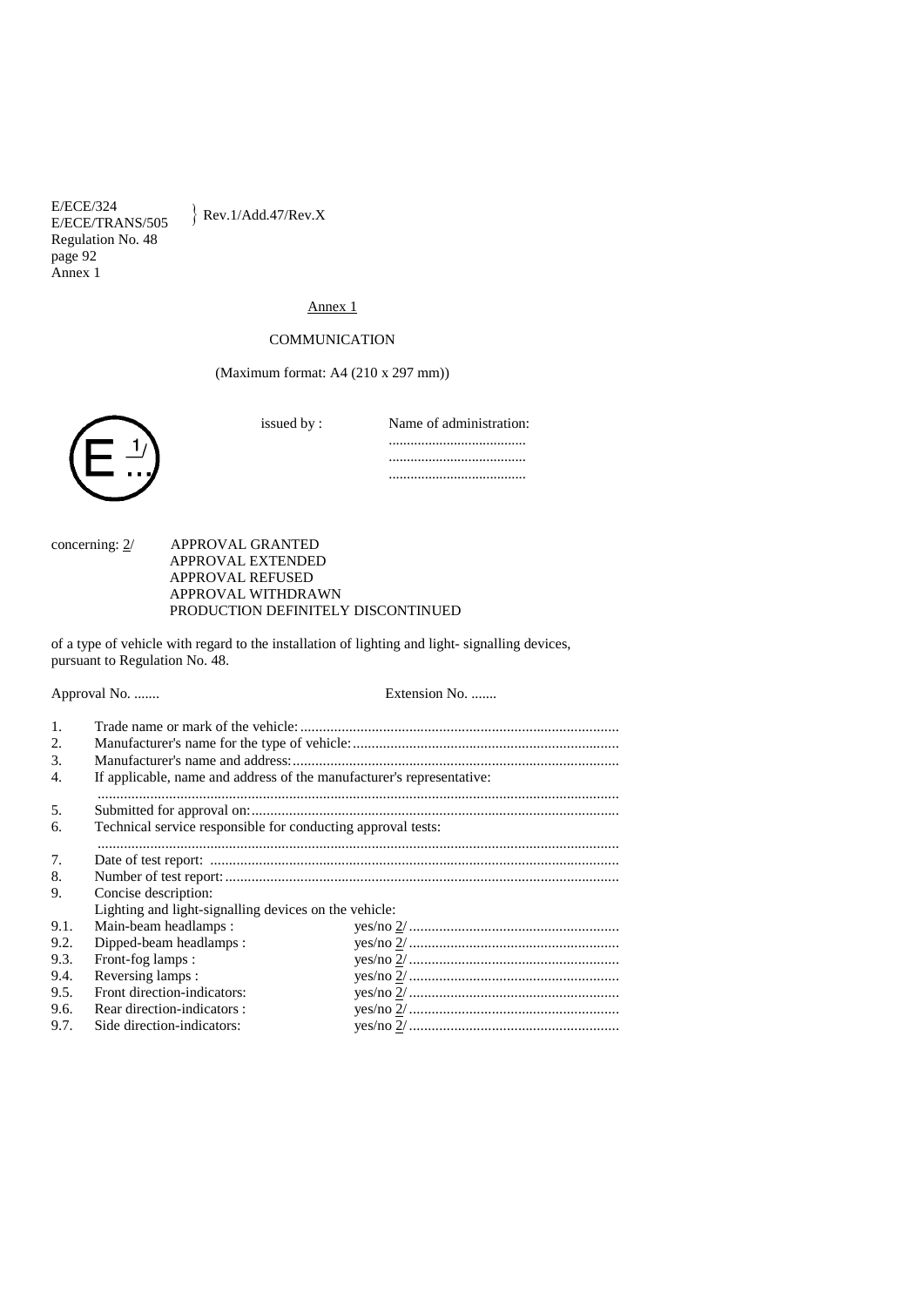|       |                                       | <b>E/ECE/324</b><br>$\left\{$ Rev.1/Add.47/Rev.X<br>E/ECE/TRANS/505<br>Regulation No. 48<br>page 93<br>Annex 1 |
|-------|---------------------------------------|----------------------------------------------------------------------------------------------------------------|
| 9.8.  | Hazard warning signal:                |                                                                                                                |
| 9.9.  | Stop-lamps:                           |                                                                                                                |
| 9.10. | Rear registration plate               |                                                                                                                |
|       | illuminating device:                  |                                                                                                                |
| 9.11. | Front position lamps:                 |                                                                                                                |
| 9.12. | Rear position lamps:                  |                                                                                                                |
| 9.13. | Rear fog-lamps:                       |                                                                                                                |
| 9.14. | Parking lamps:                        |                                                                                                                |
| 9.15. | End-outline marker lamps:             |                                                                                                                |
| 9.16. | Rear retro-reflectors,                |                                                                                                                |
|       | non-triangular:                       |                                                                                                                |
| 9.17. | Rear retro-reflectors, triangular:    |                                                                                                                |
| 9.18. | Front retro-reflectors,               |                                                                                                                |
|       | non-triangular:                       |                                                                                                                |
| 9.19. | Side retro-reflectors,                |                                                                                                                |
|       | non-triangular:                       |                                                                                                                |
| 9.20. | Side marker lamps:                    |                                                                                                                |
| 9.21. | Daytime running lamps:                |                                                                                                                |
| 9.22. | Adaptive front lighting system (AFS): |                                                                                                                |
| 9.23  | Cornering lamps:                      |                                                                                                                |
| 9.24. | Conspicuity markings:                 |                                                                                                                |
|       | 9.24.1. Full contour markings:        | Rear                                                                                                           |
|       |                                       |                                                                                                                |
|       |                                       | Side                                                                                                           |
|       |                                       |                                                                                                                |
|       | 9.24.2. Partial contour markings:     | Rear                                                                                                           |
|       |                                       |                                                                                                                |
|       |                                       | Side                                                                                                           |
|       |                                       |                                                                                                                |
|       | 9.24.3. Line markings:                | Rear                                                                                                           |
|       |                                       | Side                                                                                                           |
|       |                                       |                                                                                                                |
|       |                                       |                                                                                                                |

# 9.24.4. Exemption regarding conspicuity marking according to paragraph 6.21.1.2.5.

| Rear | $ves/no^2$ |
|------|------------|
|      |            |
| Side | $yes/no^2$ |
|      |            |

 $\sigma$  **Comment [GRD45]:** Rev.6 Am.2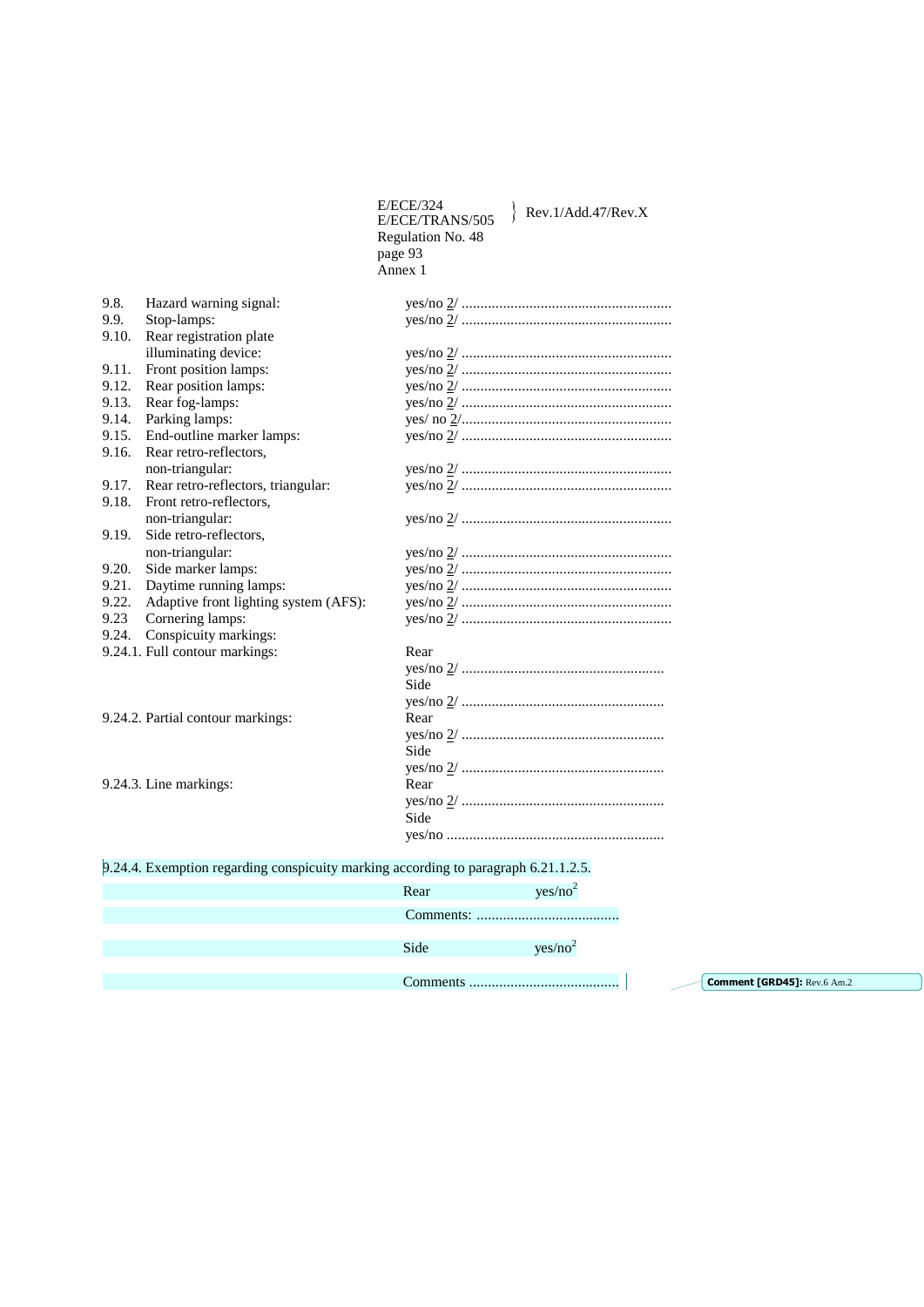| <b>E/ECE/324</b><br>page 94<br>Annex 1        | E/ECE/TRANS/505<br>Regulation No. 48                                                                                                                                                     | Rev.1/Add.47/Rev.X |         |                  |  |                             |  |
|-----------------------------------------------|------------------------------------------------------------------------------------------------------------------------------------------------------------------------------------------|--------------------|---------|------------------|--|-----------------------------|--|
| 9.25.<br>9.26.<br>9.27.<br>10.<br>10.1.       | Emergency stop signal:<br>Equivalent lamps:<br>Comments                                                                                                                                  |                    |         |                  |  |                             |  |
| 10.2.                                         | Method used for the definition of the apparent surface: boundary of the illuminating<br>surface $2/$ or light-emitting surface $2/$                                                      |                    |         |                  |  |                             |  |
| 10.3.                                         |                                                                                                                                                                                          |                    |         |                  |  |                             |  |
| 10.4.                                         | Comments concerning AFS (according to paragraphs 3.2.6. and 6.22.7.4. of the                                                                                                             |                    |         |                  |  |                             |  |
|                                               | 10.5. Comments regarding the extent of coverage of the conspicuity marking if it is less than<br>the minimum value of 80 per cent required by paragraphs $6.21.4.1.2$ and $6.21.4.2.2$ . |                    |         |                  |  |                             |  |
| 10.7.                                         | Comments<br>regarding<br>paragraphs 6.21.1.2.5. and 6.21.4.3.1. of this Regulation)                                                                                                      | conspicuity        | marking | (according<br>to |  |                             |  |
|                                               | 10.8. Comments regarding conspicuity marking (Incomplete vehicle or Complete<br>Vehicles according to paragraphs 6.21.1.2.1. and 6.21.1.2.1.1.:                                          |                    |         |                  |  |                             |  |
|                                               | Incomplete vehicles:                                                                                                                                                                     | yes/no             |         |                  |  |                             |  |
|                                               | Complete vehicles:                                                                                                                                                                       | yes/no             |         |                  |  |                             |  |
|                                               | Completed vehicles:                                                                                                                                                                      | yes/no             |         |                  |  | Comment [GRD46]: Rev.6 Am.2 |  |
| 11.<br>12.<br>13.<br>14.<br>15.<br>16.<br>17. | Approval granted/extended/refused/withdrawn 2/<br>The following documents, bearing the approval number shown above, are available on                                                     |                    |         |                  |  |                             |  |
|                                               |                                                                                                                                                                                          |                    |         |                  |  |                             |  |

| 1/ |                                                       |  |  | Distinguishing number of the country which has granted/extended/refused/withdrawn |
|----|-------------------------------------------------------|--|--|-----------------------------------------------------------------------------------|
|    | approval (see approval provisions in the Regulation). |  |  |                                                                                   |

2/ Strike out what does not apply, or repeat "yes" or "no".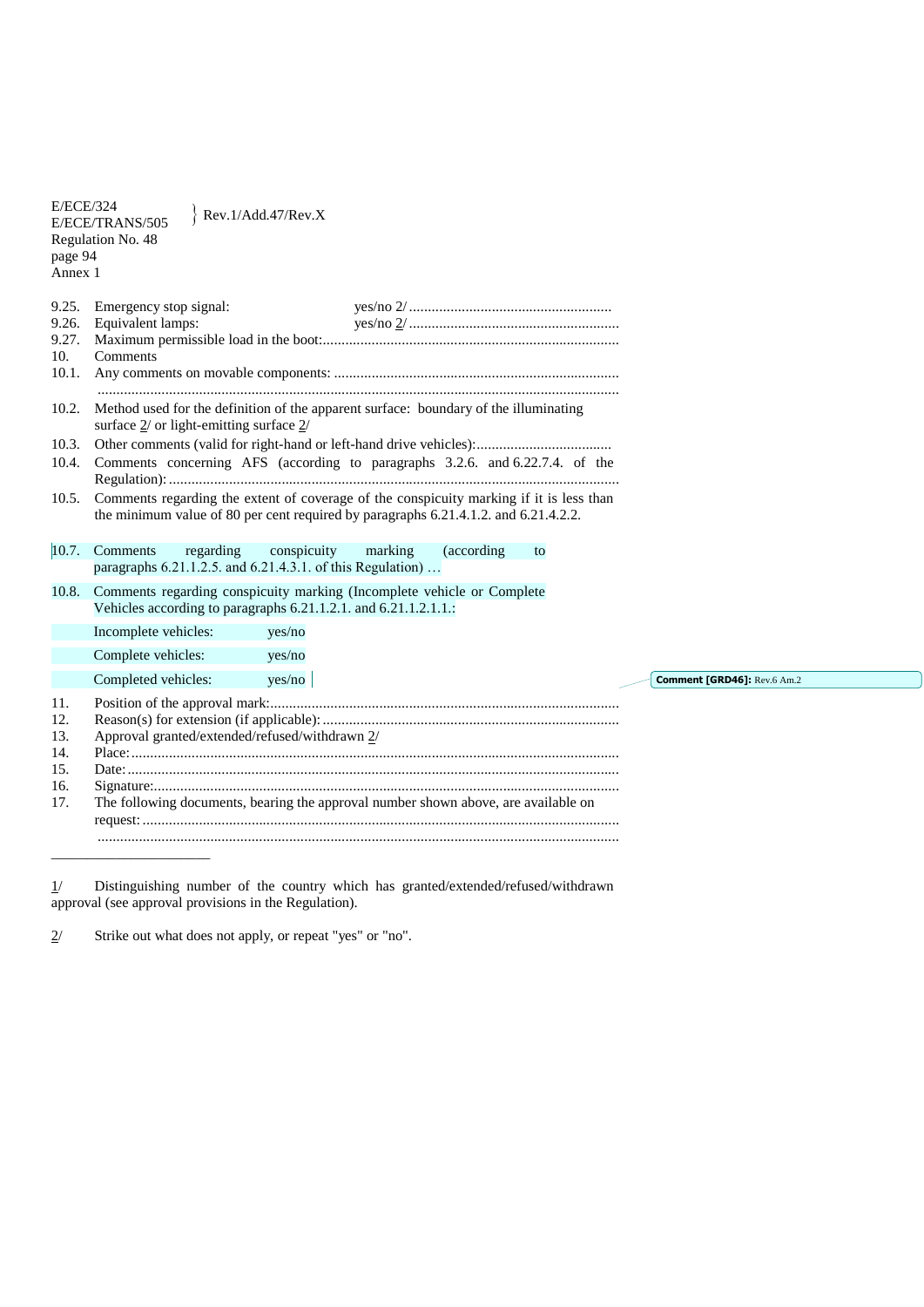### Annex 2

### ARRANGEMENTS OF APPROVAL MARKS

#### Model A

(See paragraph 4.4. of this Regulation)



 $a = 8$  mm min.

The above approval mark affixed to a vehicle shows that the vehicle type concerned has, with regard to the installation of lighting and light-signalling devices, been approved in the Netherlands (E4) pursuant to Regulation No. 48 as amended by the 03 series of amendments. The approval number indicates that the approval was granted in accordance with the requirements of Regulation No. 48 as amended by the 03 series of amendments.

### Model B

(see paragraph 4.5. of this Regulation)



 $a = 8$  mm min.

The above approval mark affixed to a vehicle shows that the vehicle type concerned has been approved in the Netherlands (E4) pursuant to Regulation No. 48 as amended by the 03 series of amendments and Regulation No.  $33. 1/$  The approval number indicates that, at the dates when the respective approvals were given, Regulation No. 48 was amended by the 03 series of amendments and Regulation No. 33 was still in its original form.

\_\_\_\_\_\_\_\_\_\_\_\_\_

 $1/$  The second number is given merely as an example.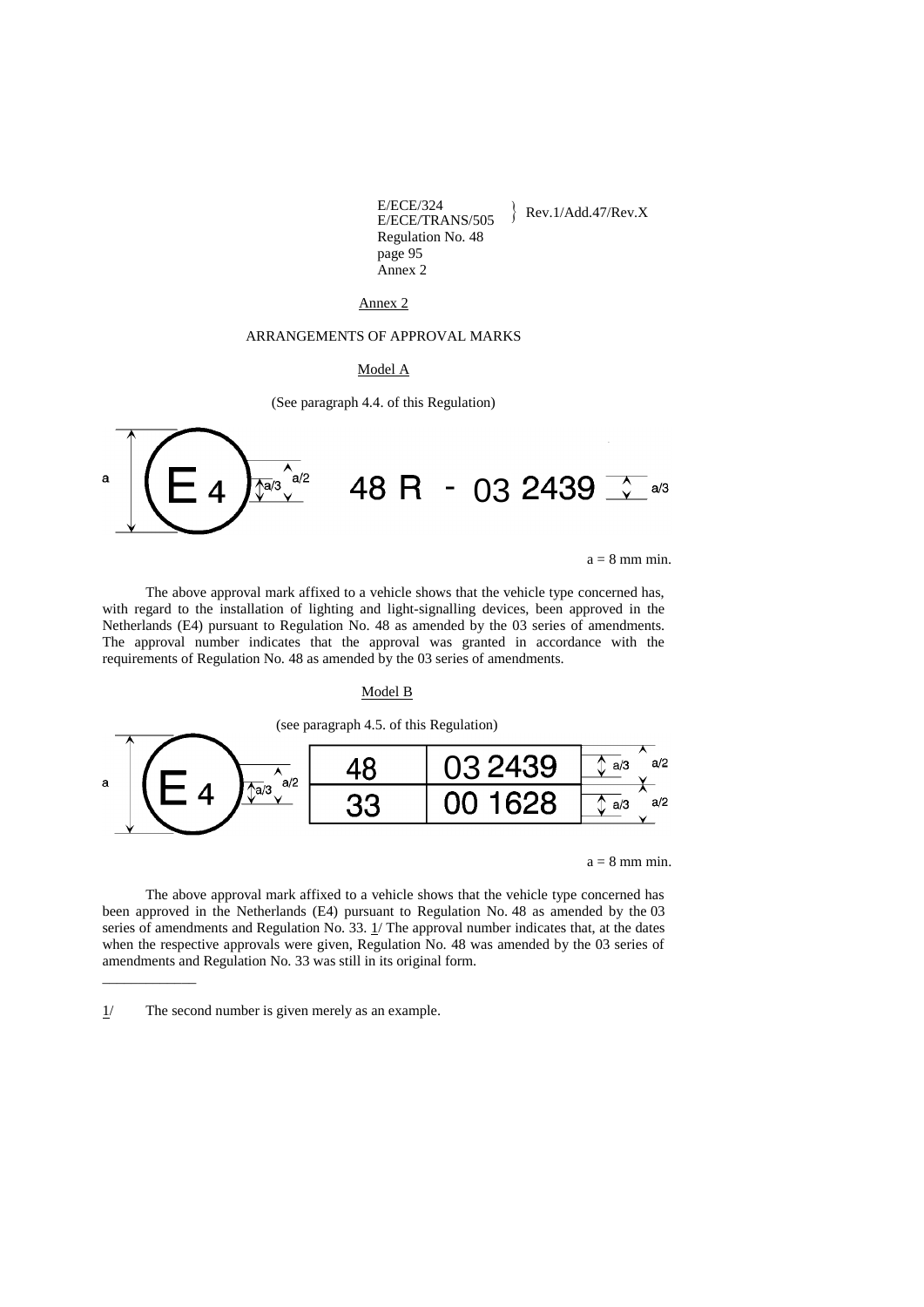Annex 3

### LAMP SURFACES, AXIS AND CENTRE OF REFERENCE, AND ANGLES OF GEOMETRIC VISIBILITY



KEY

- 1. Illuminating surface<br>2. Axis of reference
- 
- 2. Axis of reference<br>3. Centre of reference 3. Centre of reference<br>4. Angle of geometric
- 4. Angle of geometric visibility<br>5. Light-emitting surface
- 5. Light-emitting surface<br>6. Apparent surface based<br>7. Apparent surface based
- 6. Apparent surface based on illuminating surface
- 7. Apparent surface based on light-emitting surface
- 8. Direction of visibility

Note: Notwithstanding the drawing, the apparent surface is to be considered as tangent to the light-emitting surface.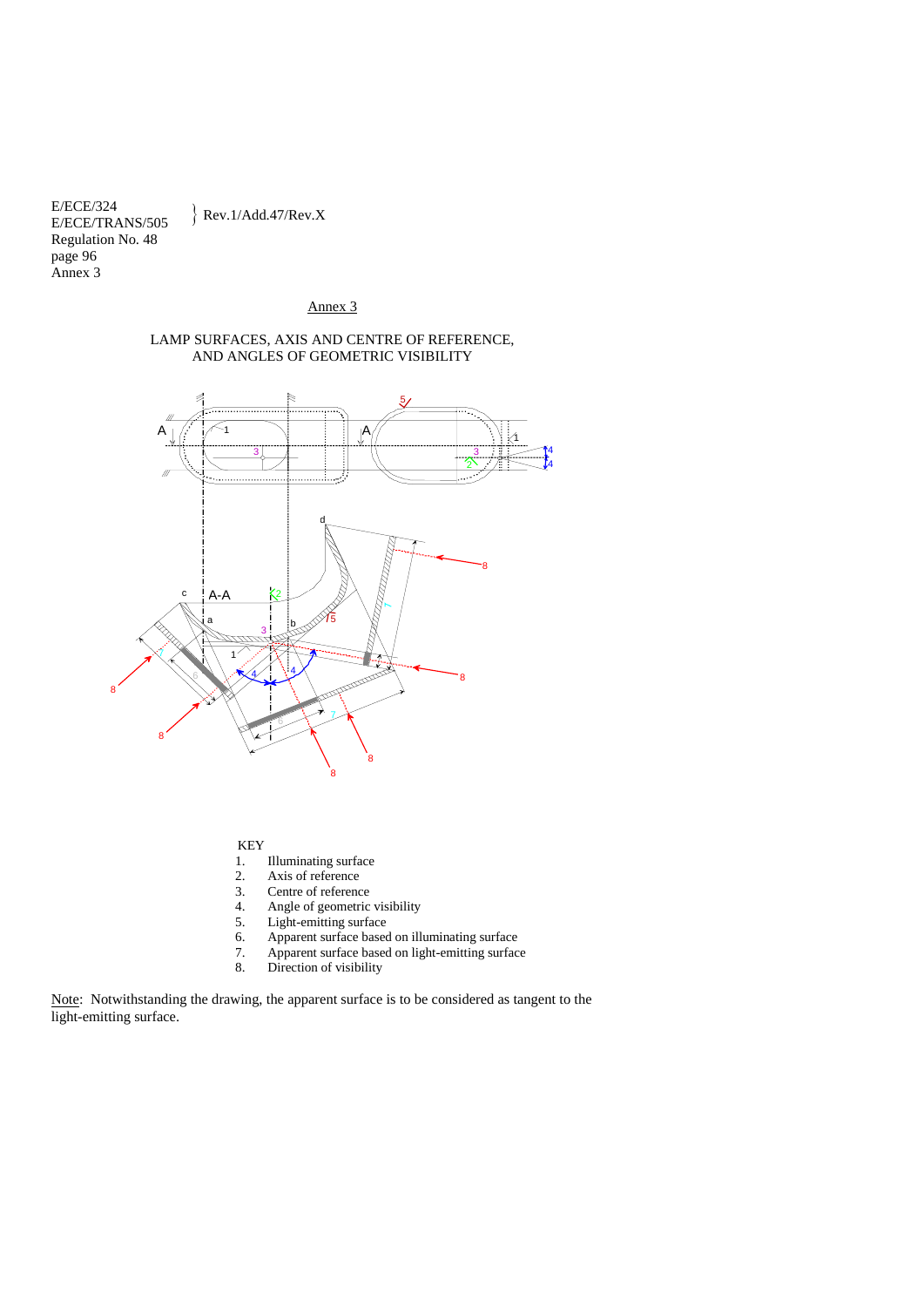E/ECE/324 E/ECE/324<br>E/ECE/TRANS/505 Rev.1/Add.47/Rev.X Regulation No. 48 page 97 Annex 3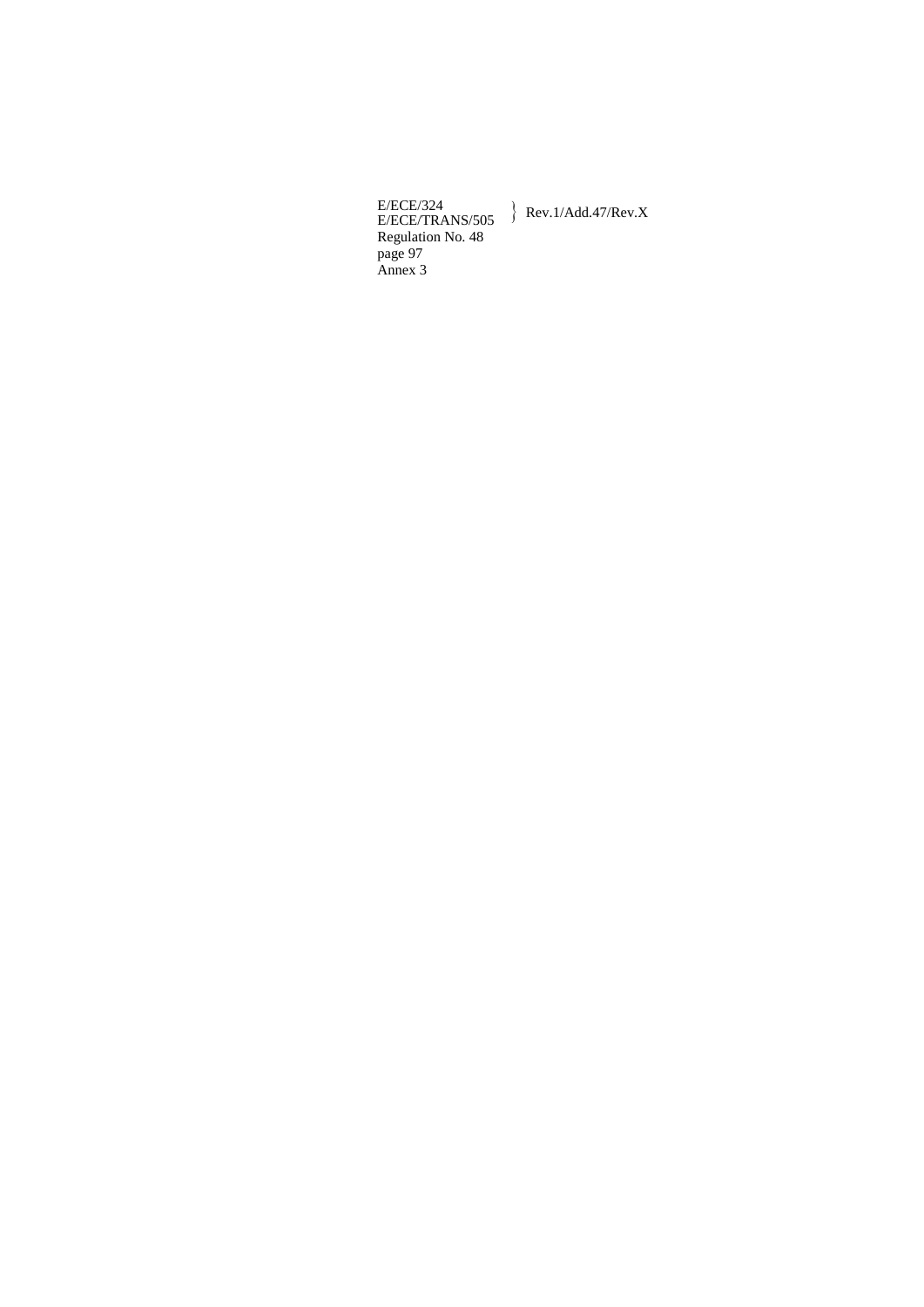# ILLUMINATING SURFACE IN COMPARISON WITH LIGHT-EMITTING SURFACE (See paragraphs 2.9. and 2.8. of this Regulation)

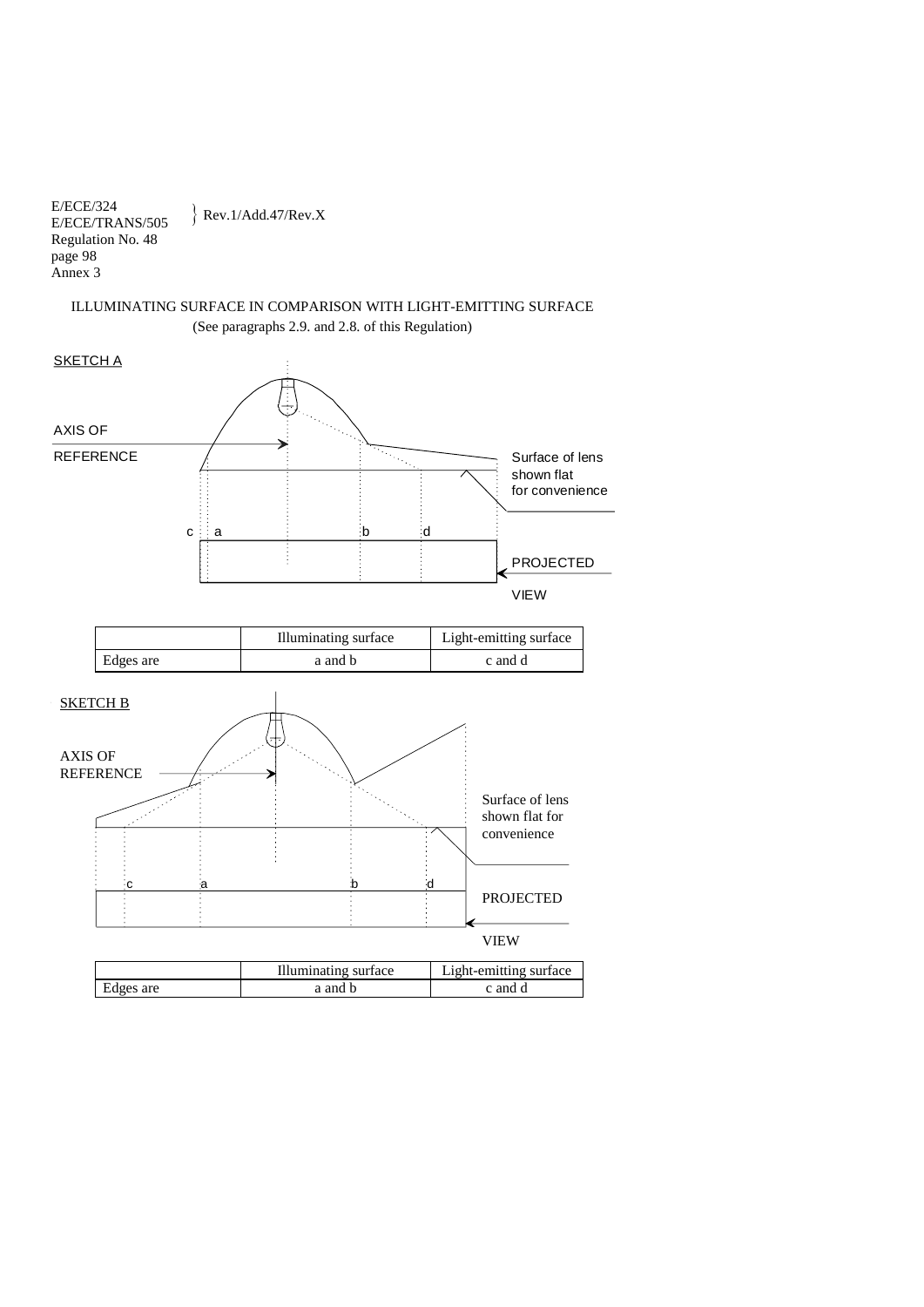# Annex 4

### VISIBILITY OF A RED LAMP TO THE FRONT AND VISITBILITY OF A WHITE LAMP TO THE REAR

(See paragraphs 5.10.1. and 5.10.2. of this Regulation)

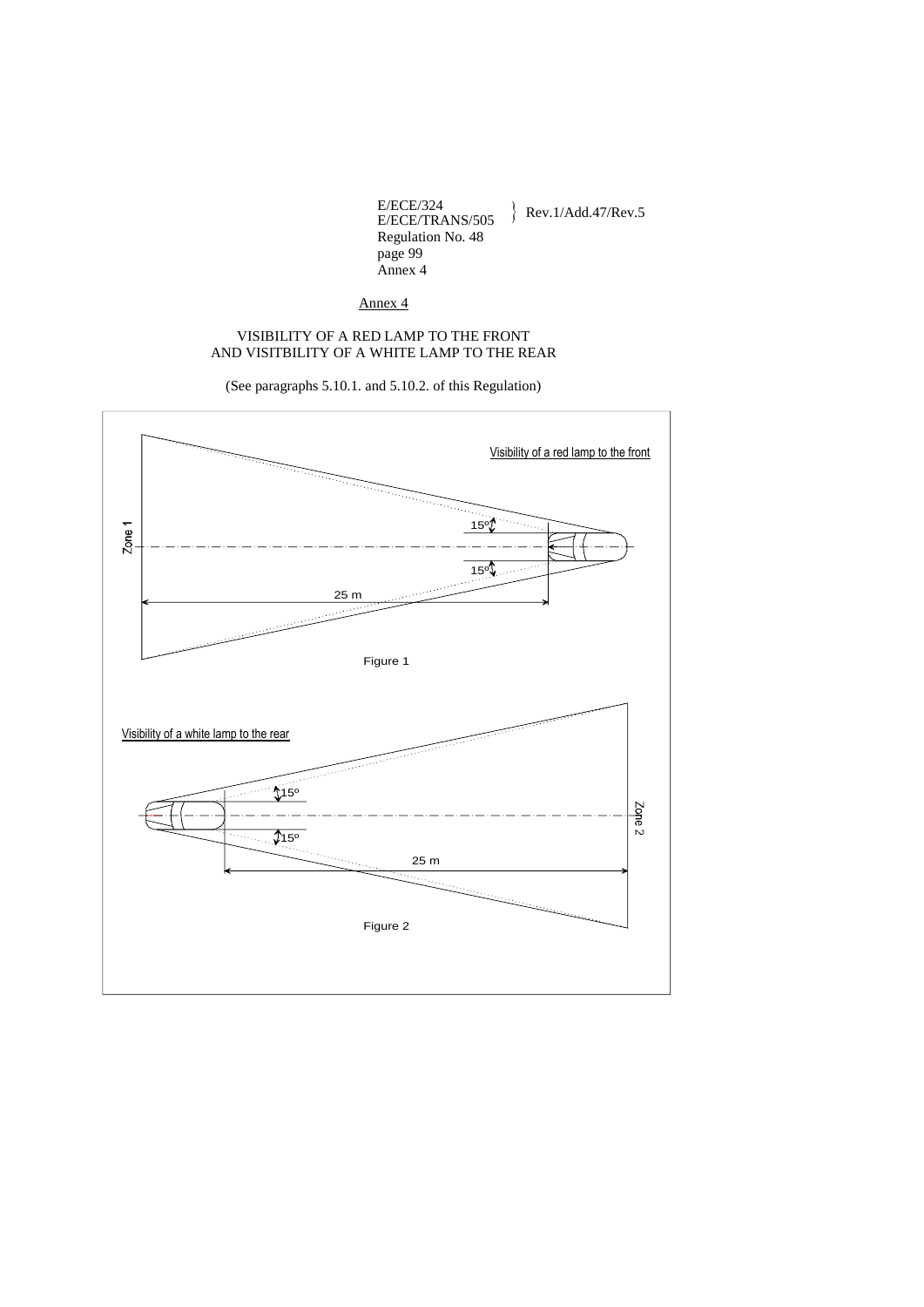### Annex 5

### STATES OF LOADING TO BE TAKEN INTO CONSIDERATION IN DETERMINING VARIATIONS IN THE VERTICAL ORIENTATION OF THE DIPPED-BEAM HEADLAMPS

Loading conditions on axles referred to in paragraphs 6.2.6.1. and 6.2.6.3.1.

- 1. For the following tests, the mass of the passengers shall be calculated on the basis of 75 kg per person.
- 2. Loading conditions for different types of vehicles:
- 2.1. Vehicles in category  $M_1$ : 1/
- 2.1.1. The angle of the light beam of the dipped-beam headlamps shall be determined under the following load conditions:
- 2.1.1.1. one person in the driver's seat;
- 2.1.1.2. the driver, plus one passenger in the front seat farthest from the driver;
- 2.1.1.3. the driver, one passenger in the front seat farthest from the driver, all the seats farthest to the rear occupied;
- 2.1.1.4. all the seats occupied;

-

- 2.1.1.5. all the seats occupied, plus an evenly distributed load in the luggage boot, in order to obtain the permissible load on the rear axle or on the front axle if the boot is at the front. If the vehicle has a front and a rear boot, the additional load must be appropriately distributed in order to obtain the permissible axle loads. However, if the maximum permissible laden mass is obtained before the permissible load on one of the axles, the loading of the boot(s) shall be limited to the figure which enables that mass to be reached;
- 2.1.1.6. driver, plus an evenly distributed load in the boot, in order to obtain the permissible load on the corresponding axle.

However, if the maximum permissible laden mass is obtained before the permissible load on the axle, the loading of the boot(s) shall be limited to the figure which enables that mass to be reached.

As defined in Annex 7 of the Consolidated Resolution on the Construction of Vehicles (R.E.3) (document TRANS/WP.29/78/Rev.1/Amend.2, as last amended by Amend.4).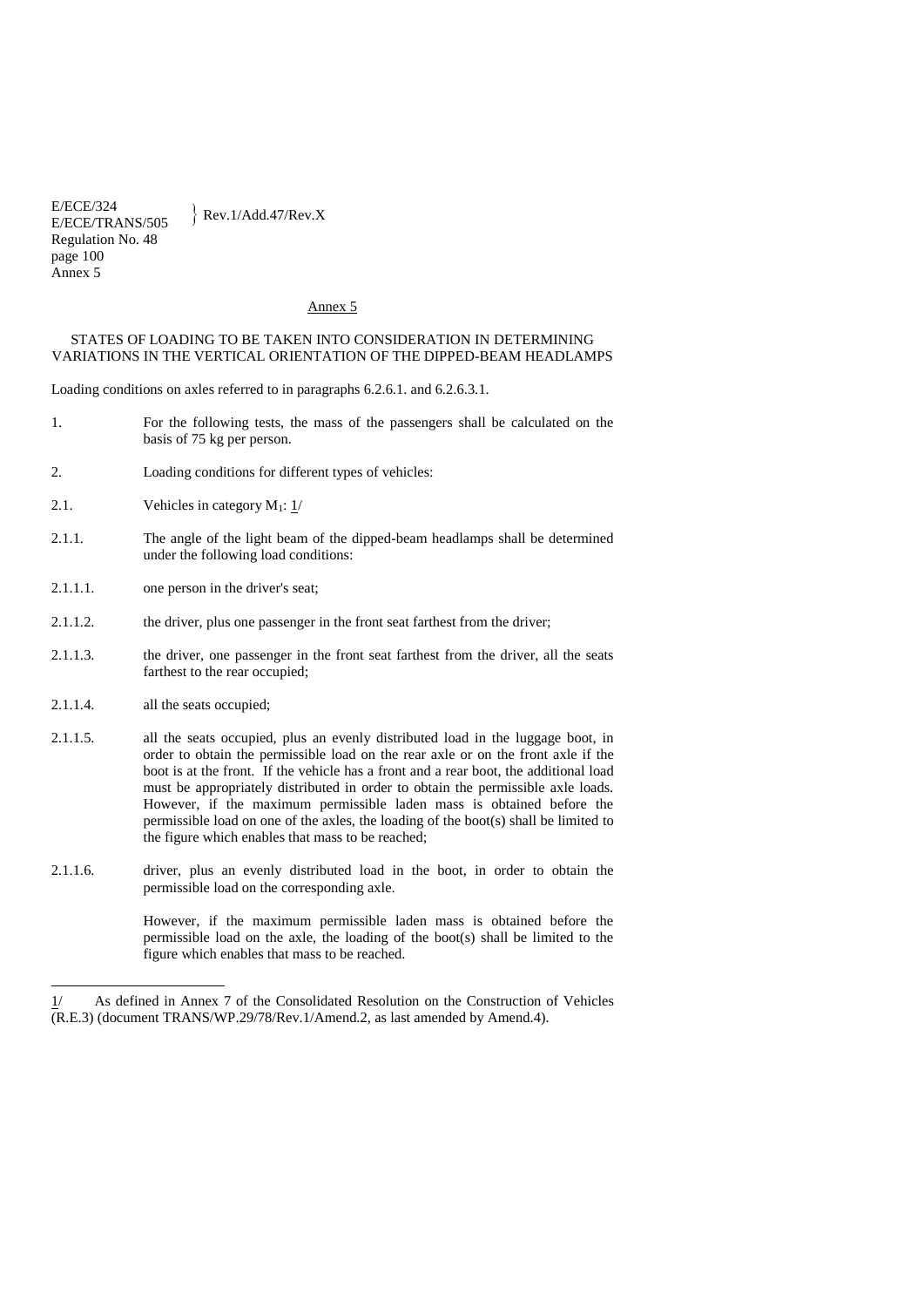- 2.1.2. In determining the above loading conditions, account must be taken of any loading restrictions laid down by the manufacturer.
- 2.2. Vehicles in categories  $M_2$  and  $M_3$ ; 1/

The angle of the light beam from the dipped-beam headlamps must be determined under the following loading conditions:

- 2.2.1. vehicle unladen and one person in the driver's seat;
- 2.2.2. vehicles laden such that each axle carries its maximum technically permissible load or until the maximum permissible mass of the vehicle is attained by loading the front and rear axles proportionally to their maximum technically permissible loads, whichever occurs first.
- 2.3. Vehicles in category N with load surfaces:
- 2.3.1. The angle of the light beam from the dipped-beam headlamps must be determined under the following loading conditions;
- 2.3.1.1. vehicle unladen and one person in the driver's seat;
- 2.3.1.2. driver, plus a load so distributed as to give the maximum technically permissible load on the rear axle or axles, or the maximum permissible mass of the vehicle, whichever occurs first, without exceeding a front axle load calculated as the sum of the front axle load of the unladen vehicle plus 25 per cent of the maximum permissible payload on the front axle. Conversely, the front axle is so considered when the load platform is at the front.
- 2.4. Vehicles in category N without a load surface:
- 2.4.1. Drawing vehicles for semi-trailers:
- 2.4.1.1. Unladen vehicle without a load on the coupling attachment and one person in the driver's seat;
- 2.4.1.2. one person in the driver's seat: technically permissible load on the coupling attachment in the position of the attachment corresponding to the highest load on the rear axle.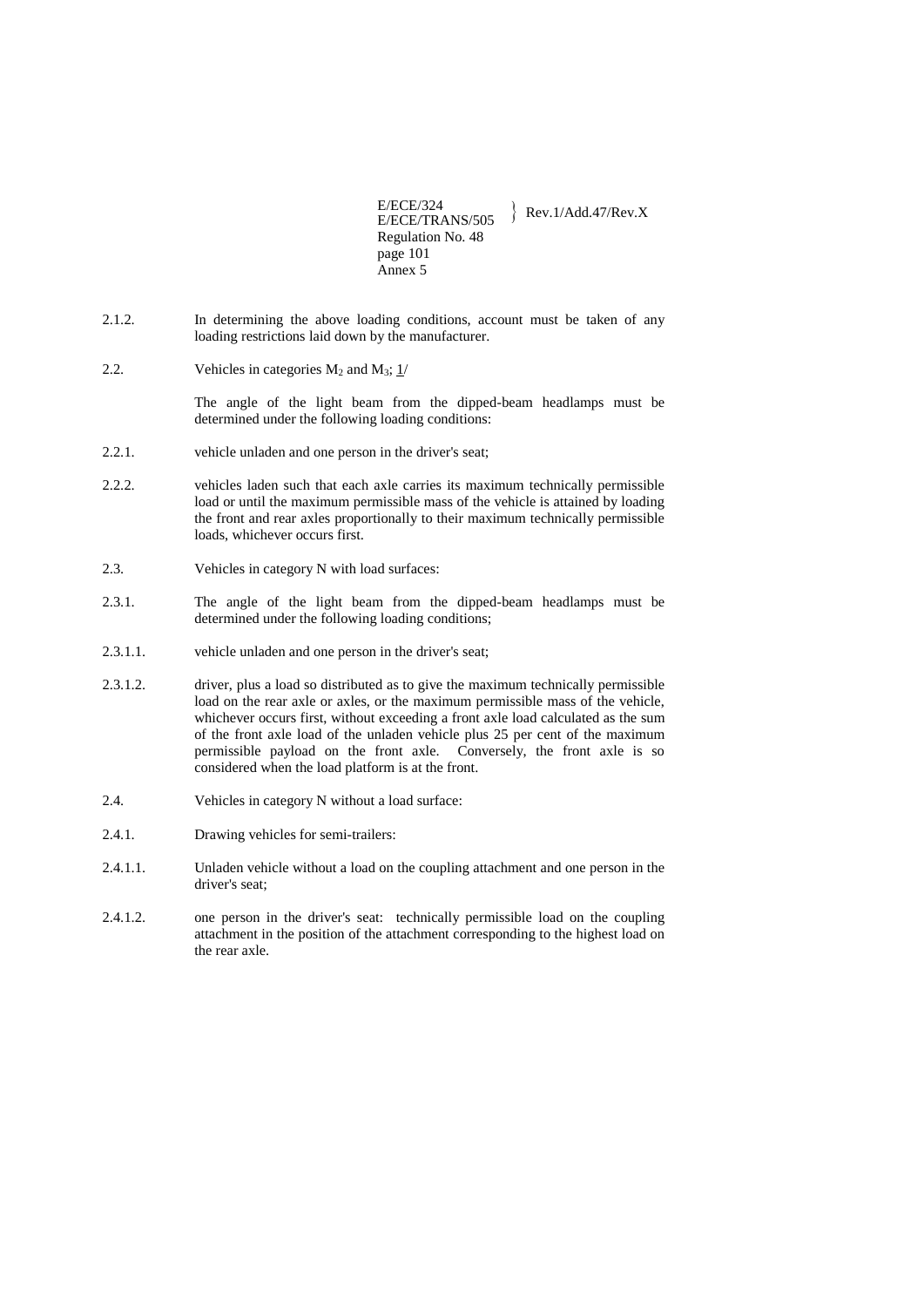- 2.4.2. Drawing vehicles for trailers:
- 2.4.2.1. vehicle unladen and one person in the driver's seat;
- 2.4.2.2. one person in the driver's seat, all the other places in the driving cabin being occupied.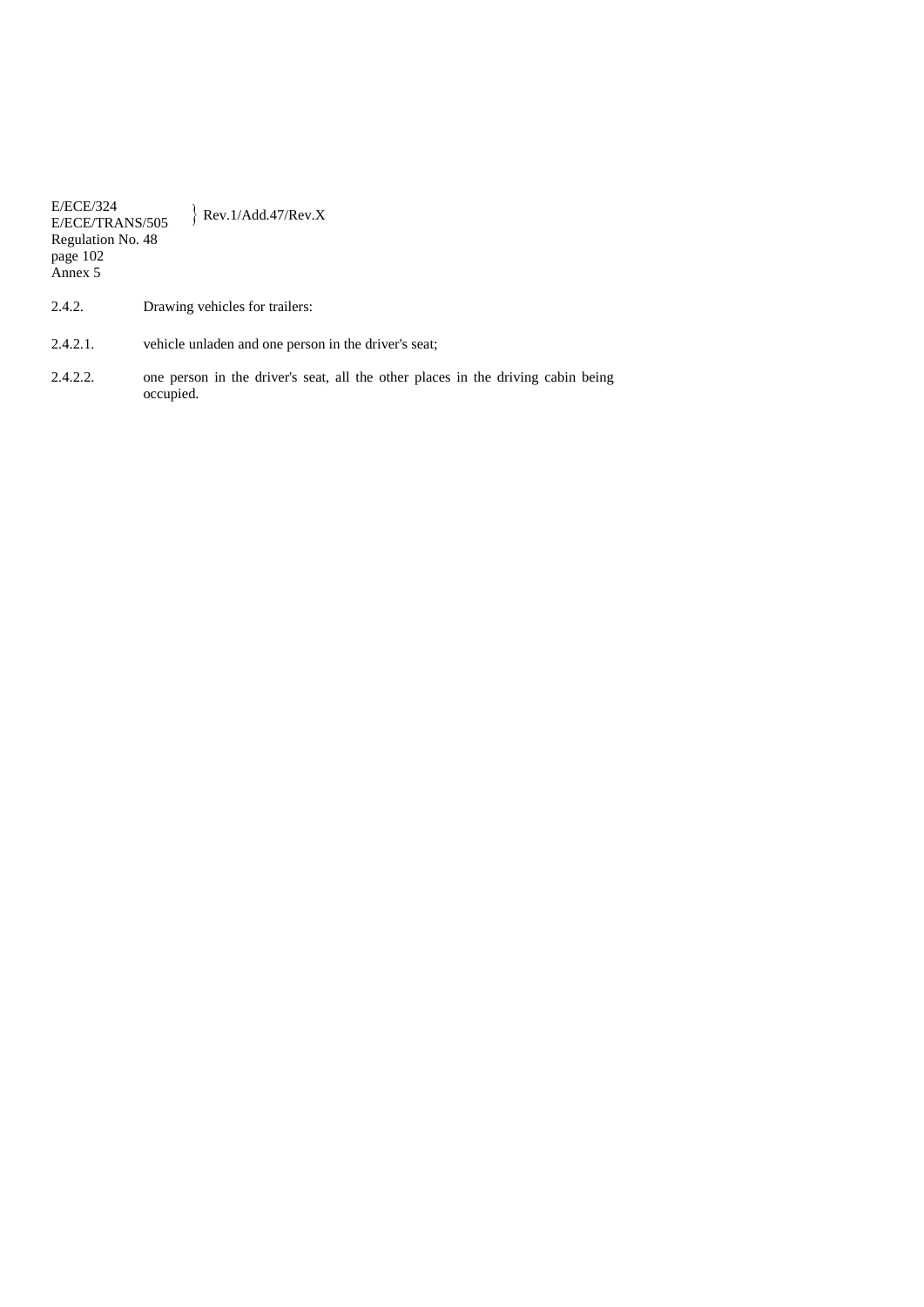### Annex 6

### MEASUREMENT OF THE VARIATION OF DIPPED-BEAM INCLINATION AS A FUNCTION OF LOAD

1. Scope

This annex specifies a method for measuring variations in motor vehicle dipped-beam inclination, in relation to its initial inclination, caused by changes in vehicle attitude due to loading.

- 2. Definitions
- 2.1. Initial inclination
- 2.1.1. Stated initial inclination

The value of the dipped-beam initial inclination specified by the motor vehicle manufacturer serving as a reference value for the calculation of permissible variations.

2.1.2. Measured initial inclination

The mean value of dipped-beam inclination or vehicle inclination measured with the vehicle in condition No. 1, as defined in Annex 5, for the category of vehicle under test. It serves as a reference value for the assessment of variations in beam inclination as the load varies.

2.2. Dipped-beam inclination

It may be defined as follows:

either as the angle, expressed in milliradians, between the direction of the beam towards a characteristic point on the horizontal part of the cut-off in the luminous distribution of the headlamp and the horizontal plane,

or by the tangent of that angle, expressed in percentage inclination, since the angles are small (for these small angles, 1 per cent is equal to 10 mrad).

If the inclination is expressed in percentage inclination, it can be calculated by means of the following formula:

$$
\frac{(h_1 - h_2)}{L} \times 100
$$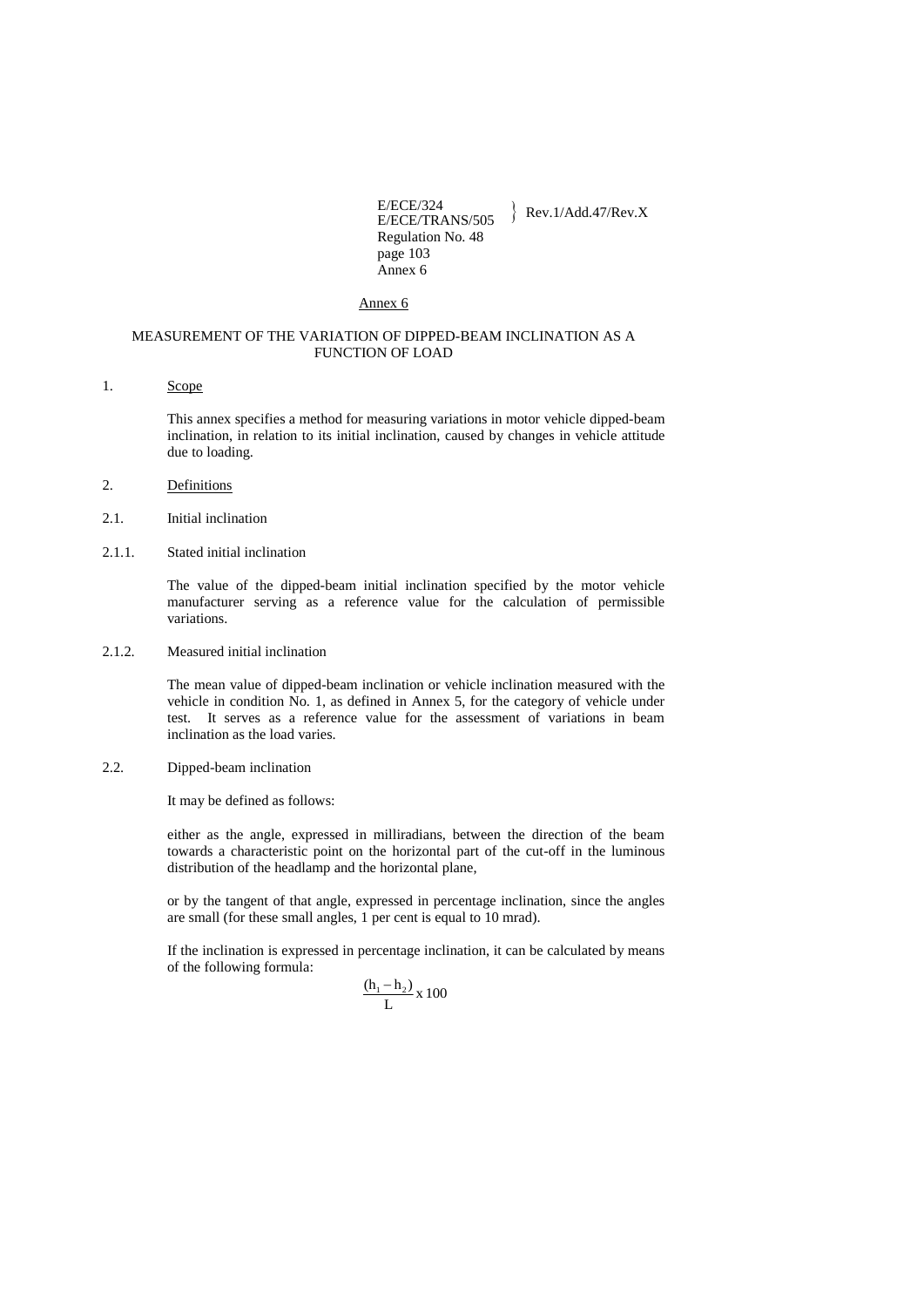### E/ECE/324 E/ECE/TRANS/505 Regulation No. 48 page 104 Annex 6

where:

 $\}$  Rev.1/Add.47/Rev.X

- $h<sub>1</sub>$  is the height above the ground, in millimetres, of the above- mentioned characteristic point, measured on a vertical screen perpendicular to the vehicle longitudinal median plane, placed at a horizontal distance L.
- $h_2$  is the height above the ground, in millimetres, of the centre of reference (which is taken to be the nominal origin of the characteristic point chosen in  $h_1$ ):
- L is the distance, in millimetres, from the screen to the centre of reference.

Negative values denote downward inclination (see figure 1). Positive values denote upward inclination.



Dipped-beam downward inclination of a category  $M_1$  vehicle

### Notes:

- 1. This drawing represents a category  $M_1$  vehicle, but the principle shown applies equally to vehicles of other categories.
- 2. Where the vehicle does not incorporate a headlamp levelling system, the variation in dipped-beam inclination is identical with the variation in the inclination of the vehicle itself.

### 3. Measurement conditions

- 3.1. If a visual inspection of the dipped-beam pattern on the screen or a photometric method is used, measurement shall be carried out in a dark environment (for example, a dark room) of sufficient area to allow the vehicle and the screen to be placed as shown in figure 1. Headlamp centres of reference shall be at a distance from the screen of at least 10 m.
- 3.2. The ground on which measurements are made shall be as flat and horizontal as possible, so that the reproducibility of measurements of dipped-beam inclination can be assured with an accuracy of  $\pm$  0.5 mrad ( $\pm$  0.05 per cent inclination).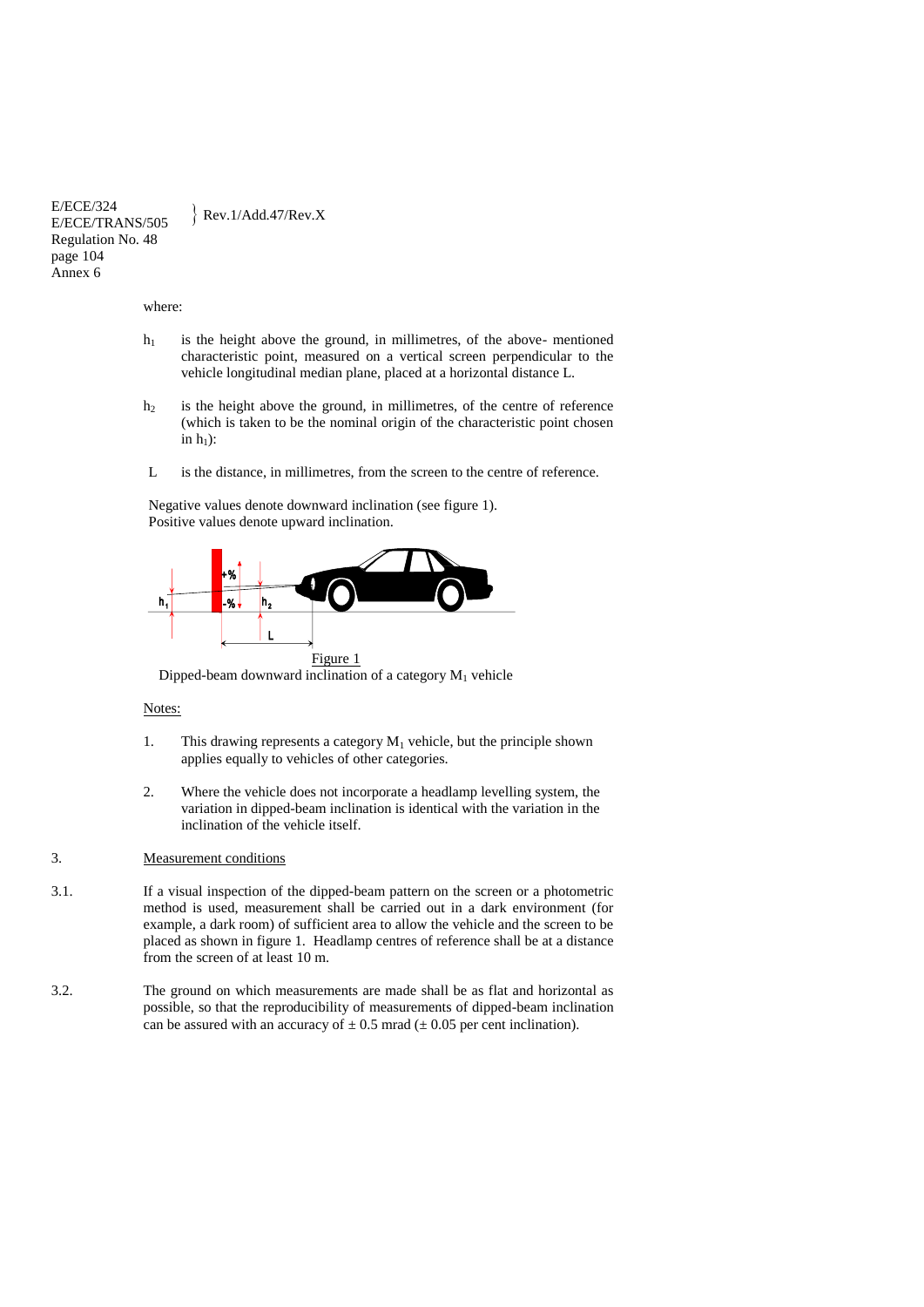- 3.3. If a screen is used, its marking, position and orientation in relation to the ground and to the median longitudinal plane of the vehicle, shall be such that the reproducibility of the measurement of the dipped-beam inclination can be assured with an accuracy of  $\pm$  0.5 mrad ( $\pm$  0.05 per cent inclination).
- 3.4. During measurements, the ambient temperature shall be between 10 and 30 °C.
- 4. Vehicle preparation
- 4.1. Measurements shall be carried out on a vehicle which has travelled a distance of between 1,000 km and 10,000 km, preferably 5,000 km.
- 4.2. Tyres shall be inflated to the full-load pressure specified by the vehicle manufacturer. The vehicle shall be fully replenished (fuel, water, oil) and equipped with all the accessories and tools specified by the manufacturer. Full fuel replenishment means that the fuel tank must be filled to not less than 90 per cent of its capacity.
- 4.3. The vehicle shall have the parking brake released and the gearbox in neutral.
- 4.4. The vehicle shall be conditioned for at least 8 h at the temperature specified in paragraph 3.4. above.
- 4.5. If a photometric or visual method is used, headlamps with a well- defined dipped-beam cut-off should preferably be installed on the vehicle under test in order to facilitate the measurements. Other means are allowed to obtain a more precise reading (for example, removal of the headlamp lens).
- 5. Test procedure
- 5.1. General

The variations in either dipped-beam or vehicle inclination, depending on the method chosen, shall be measured separately for each side of the vehicle. The results obtained from both left and right headlamps under all the load conditions specified in Annex 5, shall be within the limits set out in paragraph 5.5. below. The load shall be applied gradually without subjecting the vehicle to excessive shocks.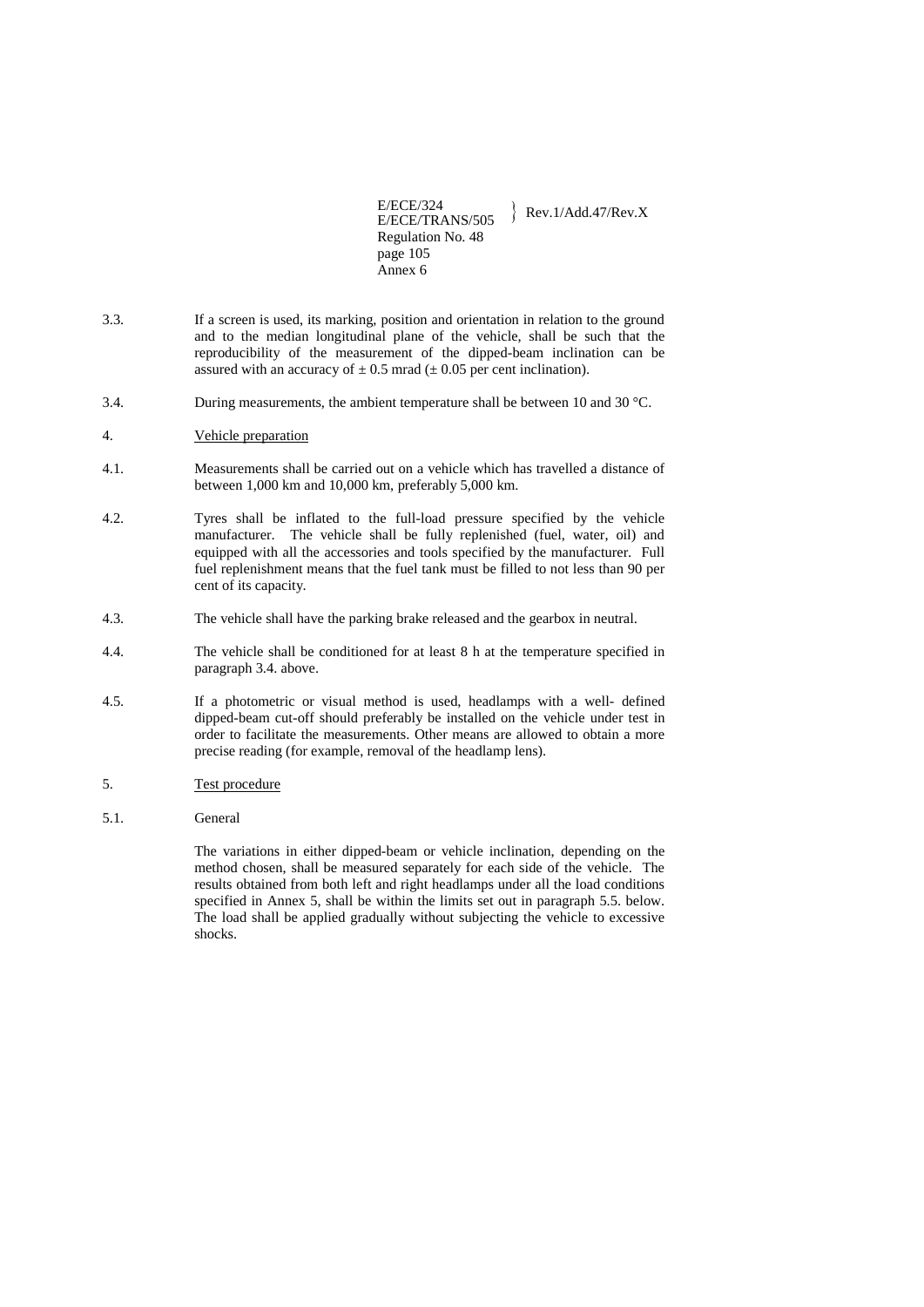- 5.1.1. Where an AFS is fitted, the measurements shall be carried out with the AFS in its neutral state.
- 5.2. Determination of the measured initial inclination

The vehicle shall be prepared as specified in paragraph 4. above and laden as specified in Annex 5 (first loading condition of the respective vehicle category). Before each measurement, the vehicle shall be rocked as specified in paragraph 5.4. below. Measurements shall be made three times.

- 5.2.1. If none of the three measured results differ by more than 2 mrad (0.2 per cent inclination) from the arithmetic mean of the results, that mean shall constitute the final result.
- 5.2.2. If any measurement differs from the arithmetic mean of the results by more than 2 mrad (0.2 per cent inclination), a further series of 10 measurements shall be made, the arithmetic mean of which shall constitute the final result.
- 5.3. Measurement methods

Any method may be used to measure variations of inclination provided that the readings are accurate to within  $\pm$  0.2 mrad ( $\pm$  0.02 per cent inclination).

5.4. Treatment of vehicle in each loading condition

The vehicle suspension and any other part likely to affect dipped-beam inclination shall be activated according to the methods described below.

However, the technical authorities and manufacturers may jointly propose other methods (either experimental or based upon calculations), especially when the test poses particular problems, provided such calculations are clearly valid.

5.4.1.  $M_1$  category vehicles with conventional suspension

With the vehicle standing on the measuring site and, if necessary, with the wheels resting on floating platforms (which must be used if their absence would lead to restriction of the suspension movement likely to affect the results of measurements), rock the vehicle continuously for at least three complete cycles, for each cycle, first the rear and than the front end of the vehicle is pushed down.

The rocking sequence shall end with the completion of a cycle. Before making the measurements, the vehicle shall be allowed to come to rest spontaneously. Instead of using floating platforms, the same effect can be achieved by moving the vehicle backwards and forwards for at least a complete wheel revolution.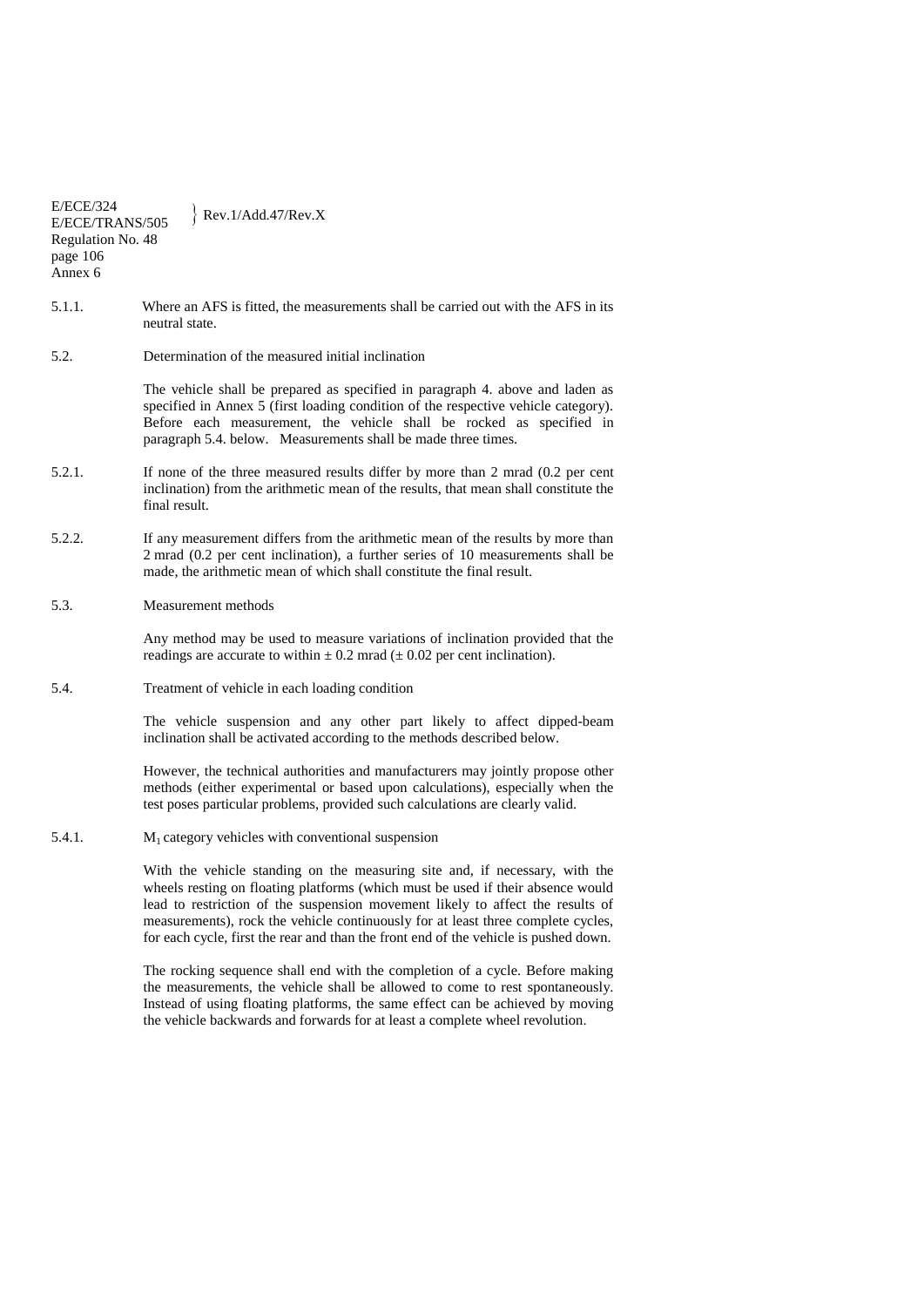- 5.4.2.  $M_2$ ,  $M_3$  and N category vehicles with conventional suspension
- 5.4.2.1. If the treatment method for category  $M_1$  vehicles described in paragraph 5.4.1. is not possible, the method described in paragraphs 5.4.2.2. or 5.4.2.3. may be used.
- 5.4.2.2. With the vehicle standing on the measuring site and the wheels on the ground, rock the vehicle by temporarily varying the load.
- 5.4.2.3. With the vehicle standing on the measuring site and the wheels on the ground, activate the vehicle suspension and all other parts which may affect the dipped-beam inclination by using a vibration rig. This can be a vibrating platform on which the wheels rest.
- 5.4.3. Vehicles with non-conventional suspension, where the engine has to be running.

Before making any measurement wait until the vehicle has assumed its final attitude with the engine running.

5.5. Measurements

The variation of the inclination of the dipped-beam shall be assessed for each of the different loading conditions in relation to the measured initial inclination determined in accordance with paragraph 5.2. above.

If the vehicle is fitted with a manual headlamp-levelling system, the latter shall be adjusted to the positions specified by the manufacturer for given loading conditions (according to Annex 5).

- 5.5.1. To begin with, a single measurement shall be made in each loading condition. Requirements have been met if, for all the loading conditions, the variation in inclination is within the calculated limits (for example, within the difference between the stated initial inclination and the lower and upper limits specified for approval) with a safety margin of 4 mrad (0.4 per cent inclination).
- 5.5.2. If the result(s) of any measurement(s) does (do) not lie within the safety margin indicated in paragraph 5.5.1. or exceed(s) the limit values, a further three measurements shall be made in the loading conditions corresponding to this (these) result(s) as specified in paragraph 5.5.3.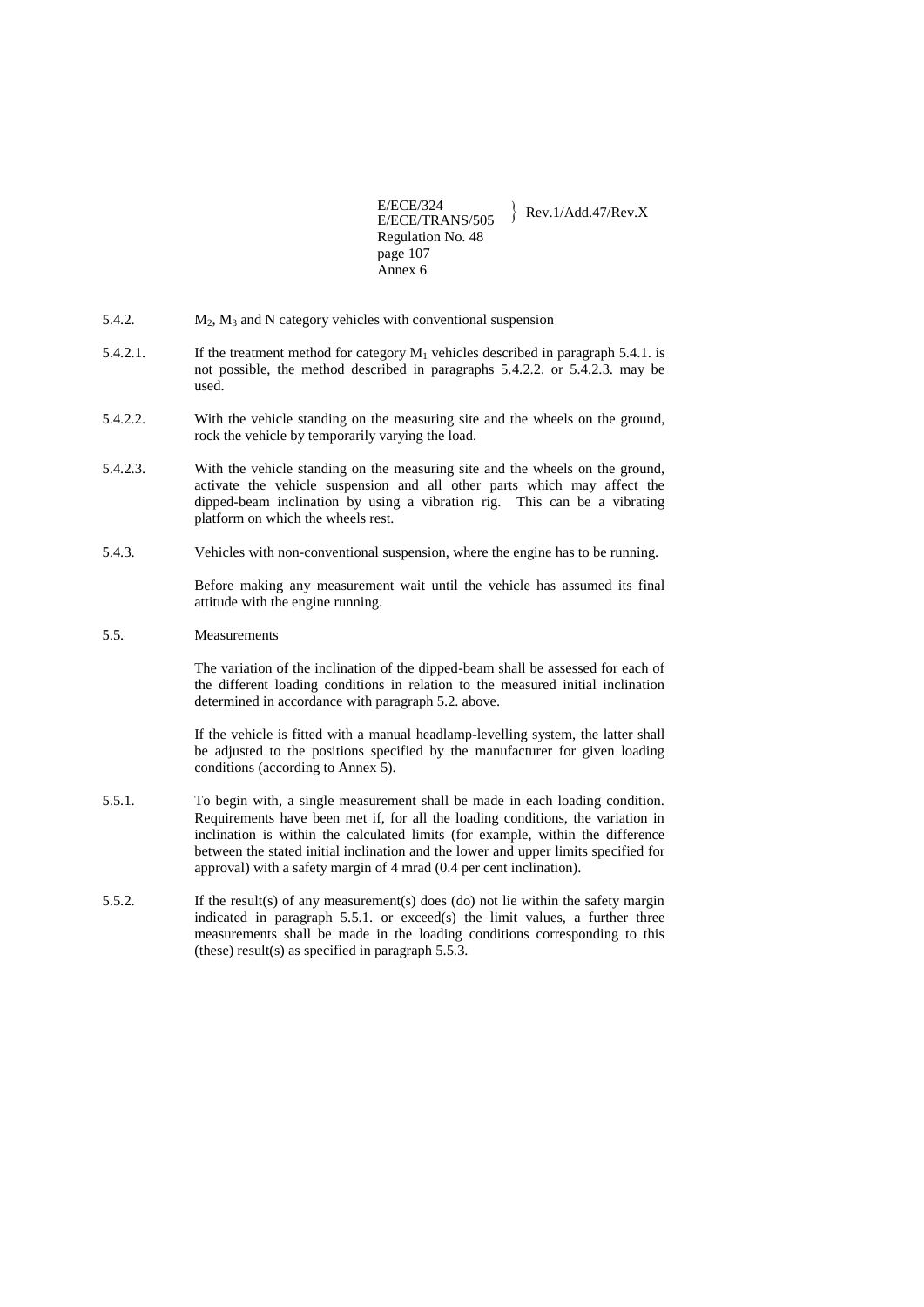- 5.5.3. For each of the above loading conditions:
- 5.5.3.1. If none of the three measured results differs by more than 2 mrad (0.2 per cent inclination) from the arithmetic mean of the results, that mean shall constitute the final result.
- 5.5.3.2. If any measurement differs from the arithmetic mean of the results by more than 2 mrad (0.2 per cent inclination), a further series of 10 measurements shall be made, the arithmetic mean of which shall constitute the final result.
- 5.5.3.3. If a vehicle is fitted with an automatic headlamp-levelling system which has an inherent hysteresis loop, average results at the top and bottom of the hysteresis loop shall be taken as significant values.

All these measurements shall be made in accordance with paragraphs 5.5.3.1. and 5.5.3.2.

- 5.5.4. Requirements have been met, if, under all loading conditions, the variation between the measured initial inclination determined in accordance with paragraph 5.2. and the inclination measured under each loading condition is less than the values calculated in paragraph 5.5.1. (without safety margin).
- 5.5.5. If only one of the calculated upper or lower limits of variation is exceeded, the manufacturer shall be permitted to choose a different value for the stated initial inclination, within the limits specified for approval.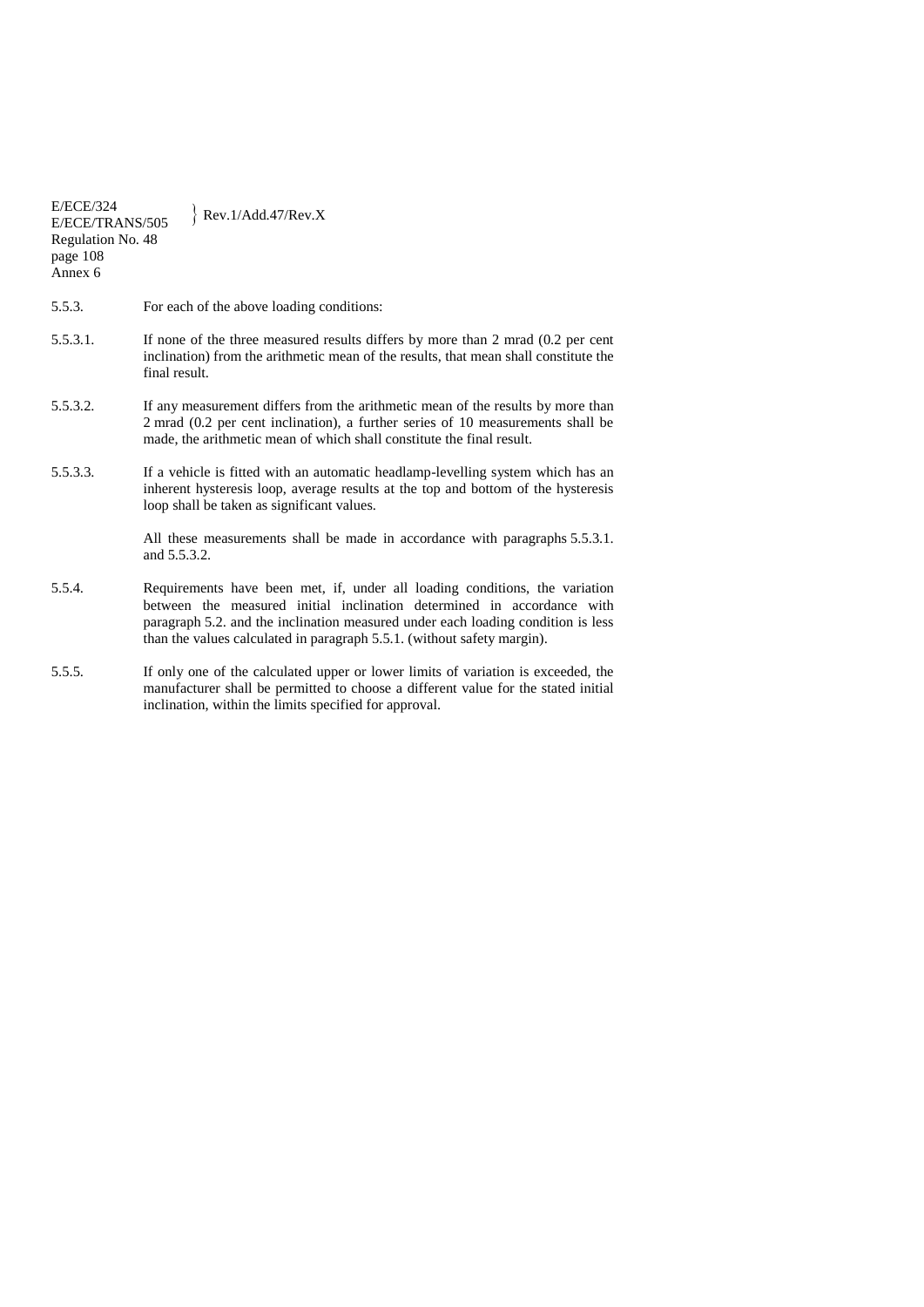E/ECE/324 E/ECE/TRANS/505  $\}$  Rev.1/Add.47/Rev.5 Regulation No. 48 page 109 Annex 7

**Comment [GRD47]:** Corr1 to Supp 4 to 03

# "Annex 7

#### INDICATION OF THE DOWNWARD INCLINATION OF THE DIPPED BEAM HEADLAMPS CUT-OFF REFERRED TO IN PARAGRAPH 6.2.6.1.1. AND DOWNWARD INCLINATION OF THE FRONT FOG LAMP CUT-OFF REFERRED TO IN PARAGRAPH 6.3.6.1.2. OF THIS REGULATION



#### Example 1

The size of the symbol and characters is left to the discretion of the manufacturer.





**Comment [GRD48]:** Rev.5/Amend.1

The size of the symbol and characters is left to the discretion of the manufacturer.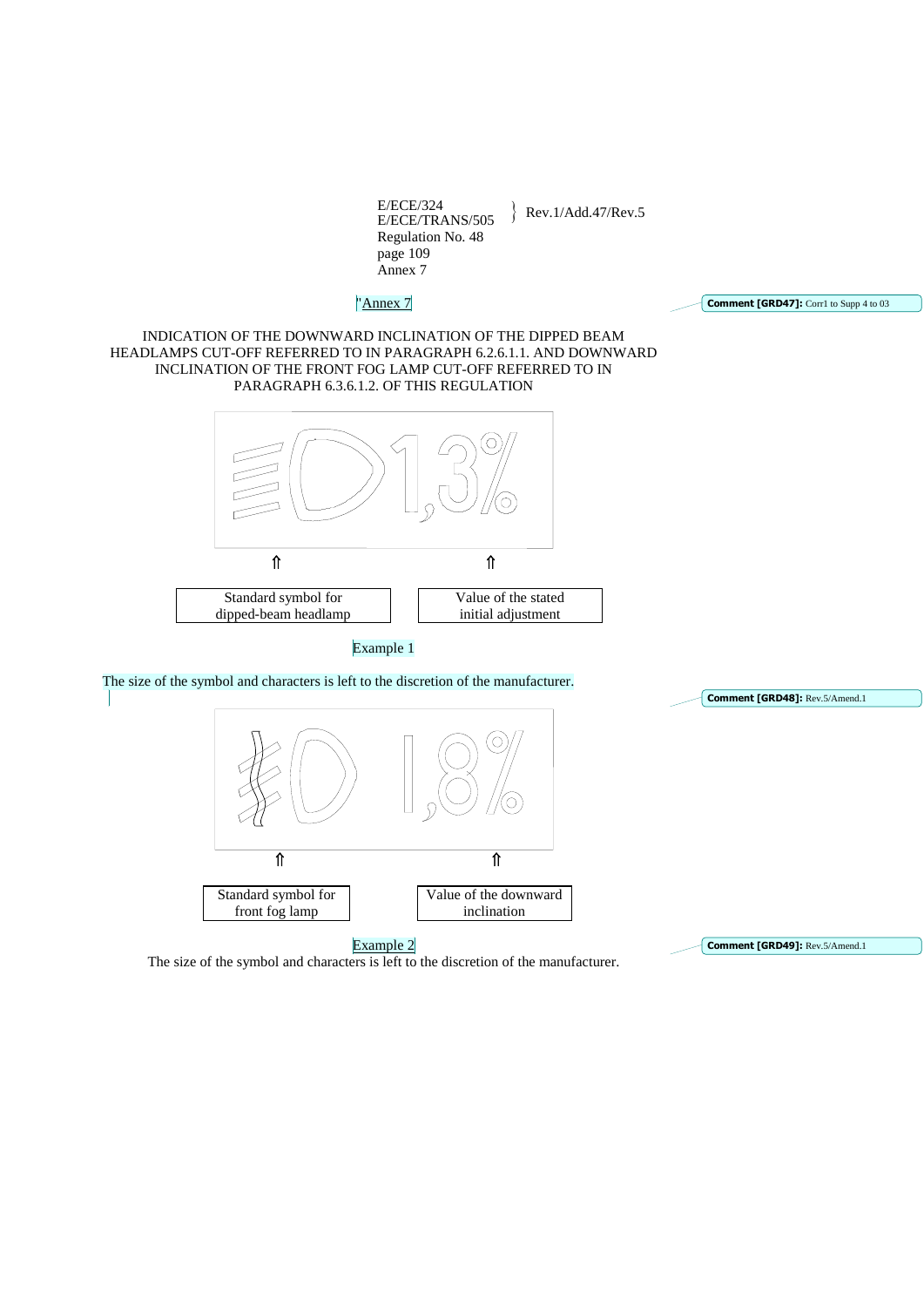E/ECE/324 E/ECE/TRANS/505  $\}$  Rev.1/Add.47/Rev.X Regulation No. 48 page 110 Annex 8

Annex 8

#### THE CONTROLS FOR THE HEADLAMP-LEVELLING DEVICES REFERRED TO IN PARAGRAPH 6.2.6.2.2. OF THIS REGULATION

1. Specifications

1.1. Downward inclination of the dipped-beam must in all cases be produced in one of the following ways:

- (a) by moving a control downwards or to the left;
- (b) by rotating a control in a counterclockwise direction;
- (c) by depressing a button (push-pull control).

If several buttons are used to adjust the beam, the button which gives the greatest downward inclination must be installed to the left or below the button(s) for other dipped-beam positions.

A rotary control which is installed edge-on, or with only the edge visible, should follow the operating principles of control of types (a) or (c).

- 1.1.1. This control must carry symbols indicating clearly the movements corresponding to the downward and upward inclination of the dipped beam.
- 1.2. The "0" position corresponds to the initial inclination according to paragraph 6.2.6.1.1. of this Regulation.
- 1.3. The "0" position which, according to paragraph 6.2.6.2.2. of this Regulation has to be a "stop position", need not necessarily be at the end of the scale.
- 1.4. The marks used on control must be explained in the owner's handbook.
- 1.5. Only the following symbols may be used to identify the controls:

| or combination of<br>~ | ≍ | and |  |  |
|------------------------|---|-----|--|--|
|------------------------|---|-----|--|--|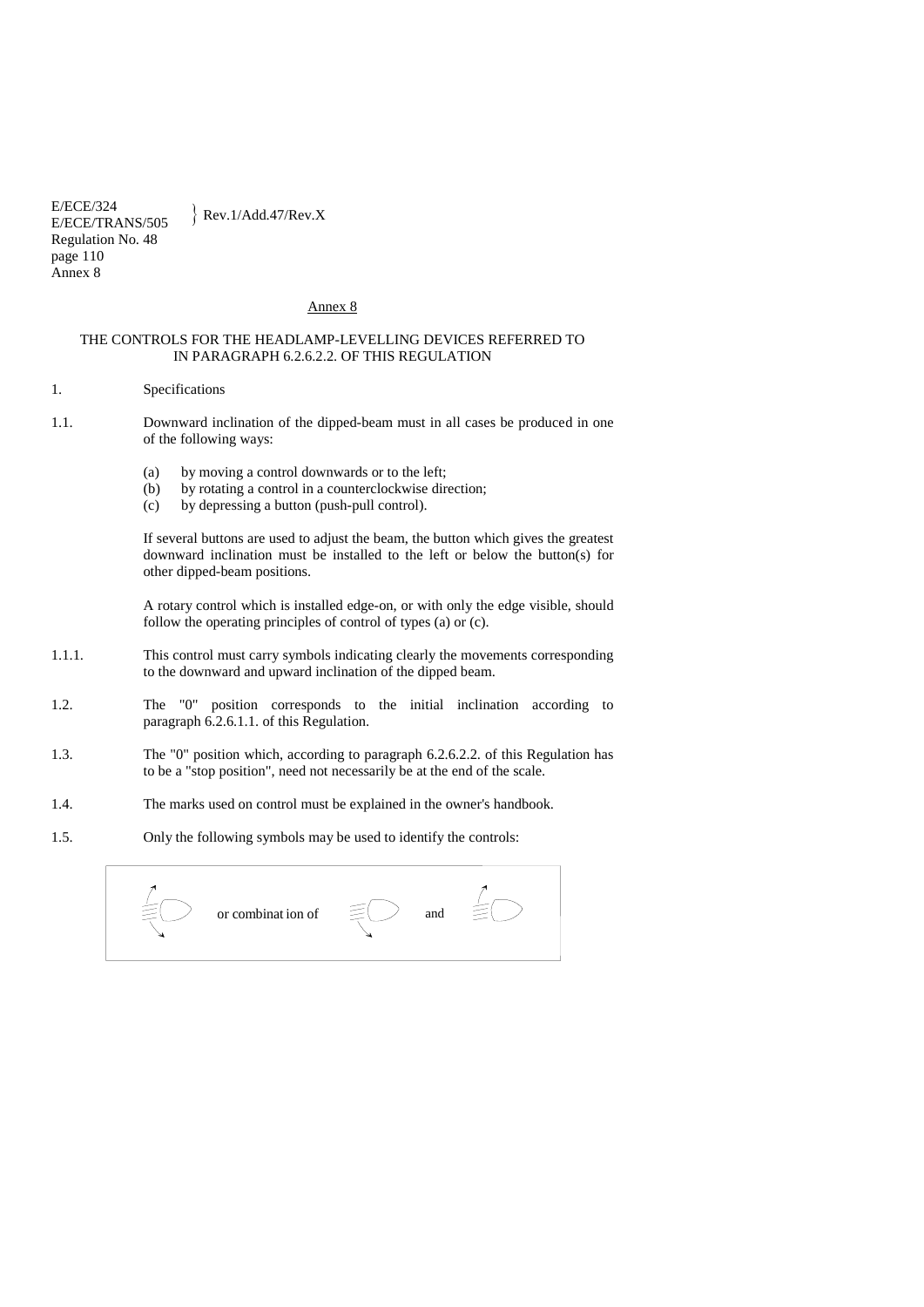```
E/ECE/324
E/ECE/TRANS/505
                     \} Rev.1/Add.47/Rev.X
Regulation No. 48
page 111
Annex 8
```
Symbols employing five lines instead of four may also be used.

Example 1:



Example 2:



Example 3:

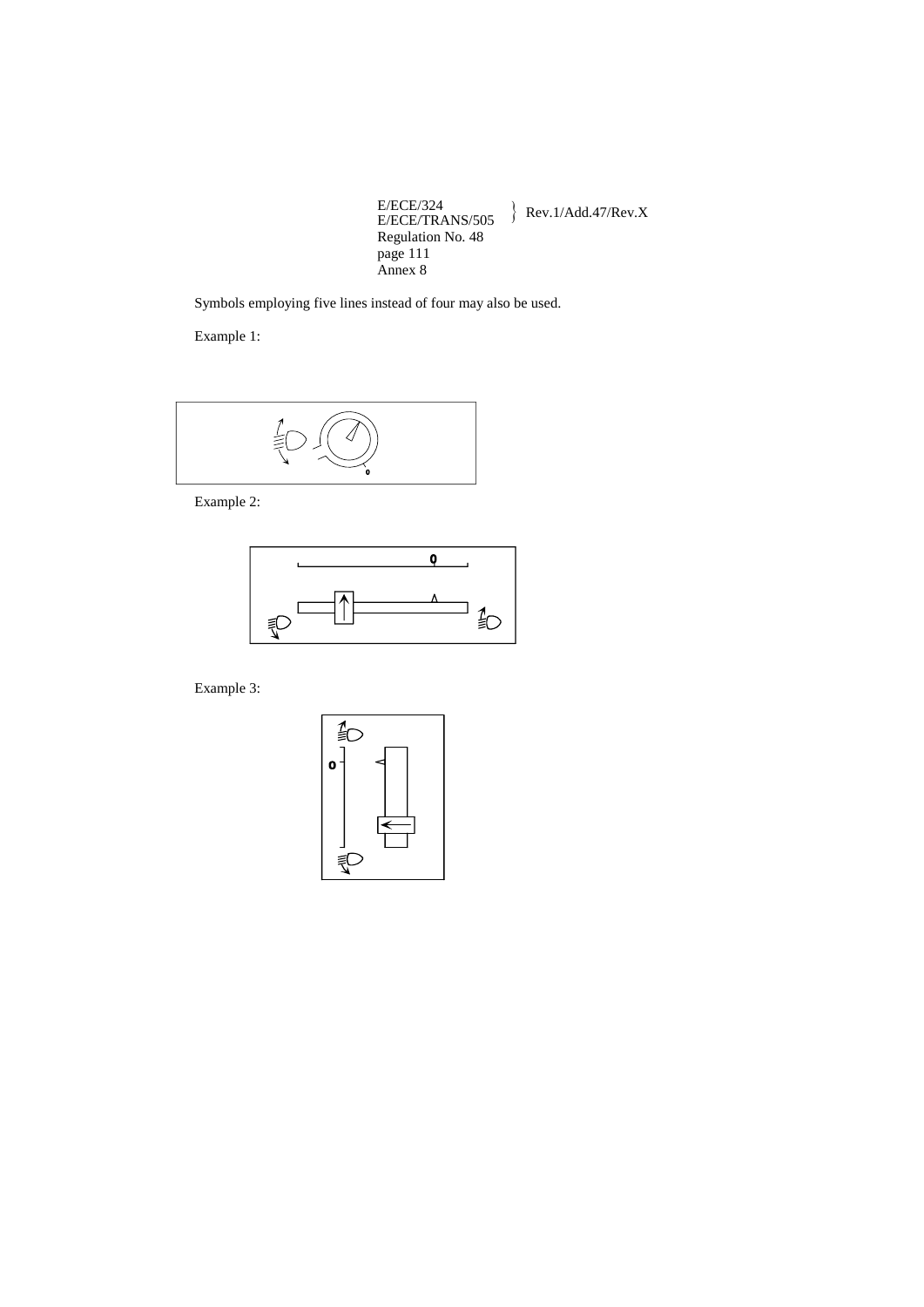E/ECE/324 E/ECE/TRANS/505  $\}$  Rev.1/Add.47/Rev.X Regulation No. 48 page 112 Annex 9

Annex 9

#### CONTROL OF CONFORMITY OF PRODUCTION

1. TESTS

1.1. Position of lamps

The position of lamps, as defined in paragraph 2.7. of this Regulation, in width, in height and in length shall be checked in accordance with the general requirements set out in paragraphs 2.8. to 2.10., 2.14. and 5.4. of this Regulation.

The values measured for the distances shall be such that the individual specifications applicable to each lamp are fulfilled.

- 1.2. Visibility of lamps
- 1.2.1. The angles of geometric visibility shall be checked in accordance with paragraph 2.13. of this Regulation.

The values measured for the angles shall be such that the individual specifications applicable to each lamp are fulfilled except that the limits of the angles may have an allowance corresponding to the  $\pm 3^{\circ}$  variation permitted in paragraph 5.3. for the mounting of the light-signalling devices.

- 1.2.2. The visibility of red light towards the front and of white light towards the rear shall be checked in accordance with paragraph 5.10. of this Regulation.
- 1.3. Alignment of dipped-beam headlamps towards the front
- 1.3.1. Initial downward inclination

The initial downward inclination of the cut-off of the dipped beam shall be set to the plated figure as required and shown in Annex 7.

Alternatively the manufacturer shall set the initial aim to a figure that is different from the plated figure where it can be shown to be representative of the type approved when tested in accordance with the procedures contained in Annex 6 and in particular paragraph 4.1.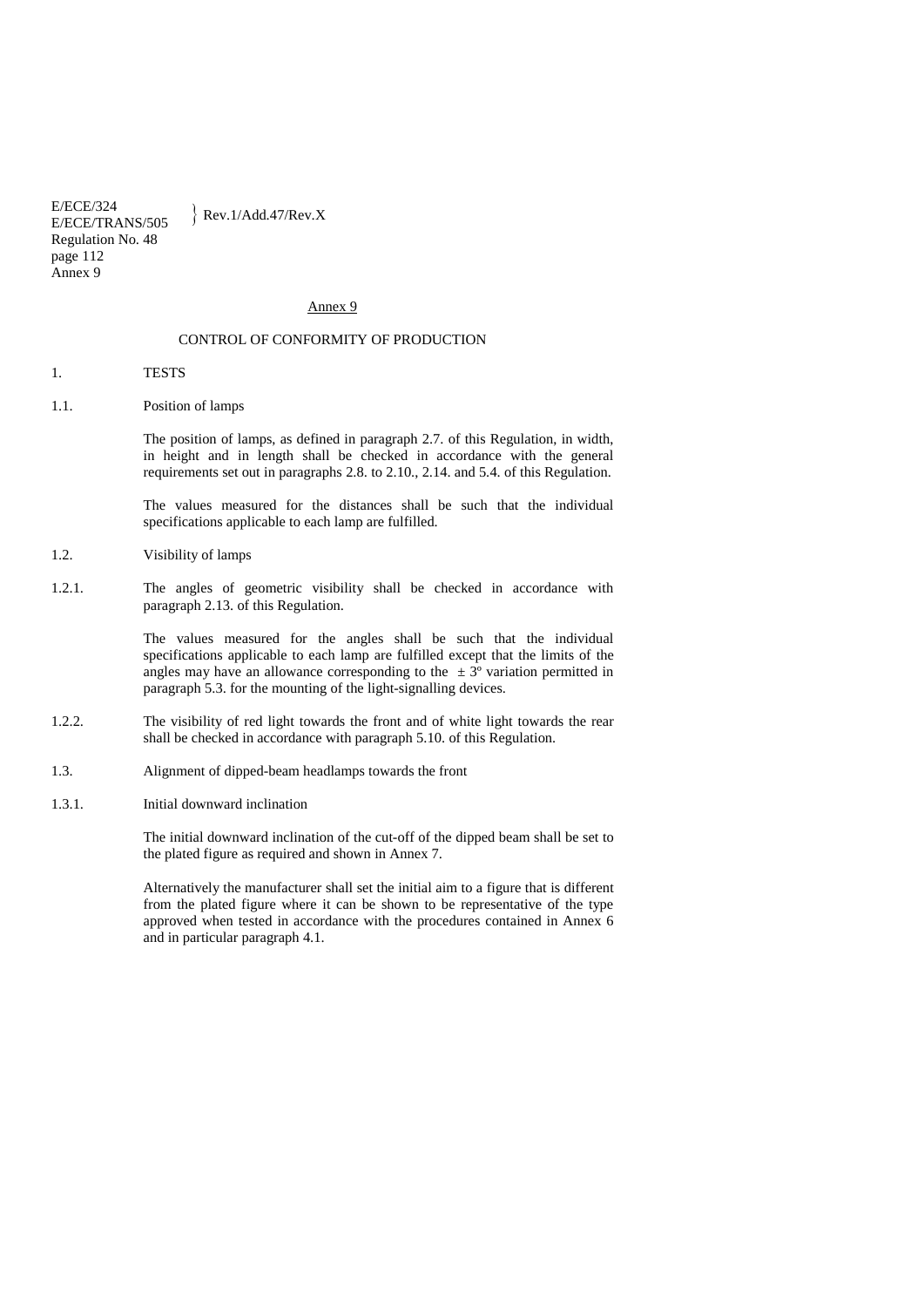```
E/ECE/324
E/ECE/TRANS/505
                    \} Rev.1/Add.47/Rev.X
Regulation No. 48
page 113
Annex 9
```
## 1.3.2. Variation of inclination with load

The variation of the dipped beam downward inclination as a function of the loading conditions specified within this section shall remain within the range:

| 0.2 per cent to 2.8 per cent | for headlamp mounting height $h < 0.8$ ;              |
|------------------------------|-------------------------------------------------------|
| 0.2 per cent to 2.8 per cent | for headlamp mounting height $0.8 \le h \le 1.0$ ; or |
| 0.7 per cent to 3.3 per cent | (according to the aiming range chosen by the          |
|                              | manufacturer at the approval);                        |
| 0.7 per cent to 3.3 per cent | for headlamp mounting height $1.0 < h \le 1.2$ m;     |
| 1.2 per cent to 3.8 per cent | for headlamp mounting height $h > 1.2$ m.             |

The states of loading to be used shall be as follows, as indicated in Annex 5 of this Regulation, for every system adjusted accordingly.

1.3.2.1. Vehicles in category  $M_1$ :

Paragraph 2.1.1.1. Paragraph 2.1.1.6. taking into account Paragraph 2.1.2.

1.3.2.2. Vehicles in category  $M_2$  and  $M_3$ :

Paragraph 2.2.1. Paragraph 2.2.2.

1.3.2.3. Vehicles in category N with load surfaces:

Paragraph 2.3.1.1. Paragraph 2.3.1.2.

- 1.3.2.4. Vehicles in category N without load surfaces:
- 1.3.2.4.1. Drawing vehicles for semi-trailers:

Paragraph 2.4.1.1. Paragraph 2.4.1.2.

1.3.2.4.2. Drawing vehicles for trailers:

Paragraph 2.4.2.1. Paragraph 2.4.2.2.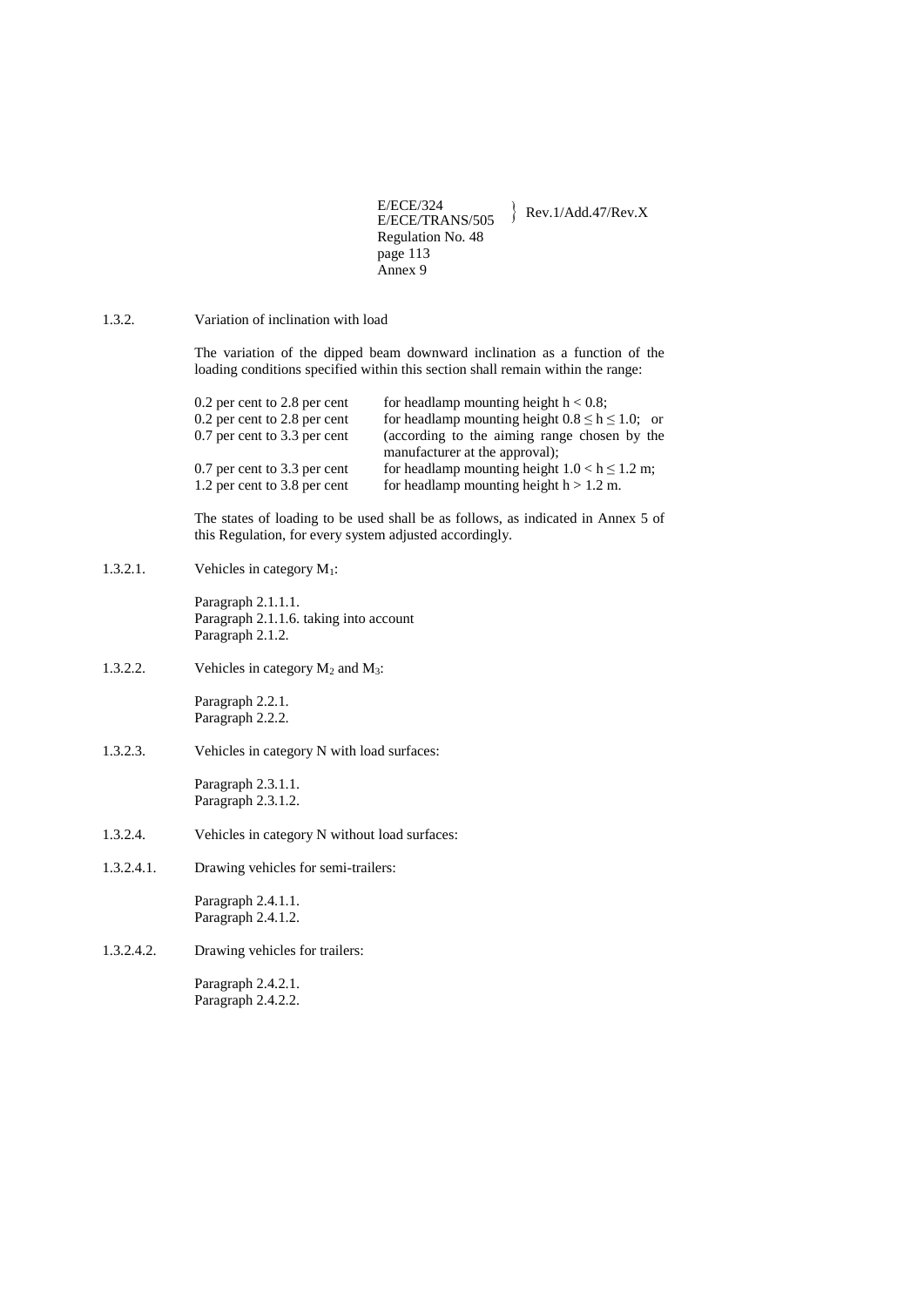E/ECE/324 E/ECE/TRANS/505  $\}$  Rev.1/Add.47/Rev.X Regulation No. 48 page 114 Annex 9

## 1.4. Electrical connections and tell-tales

The electrical connections shall be checked by switching on every lamp supplied by the electrical system of the vehicle.

The lamps and tell-tales shall function in accordance with the provisions set out in paragraphs 5.11. to 5.14. of this Regulation and with the individual specifications applicable to each lamp.

- 1.5. Light intensities
- 1.5.1. Main-beam headlamps

The aggregate maximum intensity of the main beam headlamps shall be checked by the procedure described in paragraph 6.1.9.2. of this Regulation. The value obtained shall be such that the requirement in paragraph 6.1.9.1. of this Regulation is fulfilled.

1.6. The presence, number, colour, arrangement and, where applicable, the category of lamps shall be checked by visual inspection of the lamps and their markings.

> These shall be such that the requirements set out in paragraphs 5.15. and 5.16. as well as in the individual specifications applicable to each lamp are fulfilled.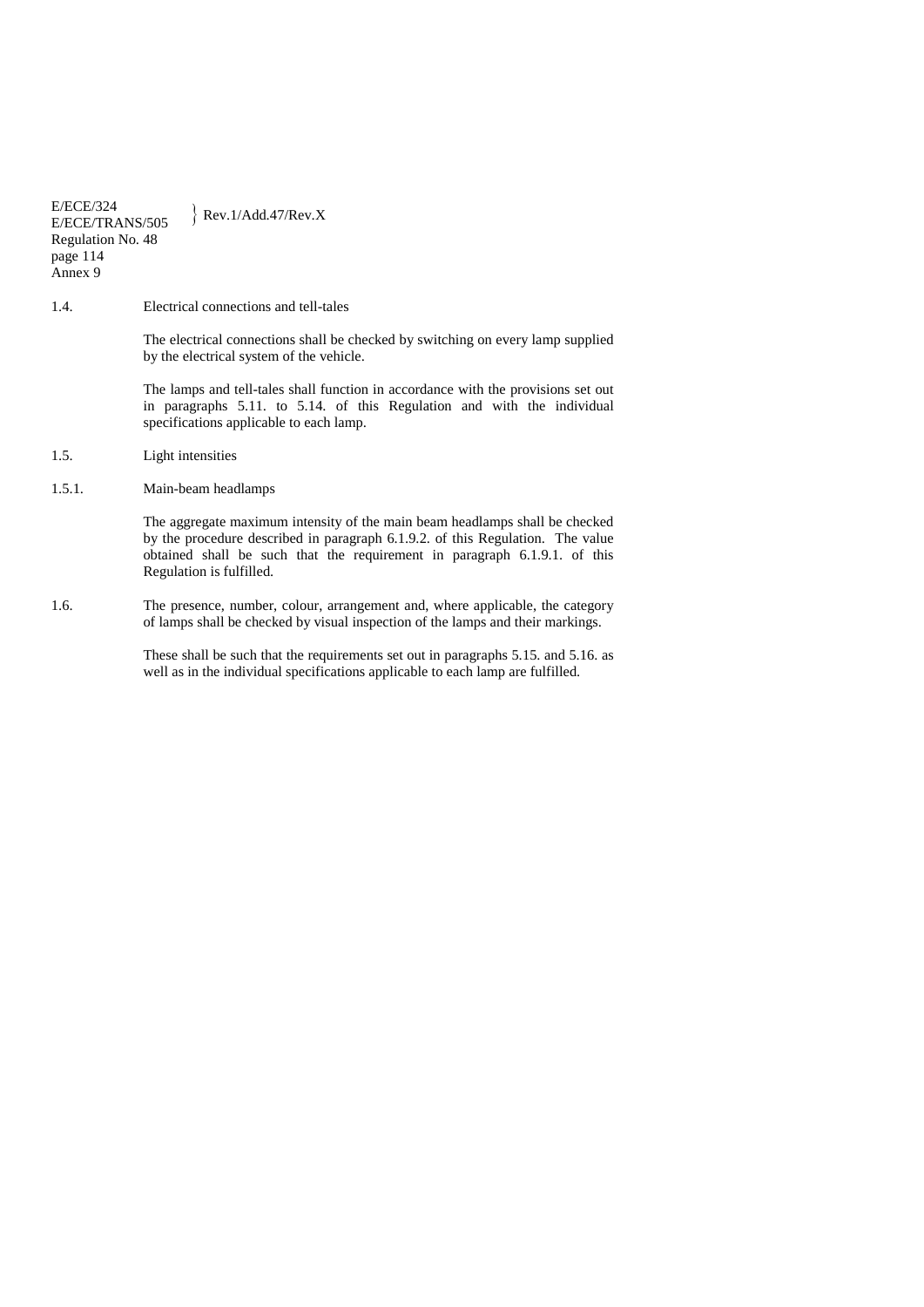E/ECE/324 E/ECE/TRANS/505  $\}$  Rev.1/Add.47/Rev.5 Regulation No. 48 page 115 Annex 10

# Annex 10

# EXAMPLES OF LIGHT SOURCE OPTIONS